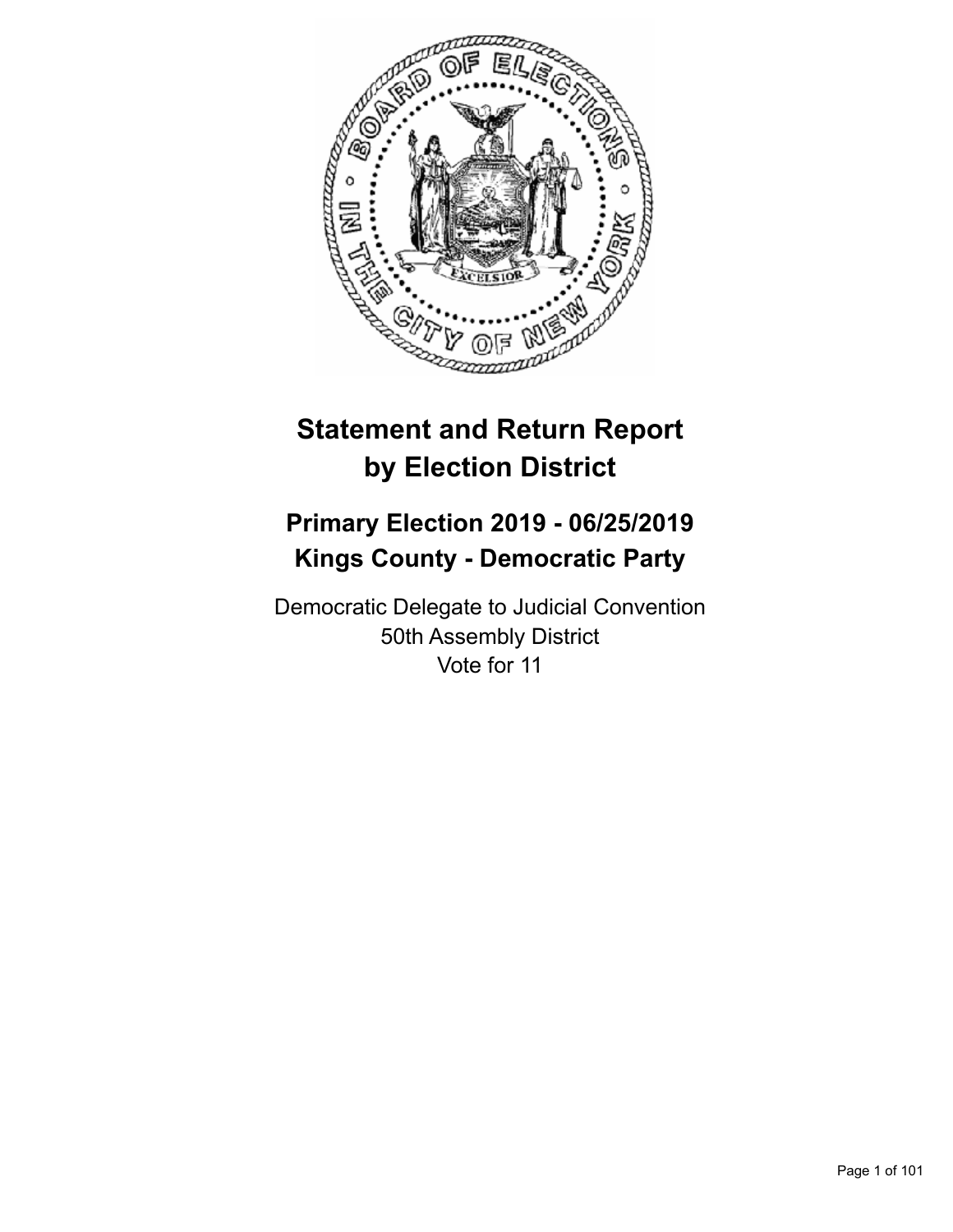

| <b>PUBLIC COUNTER</b>                                    | 3            |
|----------------------------------------------------------|--------------|
| MANUALLY COUNTED EMERGENCY                               | $\mathbf{0}$ |
| <b>ABSENTEE / MILITARY</b>                               | 0            |
| <b>AFFIDAVIT</b>                                         | $\mathbf 0$  |
| <b>Total Ballots</b>                                     | $\mathbf{3}$ |
| Less - Inapplicable Federal/Special Presidential Ballots | $\mathbf 0$  |
| <b>Total Applicable Ballots</b>                          | 3            |
| <b>JILLIAN DEDONA</b>                                    | 1            |
| WILLIAM H. SMITH                                         | $\mathbf{1}$ |
| <b>ALICE DEDONA</b>                                      | $\mathbf 0$  |
| <b>JAMES SMITH</b>                                       | $\mathbf 0$  |
| <b>ERIC RADEZKY</b>                                      | $\mathbf{0}$ |
| LINDA T. MINUCCI                                         | 0            |
| <b>COURTNEY DEDONA</b>                                   | $\mathbf{1}$ |
| <b>RICHARD MAZUR</b>                                     | $\mathbf 0$  |
| EILEEN CAVALIERE                                         | $\mathbf 0$  |
| <b>EDWARD SMITH</b>                                      | $\mathbf 0$  |
| ROSEANN V. HENRY                                         | $\mathbf{1}$ |
| <b>VICTORIA CAMBRANES</b>                                | $\mathbf 0$  |
| <b>ERIC KUN</b>                                          | $\mathbf 0$  |
| DAEHA SCOTT KO                                           | $\mathbf 0$  |
| <b>SHAWN A. TERVENSKI</b>                                | 1            |
| <b>MATTHEW LIEF</b>                                      | 0            |
| <b>WALESKA LAYES</b>                                     | $\mathbf 0$  |
| <b>DOMINIC WATSON</b>                                    | $\mathbf{1}$ |
| <b>WILLIAM E. FRANK</b>                                  | $\mathbf{0}$ |
| <b>MICHAEL GLUCK</b>                                     | $\mathbf 0$  |
| <b>Total Votes</b>                                       | 6            |
| Unrecorded                                               | 27           |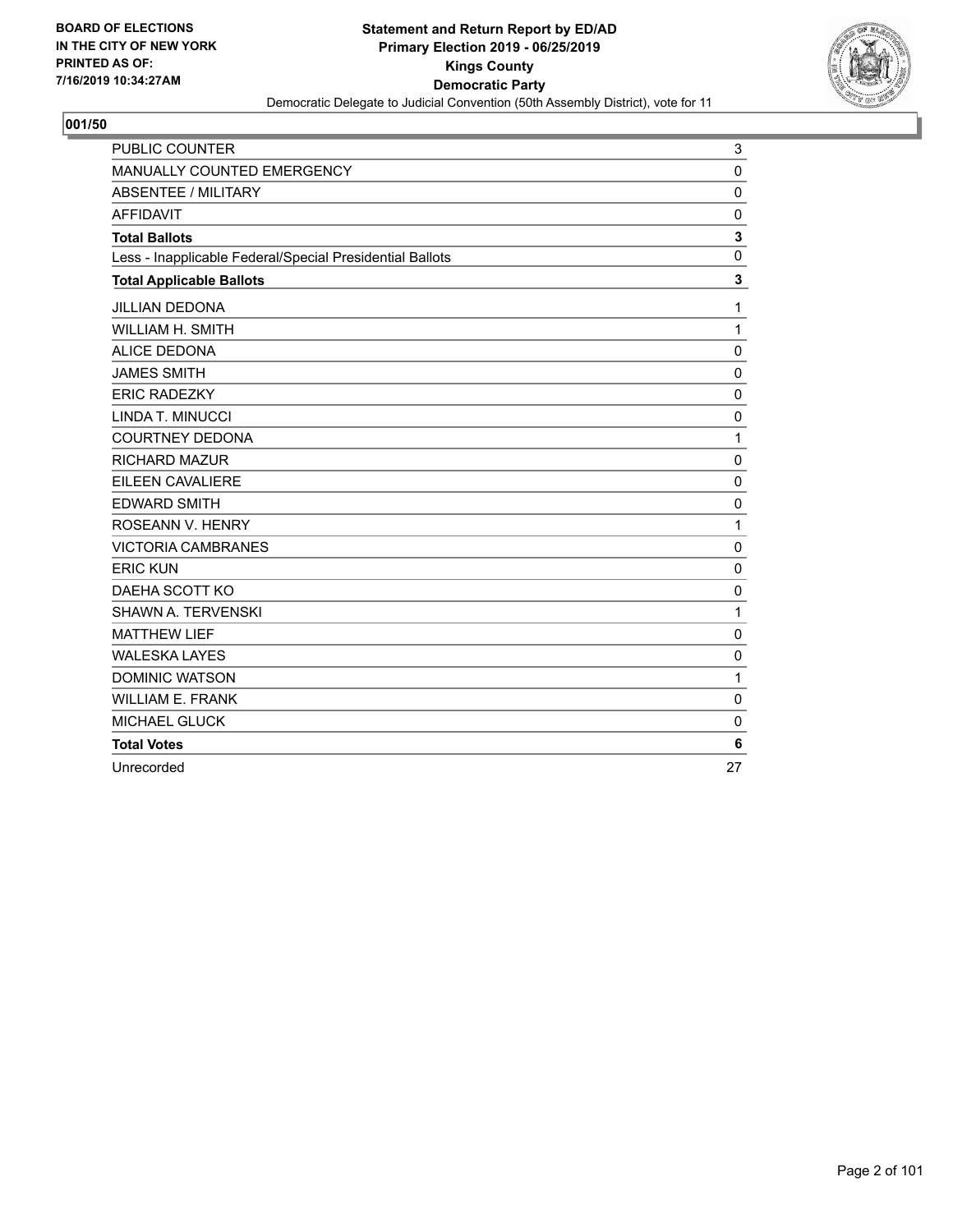

| <b>PUBLIC COUNTER</b>                                    | 8                |
|----------------------------------------------------------|------------------|
| MANUALLY COUNTED EMERGENCY                               | 0                |
| <b>ABSENTEE / MILITARY</b>                               | $\mathbf{1}$     |
| <b>AFFIDAVIT</b>                                         | $\mathbf 0$      |
| <b>Total Ballots</b>                                     | $\boldsymbol{9}$ |
| Less - Inapplicable Federal/Special Presidential Ballots | $\mathbf{0}$     |
| <b>Total Applicable Ballots</b>                          | 9                |
| <b>JILLIAN DEDONA</b>                                    | 5                |
| <b>WILLIAM H. SMITH</b>                                  | 4                |
| <b>ALICE DEDONA</b>                                      | 6                |
| <b>JAMES SMITH</b>                                       | 4                |
| <b>ERIC RADEZKY</b>                                      | 3                |
| LINDA T. MINUCCI                                         | 6                |
| <b>COURTNEY DEDONA</b>                                   | 5                |
| <b>RICHARD MAZUR</b>                                     | $\overline{c}$   |
| <b>EILEEN CAVALIERE</b>                                  | 4                |
| <b>EDWARD SMITH</b>                                      | 3                |
| ROSEANN V. HENRY                                         | 5                |
| <b>VICTORIA CAMBRANES</b>                                | 4                |
| <b>ERIC KUN</b>                                          | $\overline{c}$   |
| DAEHA SCOTT KO                                           | 3                |
| <b>SHAWN A. TERVENSKI</b>                                | $\overline{c}$   |
| <b>MATTHEW LIEF</b>                                      | $\mathbf{1}$     |
| <b>WALESKA LAYES</b>                                     | 3                |
| <b>DOMINIC WATSON</b>                                    | $\mathbf{1}$     |
| <b>WILLIAM E. FRANK</b>                                  | $\overline{c}$   |
| <b>MICHAEL GLUCK</b>                                     | 3                |
| <b>Total Votes</b>                                       | 68               |
| Unrecorded                                               | 31               |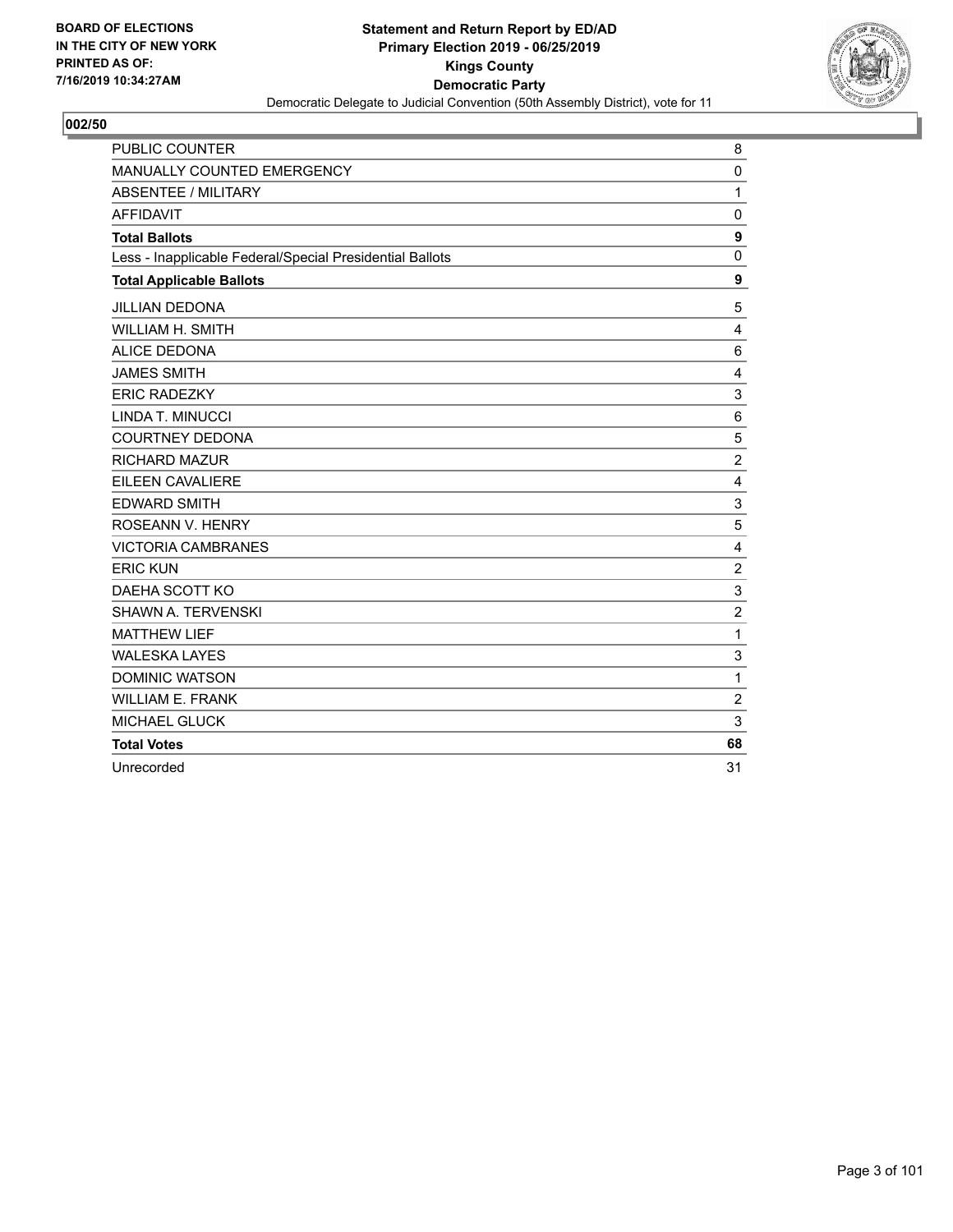

| <b>PUBLIC COUNTER</b>                                    | 43             |
|----------------------------------------------------------|----------------|
| MANUALLY COUNTED EMERGENCY                               | 0              |
| <b>ABSENTEE / MILITARY</b>                               | 1              |
| <b>AFFIDAVIT</b>                                         | $\mathbf 0$    |
| <b>Total Ballots</b>                                     | 44             |
| Less - Inapplicable Federal/Special Presidential Ballots | $\mathbf{0}$   |
| <b>Total Applicable Ballots</b>                          | 44             |
| <b>JILLIAN DEDONA</b>                                    | 23             |
| <b>WILLIAM H. SMITH</b>                                  | 6              |
| <b>ALICE DEDONA</b>                                      | 23             |
| <b>JAMES SMITH</b>                                       | 5              |
| <b>ERIC RADEZKY</b>                                      | $\overline{7}$ |
| LINDA T. MINUCCI                                         | 23             |
| <b>COURTNEY DEDONA</b>                                   | 20             |
| <b>RICHARD MAZUR</b>                                     | 9              |
| EILEEN CAVALIERE                                         | 24             |
| <b>EDWARD SMITH</b>                                      | 5              |
| ROSEANN V. HENRY                                         | 19             |
| <b>VICTORIA CAMBRANES</b>                                | 27             |
| <b>ERIC KUN</b>                                          | 13             |
| DAEHA SCOTT KO                                           | 23             |
| <b>SHAWN A. TERVENSKI</b>                                | 10             |
| <b>MATTHEW LIEF</b>                                      | 10             |
| <b>WALESKA LAYES</b>                                     | 20             |
| <b>DOMINIC WATSON</b>                                    | 12             |
| <b>WILLIAM E. FRANK</b>                                  | $\overline{7}$ |
| <b>MICHAEL GLUCK</b>                                     | 10             |
| <b>Total Votes</b>                                       | 296            |
| Unrecorded                                               | 188            |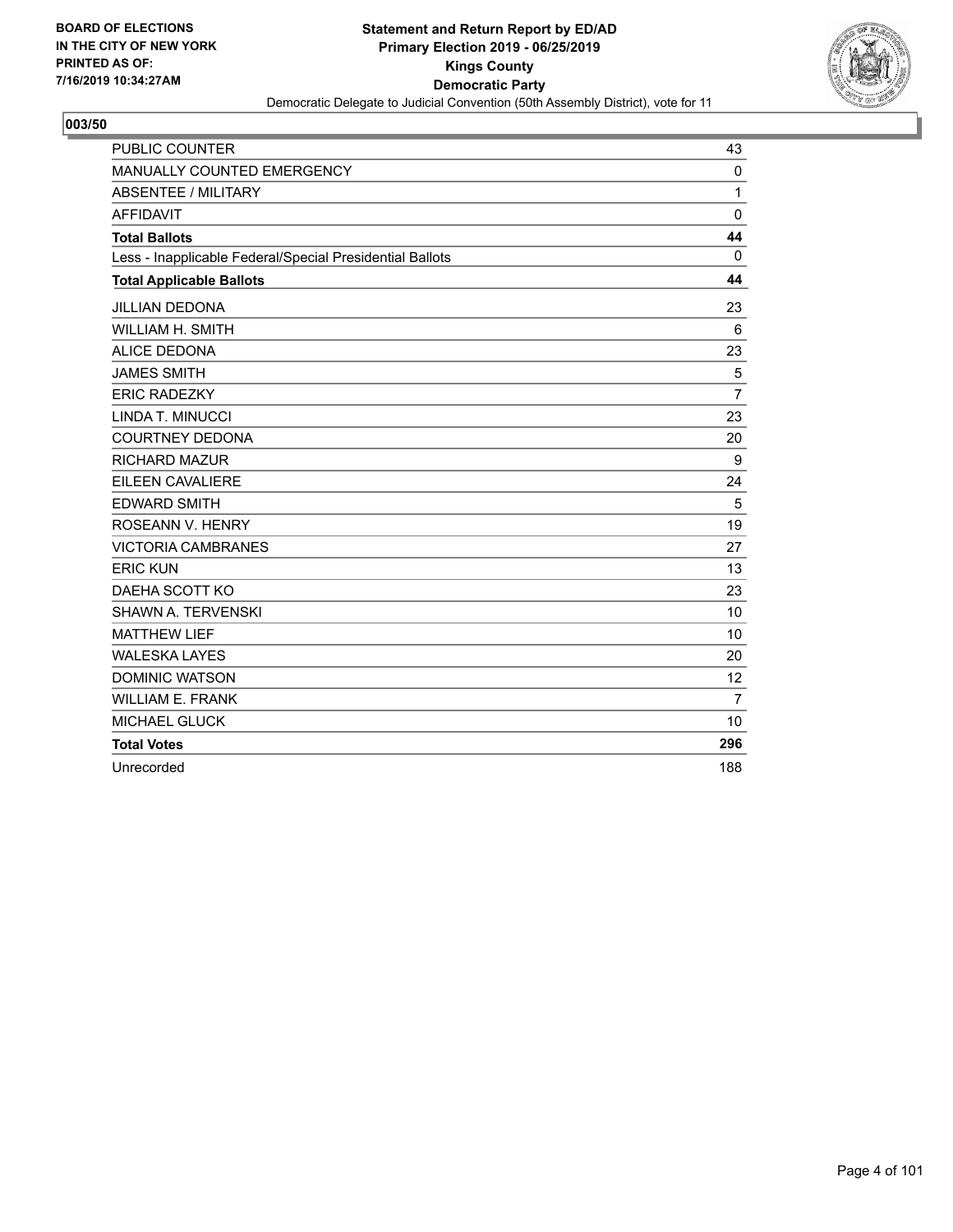

| <b>PUBLIC COUNTER</b>                                    | 18               |
|----------------------------------------------------------|------------------|
| MANUALLY COUNTED EMERGENCY                               | 0                |
| <b>ABSENTEE / MILITARY</b>                               | 3                |
| <b>AFFIDAVIT</b>                                         | $\mathbf 0$      |
| <b>Total Ballots</b>                                     | 21               |
| Less - Inapplicable Federal/Special Presidential Ballots | $\Omega$         |
| <b>Total Applicable Ballots</b>                          | 21               |
| <b>JILLIAN DEDONA</b>                                    | 10               |
| <b>WILLIAM H. SMITH</b>                                  | 4                |
| <b>ALICE DEDONA</b>                                      | 10               |
| <b>JAMES SMITH</b>                                       | 3                |
| <b>ERIC RADEZKY</b>                                      | 5                |
| LINDA T. MINUCCI                                         | 11               |
| <b>COURTNEY DEDONA</b>                                   | 10               |
| <b>RICHARD MAZUR</b>                                     | 5                |
| EILEEN CAVALIERE                                         | 11               |
| <b>EDWARD SMITH</b>                                      | 4                |
| ROSEANN V. HENRY                                         | 9                |
| <b>VICTORIA CAMBRANES</b>                                | 15               |
| <b>ERIC KUN</b>                                          | 11               |
| DAEHA SCOTT KO                                           | 14               |
| SHAWN A. TERVENSKI                                       | 11               |
| <b>MATTHEW LIEF</b>                                      | 11               |
| <b>WALESKA LAYES</b>                                     | 14               |
| <b>DOMINIC WATSON</b>                                    | 14               |
| <b>WILLIAM E. FRANK</b>                                  | $\boldsymbol{9}$ |
| <b>MICHAEL GLUCK</b>                                     | 11               |
| ELANA EHRENBERG (WRITE-IN)                               | 1                |
| KEVIN LACHERRA (WRITE-IN)                                | 1                |
| REBECCA MAROLIES (WRITE-IN)                              | $\mathbf{1}$     |
| <b>Total Votes</b>                                       | 195              |
| Unrecorded                                               | 36               |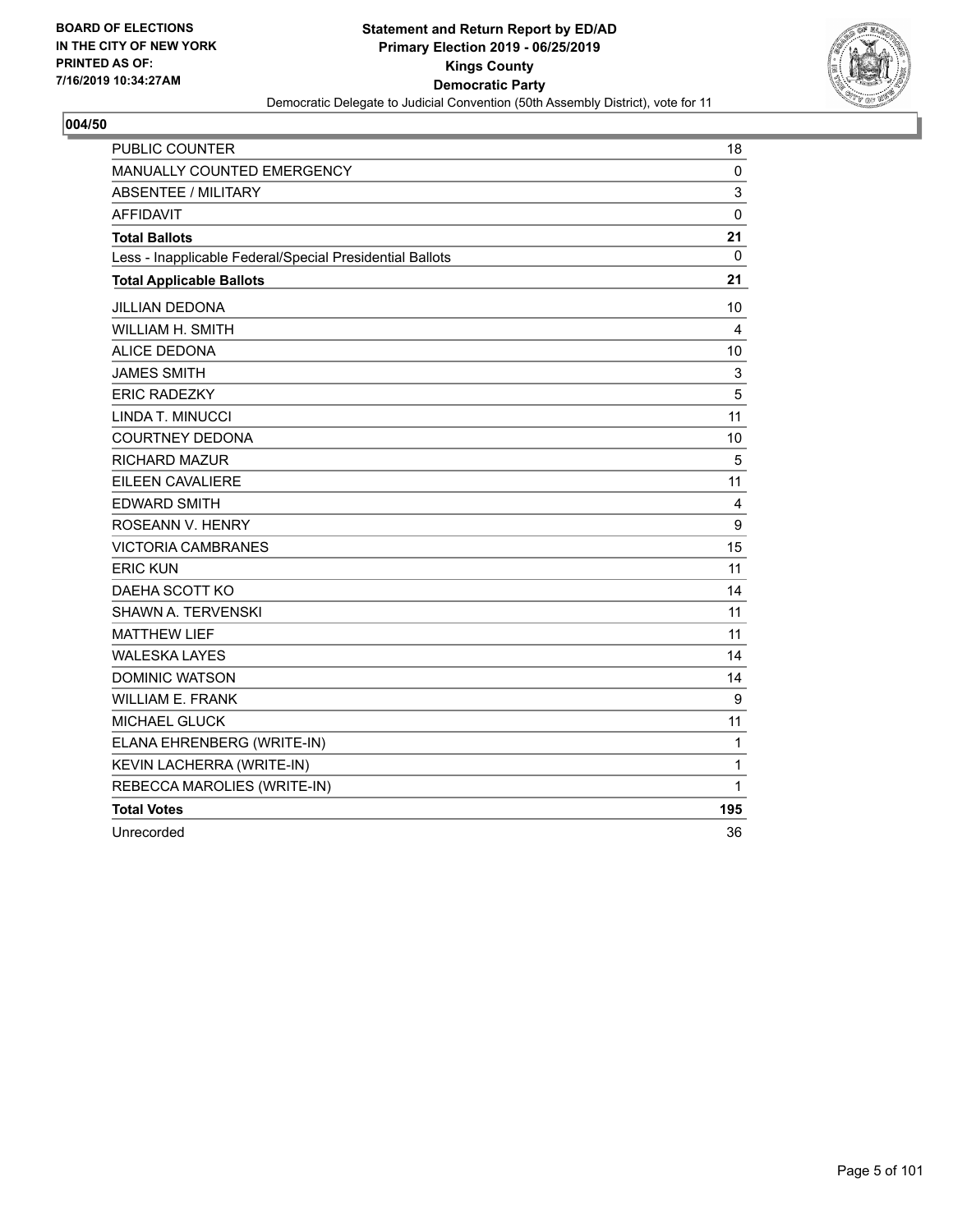

| <b>PUBLIC COUNTER</b>                                    | 57             |
|----------------------------------------------------------|----------------|
| MANUALLY COUNTED EMERGENCY                               | 0              |
| ABSENTEE / MILITARY                                      | $\mathbf 0$    |
| <b>AFFIDAVIT</b>                                         | $\mathbf 0$    |
| <b>Total Ballots</b>                                     | 57             |
| Less - Inapplicable Federal/Special Presidential Ballots | $\mathbf{0}$   |
| <b>Total Applicable Ballots</b>                          | 57             |
| <b>JILLIAN DEDONA</b>                                    | 9              |
| WILLIAM H. SMITH                                         | $\overline{7}$ |
| <b>ALICE DEDONA</b>                                      | 11             |
| <b>JAMES SMITH</b>                                       | 4              |
| <b>ERIC RADEZKY</b>                                      | 8              |
| <b>LINDA T. MINUCCI</b>                                  | 13             |
| <b>COURTNEY DEDONA</b>                                   | 8              |
| <b>RICHARD MAZUR</b>                                     | 9              |
| EILEEN CAVALIERE                                         | 10             |
| <b>EDWARD SMITH</b>                                      | 6              |
| ROSEANN V. HENRY                                         | 11             |
| <b>VICTORIA CAMBRANES</b>                                | 26             |
| <b>ERIC KUN</b>                                          | 22             |
| DAEHA SCOTT KO                                           | 21             |
| <b>SHAWN A. TERVENSKI</b>                                | 17             |
| <b>MATTHEW LIEF</b>                                      | 18             |
| <b>WALESKA LAYES</b>                                     | 20             |
| <b>DOMINIC WATSON</b>                                    | 15             |
| <b>WILLIAM E. FRANK</b>                                  | 18             |
| <b>MICHAEL GLUCK</b>                                     | 15             |
| ELANA EHRENBERG (WRITE-IN)                               | $\overline{2}$ |
| <b>JESSICA EPSTEIN (WRITE-IN)</b>                        | 1              |
| SAMUEL GRAY (WRITE-IN)                                   | 1              |
| <b>Total Votes</b>                                       | 272            |
| Unrecorded                                               | 355            |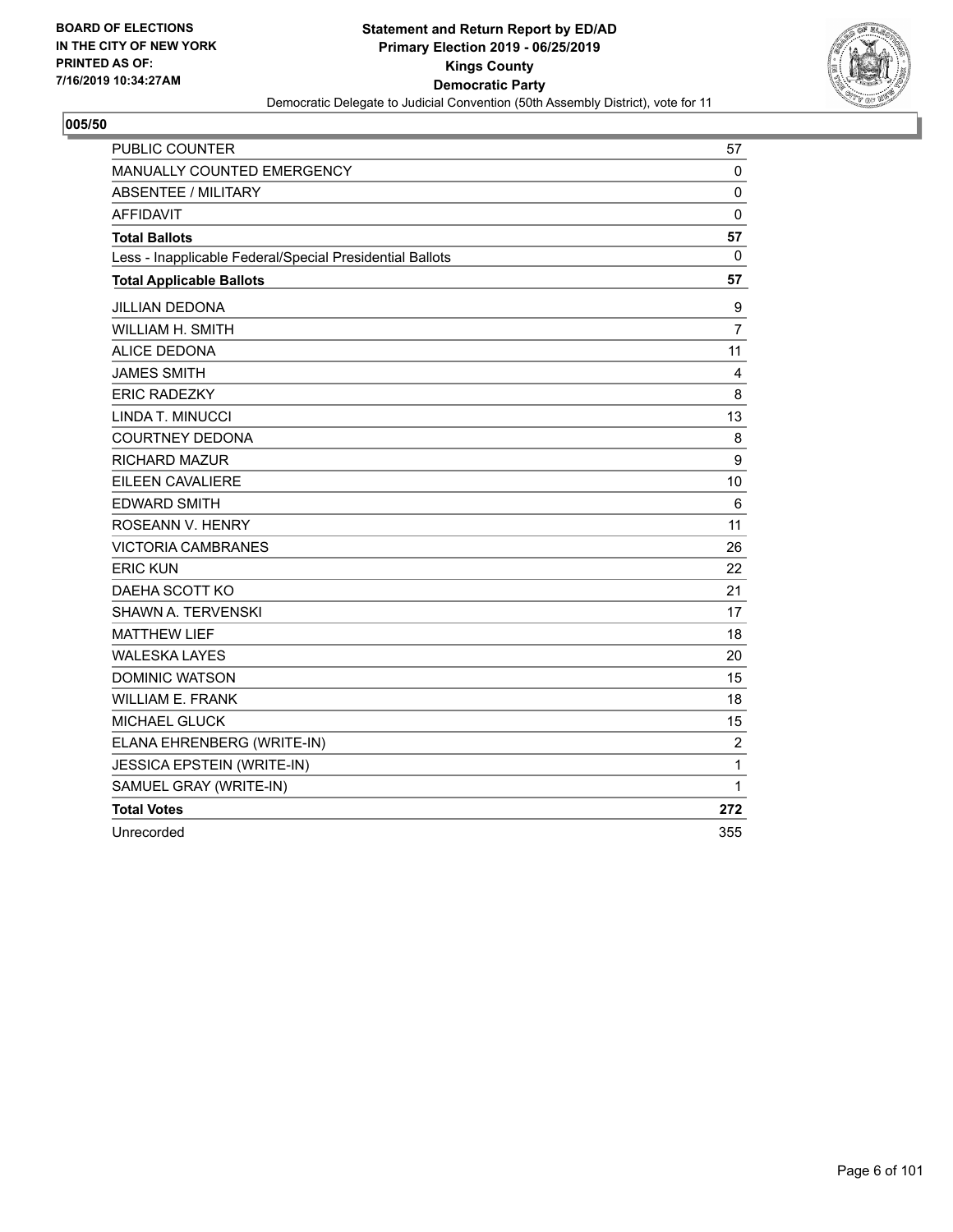

| <b>PUBLIC COUNTER</b>                                    | 32             |
|----------------------------------------------------------|----------------|
| MANUALLY COUNTED EMERGENCY                               | 0              |
| <b>ABSENTEE / MILITARY</b>                               | 0              |
| <b>AFFIDAVIT</b>                                         | 1              |
| <b>Total Ballots</b>                                     | 33             |
| Less - Inapplicable Federal/Special Presidential Ballots | 0              |
| <b>Total Applicable Ballots</b>                          | 33             |
| <b>JILLIAN DEDONA</b>                                    | 12             |
| <b>WILLIAM H. SMITH</b>                                  | 3              |
| <b>ALICE DEDONA</b>                                      | 10             |
| <b>JAMES SMITH</b>                                       | 4              |
| <b>ERIC RADEZKY</b>                                      | 5              |
| LINDA T. MINUCCI                                         | 15             |
| <b>COURTNEY DEDONA</b>                                   | 10             |
| <b>RICHARD MAZUR</b>                                     | $\overline{7}$ |
| <b>EILEEN CAVALIERE</b>                                  | 14             |
| <b>EDWARD SMITH</b>                                      | 4              |
| ROSEANN V. HENRY                                         | 13             |
| <b>VICTORIA CAMBRANES</b>                                | 19             |
| <b>ERIC KUN</b>                                          | 11             |
| DAEHA SCOTT KO                                           | 17             |
| SHAWN A. TERVENSKI                                       | 9              |
| <b>MATTHEW LIEF</b>                                      | 9              |
| <b>WALESKA LAYES</b>                                     | 18             |
| <b>DOMINIC WATSON</b>                                    | 10             |
| <b>WILLIAM E. FRANK</b>                                  | 8              |
| <b>MICHAEL GLUCK</b>                                     | 8              |
| JENNIFER GUTTIEREZ (WRITE-IN)                            | 1              |
| RYAN KUONEN (WRITE-IN)                                   | 1              |
| <b>Total Votes</b>                                       | 208            |
| Unrecorded                                               | 155            |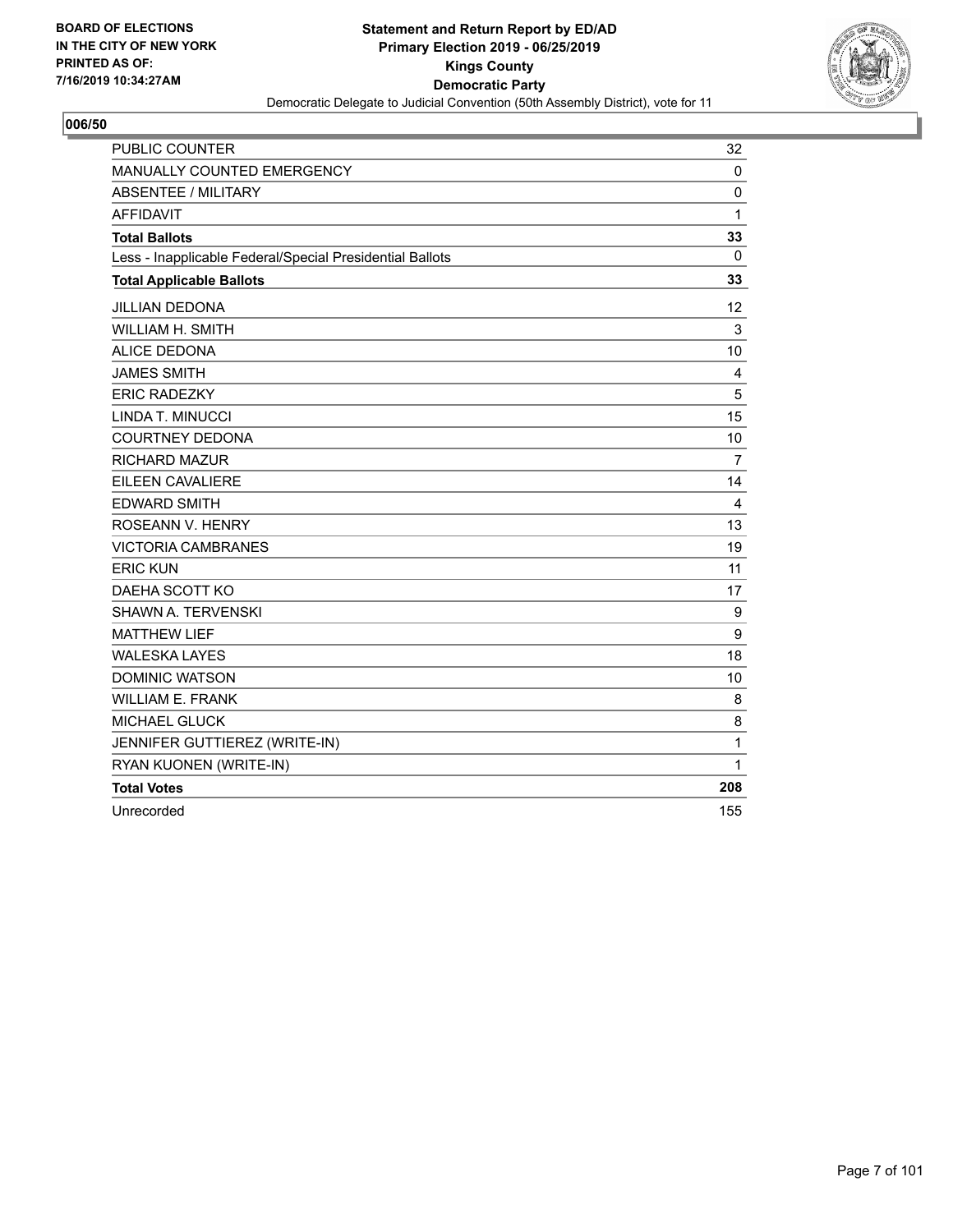

| <b>PUBLIC COUNTER</b>                                    | 19             |
|----------------------------------------------------------|----------------|
| MANUALLY COUNTED EMERGENCY                               | 0              |
| ABSENTEE / MILITARY                                      | 1              |
| <b>AFFIDAVIT</b>                                         | $\mathbf 0$    |
| <b>Total Ballots</b>                                     | 20             |
| Less - Inapplicable Federal/Special Presidential Ballots | $\mathbf{0}$   |
| <b>Total Applicable Ballots</b>                          | 20             |
| <b>JILLIAN DEDONA</b>                                    | $\overline{7}$ |
| <b>WILLIAM H. SMITH</b>                                  | $\mathbf{1}$   |
| <b>ALICE DEDONA</b>                                      | 8              |
| <b>JAMES SMITH</b>                                       | $\mathbf 0$    |
| <b>ERIC RADEZKY</b>                                      | $\overline{c}$ |
| <b>LINDA T. MINUCCI</b>                                  | $\overline{7}$ |
| <b>COURTNEY DEDONA</b>                                   | $\overline{7}$ |
| <b>RICHARD MAZUR</b>                                     | $\overline{c}$ |
| EILEEN CAVALIERE                                         | 8              |
| <b>EDWARD SMITH</b>                                      | $\overline{c}$ |
| ROSEANN V. HENRY                                         | 8              |
| <b>VICTORIA CAMBRANES</b>                                | 15             |
| <b>ERIC KUN</b>                                          | 13             |
| DAEHA SCOTT KO                                           | 14             |
| <b>SHAWN A. TERVENSKI</b>                                | 11             |
| <b>MATTHEW LIEF</b>                                      | 10             |
| <b>WALESKA LAYES</b>                                     | 13             |
| <b>DOMINIC WATSON</b>                                    | 12             |
| <b>WILLIAM E. FRANK</b>                                  | 11             |
| <b>MICHAEL GLUCK</b>                                     | 9              |
| <b>Total Votes</b>                                       | 160            |
| Unrecorded                                               | 60             |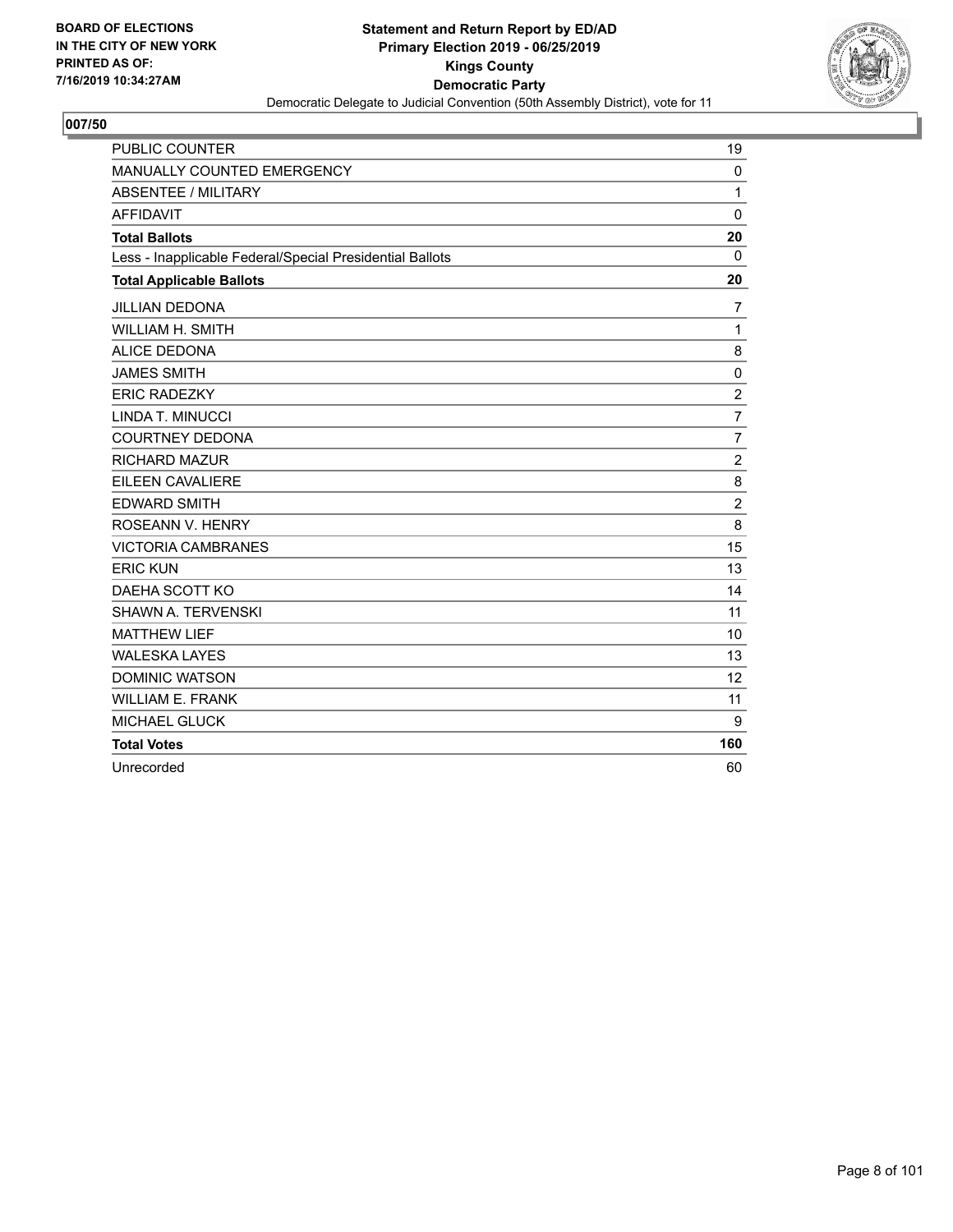

| <b>PUBLIC COUNTER</b>                                    | 36               |
|----------------------------------------------------------|------------------|
| <b>MANUALLY COUNTED EMERGENCY</b>                        | 0                |
| <b>ABSENTEE / MILITARY</b>                               | 1                |
| <b>AFFIDAVIT</b>                                         | 1                |
| <b>Total Ballots</b>                                     | 38               |
| Less - Inapplicable Federal/Special Presidential Ballots | 0                |
| <b>Total Applicable Ballots</b>                          | 38               |
| JILLIAN DEDONA                                           | 9                |
| WILLIAM H. SMITH                                         | 1                |
| <b>ALICE DEDONA</b>                                      | 9                |
| <b>JAMES SMITH</b>                                       | $\mathbf 1$      |
| <b>ERIC RADEZKY</b>                                      | $\mathbf{1}$     |
| LINDA T. MINUCCI                                         | 10               |
| <b>COURTNEY DEDONA</b>                                   | 8                |
| <b>RICHARD MAZUR</b>                                     | $\overline{2}$   |
| <b>EILEEN CAVALIERE</b>                                  | $\boldsymbol{9}$ |
| <b>EDWARD SMITH</b>                                      | $\overline{c}$   |
| ROSEANN V. HENRY                                         | 8                |
| <b>VICTORIA CAMBRANES</b>                                | 26               |
| <b>ERIC KUN</b>                                          | 22               |
| DAEHA SCOTT KO                                           | 25               |
| <b>SHAWN A. TERVENSKI</b>                                | 21               |
| <b>MATTHEW LIEF</b>                                      | 20               |
| <b>WALESKA LAYES</b>                                     | 22               |
| <b>DOMINIC WATSON</b>                                    | 21               |
| <b>WILLIAM E. FRANK</b>                                  | 18               |
| <b>MICHAEL GLUCK</b>                                     | 26               |
| ALEX VOETSCH (WRITE-IN)                                  | 1                |
| CHRISTINE COCO MURRAY (WRITE-IN)                         | 1                |
| CHRISTINE MURRY (WRITE-IN)                               | 1                |
| CLAIRE STOTTLEMYER (WRITE-IN)                            | $\overline{c}$   |
| UNATTRIBUTABLE WRITE-IN (WRITE-IN)                       | 1                |
| <b>Total Votes</b>                                       | 267              |
| Unrecorded                                               | 151              |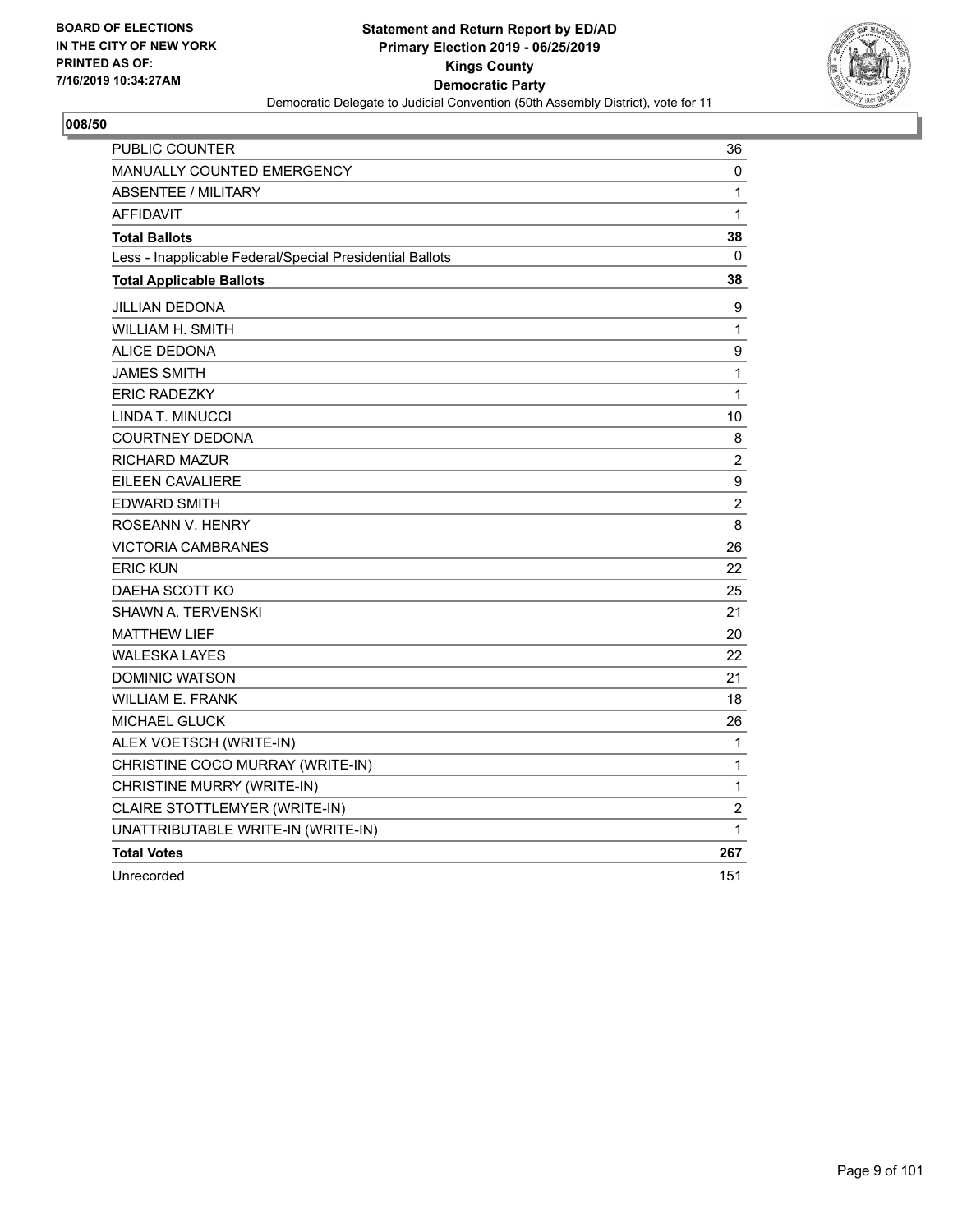

| <b>PUBLIC COUNTER</b>                                    | 35          |
|----------------------------------------------------------|-------------|
| MANUALLY COUNTED EMERGENCY                               | $\mathbf 0$ |
| <b>ABSENTEE / MILITARY</b>                               | 1           |
| <b>AFFIDAVIT</b>                                         | 1           |
| <b>Total Ballots</b>                                     | 37          |
| Less - Inapplicable Federal/Special Presidential Ballots | 0           |
| <b>Total Applicable Ballots</b>                          | 37          |
| <b>JILLIAN DEDONA</b>                                    | 8           |
| <b>WILLIAM H. SMITH</b>                                  | 3           |
| <b>ALICE DEDONA</b>                                      | 12          |
| <b>JAMES SMITH</b>                                       | 5           |
| <b>ERIC RADEZKY</b>                                      | 4           |
| LINDA T. MINUCCI                                         | 9           |
| <b>COURTNEY DEDONA</b>                                   | 11          |
| RICHARD MAZUR                                            | 10          |
| <b>EILEEN CAVALIERE</b>                                  | 10          |
| <b>EDWARD SMITH</b>                                      | 4           |
| <b>ROSEANN V. HENRY</b>                                  | 12          |
| <b>VICTORIA CAMBRANES</b>                                | 26          |
| <b>ERIC KUN</b>                                          | 13          |
| DAEHA SCOTT KO                                           | 17          |
| SHAWN A. TERVENSKI                                       | 12          |
| <b>MATTHEW LIEF</b>                                      | 12          |
| <b>WALESKA LAYES</b>                                     | 14          |
| <b>DOMINIC WATSON</b>                                    | 13          |
| <b>WILLIAM E. FRANK</b>                                  | 11          |
| <b>MICHAEL GLUCK</b>                                     | 11          |
| MICHAEL DIMOLA (WRITE-IN)                                | 1           |
| <b>Total Votes</b>                                       | 218         |
| Unrecorded                                               | 189         |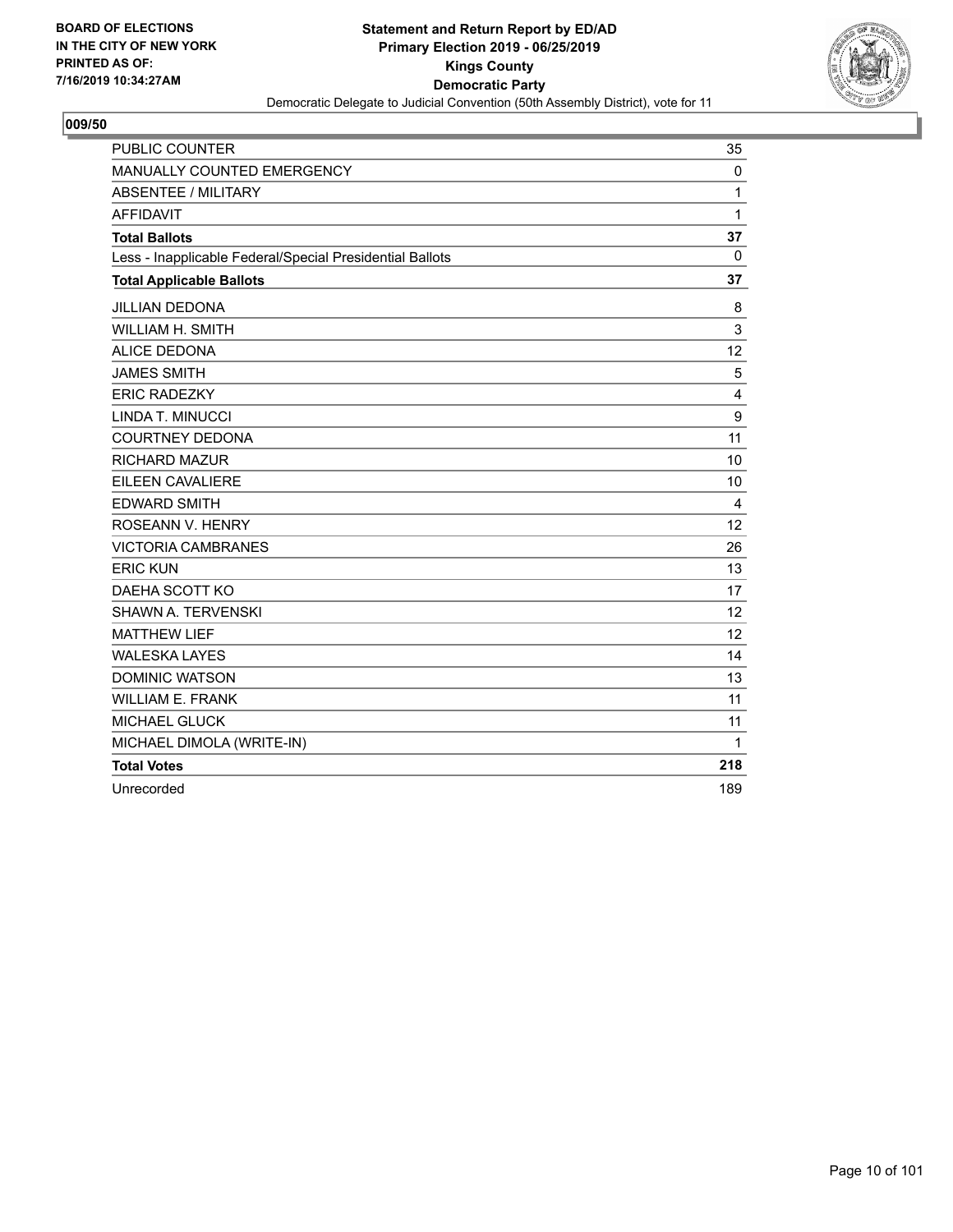

| <b>PUBLIC COUNTER</b>                                    | 31             |
|----------------------------------------------------------|----------------|
| MANUALLY COUNTED EMERGENCY                               | 0              |
| <b>ABSENTEE / MILITARY</b>                               | $\mathbf 0$    |
| <b>AFFIDAVIT</b>                                         | 0              |
| <b>Total Ballots</b>                                     | 31             |
| Less - Inapplicable Federal/Special Presidential Ballots | 0              |
| <b>Total Applicable Ballots</b>                          | 31             |
| <b>JILLIAN DEDONA</b>                                    | $\overline{7}$ |
| WILLIAM H. SMITH                                         | $\mathbf{1}$   |
| <b>ALICE DEDONA</b>                                      | 6              |
| <b>JAMES SMITH</b>                                       | $\overline{c}$ |
| <b>ERIC RADEZKY</b>                                      | $\mathbf{1}$   |
| LINDA T. MINUCCI                                         | 9              |
| <b>COURTNEY DEDONA</b>                                   | $\overline{7}$ |
| <b>RICHARD MAZUR</b>                                     | 5              |
| <b>EILEEN CAVALIERE</b>                                  | 8              |
| <b>EDWARD SMITH</b>                                      | 1              |
| ROSEANN V. HENRY                                         | 11             |
| <b>VICTORIA CAMBRANES</b>                                | 19             |
| <b>ERIC KUN</b>                                          | 10             |
| DAEHA SCOTT KO                                           | 15             |
| <b>SHAWN A. TERVENSKI</b>                                | 9              |
| <b>MATTHEW LIEF</b>                                      | 11             |
| <b>WALESKA LAYES</b>                                     | 12             |
| <b>DOMINIC WATSON</b>                                    | 12             |
| <b>WILLIAM E. FRANK</b>                                  | 12             |
| <b>MICHAEL GLUCK</b>                                     | 11             |
| DONALD J TRUMP (WRITE-IN)                                | $\mathbf{1}$   |
| UNCOUNTED WRITE-IN PER STATUTE (WRITE-IN)                | 1              |
| <b>Total Votes</b>                                       | 171            |
| Unrecorded                                               | 170            |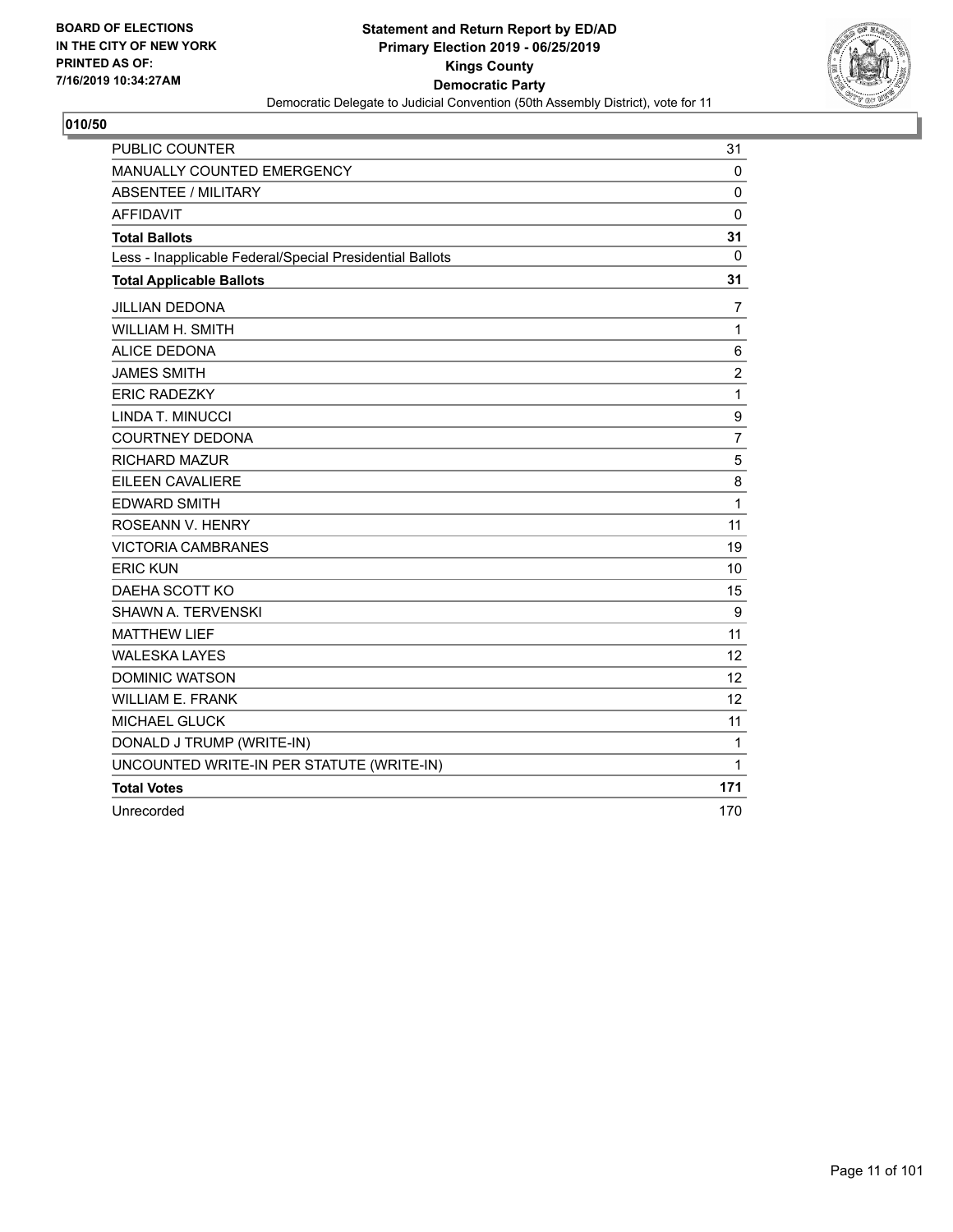

| <b>PUBLIC COUNTER</b>                                    | 20             |
|----------------------------------------------------------|----------------|
| MANUALLY COUNTED EMERGENCY                               | $\mathbf 0$    |
| <b>ABSENTEE / MILITARY</b>                               | 1              |
| <b>AFFIDAVIT</b>                                         | $\mathbf 0$    |
| <b>Total Ballots</b>                                     | 21             |
| Less - Inapplicable Federal/Special Presidential Ballots | 0              |
| <b>Total Applicable Ballots</b>                          | 21             |
| <b>JILLIAN DEDONA</b>                                    | 6              |
| WILLIAM H. SMITH                                         | $\overline{7}$ |
| <b>ALICE DEDONA</b>                                      | 4              |
| <b>JAMES SMITH</b>                                       | 6              |
| <b>ERIC RADEZKY</b>                                      | 3              |
| LINDA T. MINUCCI                                         | 4              |
| <b>COURTNEY DEDONA</b>                                   | 5              |
| <b>RICHARD MAZUR</b>                                     | 3              |
| EILEEN CAVALIERE                                         | 4              |
| <b>EDWARD SMITH</b>                                      | $\overline{c}$ |
| ROSEANN V. HENRY                                         | 4              |
| <b>VICTORIA CAMBRANES</b>                                | $\overline{7}$ |
| <b>ERIC KUN</b>                                          | 3              |
| DAEHA SCOTT KO                                           | 8              |
| SHAWN A. TERVENSKI                                       | $\overline{c}$ |
| <b>MATTHEW LIEF</b>                                      | $\mathbf{1}$   |
| <b>WALESKA LAYES</b>                                     | $\overline{2}$ |
| <b>DOMINIC WATSON</b>                                    | 4              |
| <b>WILLIAM E. FRANK</b>                                  | 4              |
| <b>MICHAEL GLUCK</b>                                     | 3              |
| MARCOS MASRI (WRITE-IN)                                  | 1              |
| REBECA MASRI (WRITE-IN)                                  | $\mathbf{1}$   |
| <b>Total Votes</b>                                       | 84             |
| Unrecorded                                               | 147            |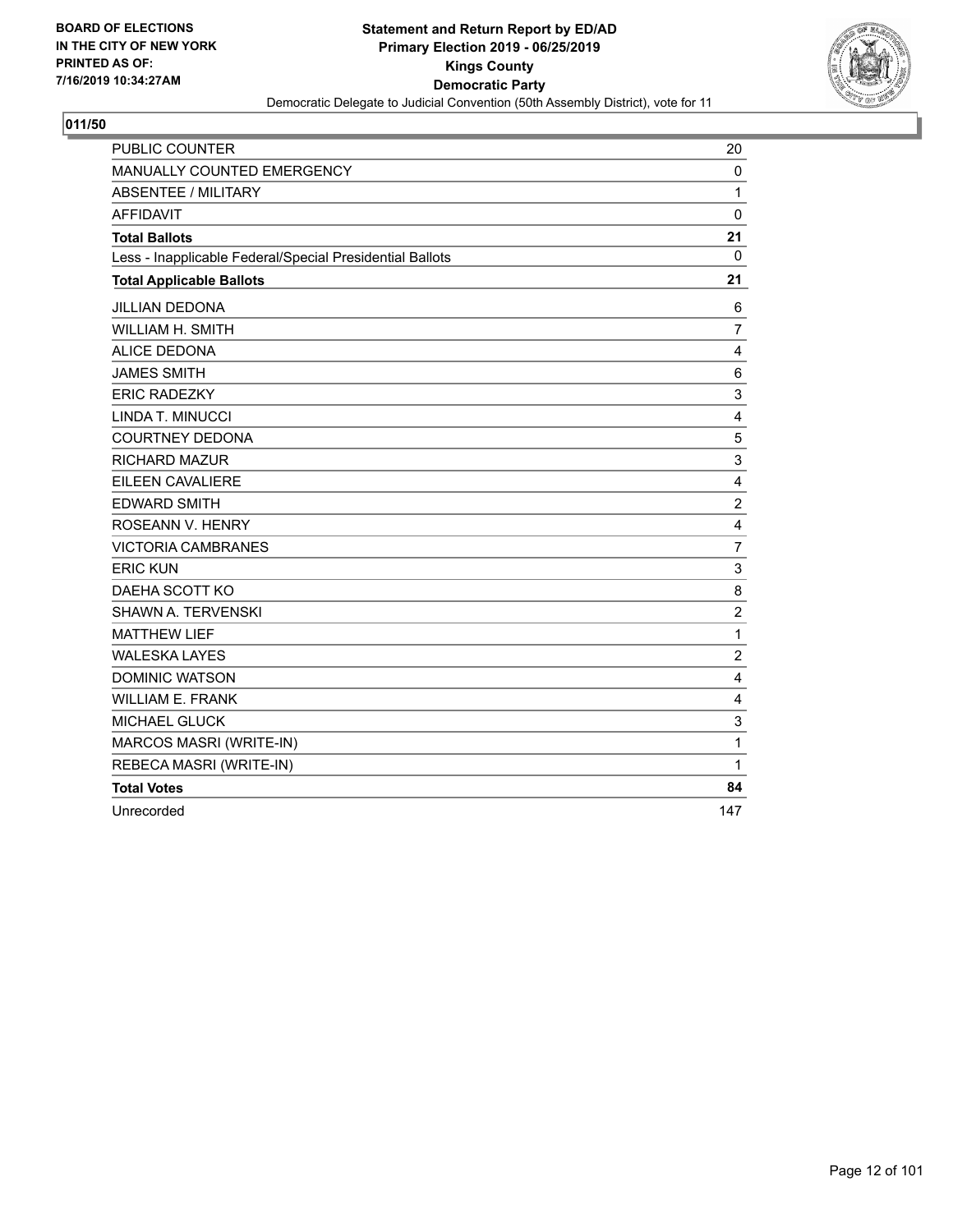

| <b>PUBLIC COUNTER</b>                                    | 24              |
|----------------------------------------------------------|-----------------|
| MANUALLY COUNTED EMERGENCY                               | 0               |
| <b>ABSENTEE / MILITARY</b>                               | 0               |
| <b>AFFIDAVIT</b>                                         | $\mathbf 0$     |
| <b>Total Ballots</b>                                     | 24              |
| Less - Inapplicable Federal/Special Presidential Ballots | $\Omega$        |
| <b>Total Applicable Ballots</b>                          | 24              |
| <b>JILLIAN DEDONA</b>                                    | 8               |
| <b>WILLIAM H. SMITH</b>                                  | 4               |
| <b>ALICE DEDONA</b>                                      | $\overline{7}$  |
| <b>JAMES SMITH</b>                                       | 3               |
| <b>ERIC RADEZKY</b>                                      | $\overline{7}$  |
| <b>LINDA T. MINUCCI</b>                                  | 10              |
| <b>COURTNEY DEDONA</b>                                   | $\overline{7}$  |
| <b>RICHARD MAZUR</b>                                     | 5               |
| EILEEN CAVALIERE                                         | 8               |
| <b>EDWARD SMITH</b>                                      | 3               |
| ROSEANN V. HENRY                                         | 10              |
| <b>VICTORIA CAMBRANES</b>                                | 9               |
| <b>ERIC KUN</b>                                          | $6\phantom{1}6$ |
| DAEHA SCOTT KO                                           | 8               |
| <b>SHAWN A. TERVENSKI</b>                                | 3               |
| <b>MATTHEW LIEF</b>                                      | $\overline{4}$  |
| <b>WALESKA LAYES</b>                                     | 8               |
| <b>DOMINIC WATSON</b>                                    | 6               |
| <b>WILLIAM E. FRANK</b>                                  | 4               |
| <b>MICHAEL GLUCK</b>                                     | $\overline{2}$  |
| <b>Total Votes</b>                                       | 122             |
| Unrecorded                                               | 142             |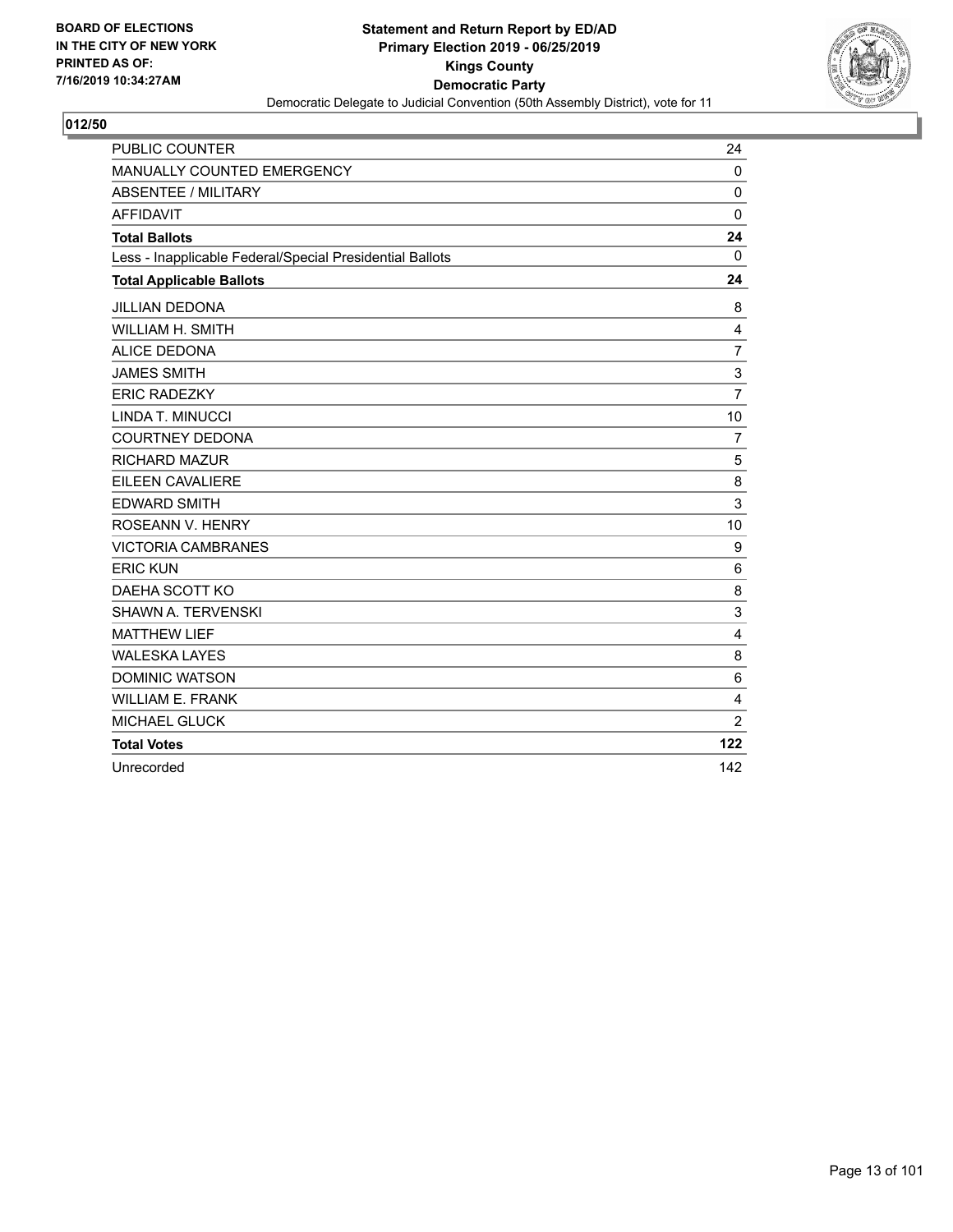

| <b>PUBLIC COUNTER</b>                                    | 0            |
|----------------------------------------------------------|--------------|
| MANUALLY COUNTED EMERGENCY                               | $\mathbf 0$  |
| <b>ABSENTEE / MILITARY</b>                               | $\mathbf 0$  |
| <b>AFFIDAVIT</b>                                         | $\mathbf 0$  |
| <b>Total Ballots</b>                                     | $\mathbf 0$  |
| Less - Inapplicable Federal/Special Presidential Ballots | $\mathbf 0$  |
| <b>Total Applicable Ballots</b>                          | $\mathbf{0}$ |
| <b>JILLIAN DEDONA</b>                                    | 0            |
| <b>WILLIAM H. SMITH</b>                                  | $\mathbf 0$  |
| <b>ALICE DEDONA</b>                                      | $\mathbf 0$  |
| <b>JAMES SMITH</b>                                       | $\Omega$     |
| <b>ERIC RADEZKY</b>                                      | 0            |
| LINDA T. MINUCCI                                         | $\mathbf 0$  |
| <b>COURTNEY DEDONA</b>                                   | $\mathbf 0$  |
| <b>RICHARD MAZUR</b>                                     | 0            |
| <b>EILEEN CAVALIERE</b>                                  | $\mathbf 0$  |
| <b>EDWARD SMITH</b>                                      | $\mathbf 0$  |
| ROSEANN V. HENRY                                         | $\mathbf 0$  |
| <b>VICTORIA CAMBRANES</b>                                | $\mathbf 0$  |
| <b>ERIC KUN</b>                                          | $\mathbf 0$  |
| DAEHA SCOTT KO                                           | $\mathbf 0$  |
| SHAWN A. TERVENSKI                                       | $\mathbf 0$  |
| <b>MATTHEW LIEF</b>                                      | $\mathbf 0$  |
| <b>WALESKA LAYES</b>                                     | $\Omega$     |
| <b>DOMINIC WATSON</b>                                    | $\mathbf 0$  |
| <b>WILLIAM E. FRANK</b>                                  | 0            |
| <b>MICHAEL GLUCK</b>                                     | 0            |
| <b>Total Votes</b>                                       | $\mathbf{0}$ |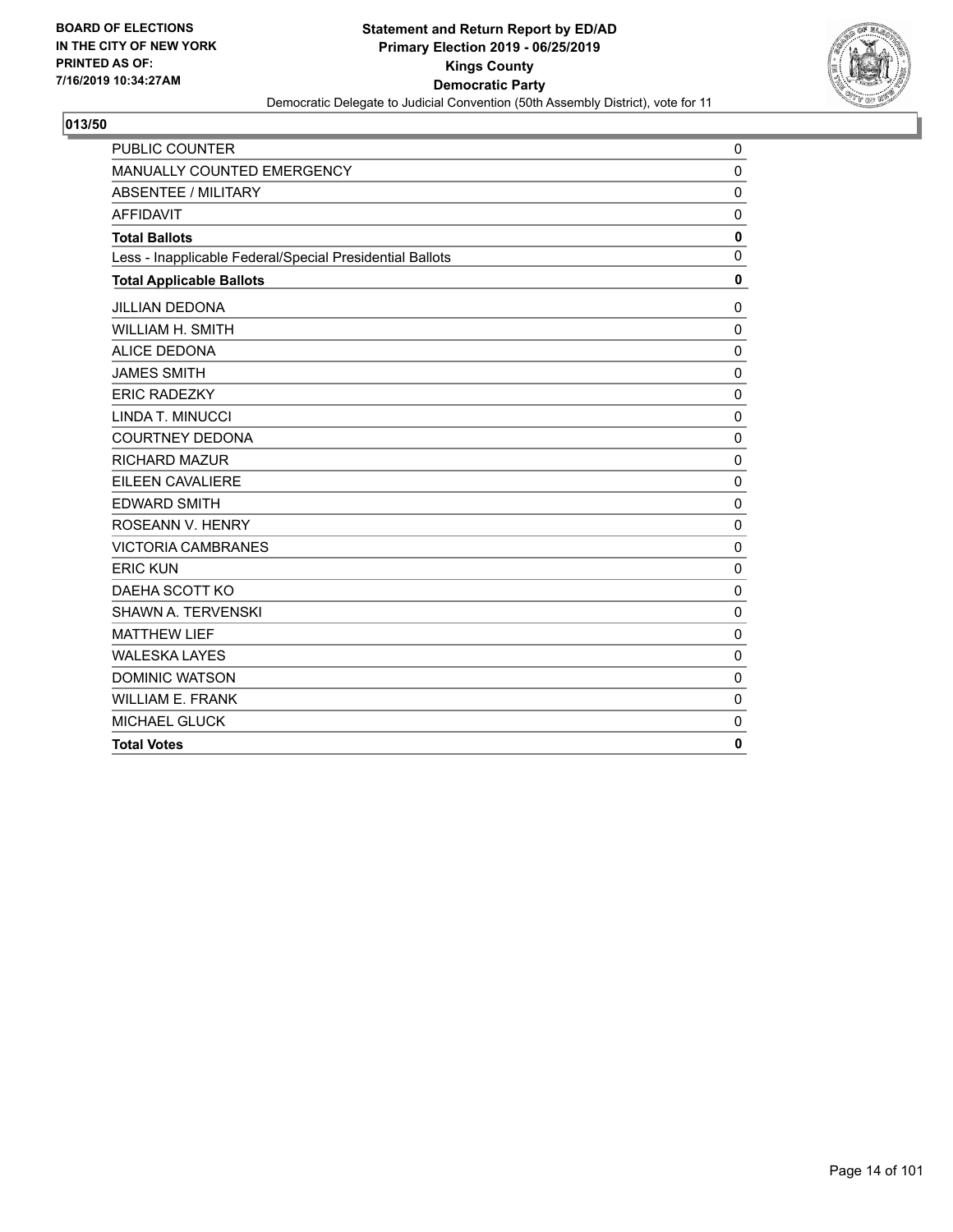

| <b>PUBLIC COUNTER</b>                                    | 13             |
|----------------------------------------------------------|----------------|
| MANUALLY COUNTED EMERGENCY                               | $\mathbf 0$    |
| <b>ABSENTEE / MILITARY</b>                               | $\overline{2}$ |
| <b>AFFIDAVIT</b>                                         | $\mathbf 0$    |
| <b>Total Ballots</b>                                     | 15             |
| Less - Inapplicable Federal/Special Presidential Ballots | $\mathbf{0}$   |
| <b>Total Applicable Ballots</b>                          | 15             |
| <b>JILLIAN DEDONA</b>                                    | $\overline{4}$ |
| <b>WILLIAM H. SMITH</b>                                  | 10             |
| <b>ALICE DEDONA</b>                                      | 6              |
| <b>JAMES SMITH</b>                                       | $\overline{7}$ |
| <b>ERIC RADEZKY</b>                                      | $\mathbf 0$    |
| LINDA T. MINUCCI                                         | 4              |
| <b>COURTNEY DEDONA</b>                                   | 4              |
| <b>RICHARD MAZUR</b>                                     | $\mathbf 0$    |
| EILEEN CAVALIERE                                         | 5              |
| <b>EDWARD SMITH</b>                                      | 5              |
| ROSEANN V. HENRY                                         | 8              |
| <b>VICTORIA CAMBRANES</b>                                | 5              |
| <b>ERIC KUN</b>                                          | 3              |
| DAEHA SCOTT KO                                           | 3              |
| <b>SHAWN A. TERVENSKI</b>                                | 0              |
| <b>MATTHEW LIEF</b>                                      | 1              |
| <b>WALESKA LAYES</b>                                     | 3              |
| <b>DOMINIC WATSON</b>                                    | 6              |
| <b>WILLIAM E. FRANK</b>                                  | 6              |
| <b>MICHAEL GLUCK</b>                                     | 3              |
| <b>Total Votes</b>                                       | 83             |
| Unrecorded                                               | 82             |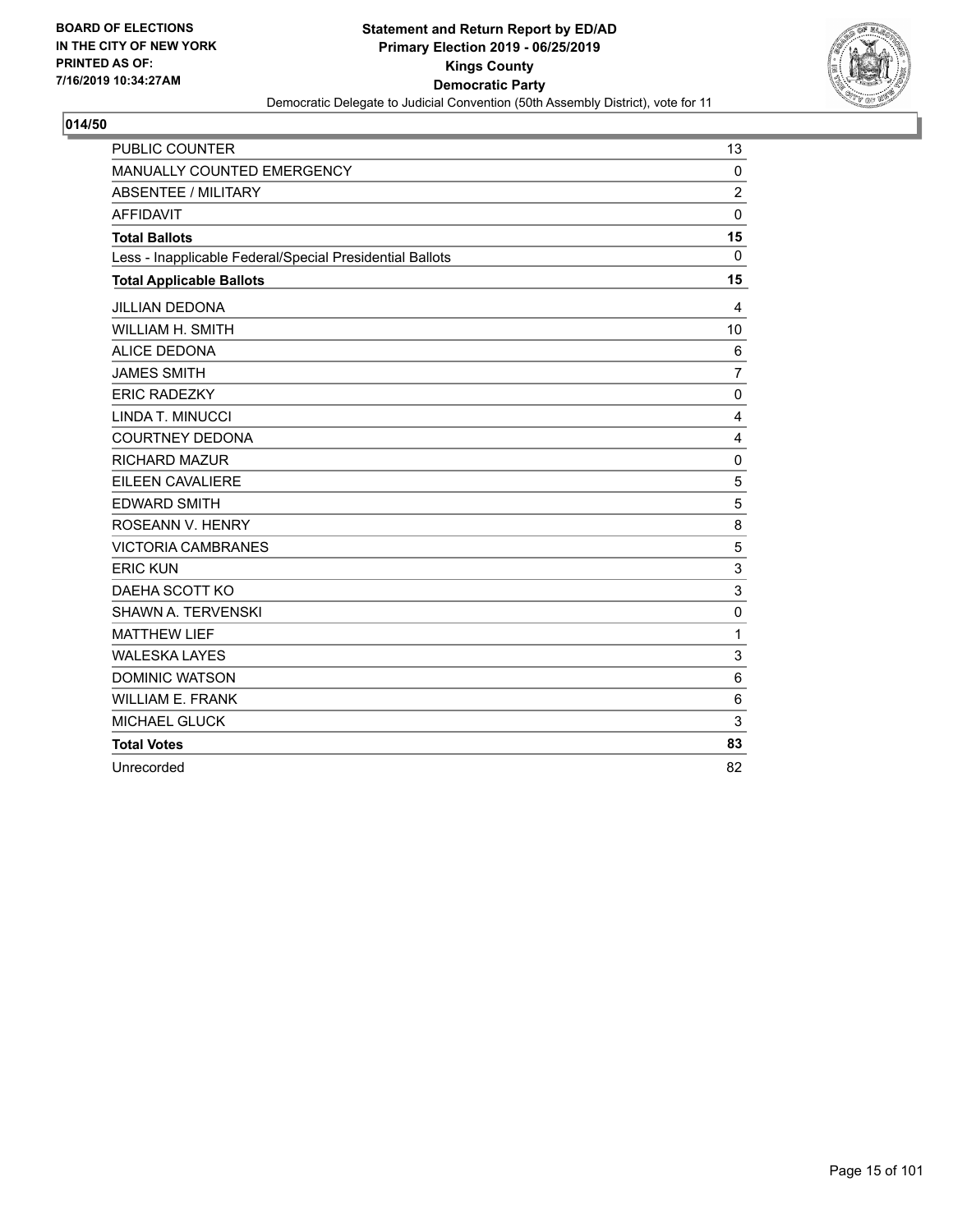

| <b>PUBLIC COUNTER</b>                                    | 24           |
|----------------------------------------------------------|--------------|
| MANUALLY COUNTED EMERGENCY                               | 0            |
| <b>ABSENTEE / MILITARY</b>                               | $\pmb{0}$    |
| <b>AFFIDAVIT</b>                                         | $\mathbf 0$  |
| <b>Total Ballots</b>                                     | 24           |
| Less - Inapplicable Federal/Special Presidential Ballots | 0            |
| <b>Total Applicable Ballots</b>                          | 24           |
| JILLIAN DEDONA                                           | 14           |
| <b>WILLIAM H. SMITH</b>                                  | 4            |
| <b>ALICE DEDONA</b>                                      | 13           |
| <b>JAMES SMITH</b>                                       | 5            |
| <b>ERIC RADEZKY</b>                                      | 8            |
| LINDA T. MINUCCI                                         | 13           |
| <b>COURTNEY DEDONA</b>                                   | 12           |
| <b>RICHARD MAZUR</b>                                     | 3            |
| <b>EILEEN CAVALIERE</b>                                  | 15           |
| <b>EDWARD SMITH</b>                                      | 5            |
| ROSEANN V. HENRY                                         | 13           |
| <b>VICTORIA CAMBRANES</b>                                | 14           |
| <b>ERIC KUN</b>                                          | 11           |
| DAEHA SCOTT KO                                           | 17           |
| SHAWN A. TERVENSKI                                       | 12           |
| <b>MATTHEW LIEF</b>                                      | 9            |
| <b>WALESKA LAYES</b>                                     | 15           |
| <b>DOMINIC WATSON</b>                                    | 10           |
| <b>WILLIAM E. FRANK</b>                                  | 8            |
| <b>MICHAEL GLUCK</b>                                     | 10           |
| JAMES MARION (WRITE-IN)                                  | 1            |
| PRIYANKA DESA (WRITE-IN)                                 | $\mathbf{1}$ |
| WILLIAM WARREN (WRITE-IN)                                | $\mathbf{1}$ |
| <b>Total Votes</b>                                       | 214          |
| Unrecorded                                               | 50           |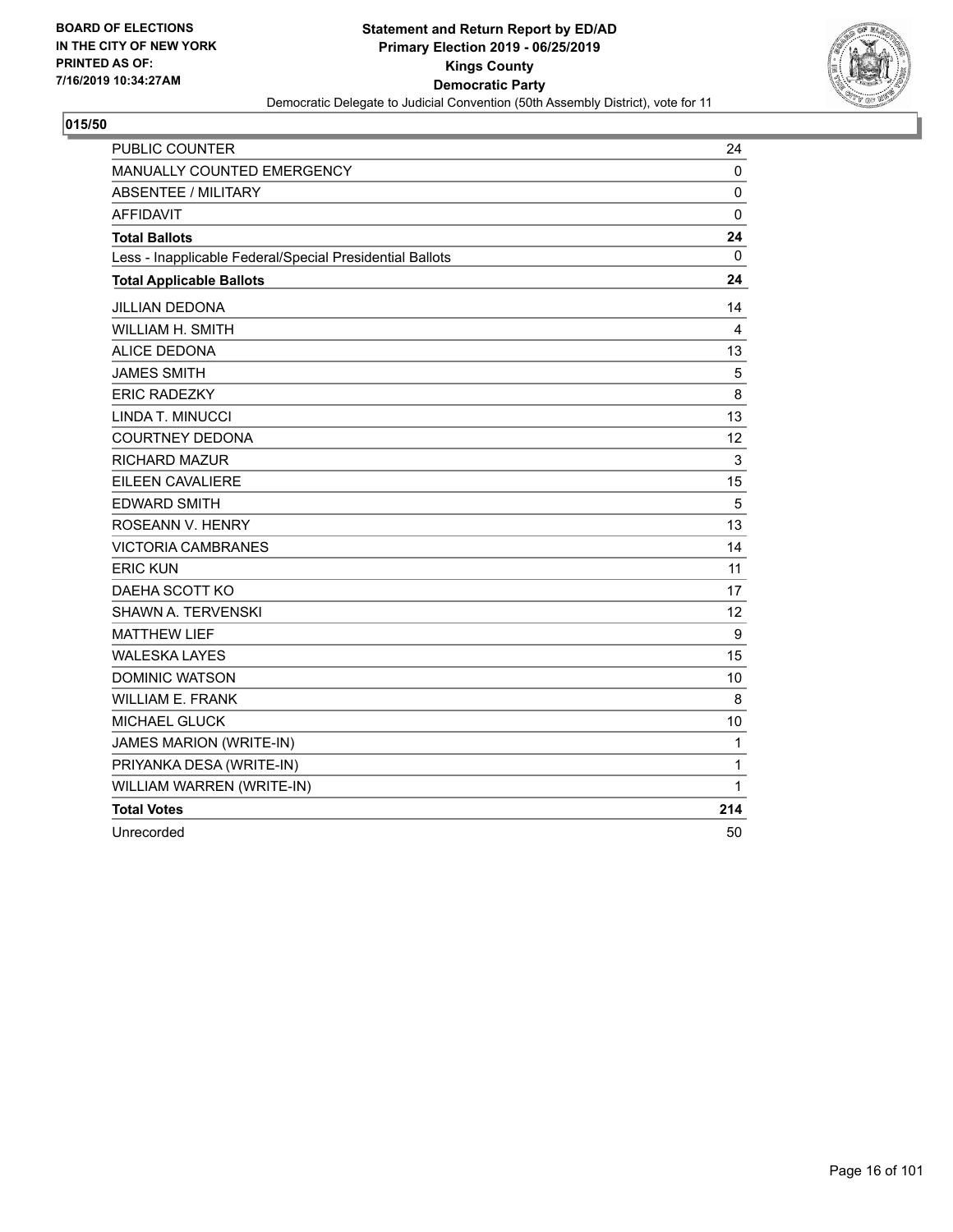

| <b>PUBLIC COUNTER</b>                                    | 30             |
|----------------------------------------------------------|----------------|
| MANUALLY COUNTED EMERGENCY                               | 0              |
| ABSENTEE / MILITARY                                      | 0              |
| <b>AFFIDAVIT</b>                                         | $\mathbf 0$    |
| <b>Total Ballots</b>                                     | 30             |
| Less - Inapplicable Federal/Special Presidential Ballots | $\Omega$       |
| <b>Total Applicable Ballots</b>                          | 30             |
| <b>JILLIAN DEDONA</b>                                    | 14             |
| <b>WILLIAM H. SMITH</b>                                  | 6              |
| <b>ALICE DEDONA</b>                                      | 10             |
| <b>JAMES SMITH</b>                                       | 14             |
| <b>ERIC RADEZKY</b>                                      | 6              |
| <b>LINDA T. MINUCCI</b>                                  | 12             |
| <b>COURTNEY DEDONA</b>                                   | 11             |
| <b>RICHARD MAZUR</b>                                     | 4              |
| EILEEN CAVALIERE                                         | 8              |
| <b>EDWARD SMITH</b>                                      | 8              |
| ROSEANN V. HENRY                                         | 8              |
| <b>VICTORIA CAMBRANES</b>                                | 8              |
| <b>ERIC KUN</b>                                          | 4              |
| DAEHA SCOTT KO                                           | 4              |
| <b>SHAWN A. TERVENSKI</b>                                | 3              |
| <b>MATTHEW LIEF</b>                                      | 5              |
| <b>WALESKA LAYES</b>                                     | 4              |
| <b>DOMINIC WATSON</b>                                    | $\overline{7}$ |
| <b>WILLIAM E. FRANK</b>                                  | 11             |
| <b>MICHAEL GLUCK</b>                                     | 3              |
| <b>Total Votes</b>                                       | 150            |
| Unrecorded                                               | 180            |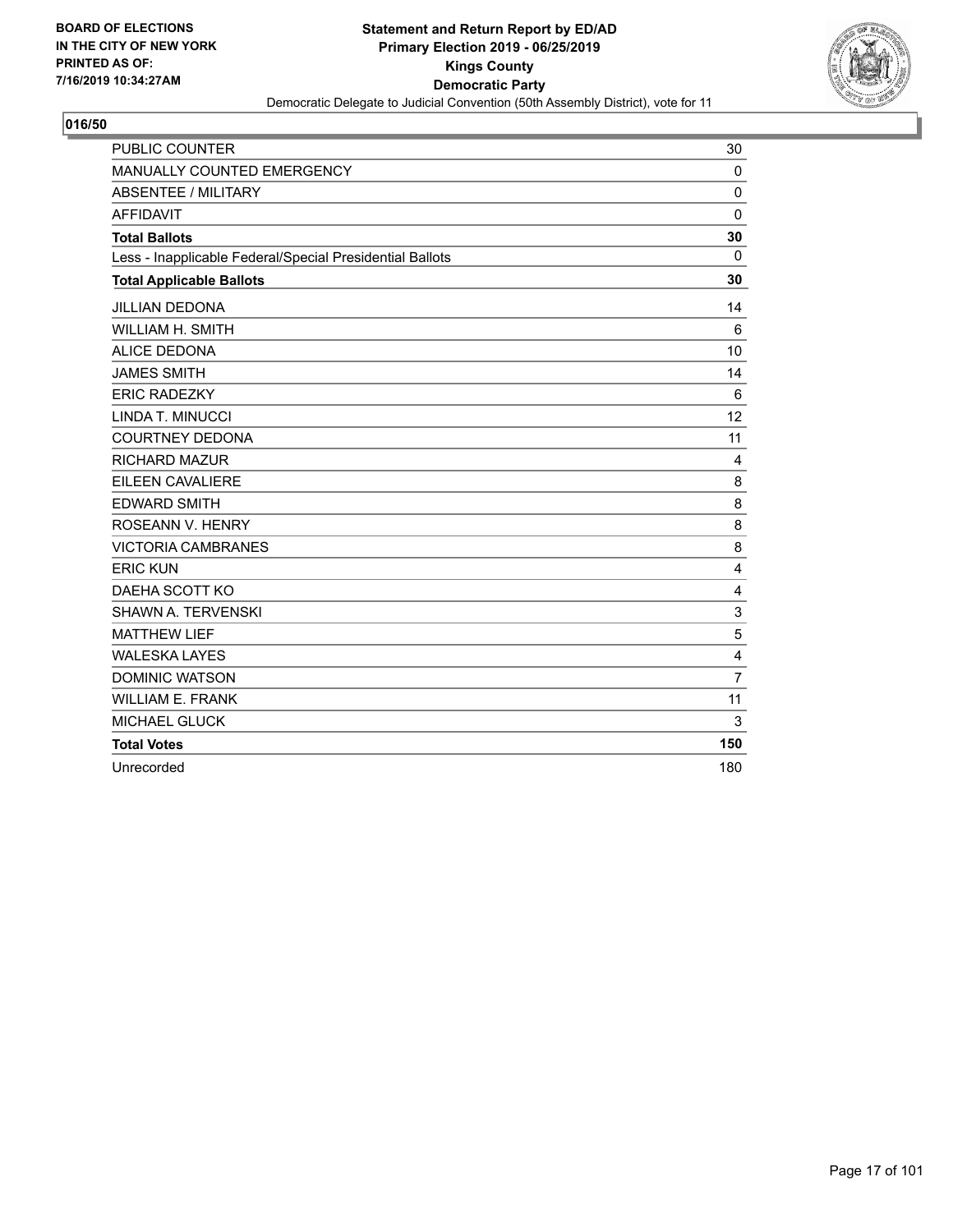

| <b>PUBLIC COUNTER</b>                                    | 46             |
|----------------------------------------------------------|----------------|
| MANUALLY COUNTED EMERGENCY                               | $\mathbf 0$    |
| <b>ABSENTEE / MILITARY</b>                               | 1              |
| <b>AFFIDAVIT</b>                                         | $\mathbf 0$    |
| <b>Total Ballots</b>                                     | 47             |
| Less - Inapplicable Federal/Special Presidential Ballots | $\Omega$       |
| <b>Total Applicable Ballots</b>                          | 47             |
| <b>JILLIAN DEDONA</b>                                    | 18             |
| WILLIAM H. SMITH                                         | 12             |
| <b>ALICE DEDONA</b>                                      | 20             |
| <b>JAMES SMITH</b>                                       | 11             |
| <b>ERIC RADEZKY</b>                                      | 12             |
| LINDA T. MINUCCI                                         | 18             |
| <b>COURTNEY DEDONA</b>                                   | 15             |
| <b>RICHARD MAZUR</b>                                     | $\overline{7}$ |
| EILEEN CAVALIERE                                         | 15             |
| <b>EDWARD SMITH</b>                                      | 10             |
| ROSEANN V. HENRY                                         | 11             |
| <b>VICTORIA CAMBRANES</b>                                | 21             |
| <b>ERIC KUN</b>                                          | 11             |
| DAEHA SCOTT KO                                           | 11             |
| SHAWN A. TERVENSKI                                       | 15             |
| <b>MATTHEW LIEF</b>                                      | 9              |
| <b>WALESKA LAYES</b>                                     | 10             |
| <b>DOMINIC WATSON</b>                                    | 14             |
| <b>WILLIAM E. FRANK</b>                                  | 13             |
| <b>MICHAEL GLUCK</b>                                     | 8              |
| <b>Total Votes</b>                                       | 261            |
| Unrecorded                                               | 256            |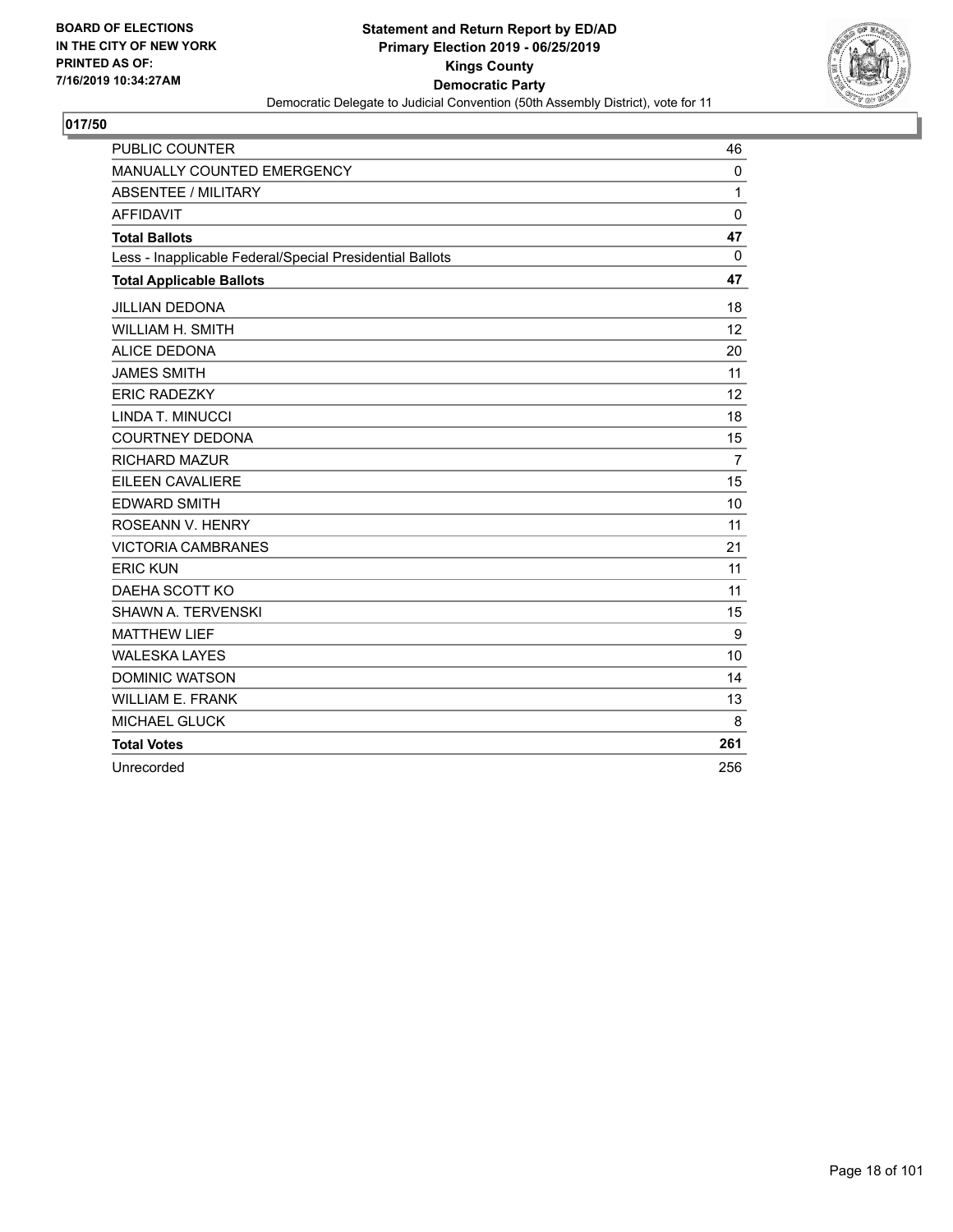

| <b>PUBLIC COUNTER</b>                                    | 29             |
|----------------------------------------------------------|----------------|
| MANUALLY COUNTED EMERGENCY                               | $\mathbf 0$    |
| <b>ABSENTEE / MILITARY</b>                               | 0              |
| <b>AFFIDAVIT</b>                                         | 1              |
| <b>Total Ballots</b>                                     | 30             |
| Less - Inapplicable Federal/Special Presidential Ballots | $\mathbf{0}$   |
| <b>Total Applicable Ballots</b>                          | 30             |
| <b>JILLIAN DEDONA</b>                                    | 13             |
| WILLIAM H. SMITH                                         | $\overline{2}$ |
| <b>ALICE DEDONA</b>                                      | 14             |
| <b>JAMES SMITH</b>                                       | $\overline{2}$ |
| <b>ERIC RADEZKY</b>                                      | $\overline{2}$ |
| LINDA T. MINUCCI                                         | 12             |
| <b>COURTNEY DEDONA</b>                                   | 16             |
| <b>RICHARD MAZUR</b>                                     | 4              |
| <b>EILEEN CAVALIERE</b>                                  | 13             |
| <b>EDWARD SMITH</b>                                      | $\overline{2}$ |
| ROSEANN V. HENRY                                         | 11             |
| <b>VICTORIA CAMBRANES</b>                                | 19             |
| <b>ERIC KUN</b>                                          | 12             |
| DAEHA SCOTT KO                                           | 19             |
| <b>SHAWN A. TERVENSKI</b>                                | 11             |
| <b>MATTHEW LIEF</b>                                      | 11             |
| <b>WALESKA LAYES</b>                                     | 13             |
| <b>DOMINIC WATSON</b>                                    | 12             |
| <b>WILLIAM E. FRANK</b>                                  | 8              |
| <b>MICHAEL GLUCK</b>                                     | 11             |
| UNATTRIBUTABLE WRITE-IN (WRITE-IN)                       | 1              |
| <b>Total Votes</b>                                       | 208            |
| Unrecorded                                               | 122            |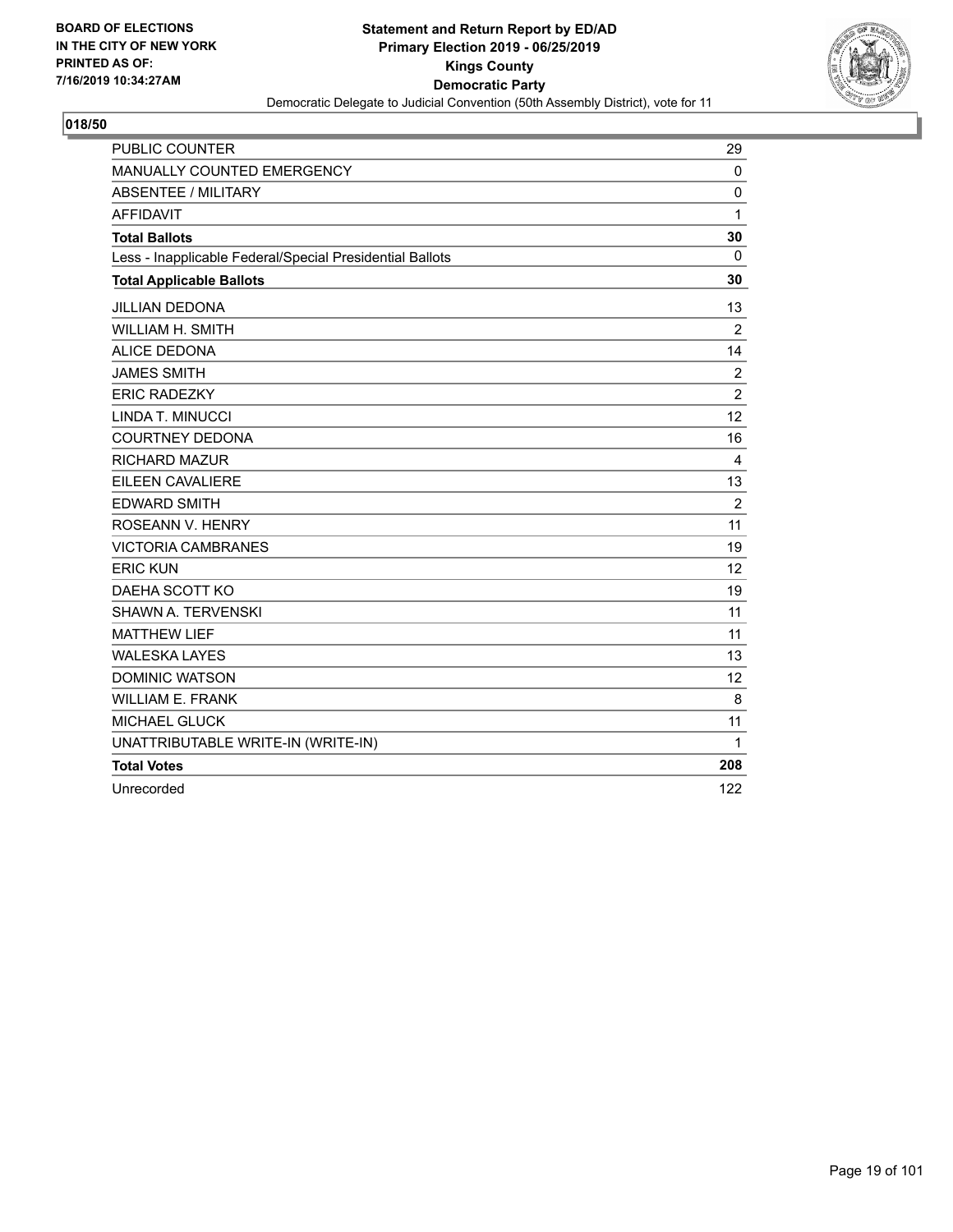

| <b>PUBLIC COUNTER</b>                                    | 31             |
|----------------------------------------------------------|----------------|
| MANUALLY COUNTED EMERGENCY                               | 0              |
| <b>ABSENTEE / MILITARY</b>                               | $\overline{2}$ |
| <b>AFFIDAVIT</b>                                         | $\mathbf 0$    |
| <b>Total Ballots</b>                                     | 33             |
| Less - Inapplicable Federal/Special Presidential Ballots | 0              |
| <b>Total Applicable Ballots</b>                          | 33             |
| <b>JILLIAN DEDONA</b>                                    | 9              |
| <b>WILLIAM H. SMITH</b>                                  | 3              |
| <b>ALICE DEDONA</b>                                      | 10             |
| <b>JAMES SMITH</b>                                       | 3              |
| <b>ERIC RADEZKY</b>                                      | 5              |
| LINDA T. MINUCCI                                         | 11             |
| <b>COURTNEY DEDONA</b>                                   | 8              |
| <b>RICHARD MAZUR</b>                                     | 5              |
| EILEEN CAVALIERE                                         | 12             |
| <b>EDWARD SMITH</b>                                      | 3              |
| ROSEANN V. HENRY                                         | 12             |
| <b>VICTORIA CAMBRANES</b>                                | 22             |
| <b>ERIC KUN</b>                                          | 18             |
| DAEHA SCOTT KO                                           | 22             |
| SHAWN A. TERVENSKI                                       | 15             |
| <b>MATTHEW LIEF</b>                                      | 14             |
| <b>WALESKA LAYES</b>                                     | 20             |
| <b>DOMINIC WATSON</b>                                    | 17             |
| <b>WILLIAM E. FRANK</b>                                  | 17             |
| <b>MICHAEL GLUCK</b>                                     | 17             |
| TODD STAMBOUGH (WRITE-IN)                                | 1              |
| V.NINA WESTERVELT (WRITE-IN)                             | 1              |
| <b>Total Votes</b>                                       | 245            |
| Unrecorded                                               | 118            |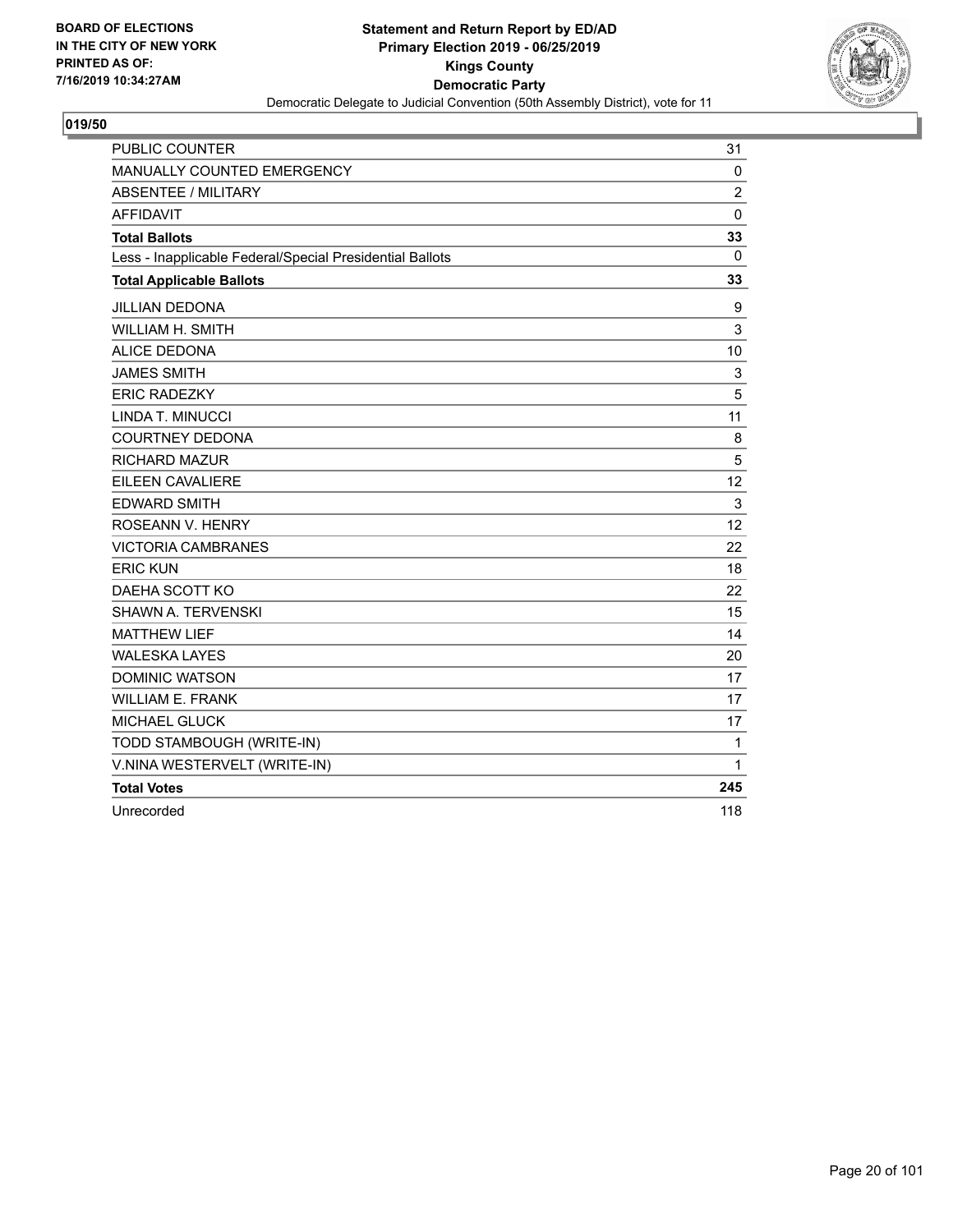

| <b>PUBLIC COUNTER</b>                                    | 14             |
|----------------------------------------------------------|----------------|
| MANUALLY COUNTED EMERGENCY                               | 0              |
| <b>ABSENTEE / MILITARY</b>                               | $\mathbf 0$    |
| <b>AFFIDAVIT</b>                                         | $\Omega$       |
| <b>Total Ballots</b>                                     | 14             |
| Less - Inapplicable Federal/Special Presidential Ballots | $\mathbf 0$    |
| <b>Total Applicable Ballots</b>                          | 14             |
| <b>JILLIAN DEDONA</b>                                    | 5              |
| <b>WILLIAM H. SMITH</b>                                  | $\overline{2}$ |
| <b>ALICE DEDONA</b>                                      | 9              |
| <b>JAMES SMITH</b>                                       | $\overline{c}$ |
| <b>ERIC RADEZKY</b>                                      | 0              |
| LINDA T. MINUCCI                                         | $\overline{7}$ |
| <b>COURTNEY DEDONA</b>                                   | 6              |
| <b>RICHARD MAZUR</b>                                     | $\overline{c}$ |
| EILEEN CAVALIERE                                         | $\overline{7}$ |
| <b>EDWARD SMITH</b>                                      | $\overline{c}$ |
| ROSEANN V. HENRY                                         | 6              |
| <b>VICTORIA CAMBRANES</b>                                | 10             |
| <b>ERIC KUN</b>                                          | 6              |
| DAEHA SCOTT KO                                           | 10             |
| <b>SHAWN A. TERVENSKI</b>                                | 4              |
| <b>MATTHEW LIEF</b>                                      | 3              |
| <b>WALESKA LAYES</b>                                     | 9              |
| <b>DOMINIC WATSON</b>                                    | $\overline{7}$ |
| <b>WILLIAM E. FRANK</b>                                  | 4              |
| MICHAEL GLUCK                                            | 6              |
| <b>Total Votes</b>                                       | 107            |
| Unrecorded                                               | 47             |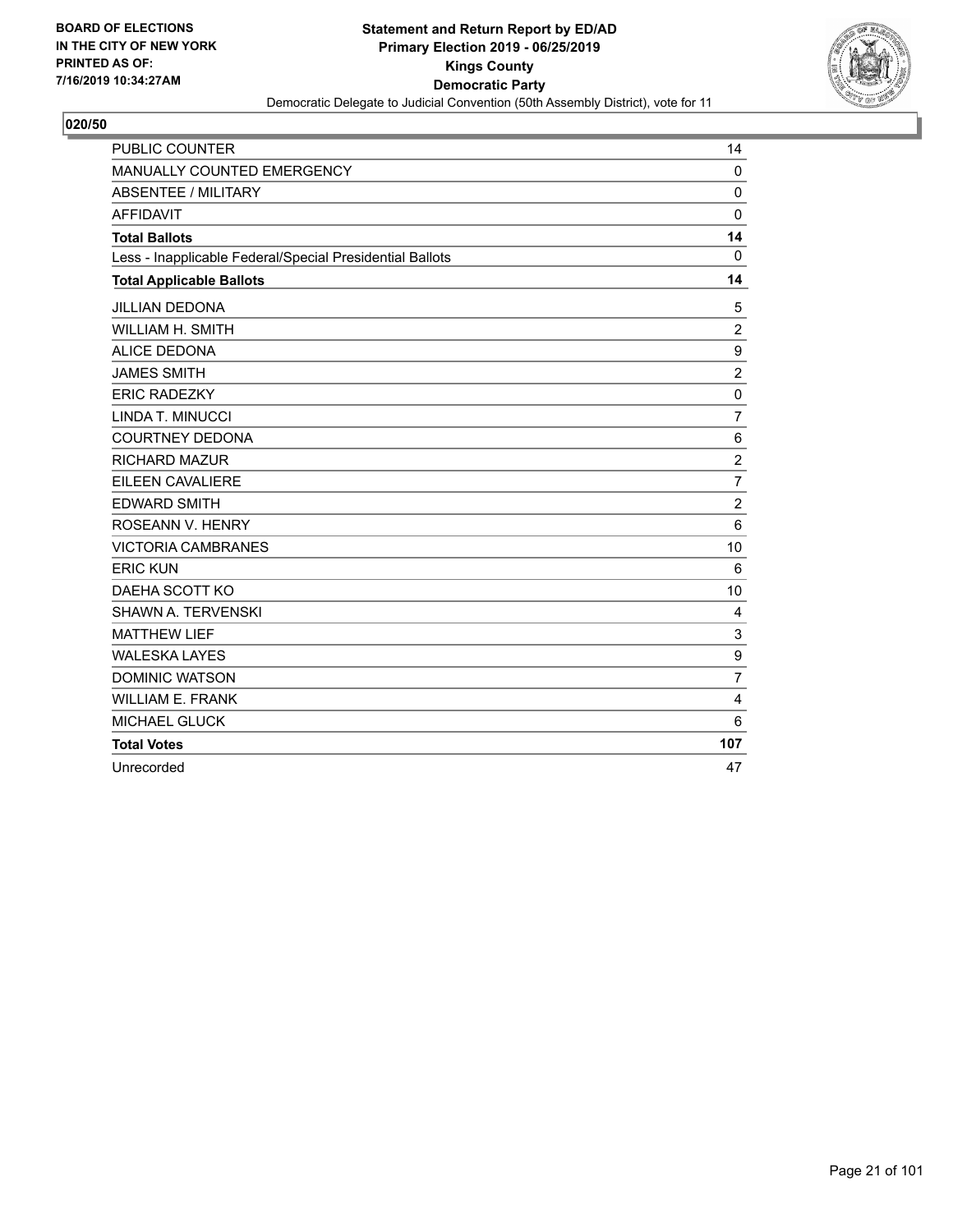

| <b>PUBLIC COUNTER</b>                                    | 21              |
|----------------------------------------------------------|-----------------|
| MANUALLY COUNTED EMERGENCY                               | $\mathbf 0$     |
| ABSENTEE / MILITARY                                      | $\Omega$        |
| <b>AFFIDAVIT</b>                                         | $\mathbf 0$     |
| <b>Total Ballots</b>                                     | 21              |
| Less - Inapplicable Federal/Special Presidential Ballots | $\Omega$        |
| <b>Total Applicable Ballots</b>                          | 21              |
| <b>JILLIAN DEDONA</b>                                    | 9               |
| WILLIAM H. SMITH                                         | 5               |
| <b>ALICE DEDONA</b>                                      | 8               |
| <b>JAMES SMITH</b>                                       | 4               |
| <b>ERIC RADEZKY</b>                                      | $6\phantom{1}6$ |
| LINDA T. MINUCCI                                         | 10              |
| <b>COURTNEY DEDONA</b>                                   | 8               |
| <b>RICHARD MAZUR</b>                                     | 10              |
| EILEEN CAVALIERE                                         | 8               |
| <b>EDWARD SMITH</b>                                      | 6               |
| ROSEANN V. HENRY                                         | 11              |
| <b>VICTORIA CAMBRANES</b>                                | 14              |
| <b>ERIC KUN</b>                                          | 12              |
| DAEHA SCOTT KO                                           | 11              |
| SHAWN A. TERVENSKI                                       | 9               |
| <b>MATTHEW LIEF</b>                                      | 8               |
| <b>WALESKA LAYES</b>                                     | 8               |
| <b>DOMINIC WATSON</b>                                    | 8               |
| <b>WILLIAM E. FRANK</b>                                  | 5               |
| MICHAEL GLUCK                                            | 8               |
| <b>Total Votes</b>                                       | 168             |
| Unrecorded                                               | 63              |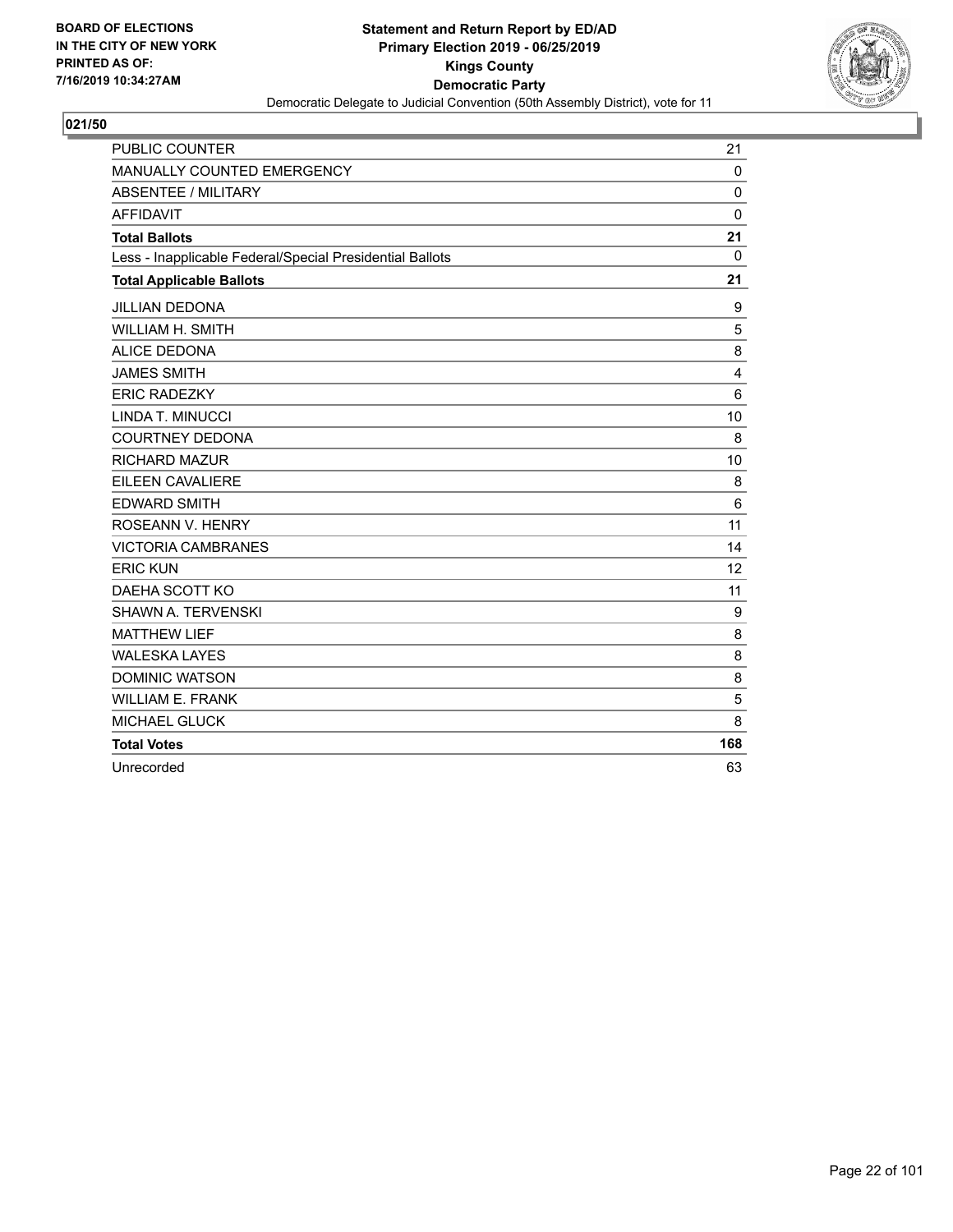

| PUBLIC COUNTER                                           | 12             |
|----------------------------------------------------------|----------------|
| MANUALLY COUNTED EMERGENCY                               | $\pmb{0}$      |
| <b>ABSENTEE / MILITARY</b>                               | 1              |
| <b>AFFIDAVIT</b>                                         | 0              |
| <b>Total Ballots</b>                                     | 13             |
| Less - Inapplicable Federal/Special Presidential Ballots | 0              |
| <b>Total Applicable Ballots</b>                          | 13             |
| <b>JILLIAN DEDONA</b>                                    | 4              |
| WILLIAM H. SMITH                                         | 3              |
| <b>ALICE DEDONA</b>                                      | 6              |
| <b>JAMES SMITH</b>                                       | $\overline{2}$ |
| <b>ERIC RADEZKY</b>                                      | $\overline{c}$ |
| LINDA T. MINUCCI                                         | 4              |
| <b>COURTNEY DEDONA</b>                                   | 4              |
| <b>RICHARD MAZUR</b>                                     | 6              |
| EILEEN CAVALIERE                                         | 6              |
| <b>EDWARD SMITH</b>                                      | 4              |
| ROSEANN V. HENRY                                         | $\,6$          |
| <b>VICTORIA CAMBRANES</b>                                | 9              |
| <b>ERIC KUN</b>                                          | $\overline{7}$ |
| DAEHA SCOTT KO                                           | 8              |
| SHAWN A. TERVENSKI                                       | 5              |
| <b>MATTHEW LIEF</b>                                      | $6\phantom{a}$ |
| <b>WALESKA LAYES</b>                                     | $\overline{7}$ |
| <b>DOMINIC WATSON</b>                                    | 4              |
| <b>WILLIAM E. FRANK</b>                                  | 5              |
| <b>MICHAEL GLUCK</b>                                     | 5              |
| <b>Total Votes</b>                                       | 103            |
| Unrecorded                                               | 40             |
| 023/50 COMBINED into: 056/50                             |                |
| 024/50 COMBINED into: 025/50                             |                |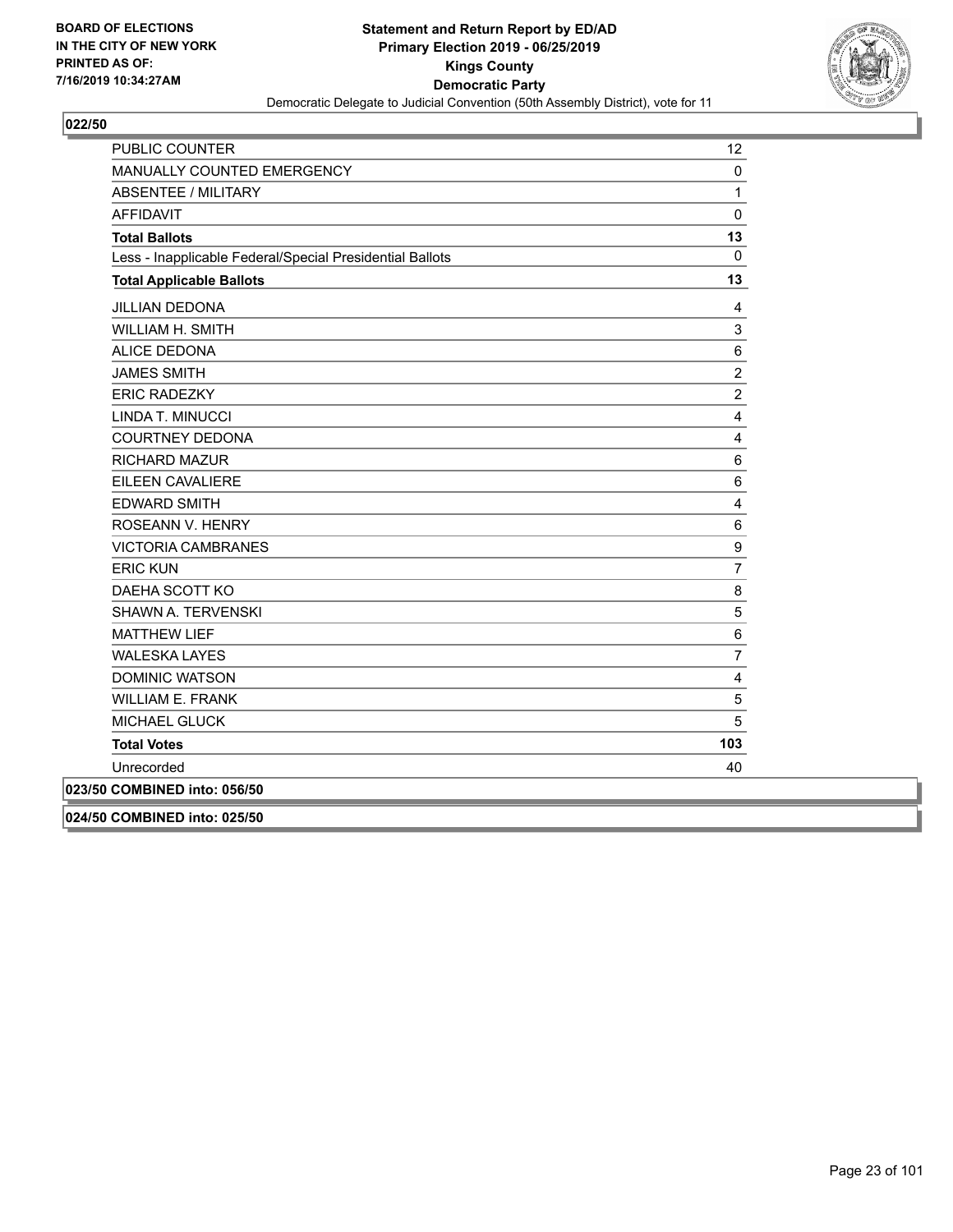

| PUBLIC COUNTER                                           | $\mathbf 5$  |
|----------------------------------------------------------|--------------|
| <b>MANUALLY COUNTED EMERGENCY</b>                        | 0            |
| <b>ABSENTEE / MILITARY</b>                               | 0            |
| <b>AFFIDAVIT</b>                                         | 0            |
| <b>Total Ballots</b>                                     | 5            |
| Less - Inapplicable Federal/Special Presidential Ballots | 0            |
| <b>Total Applicable Ballots</b>                          | 5            |
| JILLIAN DEDONA                                           | 0            |
| WILLIAM H. SMITH                                         | 0            |
| <b>ALICE DEDONA</b>                                      | 0            |
| <b>JAMES SMITH</b>                                       | 0            |
| <b>ERIC RADEZKY</b>                                      | 0            |
| LINDA T. MINUCCI                                         | 1            |
| <b>COURTNEY DEDONA</b>                                   | 0            |
| <b>RICHARD MAZUR</b>                                     | 0            |
| EILEEN CAVALIERE                                         | 0            |
| <b>EDWARD SMITH</b>                                      | 1            |
| ROSEANN V. HENRY                                         | $\mathbf{1}$ |
| <b>VICTORIA CAMBRANES</b>                                | 1            |
| <b>ERIC KUN</b>                                          | 1            |
| DAEHA SCOTT KO                                           | 1            |
| <b>SHAWN A. TERVENSKI</b>                                | 1            |
| <b>MATTHEW LIEF</b>                                      | 1            |
| <b>WALESKA LAYES</b>                                     | 1            |
| <b>DOMINIC WATSON</b>                                    | 1            |
| <b>WILLIAM E. FRANK</b>                                  | 1            |
| MICHAEL GLUCK                                            | 1            |
| ANGUS CRECH (WRITE-IN)                                   | 1            |
| ANGUS PALC (WRITE-IN)                                    | 1            |
| DAN LAO (WRITE-IN)                                       | 1            |
| JENNY FAMCI (WRITE-IN)                                   | 1            |
| JONAH PHILLIPS (WRITE-IN)                                | 1            |
| KENT GLASS (WRITE-IN)                                    | 1            |
| MARGARITA LOPEZ TORRES (WRITE-IN)                        | $\mathbf{1}$ |
| <b>Total Votes</b>                                       | 19           |
| Unrecorded                                               | 36           |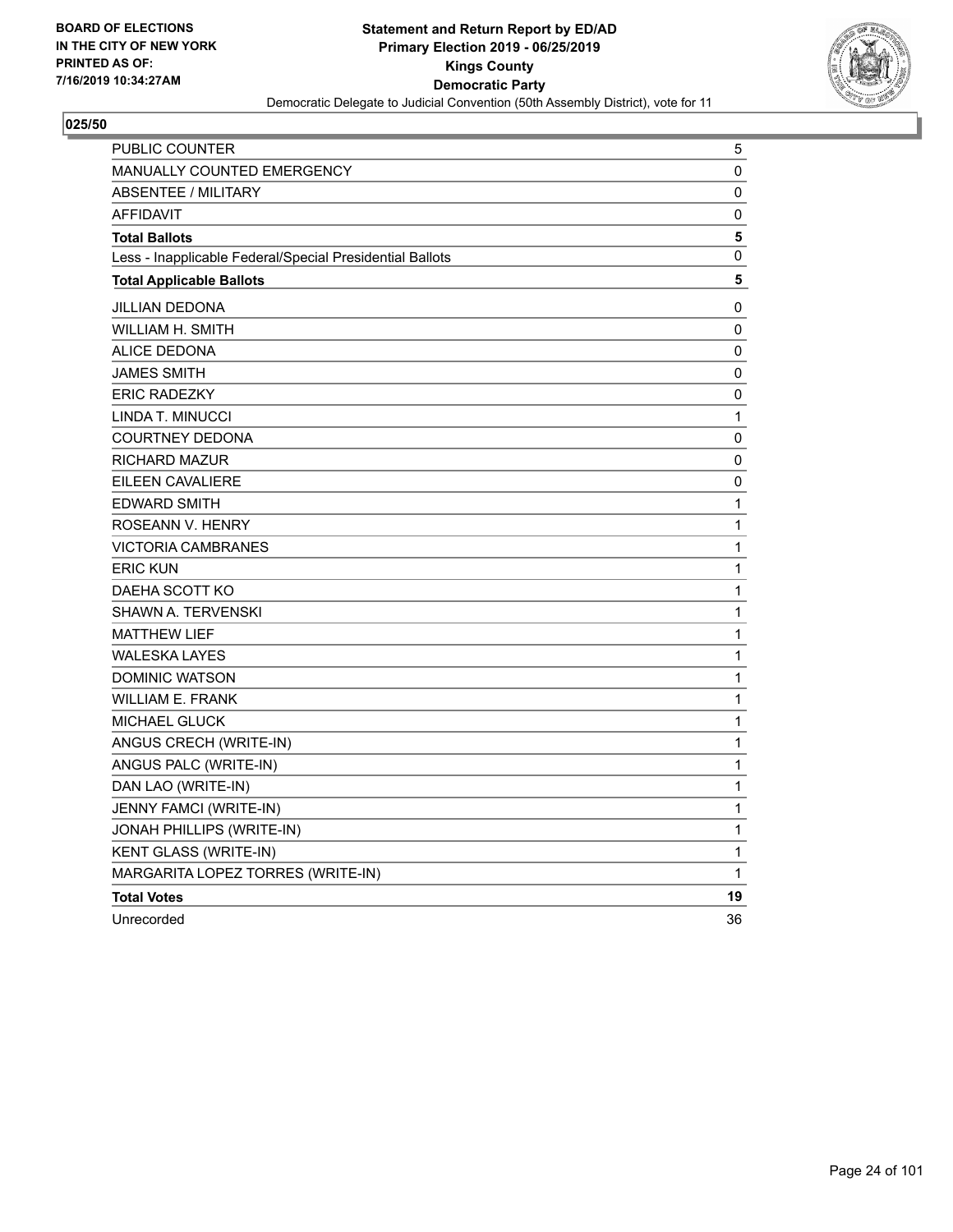

| <b>PUBLIC COUNTER</b>                                    | 29             |
|----------------------------------------------------------|----------------|
| <b>MANUALLY COUNTED EMERGENCY</b>                        | $\mathbf 0$    |
| ABSENTEE / MILITARY                                      | 0              |
| <b>AFFIDAVIT</b>                                         | 0              |
| <b>Total Ballots</b>                                     | 29             |
| Less - Inapplicable Federal/Special Presidential Ballots | 0              |
| <b>Total Applicable Ballots</b>                          | 29             |
| <b>JILLIAN DEDONA</b>                                    | 9              |
| WILLIAM H. SMITH                                         | 4              |
| <b>ALICE DEDONA</b>                                      | 8              |
| <b>JAMES SMITH</b>                                       | $\overline{c}$ |
| <b>ERIC RADEZKY</b>                                      | 0              |
| LINDA T. MINUCCI                                         | 10             |
| <b>COURTNEY DEDONA</b>                                   | 10             |
| <b>RICHARD MAZUR</b>                                     | 5              |
| EILEEN CAVALIERE                                         | 9              |
| <b>EDWARD SMITH</b>                                      | $\mathbf 0$    |
| <b>ROSEANN V. HENRY</b>                                  | 9              |
| <b>VICTORIA CAMBRANES</b>                                | 24             |
| <b>ERIC KUN</b>                                          | 16             |
| DAEHA SCOTT KO                                           | 22             |
| <b>SHAWN A. TERVENSKI</b>                                | 16             |
| <b>MATTHEW LIEF</b>                                      | 17             |
| <b>WALESKA LAYES</b>                                     | 20             |
| <b>DOMINIC WATSON</b>                                    | 18             |
| <b>WILLIAM E. FRANK</b>                                  | 15             |
| MICHAEL GLUCK                                            | 15             |
| ALEXANDRIA OCSIO-CORTEZ (WRITE-IN)                       | $\mathbf{1}$   |
| JULIA SALAZAR (WRITE-IN)                                 | 1              |
| <b>Total Votes</b>                                       | 231            |
| Unrecorded                                               | 88             |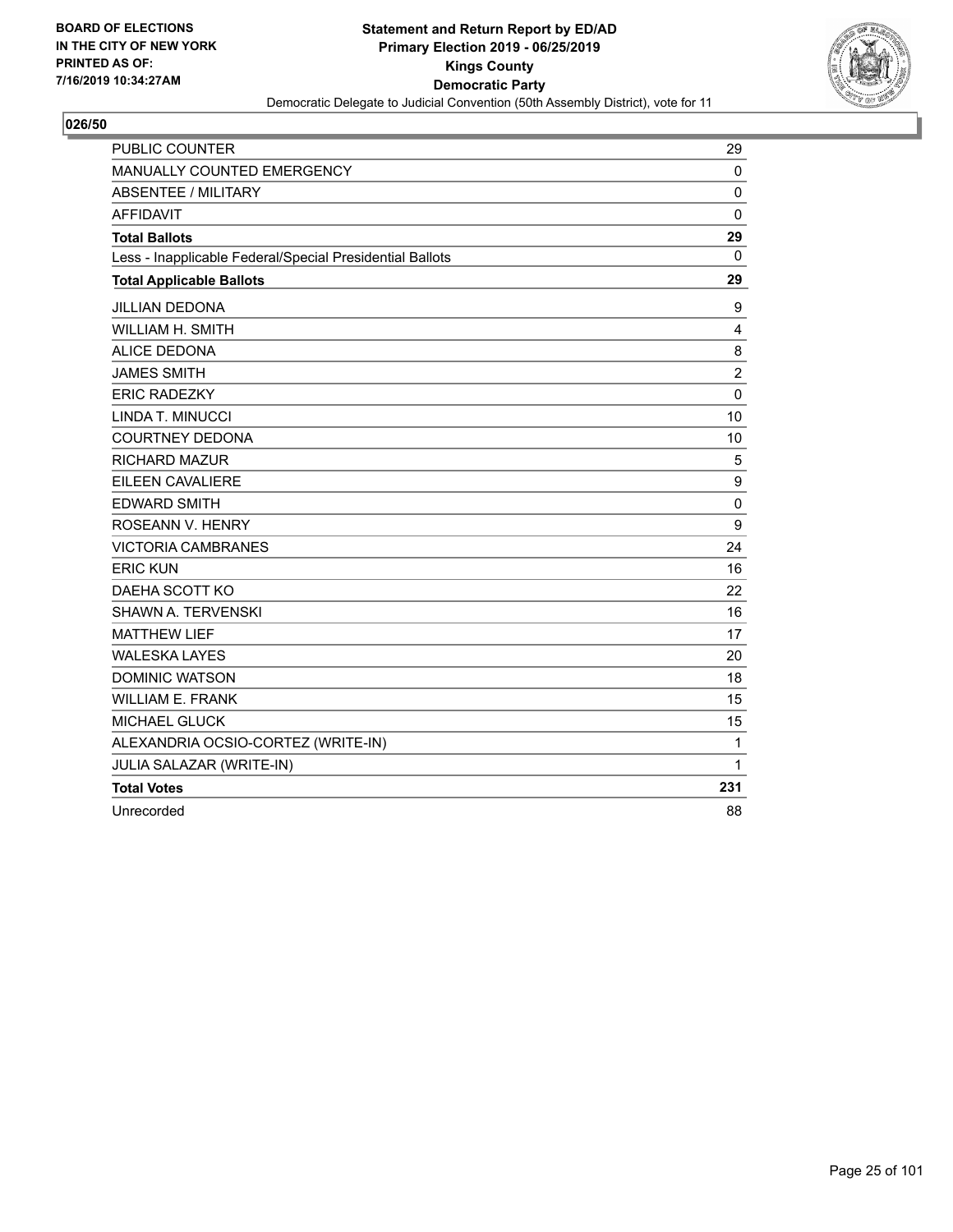

| <b>PUBLIC COUNTER</b>                                    | 26             |
|----------------------------------------------------------|----------------|
| MANUALLY COUNTED EMERGENCY                               | $\Omega$       |
| ABSENTEE / MILITARY                                      | 3              |
| <b>AFFIDAVIT</b>                                         | $\mathbf{0}$   |
| <b>Total Ballots</b>                                     | 29             |
| Less - Inapplicable Federal/Special Presidential Ballots | $\Omega$       |
| <b>Total Applicable Ballots</b>                          | 29             |
| <b>JILLIAN DEDONA</b>                                    | 11             |
| <b>WILLIAM H. SMITH</b>                                  | 5              |
| <b>ALICE DEDONA</b>                                      | 8              |
| <b>JAMES SMITH</b>                                       | 6              |
| <b>ERIC RADEZKY</b>                                      | 10             |
| LINDA T. MINUCCI                                         | 13             |
| <b>COURTNEY DEDONA</b>                                   | $\overline{7}$ |
| <b>RICHARD MAZUR</b>                                     | 11             |
| EILEEN CAVALIERE                                         | 8              |
| <b>EDWARD SMITH</b>                                      | 5              |
| ROSEANN V. HENRY                                         | 8              |
| <b>VICTORIA CAMBRANES</b>                                | 15             |
| <b>ERIC KUN</b>                                          | 12             |
| DAEHA SCOTT KO                                           | 13             |
| SHAWN A. TERVENSKI                                       | 11             |
| <b>MATTHEW LIEF</b>                                      | 9              |
| <b>WALESKA LAYES</b>                                     | 16             |
| <b>DOMINIC WATSON</b>                                    | 11             |
| <b>WILLIAM E. FRANK</b>                                  | 9              |
| MICHAEL GLUCK                                            | 12             |
| <b>Total Votes</b>                                       | 200            |
| Unrecorded                                               | 119            |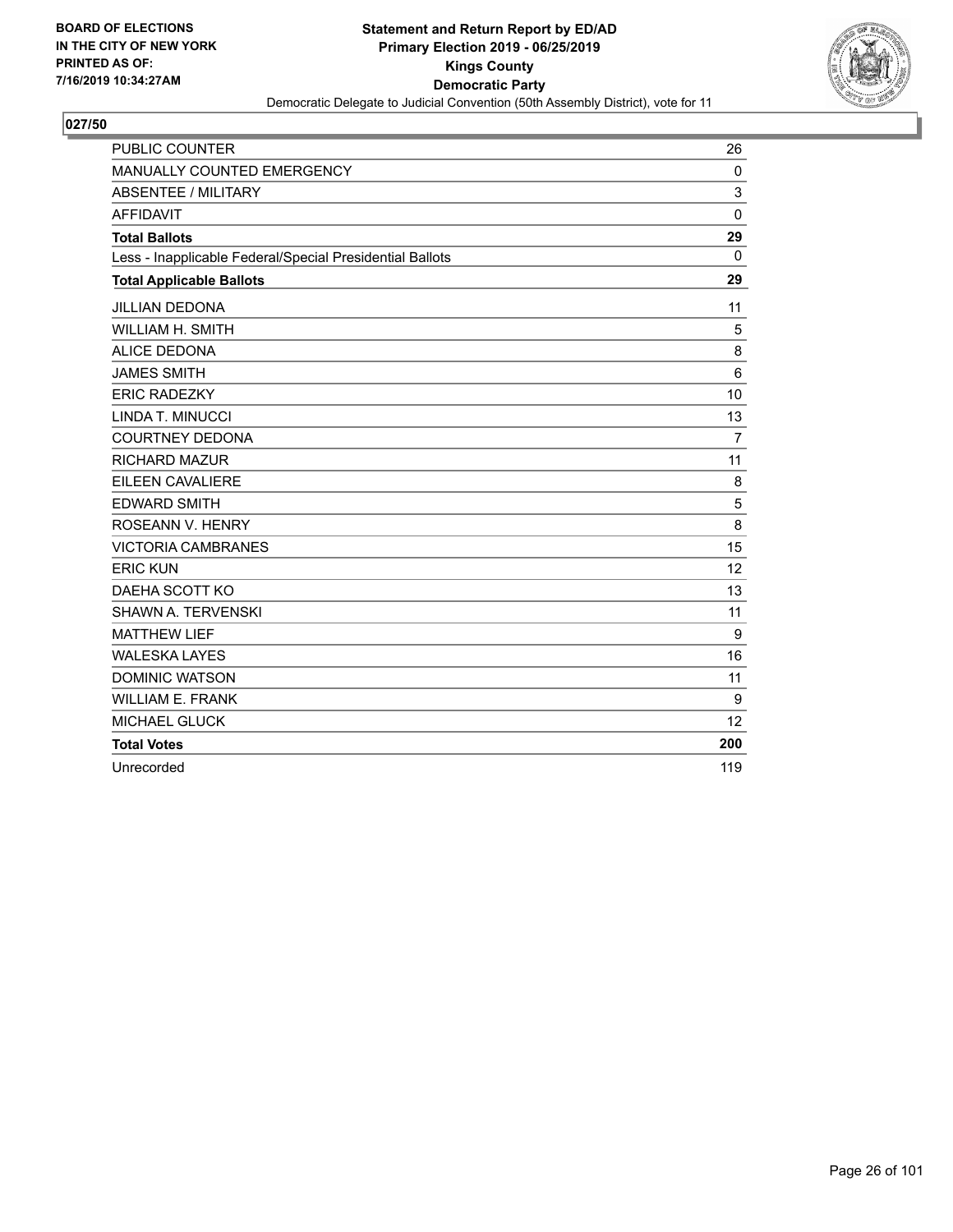

| <b>PUBLIC COUNTER</b>                                    | 24             |
|----------------------------------------------------------|----------------|
| MANUALLY COUNTED EMERGENCY                               | $\Omega$       |
| ABSENTEE / MILITARY                                      | 0              |
| <b>AFFIDAVIT</b>                                         | $\mathbf 0$    |
| <b>Total Ballots</b>                                     | 24             |
| Less - Inapplicable Federal/Special Presidential Ballots | $\mathbf{0}$   |
| <b>Total Applicable Ballots</b>                          | 24             |
| <b>JILLIAN DEDONA</b>                                    | 11             |
| WILLIAM H. SMITH                                         | 3              |
| <b>ALICE DEDONA</b>                                      | 10             |
| <b>JAMES SMITH</b>                                       | $\mathbf 0$    |
| <b>ERIC RADEZKY</b>                                      | 4              |
| LINDA T. MINUCCI                                         | 11             |
| <b>COURTNEY DEDONA</b>                                   | 6              |
| <b>RICHARD MAZUR</b>                                     | 3              |
| EILEEN CAVALIERE                                         | 8              |
| <b>EDWARD SMITH</b>                                      | $\overline{2}$ |
| ROSEANN V. HENRY                                         | 8              |
| <b>VICTORIA CAMBRANES</b>                                | 15             |
| <b>ERIC KUN</b>                                          | $\overline{7}$ |
| DAEHA SCOTT KO                                           | 15             |
| <b>SHAWN A. TERVENSKI</b>                                | 5              |
| <b>MATTHEW LIEF</b>                                      | $\overline{7}$ |
| <b>WALESKA LAYES</b>                                     | 13             |
| <b>DOMINIC WATSON</b>                                    | 6              |
| <b>WILLIAM E. FRANK</b>                                  | $\overline{4}$ |
| MICHAEL GLUCK                                            | $\overline{7}$ |
| <b>Total Votes</b>                                       | 145            |
| Unrecorded                                               | 119            |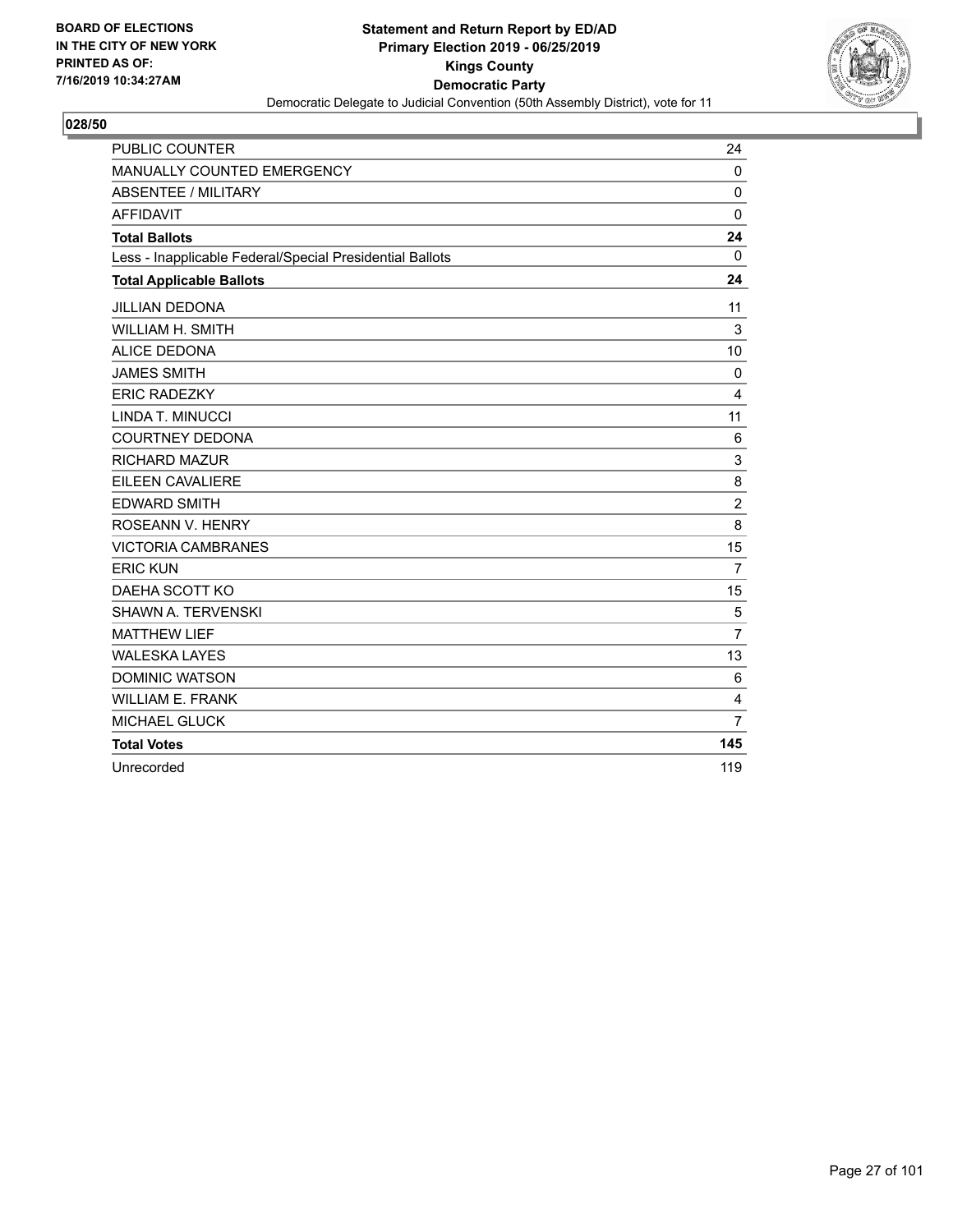

| <b>PUBLIC COUNTER</b>                                    | 32           |
|----------------------------------------------------------|--------------|
| MANUALLY COUNTED EMERGENCY                               | 0            |
| <b>ABSENTEE / MILITARY</b>                               | $\mathbf{1}$ |
| <b>AFFIDAVIT</b>                                         | $\mathbf 0$  |
| <b>Total Ballots</b>                                     | 33           |
| Less - Inapplicable Federal/Special Presidential Ballots | 0            |
| <b>Total Applicable Ballots</b>                          | 33           |
| <b>JILLIAN DEDONA</b>                                    | 13           |
| <b>WILLIAM H. SMITH</b>                                  | 6            |
| <b>ALICE DEDONA</b>                                      | 12           |
| <b>JAMES SMITH</b>                                       | 4            |
| <b>ERIC RADEZKY</b>                                      | 9            |
| LINDA T. MINUCCI                                         | 13           |
| <b>COURTNEY DEDONA</b>                                   | 11           |
| <b>RICHARD MAZUR</b>                                     | 9            |
| EILEEN CAVALIERE                                         | 13           |
| <b>EDWARD SMITH</b>                                      | 3            |
| ROSEANN V. HENRY                                         | 14           |
| <b>VICTORIA CAMBRANES</b>                                | 22           |
| <b>ERIC KUN</b>                                          | 14           |
| DAEHA SCOTT KO                                           | 21           |
| SHAWN A. TERVENSKI                                       | 15           |
| <b>MATTHEW LIEF</b>                                      | 12           |
| <b>WALESKA LAYES</b>                                     | 19           |
| <b>DOMINIC WATSON</b>                                    | 16           |
| <b>WILLIAM E. FRANK</b>                                  | 10           |
| MICHAEL GLUCK                                            | 12           |
| DAVE COLON (WRITE-IN)                                    | 1            |
| ERROL LOUIS (WRITE-IN)                                   | 1            |
| <b>Total Votes</b>                                       | 250          |
| Unrecorded                                               | 113          |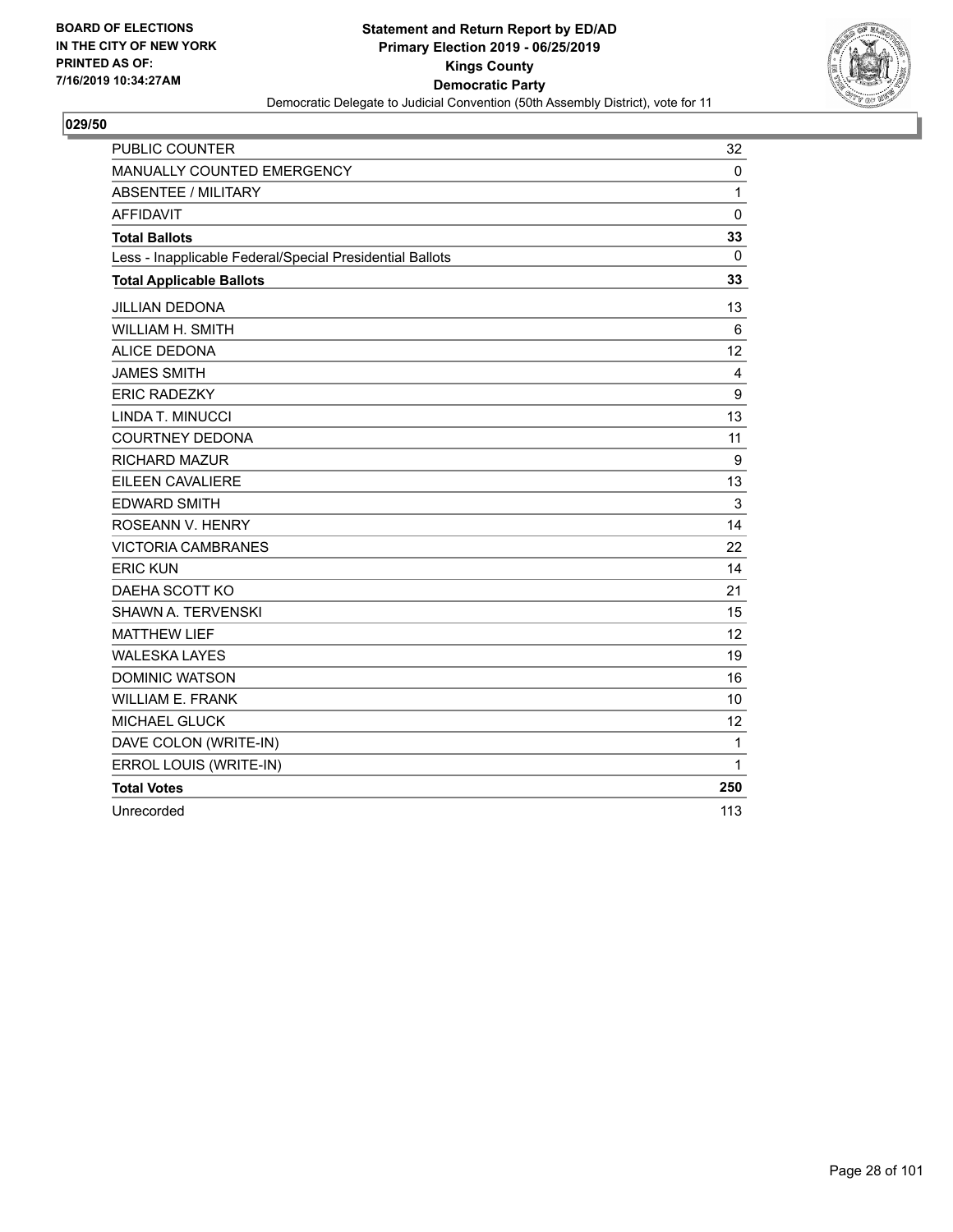

| <b>PUBLIC COUNTER</b>                                    | 17             |
|----------------------------------------------------------|----------------|
| MANUALLY COUNTED EMERGENCY                               | $\mathbf 0$    |
| ABSENTEE / MILITARY                                      | $\Omega$       |
| <b>AFFIDAVIT</b>                                         | $\mathbf 0$    |
| <b>Total Ballots</b>                                     | 17             |
| Less - Inapplicable Federal/Special Presidential Ballots | 0              |
| <b>Total Applicable Ballots</b>                          | 17             |
| <b>JILLIAN DEDONA</b>                                    | 7              |
| WILLIAM H. SMITH                                         | $\mathbf{1}$   |
| <b>ALICE DEDONA</b>                                      | 6              |
| <b>JAMES SMITH</b>                                       | $\overline{c}$ |
| <b>ERIC RADEZKY</b>                                      | $\mathbf{1}$   |
| LINDA T. MINUCCI                                         | 8              |
| <b>COURTNEY DEDONA</b>                                   | $\overline{7}$ |
| <b>RICHARD MAZUR</b>                                     | $\overline{2}$ |
| EILEEN CAVALIERE                                         | 9              |
| <b>EDWARD SMITH</b>                                      | $\overline{2}$ |
| ROSEANN V. HENRY                                         | 8              |
| <b>VICTORIA CAMBRANES</b>                                | 13             |
| <b>ERIC KUN</b>                                          | 8              |
| DAEHA SCOTT KO                                           | 12             |
| SHAWN A. TERVENSKI                                       | 9              |
| <b>MATTHEW LIEF</b>                                      | 9              |
| <b>WALESKA LAYES</b>                                     | 11             |
| <b>DOMINIC WATSON</b>                                    | $\overline{7}$ |
| <b>WILLIAM E. FRANK</b>                                  | 5              |
| MICHAEL GLUCK                                            | $\overline{7}$ |
| <b>Total Votes</b>                                       | 134            |
| Unrecorded                                               | 53             |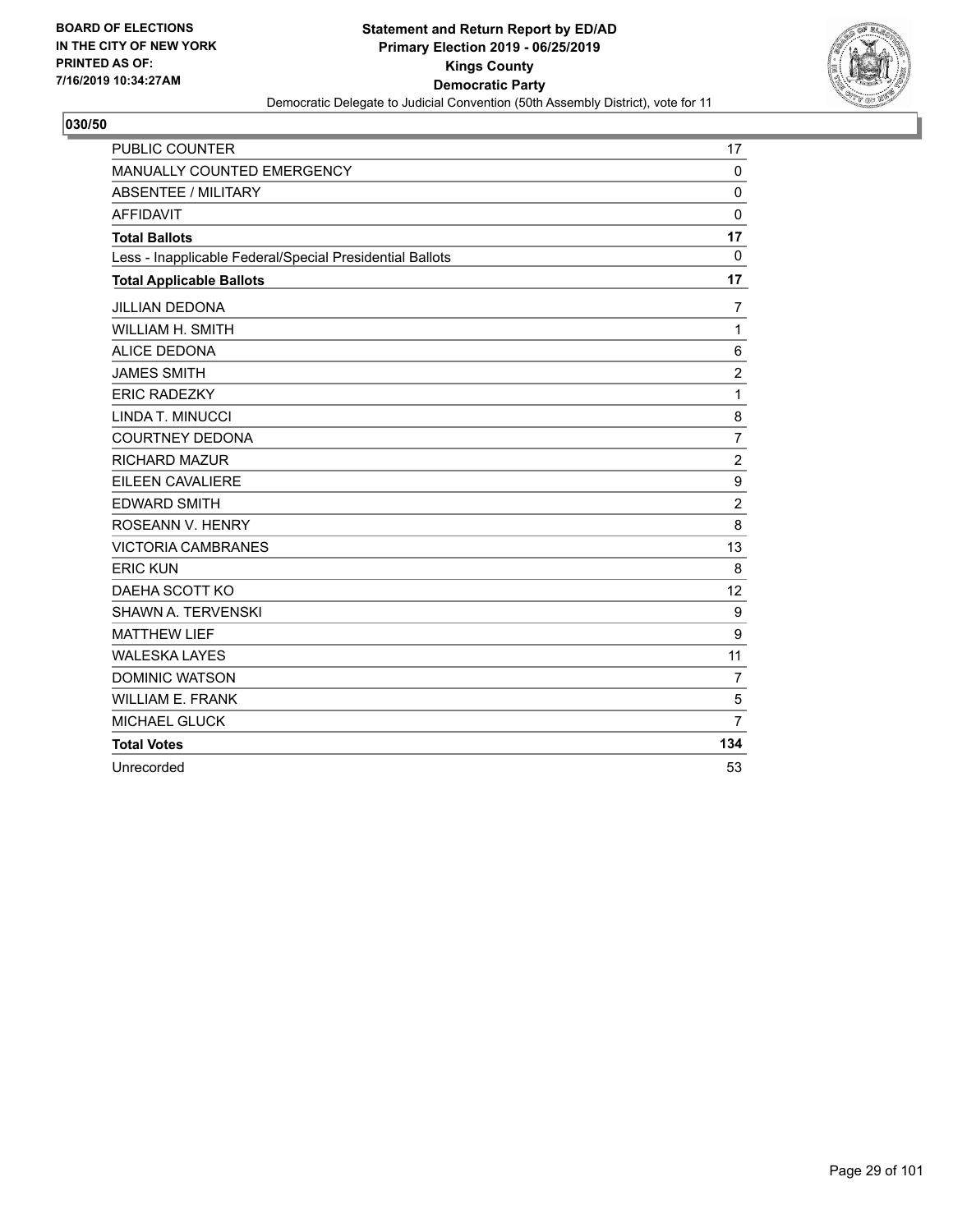

| <b>PUBLIC COUNTER</b>                                    | 29          |
|----------------------------------------------------------|-------------|
| MANUALLY COUNTED EMERGENCY                               | $\mathbf 0$ |
| <b>ABSENTEE / MILITARY</b>                               | 3           |
| <b>AFFIDAVIT</b>                                         | $\mathbf 0$ |
| <b>Total Ballots</b>                                     | 32          |
| Less - Inapplicable Federal/Special Presidential Ballots | 0           |
| <b>Total Applicable Ballots</b>                          | 32          |
| <b>JILLIAN DEDONA</b>                                    | 13          |
| WILLIAM H. SMITH                                         | 5           |
| <b>ALICE DEDONA</b>                                      | 14          |
| <b>JAMES SMITH</b>                                       | 6           |
| <b>ERIC RADEZKY</b>                                      | 9           |
| LINDA T. MINUCCI                                         | 12          |
| <b>COURTNEY DEDONA</b>                                   | 12          |
| <b>RICHARD MAZUR</b>                                     | 8           |
| <b>EILEEN CAVALIERE</b>                                  | 14          |
| <b>EDWARD SMITH</b>                                      | 5           |
| ROSEANN V. HENRY                                         | 10          |
| <b>VICTORIA CAMBRANES</b>                                | 17          |
| <b>ERIC KUN</b>                                          | 12          |
| DAEHA SCOTT KO                                           | 17          |
| SHAWN A. TERVENSKI                                       | 12          |
| <b>MATTHEW LIEF</b>                                      | 11          |
| <b>WALESKA LAYES</b>                                     | 17          |
| <b>DOMINIC WATSON</b>                                    | 13          |
| <b>WILLIAM E. FRANK</b>                                  | 10          |
| <b>MICHAEL GLUCK</b>                                     | 12          |
| ELANA EHRENBERG (WRITE-IN)                               | 1           |
| <b>Total Votes</b>                                       | 230         |
| Unrecorded                                               | 122         |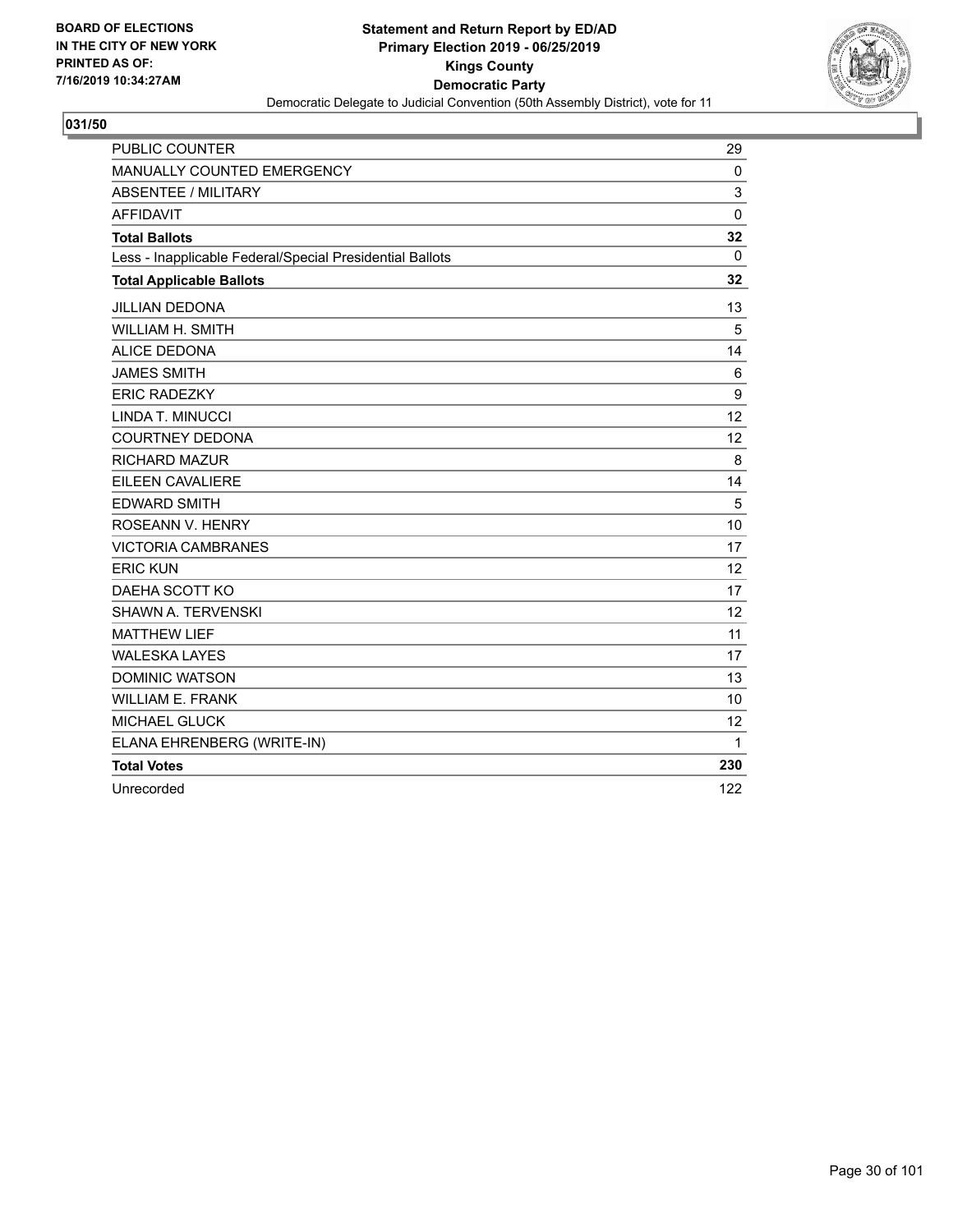

| <b>PUBLIC COUNTER</b>                                    | 18             |
|----------------------------------------------------------|----------------|
| MANUALLY COUNTED EMERGENCY                               | 0              |
| <b>ABSENTEE / MILITARY</b>                               | $\mathbf{1}$   |
| <b>AFFIDAVIT</b>                                         | $\mathbf 0$    |
| <b>Total Ballots</b>                                     | 19             |
| Less - Inapplicable Federal/Special Presidential Ballots | 0              |
| <b>Total Applicable Ballots</b>                          | 19             |
| <b>JILLIAN DEDONA</b>                                    | $\overline{7}$ |
| WILLIAM H. SMITH                                         | 5              |
| <b>ALICE DEDONA</b>                                      | $\overline{7}$ |
| <b>JAMES SMITH</b>                                       | 3              |
| <b>ERIC RADEZKY</b>                                      | $\overline{c}$ |
| LINDA T. MINUCCI                                         | 10             |
| <b>COURTNEY DEDONA</b>                                   | 6              |
| <b>RICHARD MAZUR</b>                                     | 5              |
| EILEEN CAVALIERE                                         | 9              |
| <b>EDWARD SMITH</b>                                      | 3              |
| <b>ROSEANN V. HENRY</b>                                  | 6              |
| <b>VICTORIA CAMBRANES</b>                                | 8              |
| <b>ERIC KUN</b>                                          | 6              |
| DAEHA SCOTT KO                                           | 10             |
| SHAWN A. TERVENSKI                                       | 6              |
| <b>MATTHEW LIEF</b>                                      | 5              |
| <b>WALESKA LAYES</b>                                     | $\overline{7}$ |
| <b>DOMINIC WATSON</b>                                    | $\overline{7}$ |
| <b>WILLIAM E. FRANK</b>                                  | 6              |
| MICHAEL GLUCK                                            | $\overline{c}$ |
| DANA RACHLIN (WRITE-IN)                                  | 1              |
| <b>Total Votes</b>                                       | 121            |
| Unrecorded                                               | 88             |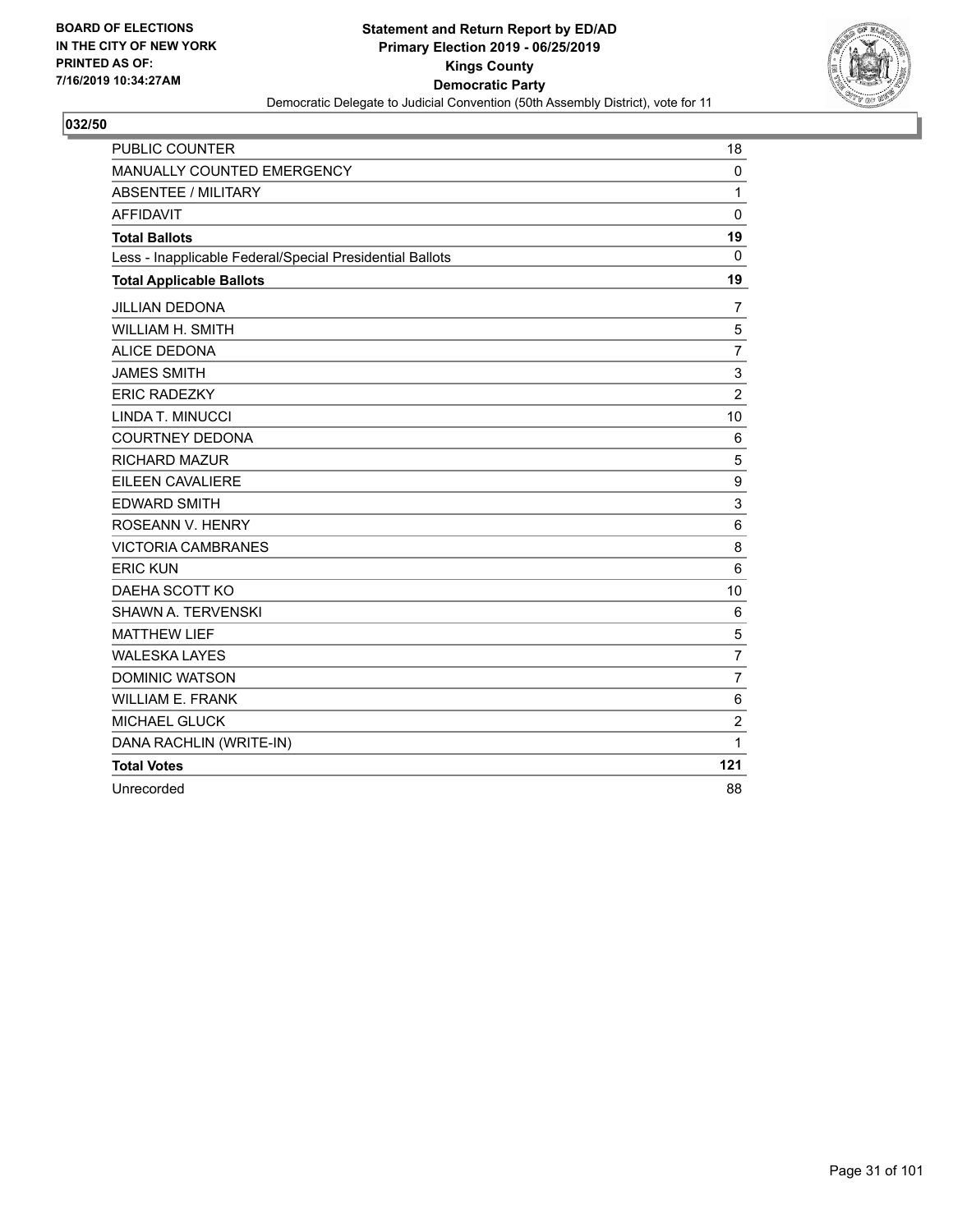

| <b>PUBLIC COUNTER</b>                                    | 32                |
|----------------------------------------------------------|-------------------|
| MANUALLY COUNTED EMERGENCY                               | 0                 |
| <b>ABSENTEE / MILITARY</b>                               | 5                 |
| <b>AFFIDAVIT</b>                                         | 1                 |
| <b>Total Ballots</b>                                     | 38                |
| Less - Inapplicable Federal/Special Presidential Ballots | $\mathbf{0}$      |
| <b>Total Applicable Ballots</b>                          | 38                |
| <b>JILLIAN DEDONA</b>                                    | $12 \overline{ }$ |
| <b>WILLIAM H. SMITH</b>                                  | 4                 |
| <b>ALICE DEDONA</b>                                      | 15                |
| <b>JAMES SMITH</b>                                       | 3                 |
| <b>ERIC RADEZKY</b>                                      | 4                 |
| LINDA T. MINUCCI                                         | 19                |
| <b>COURTNEY DEDONA</b>                                   | 9                 |
| <b>RICHARD MAZUR</b>                                     | 8                 |
| <b>EILEEN CAVALIERE</b>                                  | 18                |
| <b>EDWARD SMITH</b>                                      | 3                 |
| ROSEANN V. HENRY                                         | 16                |
| <b>VICTORIA CAMBRANES</b>                                | 26                |
| <b>ERIC KUN</b>                                          | 18                |
| DAEHA SCOTT KO                                           | 26                |
| SHAWN A. TERVENSKI                                       | 17                |
| <b>MATTHEW LIEF</b>                                      | 15                |
| <b>WALESKA LAYES</b>                                     | 20                |
| <b>DOMINIC WATSON</b>                                    | 15                |
| <b>WILLIAM E. FRANK</b>                                  | 14                |
| <b>MICHAEL GLUCK</b>                                     | 18                |
| ANTONIO MANUEL PANTON (WRITE-IN)                         | 1                 |
| CHRISTOPHER PATRICK THOMAS (WRITE-IN)                    | 1                 |
| UNATTRIBUTABLE WRITE-IN (WRITE-IN)                       | 2                 |
| <b>Total Votes</b>                                       | 284               |
| Unrecorded                                               | 134               |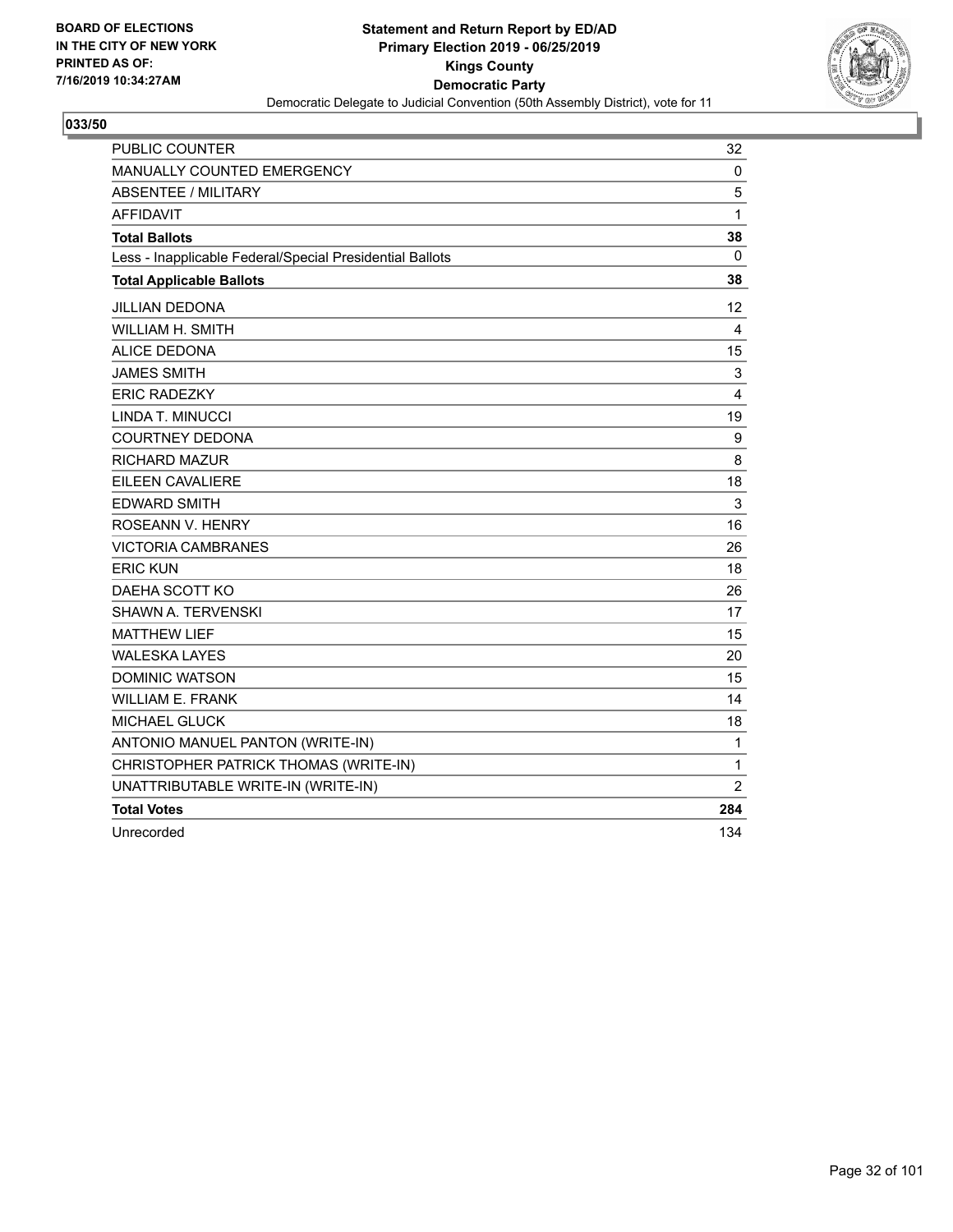

| <b>PUBLIC COUNTER</b>                                    | 19             |
|----------------------------------------------------------|----------------|
| MANUALLY COUNTED EMERGENCY                               | $\mathbf 0$    |
| ABSENTEE / MILITARY                                      | $\overline{2}$ |
| <b>AFFIDAVIT</b>                                         | $\mathbf 0$    |
| <b>Total Ballots</b>                                     | 21             |
| Less - Inapplicable Federal/Special Presidential Ballots | $\Omega$       |
| <b>Total Applicable Ballots</b>                          | 21             |
| <b>JILLIAN DEDONA</b>                                    | 6              |
| WILLIAM H. SMITH                                         | 6              |
| <b>ALICE DEDONA</b>                                      | 6              |
| <b>JAMES SMITH</b>                                       | 3              |
| <b>ERIC RADEZKY</b>                                      | $\overline{2}$ |
| LINDA T. MINUCCI                                         | 10             |
| <b>COURTNEY DEDONA</b>                                   | 6              |
| <b>RICHARD MAZUR</b>                                     | 5              |
| EILEEN CAVALIERE                                         | 10             |
| <b>EDWARD SMITH</b>                                      | 5              |
| ROSEANN V. HENRY                                         | 8              |
| <b>VICTORIA CAMBRANES</b>                                | 10             |
| <b>ERIC KUN</b>                                          | 10             |
| DAEHA SCOTT KO                                           | 11             |
| SHAWN A. TERVENSKI                                       | 6              |
| <b>MATTHEW LIEF</b>                                      | $\,6$          |
| <b>WALESKA LAYES</b>                                     | $\overline{7}$ |
| <b>DOMINIC WATSON</b>                                    | 9              |
| <b>WILLIAM E. FRANK</b>                                  | 8              |
| MICHAEL GLUCK                                            | 6              |
| <b>Total Votes</b>                                       | 140            |
| Unrecorded                                               | 91             |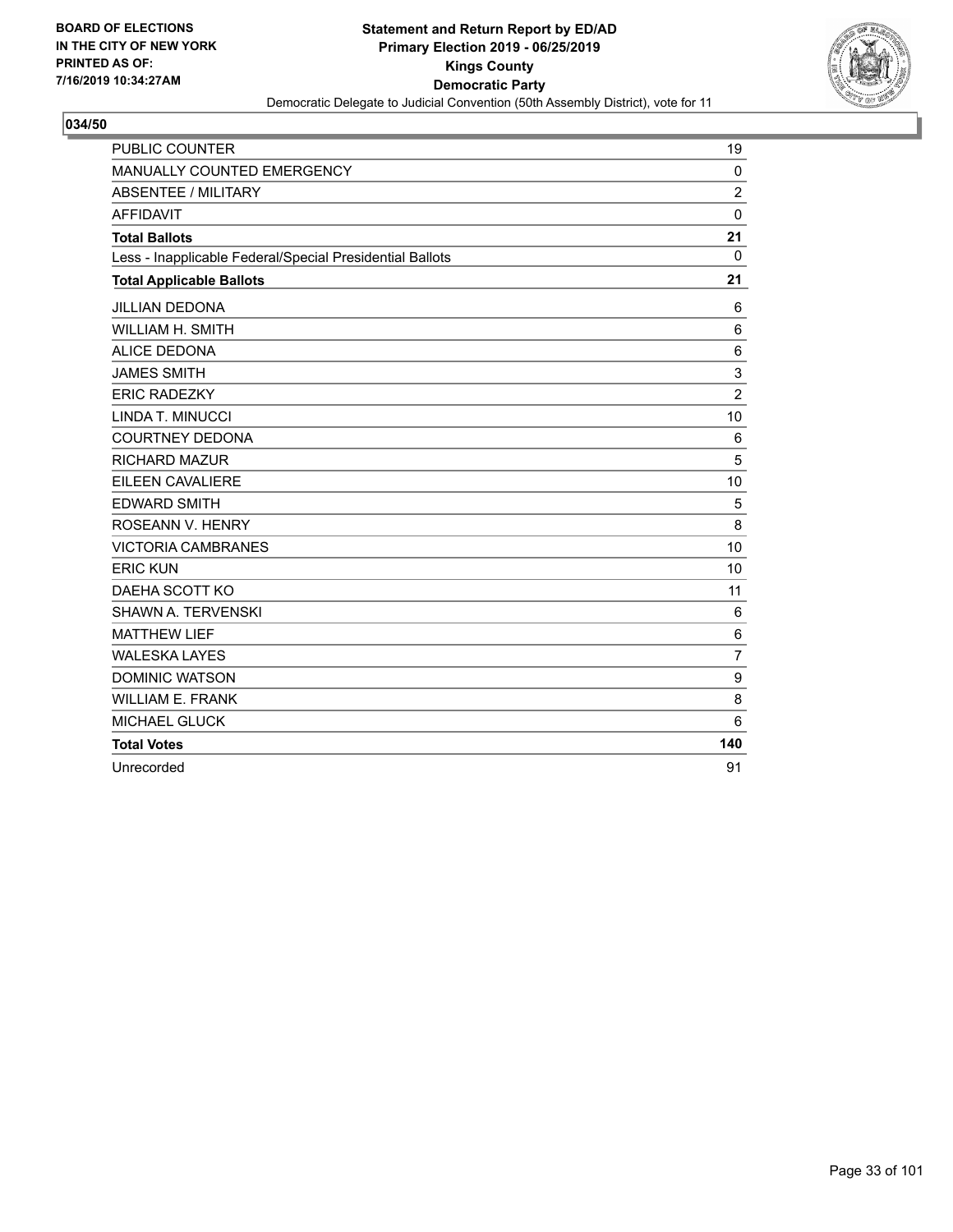

| <b>PUBLIC COUNTER</b>                                    | 21                |
|----------------------------------------------------------|-------------------|
| MANUALLY COUNTED EMERGENCY                               | $\mathbf 0$       |
| ABSENTEE / MILITARY                                      | 1                 |
| <b>AFFIDAVIT</b>                                         | $\mathbf 0$       |
| <b>Total Ballots</b>                                     | 22                |
| Less - Inapplicable Federal/Special Presidential Ballots | $\mathbf{0}$      |
| <b>Total Applicable Ballots</b>                          | 22                |
| <b>JILLIAN DEDONA</b>                                    | $12 \overline{ }$ |
| WILLIAM H. SMITH                                         | 3                 |
| <b>ALICE DEDONA</b>                                      | 10                |
| <b>JAMES SMITH</b>                                       | 3                 |
| <b>ERIC RADEZKY</b>                                      | 8                 |
| LINDA T. MINUCCI                                         | 9                 |
| <b>COURTNEY DEDONA</b>                                   | 10                |
| <b>RICHARD MAZUR</b>                                     | $\overline{2}$    |
| EILEEN CAVALIERE                                         | 10                |
| <b>EDWARD SMITH</b>                                      | 3                 |
| ROSEANN V. HENRY                                         | 11                |
| <b>VICTORIA CAMBRANES</b>                                | 15                |
| <b>ERIC KUN</b>                                          | 12                |
| DAEHA SCOTT KO                                           | 14                |
| SHAWN A. TERVENSKI                                       | $\overline{7}$    |
| <b>MATTHEW LIEF</b>                                      | 10                |
| <b>WALESKA LAYES</b>                                     | 12                |
| <b>DOMINIC WATSON</b>                                    | $\overline{7}$    |
| <b>WILLIAM E. FRANK</b>                                  | 6                 |
| MICHAEL GLUCK                                            | 9                 |
| <b>Total Votes</b>                                       | 173               |
| Unrecorded                                               | 69                |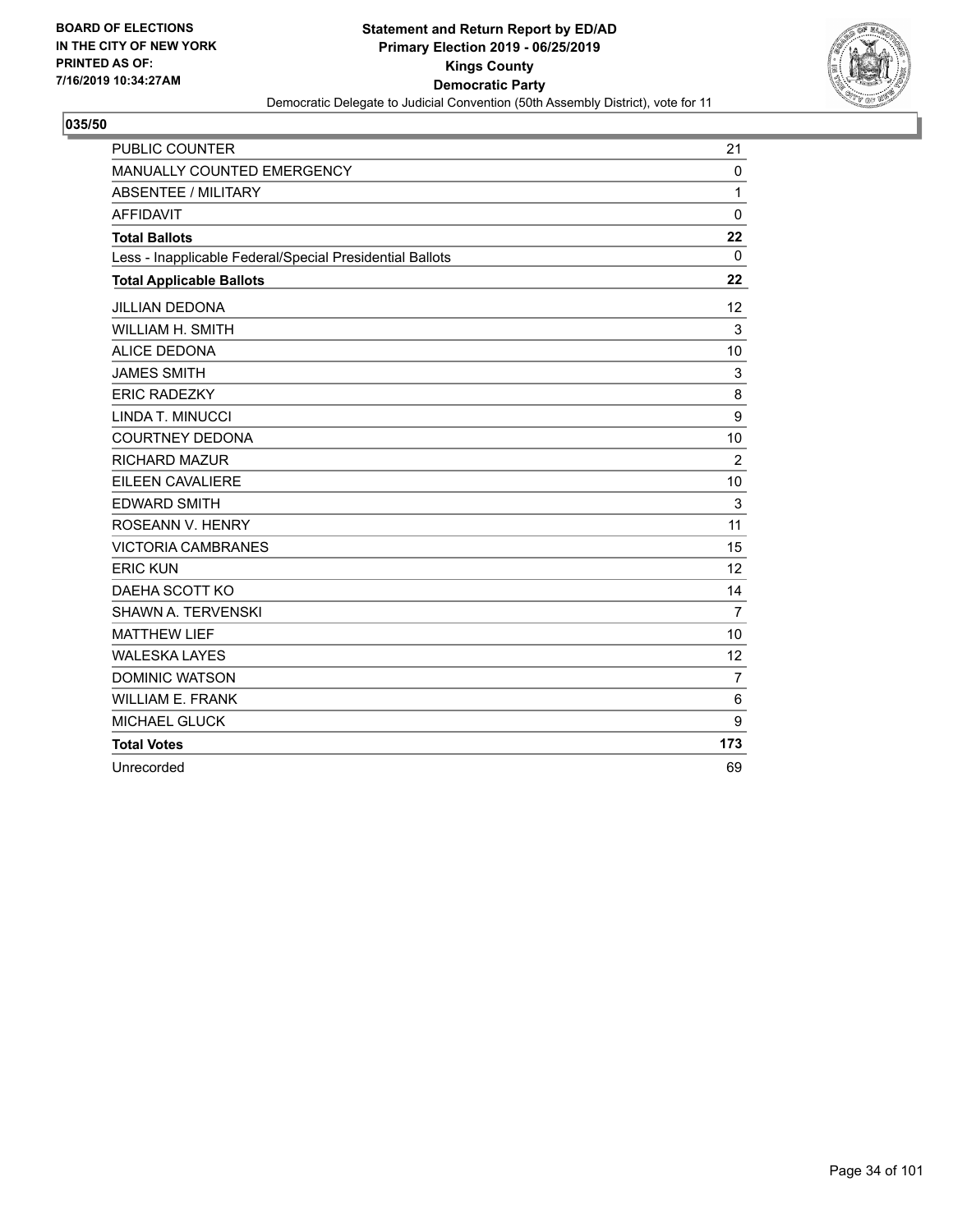

| <b>PUBLIC COUNTER</b>                                    | 13              |
|----------------------------------------------------------|-----------------|
| MANUALLY COUNTED EMERGENCY                               | $\mathbf 0$     |
| ABSENTEE / MILITARY                                      | $\mathbf 0$     |
| <b>AFFIDAVIT</b>                                         | $\mathbf 0$     |
| <b>Total Ballots</b>                                     | 13              |
| Less - Inapplicable Federal/Special Presidential Ballots | $\Omega$        |
| <b>Total Applicable Ballots</b>                          | 13              |
| <b>JILLIAN DEDONA</b>                                    | 5               |
| <b>WILLIAM H. SMITH</b>                                  | $\overline{2}$  |
| <b>ALICE DEDONA</b>                                      | 5               |
| <b>JAMES SMITH</b>                                       | 4               |
| <b>ERIC RADEZKY</b>                                      | 6               |
| <b>LINDA T. MINUCCI</b>                                  | $6\phantom{1}6$ |
| <b>COURTNEY DEDONA</b>                                   | 4               |
| <b>RICHARD MAZUR</b>                                     | 4               |
| EILEEN CAVALIERE                                         | 6               |
| <b>EDWARD SMITH</b>                                      | 4               |
| ROSEANN V. HENRY                                         | 4               |
| <b>VICTORIA CAMBRANES</b>                                | 9               |
| <b>ERIC KUN</b>                                          | $\overline{7}$  |
| DAEHA SCOTT KO                                           | $\overline{7}$  |
| <b>SHAWN A. TERVENSKI</b>                                | $\overline{7}$  |
| <b>MATTHEW LIEF</b>                                      | 6               |
| <b>WALESKA LAYES</b>                                     | 5               |
| <b>DOMINIC WATSON</b>                                    | 8               |
| <b>WILLIAM E. FRANK</b>                                  | 6               |
| <b>MICHAEL GLUCK</b>                                     | 8               |
| <b>Total Votes</b>                                       | 113             |
| Unrecorded                                               | 30              |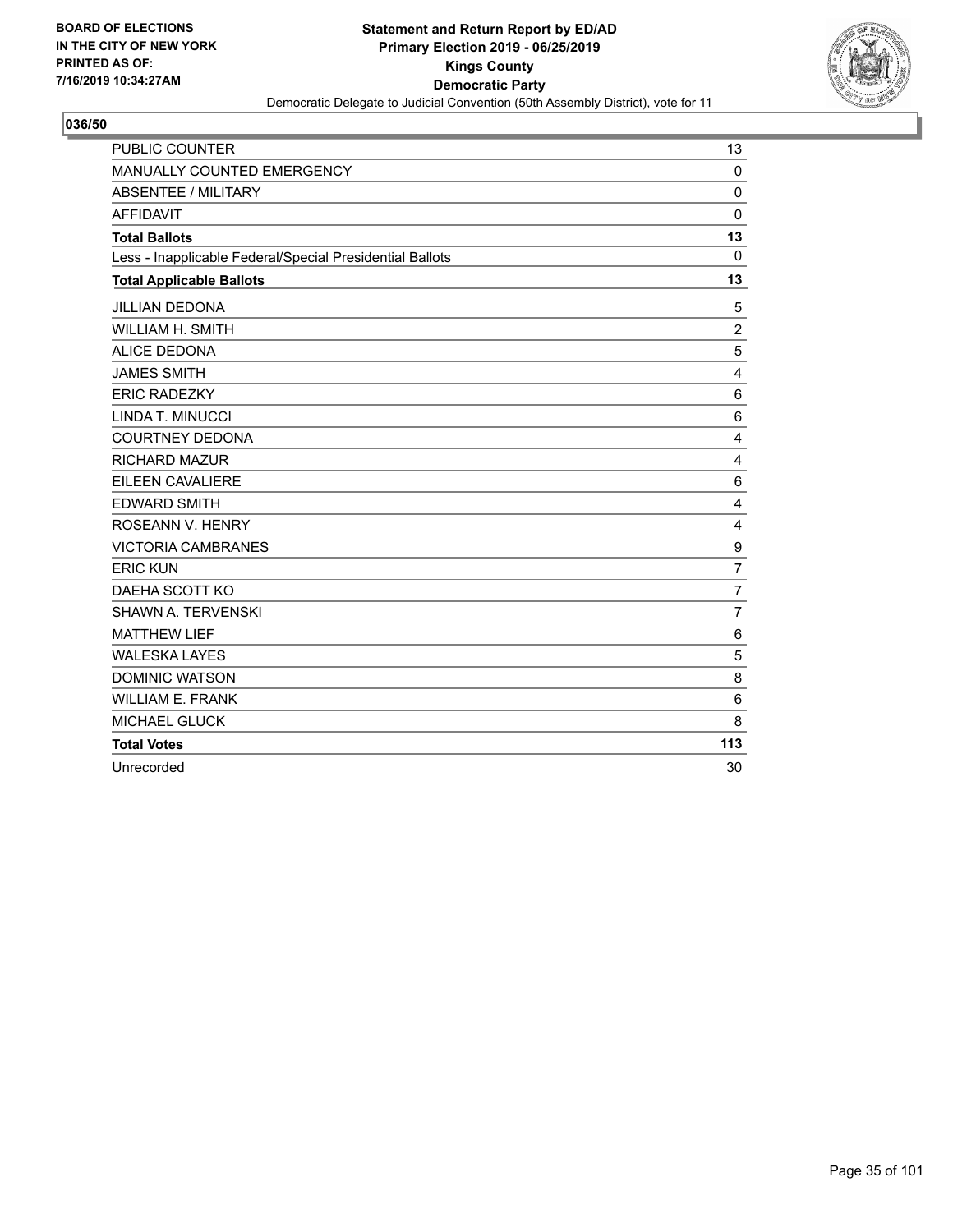

| <b>PUBLIC COUNTER</b>                                    | 16               |
|----------------------------------------------------------|------------------|
| MANUALLY COUNTED EMERGENCY                               | $\mathbf 0$      |
| ABSENTEE / MILITARY                                      | 1                |
| <b>AFFIDAVIT</b>                                         | $\mathbf 0$      |
| <b>Total Ballots</b>                                     | 17               |
| Less - Inapplicable Federal/Special Presidential Ballots | 0                |
| <b>Total Applicable Ballots</b>                          | 17               |
| <b>JILLIAN DEDONA</b>                                    | 10               |
| WILLIAM H. SMITH                                         | 3                |
| <b>ALICE DEDONA</b>                                      | 9                |
| <b>JAMES SMITH</b>                                       | 4                |
| <b>ERIC RADEZKY</b>                                      | 3                |
| LINDA T. MINUCCI                                         | 9                |
| <b>COURTNEY DEDONA</b>                                   | 9                |
| <b>RICHARD MAZUR</b>                                     | 4                |
| EILEEN CAVALIERE                                         | 8                |
| <b>EDWARD SMITH</b>                                      | $\overline{4}$   |
| ROSEANN V. HENRY                                         | 10               |
| <b>VICTORIA CAMBRANES</b>                                | $\boldsymbol{9}$ |
| <b>ERIC KUN</b>                                          | 8                |
| DAEHA SCOTT KO                                           | 9                |
| SHAWN A. TERVENSKI                                       | $\overline{7}$   |
| <b>MATTHEW LIEF</b>                                      | $\overline{7}$   |
| <b>WALESKA LAYES</b>                                     | 9                |
| <b>DOMINIC WATSON</b>                                    | 5                |
| <b>WILLIAM E. FRANK</b>                                  | 6                |
| MICHAEL GLUCK                                            | 5                |
| <b>Total Votes</b>                                       | 138              |
| Unrecorded                                               | 49               |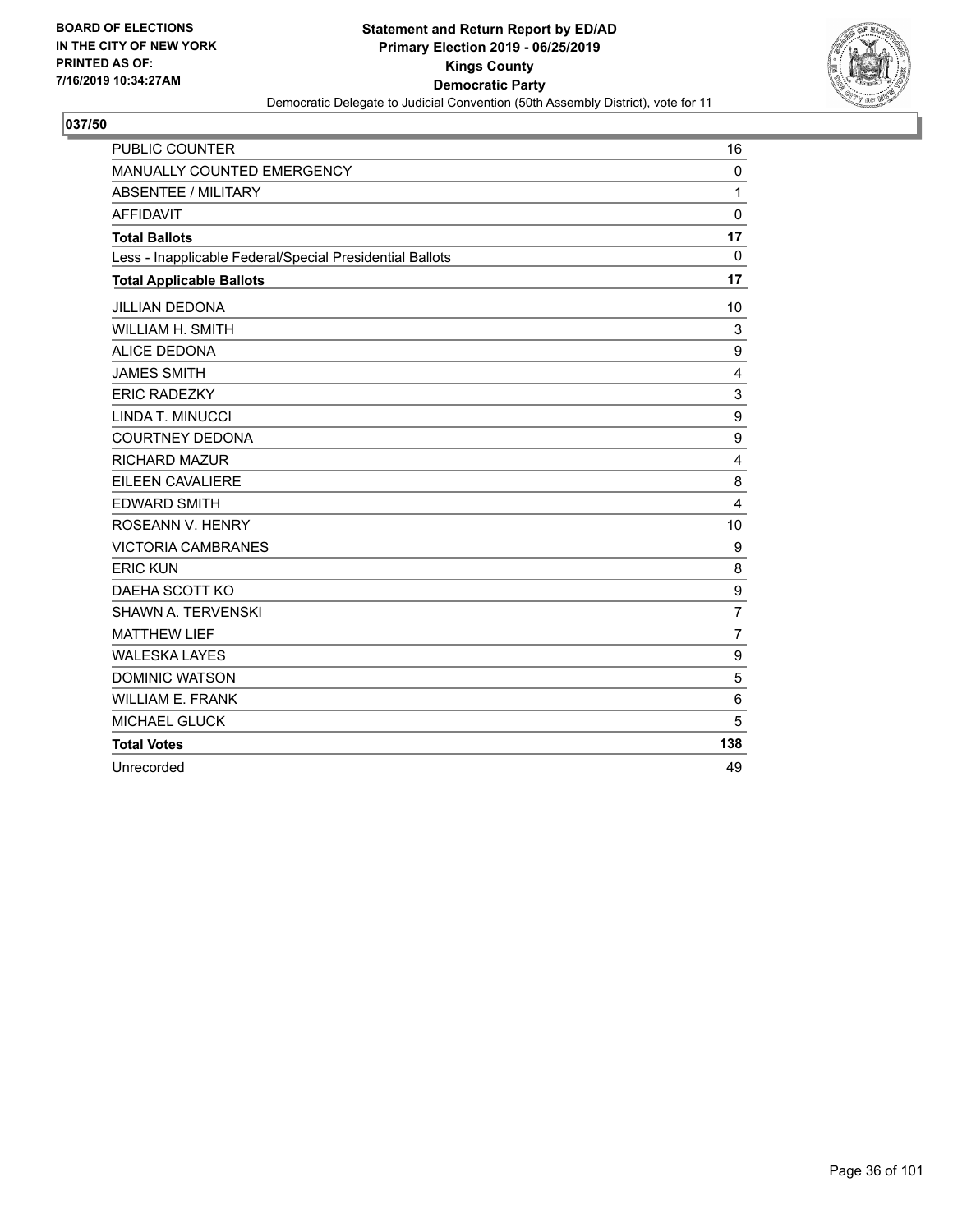

| <b>PUBLIC COUNTER</b>                                    | 13             |
|----------------------------------------------------------|----------------|
| MANUALLY COUNTED EMERGENCY                               | $\Omega$       |
| <b>ABSENTEE / MILITARY</b>                               | 1              |
| <b>AFFIDAVIT</b>                                         | $\Omega$       |
| <b>Total Ballots</b>                                     | 14             |
| Less - Inapplicable Federal/Special Presidential Ballots | $\Omega$       |
| <b>Total Applicable Ballots</b>                          | 14             |
| <b>JILLIAN DEDONA</b>                                    | 5              |
| <b>WILLIAM H. SMITH</b>                                  | 3              |
| <b>ALICE DEDONA</b>                                      | 6              |
| <b>JAMES SMITH</b>                                       | $\mathbf 0$    |
| <b>ERIC RADEZKY</b>                                      | 0              |
| LINDA T. MINUCCI                                         | 3              |
| <b>COURTNEY DEDONA</b>                                   | 4              |
| <b>RICHARD MAZUR</b>                                     | $\mathbf{1}$   |
| <b>EILEEN CAVALIERE</b>                                  | 4              |
| <b>EDWARD SMITH</b>                                      | $\mathbf 0$    |
| ROSEANN V. HENRY                                         | $\overline{4}$ |
| <b>VICTORIA CAMBRANES</b>                                | 10             |
| <b>ERIC KUN</b>                                          | 8              |
| DAEHA SCOTT KO                                           | 11             |
| <b>SHAWN A. TERVENSKI</b>                                | 8              |
| <b>MATTHEW LIEF</b>                                      | 8              |
| <b>WALESKA LAYES</b>                                     | 8              |
| <b>DOMINIC WATSON</b>                                    | 8              |
| <b>WILLIAM E. FRANK</b>                                  | $\overline{7}$ |
| <b>MICHAEL GLUCK</b>                                     | 11             |
| <b>Total Votes</b>                                       | 109            |
| Unrecorded                                               | 45             |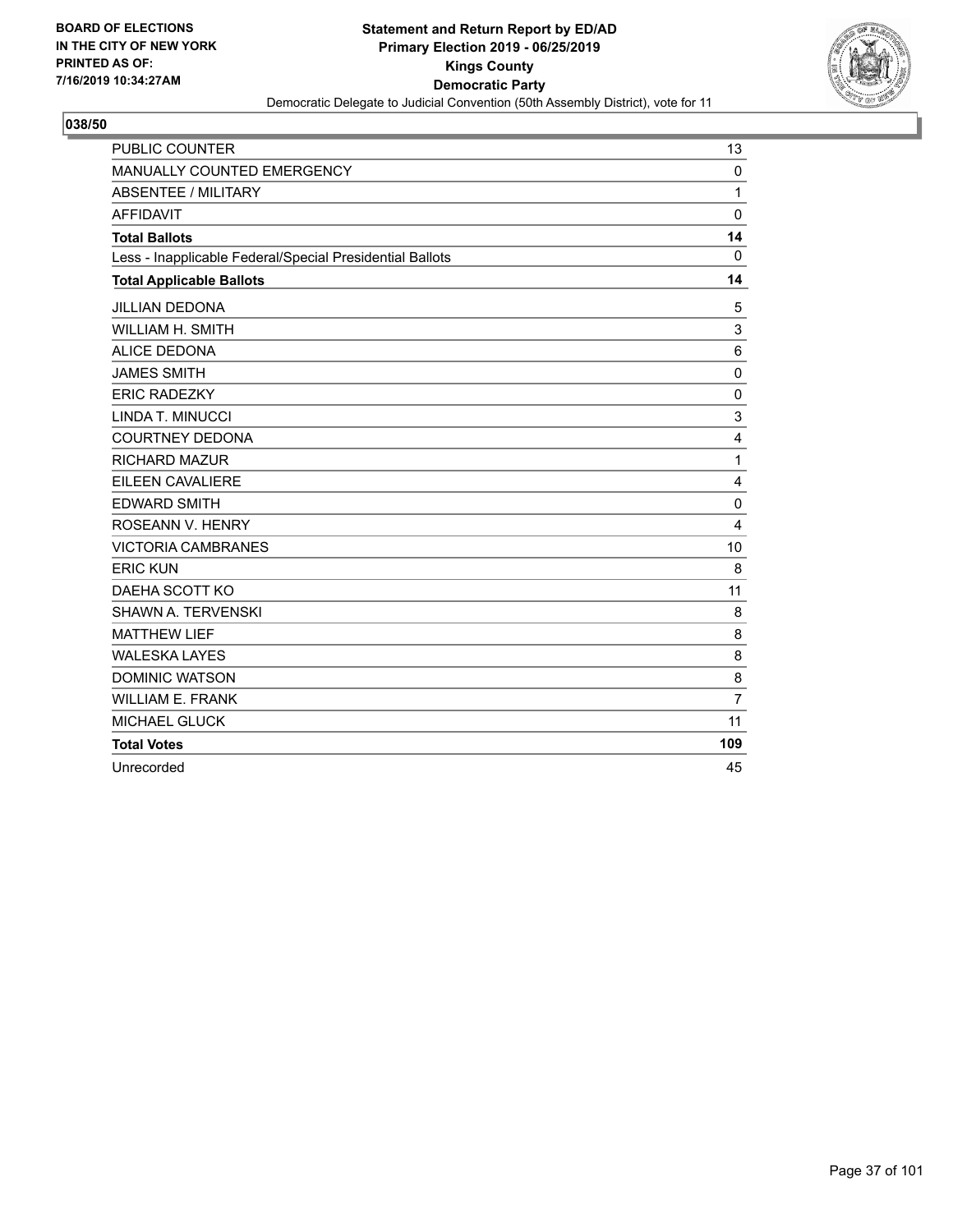

| <b>PUBLIC COUNTER</b>                                    | 3                       |
|----------------------------------------------------------|-------------------------|
| MANUALLY COUNTED EMERGENCY                               | $\mathbf 0$             |
| ABSENTEE / MILITARY                                      | $\mathbf{1}$            |
| <b>AFFIDAVIT</b>                                         | $\mathbf 0$             |
| <b>Total Ballots</b>                                     | $\overline{\mathbf{4}}$ |
| Less - Inapplicable Federal/Special Presidential Ballots | $\mathbf{0}$            |
| <b>Total Applicable Ballots</b>                          | 4                       |
| <b>JILLIAN DEDONA</b>                                    | $\mathbf{1}$            |
| WILLIAM H. SMITH                                         | 0                       |
| <b>ALICE DEDONA</b>                                      | 1                       |
| <b>JAMES SMITH</b>                                       | $\mathbf 0$             |
| <b>ERIC RADEZKY</b>                                      | 1                       |
| LINDA T. MINUCCI                                         | $\mathbf 0$             |
| <b>COURTNEY DEDONA</b>                                   | $\mathbf{1}$            |
| <b>RICHARD MAZUR</b>                                     | $\mathbf 0$             |
| <b>EILEEN CAVALIERE</b>                                  | $\mathbf{1}$            |
| <b>EDWARD SMITH</b>                                      | $\mathbf 0$             |
| ROSEANN V. HENRY                                         | $\mathbf 0$             |
| <b>VICTORIA CAMBRANES</b>                                | 1                       |
| <b>ERIC KUN</b>                                          | 1                       |
| DAEHA SCOTT KO                                           | $\overline{c}$          |
| SHAWN A. TERVENSKI                                       | 1                       |
| <b>MATTHEW LIEF</b>                                      | $\mathbf{1}$            |
| <b>WALESKA LAYES</b>                                     | $\mathbf 0$             |
| <b>DOMINIC WATSON</b>                                    | 1                       |
| <b>WILLIAM E. FRANK</b>                                  | $\mathbf 0$             |
| <b>MICHAEL GLUCK</b>                                     | $\mathbf 0$             |
| <b>Total Votes</b>                                       | 12                      |
| Unrecorded                                               | 32                      |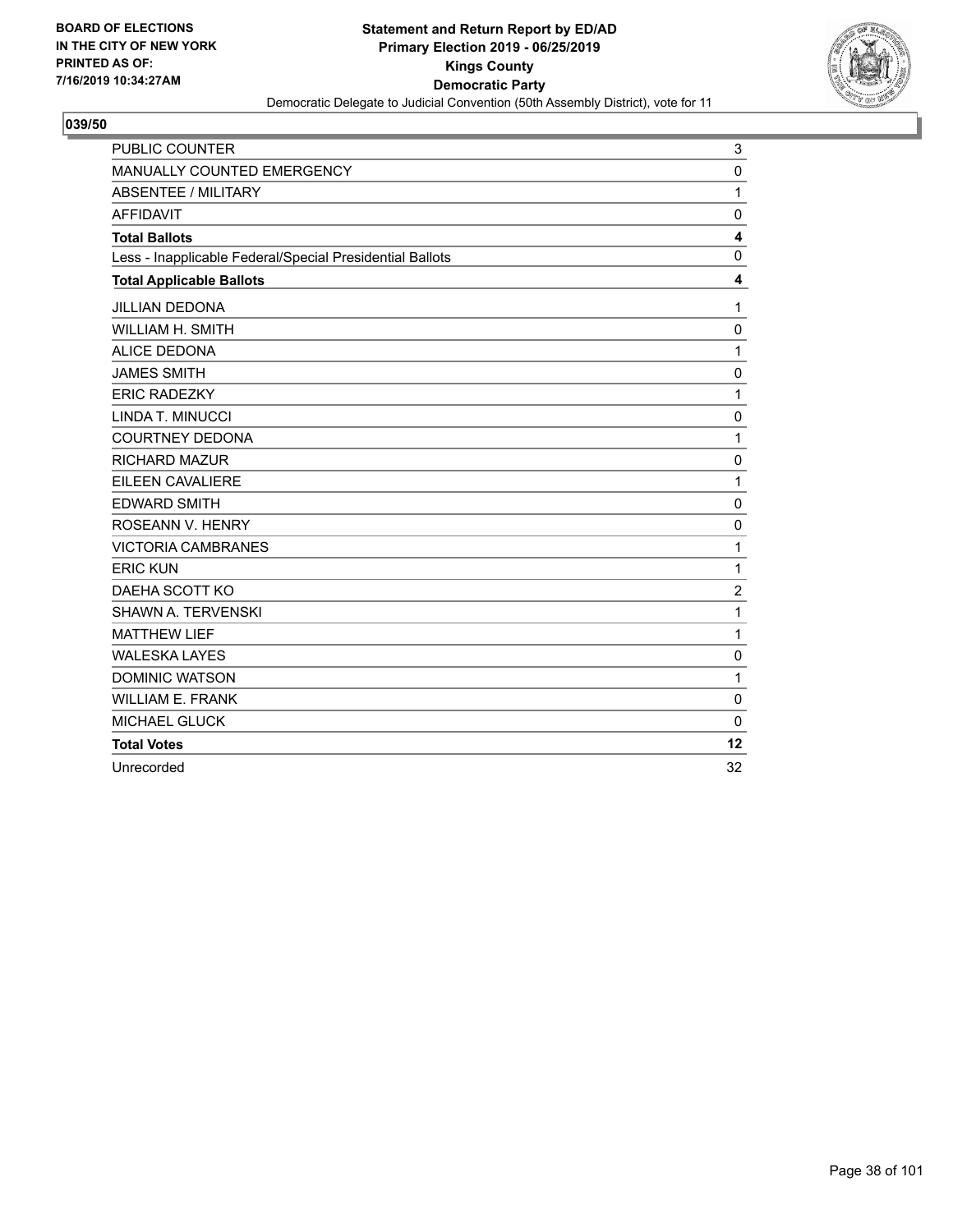

| <b>PUBLIC COUNTER</b>                                    | 15             |
|----------------------------------------------------------|----------------|
| MANUALLY COUNTED EMERGENCY                               | $\mathbf 0$    |
| <b>ABSENTEE / MILITARY</b>                               | $\Omega$       |
| <b>AFFIDAVIT</b>                                         | $\mathbf 0$    |
| <b>Total Ballots</b>                                     | 15             |
| Less - Inapplicable Federal/Special Presidential Ballots | $\Omega$       |
| <b>Total Applicable Ballots</b>                          | 15             |
| <b>JILLIAN DEDONA</b>                                    | 6              |
| WILLIAM H. SMITH                                         | $\mathbf{1}$   |
| <b>ALICE DEDONA</b>                                      | $\overline{7}$ |
| <b>JAMES SMITH</b>                                       | $\overline{c}$ |
| <b>ERIC RADEZKY</b>                                      | $\overline{c}$ |
| LINDA T. MINUCCI                                         | 6              |
| <b>COURTNEY DEDONA</b>                                   | 6              |
| <b>RICHARD MAZUR</b>                                     | $\mathbf{1}$   |
| EILEEN CAVALIERE                                         | 6              |
| <b>EDWARD SMITH</b>                                      | $\mathbf{1}$   |
| ROSEANN V. HENRY                                         | 8              |
| <b>VICTORIA CAMBRANES</b>                                | 11             |
| <b>ERIC KUN</b>                                          | 6              |
| DAEHA SCOTT KO                                           | 10             |
| SHAWN A. TERVENSKI                                       | 3              |
| <b>MATTHEW LIEF</b>                                      | $\overline{4}$ |
| <b>WALESKA LAYES</b>                                     | 9              |
| <b>DOMINIC WATSON</b>                                    | $\overline{4}$ |
| <b>WILLIAM E. FRANK</b>                                  | 3              |
| MICHAEL GLUCK                                            | 5              |
| <b>Total Votes</b>                                       | 101            |
| Unrecorded                                               | 64             |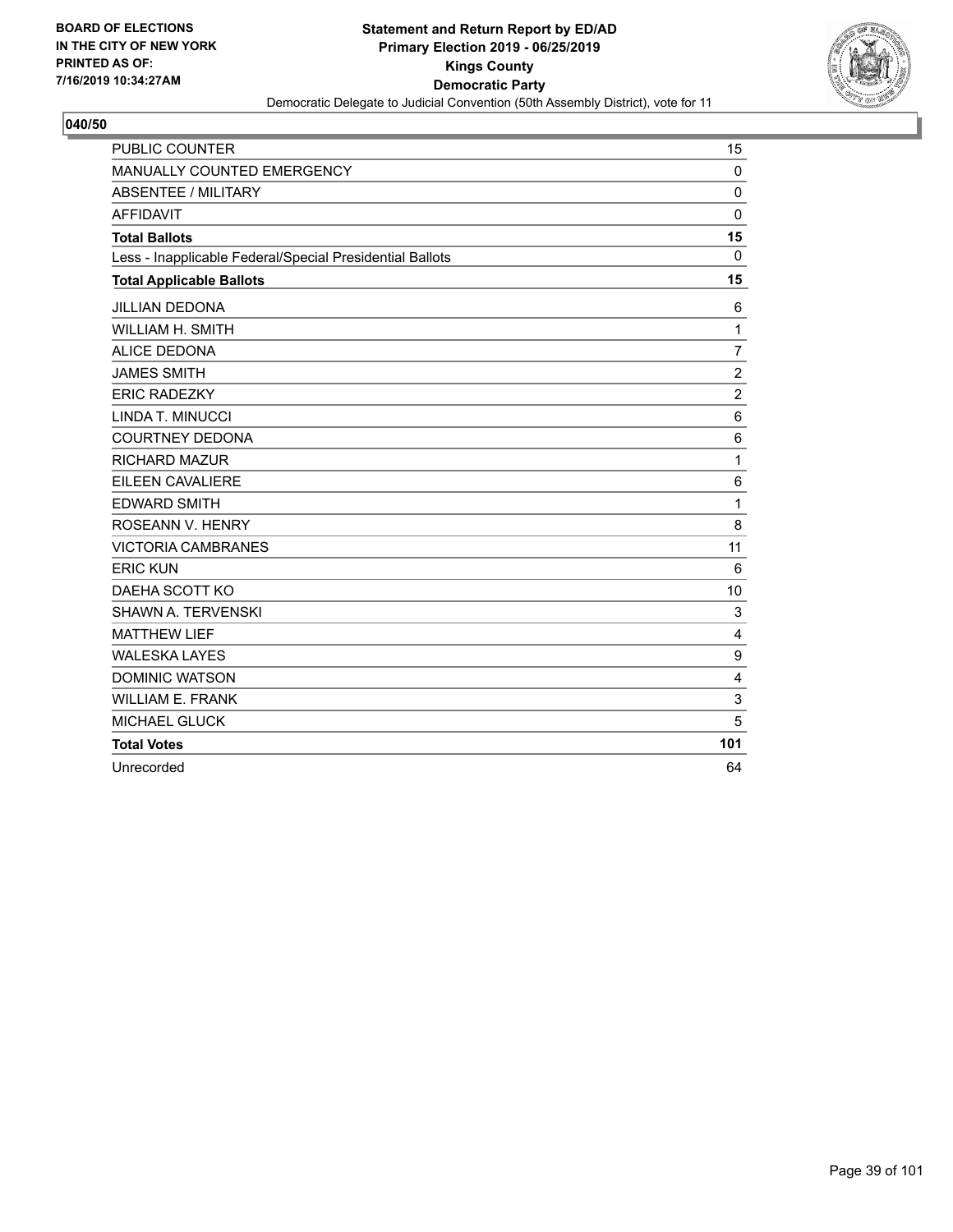

| <b>PUBLIC COUNTER</b>                                    | 18             |
|----------------------------------------------------------|----------------|
| MANUALLY COUNTED EMERGENCY                               | $\mathbf 0$    |
| <b>ABSENTEE / MILITARY</b>                               | $\mathbf 0$    |
| <b>AFFIDAVIT</b>                                         | $\mathbf 0$    |
| <b>Total Ballots</b>                                     | 18             |
| Less - Inapplicable Federal/Special Presidential Ballots | $\mathbf 0$    |
| <b>Total Applicable Ballots</b>                          | 18             |
| <b>JILLIAN DEDONA</b>                                    | 6              |
| WILLIAM H. SMITH                                         | 4              |
| <b>ALICE DEDONA</b>                                      | 5              |
| <b>JAMES SMITH</b>                                       | 4              |
| <b>ERIC RADEZKY</b>                                      | 3              |
| LINDA T. MINUCCI                                         | $\overline{7}$ |
| <b>COURTNEY DEDONA</b>                                   | 5              |
| RICHARD MAZUR                                            | 4              |
| EILEEN CAVALIERE                                         | 5              |
| <b>EDWARD SMITH</b>                                      | 4              |
| ROSEANN V. HENRY                                         | 6              |
| <b>VICTORIA CAMBRANES</b>                                | 6              |
| <b>ERIC KUN</b>                                          | 7              |
| DAEHA SCOTT KO                                           | $\overline{7}$ |
| <b>SHAWN A. TERVENSKI</b>                                | 5              |
| <b>MATTHEW LIEF</b>                                      | $\,6$          |
| <b>WALESKA LAYES</b>                                     | 5              |
| <b>DOMINIC WATSON</b>                                    | 5              |
| <b>WILLIAM E. FRANK</b>                                  | $\,6$          |
| <b>MICHAEL GLUCK</b>                                     | 5              |
| UNATTRIBUTABLE WRITE-IN (WRITE-IN)                       | 1              |
| <b>Total Votes</b>                                       | 106            |
| Unrecorded                                               | 92             |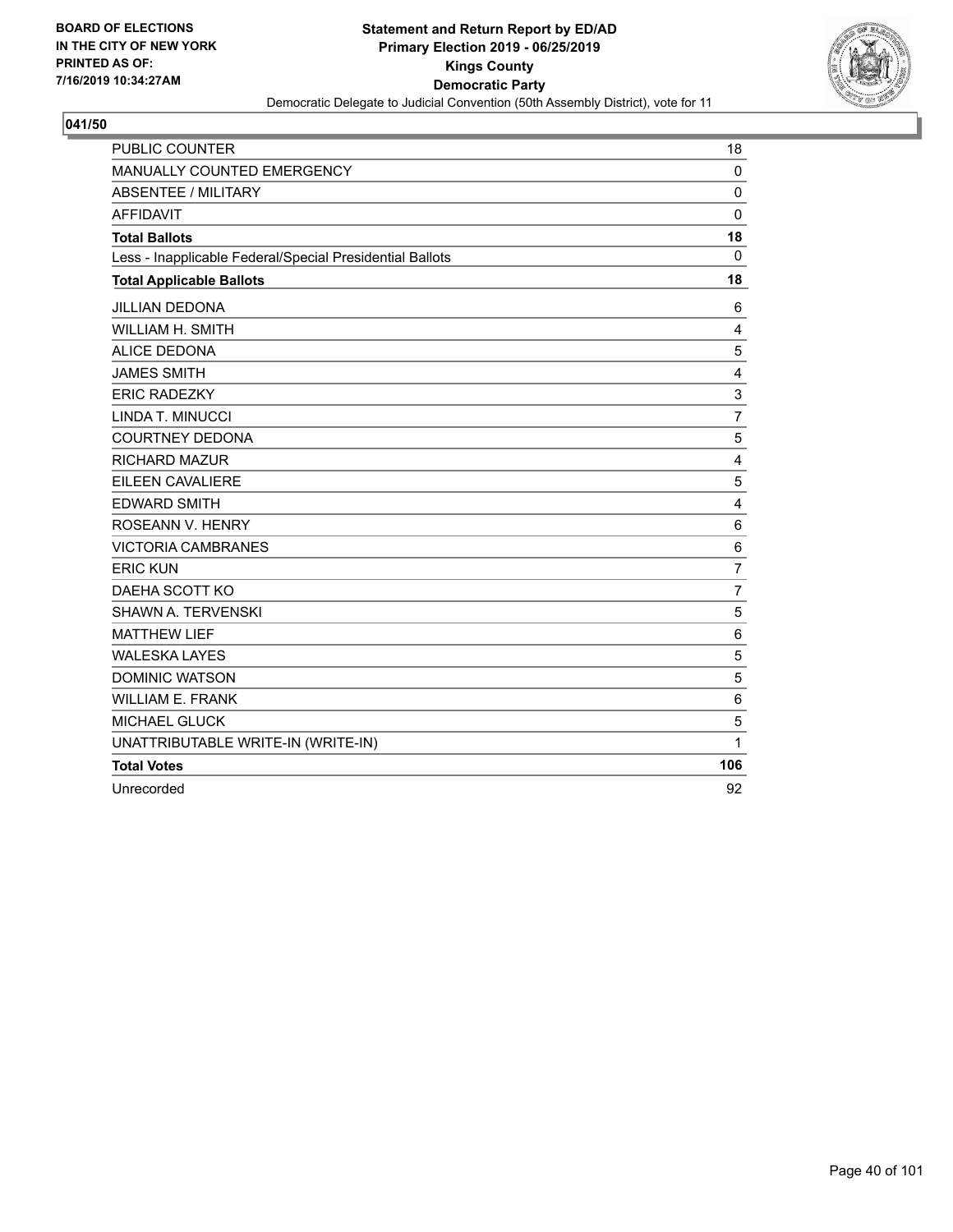

| <b>PUBLIC COUNTER</b>                                    | 12                        |
|----------------------------------------------------------|---------------------------|
| MANUALLY COUNTED EMERGENCY                               | 0                         |
| <b>ABSENTEE / MILITARY</b>                               | 1                         |
| <b>AFFIDAVIT</b>                                         | $\mathbf{1}$              |
| <b>Total Ballots</b>                                     | 14                        |
| Less - Inapplicable Federal/Special Presidential Ballots | $\mathbf 0$               |
| <b>Total Applicable Ballots</b>                          | 14                        |
| <b>JILLIAN DEDONA</b>                                    | 4                         |
| WILLIAM H. SMITH                                         | $\mathbf 0$               |
| <b>ALICE DEDONA</b>                                      | 3                         |
| <b>JAMES SMITH</b>                                       | $\mathbf 0$               |
| <b>ERIC RADEZKY</b>                                      | 0                         |
| LINDA T. MINUCCI                                         | 5                         |
| <b>COURTNEY DEDONA</b>                                   | 4                         |
| <b>RICHARD MAZUR</b>                                     | 3                         |
| <b>EILEEN CAVALIERE</b>                                  | $\overline{\mathbf{4}}$   |
| <b>EDWARD SMITH</b>                                      | $\mathbf{1}$              |
| ROSEANN V. HENRY                                         | $\ensuremath{\mathsf{3}}$ |
| <b>VICTORIA CAMBRANES</b>                                | $\overline{7}$            |
| <b>ERIC KUN</b>                                          | $\overline{c}$            |
| DAEHA SCOTT KO                                           | $\overline{4}$            |
| <b>SHAWN A. TERVENSKI</b>                                | 3                         |
| <b>MATTHEW LIEF</b>                                      | 1                         |
| <b>WALESKA LAYES</b>                                     | 4                         |
| <b>DOMINIC WATSON</b>                                    | $\mathsf 3$               |
| <b>WILLIAM E. FRANK</b>                                  | $\overline{c}$            |
| MICHAEL GLUCK                                            | $\overline{c}$            |
| <b>BRIAN BLADE (WRITE-IN)</b>                            | $\mathbf 1$               |
| JONI MITCELL (WRITE-IN)                                  | 1                         |
| UNATTRIBUTABLE WRITE-IN (WRITE-IN)                       | 1                         |
| <b>Total Votes</b>                                       | 58                        |
| Unrecorded                                               | 96                        |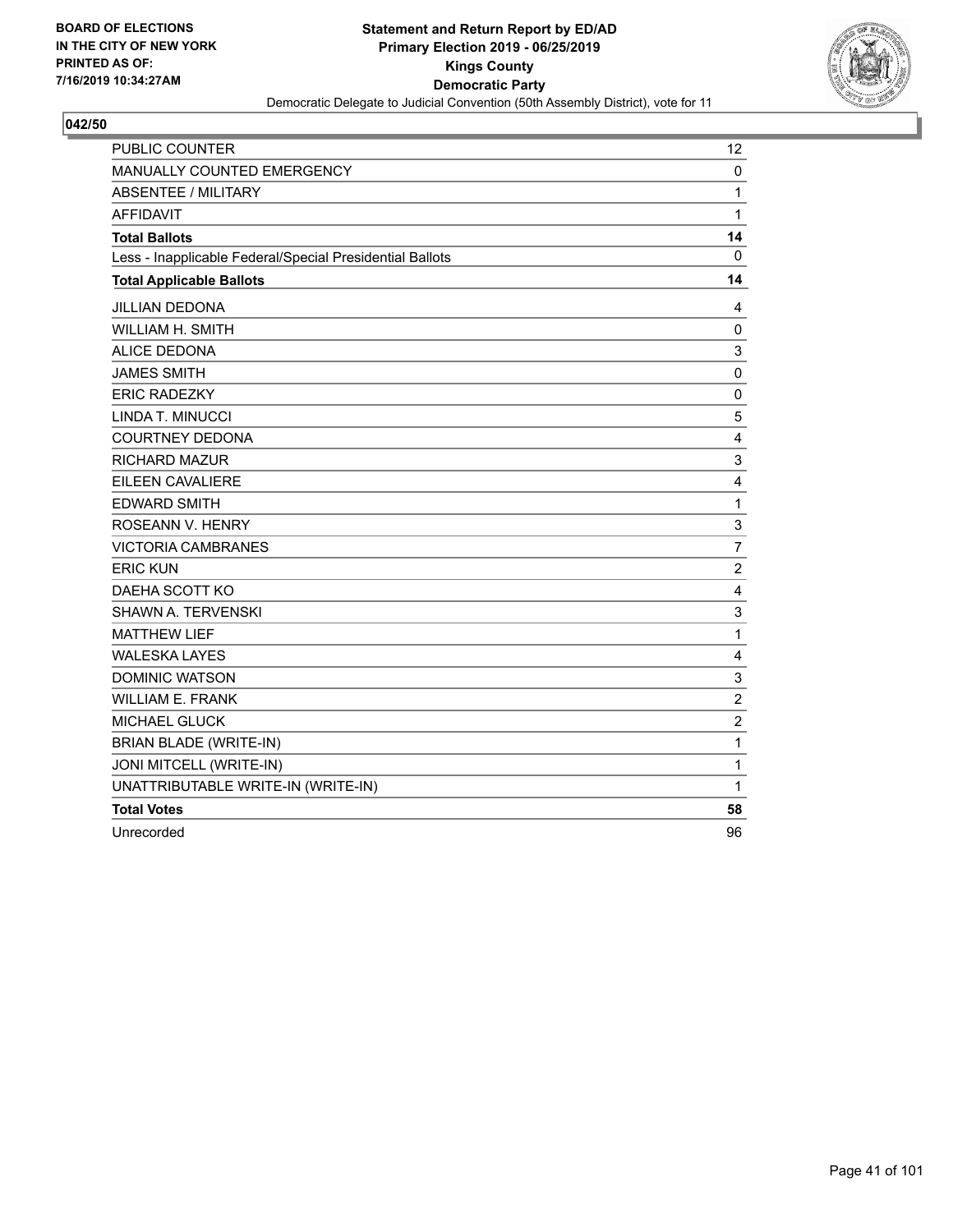

| <b>PUBLIC COUNTER</b>                                    | 9                         |
|----------------------------------------------------------|---------------------------|
| MANUALLY COUNTED EMERGENCY                               | $\mathbf 0$               |
| <b>ABSENTEE / MILITARY</b>                               | 0                         |
| <b>AFFIDAVIT</b>                                         | $\mathbf 0$               |
| <b>Total Ballots</b>                                     | $\boldsymbol{9}$          |
| Less - Inapplicable Federal/Special Presidential Ballots | $\mathbf 0$               |
| <b>Total Applicable Ballots</b>                          | 9                         |
| <b>JILLIAN DEDONA</b>                                    | 3                         |
| WILLIAM H. SMITH                                         | $\sqrt{2}$                |
| <b>ALICE DEDONA</b>                                      | $\boldsymbol{2}$          |
| <b>JAMES SMITH</b>                                       | $\sqrt{2}$                |
| <b>ERIC RADEZKY</b>                                      | $\overline{c}$            |
| LINDA T. MINUCCI                                         | $\overline{c}$            |
| <b>COURTNEY DEDONA</b>                                   | $\overline{c}$            |
| <b>RICHARD MAZUR</b>                                     | 3                         |
| <b>EILEEN CAVALIERE</b>                                  | 3                         |
| <b>EDWARD SMITH</b>                                      | $\overline{c}$            |
| ROSEANN V. HENRY                                         | $\ensuremath{\mathsf{3}}$ |
| <b>VICTORIA CAMBRANES</b>                                | $\overline{4}$            |
| <b>ERIC KUN</b>                                          | $\sqrt{5}$                |
| DAEHA SCOTT KO                                           | 5                         |
| SHAWN A. TERVENSKI                                       | 5                         |
| <b>MATTHEW LIEF</b>                                      | $\mathbf 5$               |
| <b>WALESKA LAYES</b>                                     | 5                         |
| <b>DOMINIC WATSON</b>                                    | 5                         |
| <b>WILLIAM E. FRANK</b>                                  | 5                         |
| <b>MICHAEL GLUCK</b>                                     | 5                         |
| UNATTRIBUTABLE WRITE-IN (WRITE-IN)                       | 1                         |
| <b>Total Votes</b>                                       | 71                        |
| Unrecorded                                               | 28                        |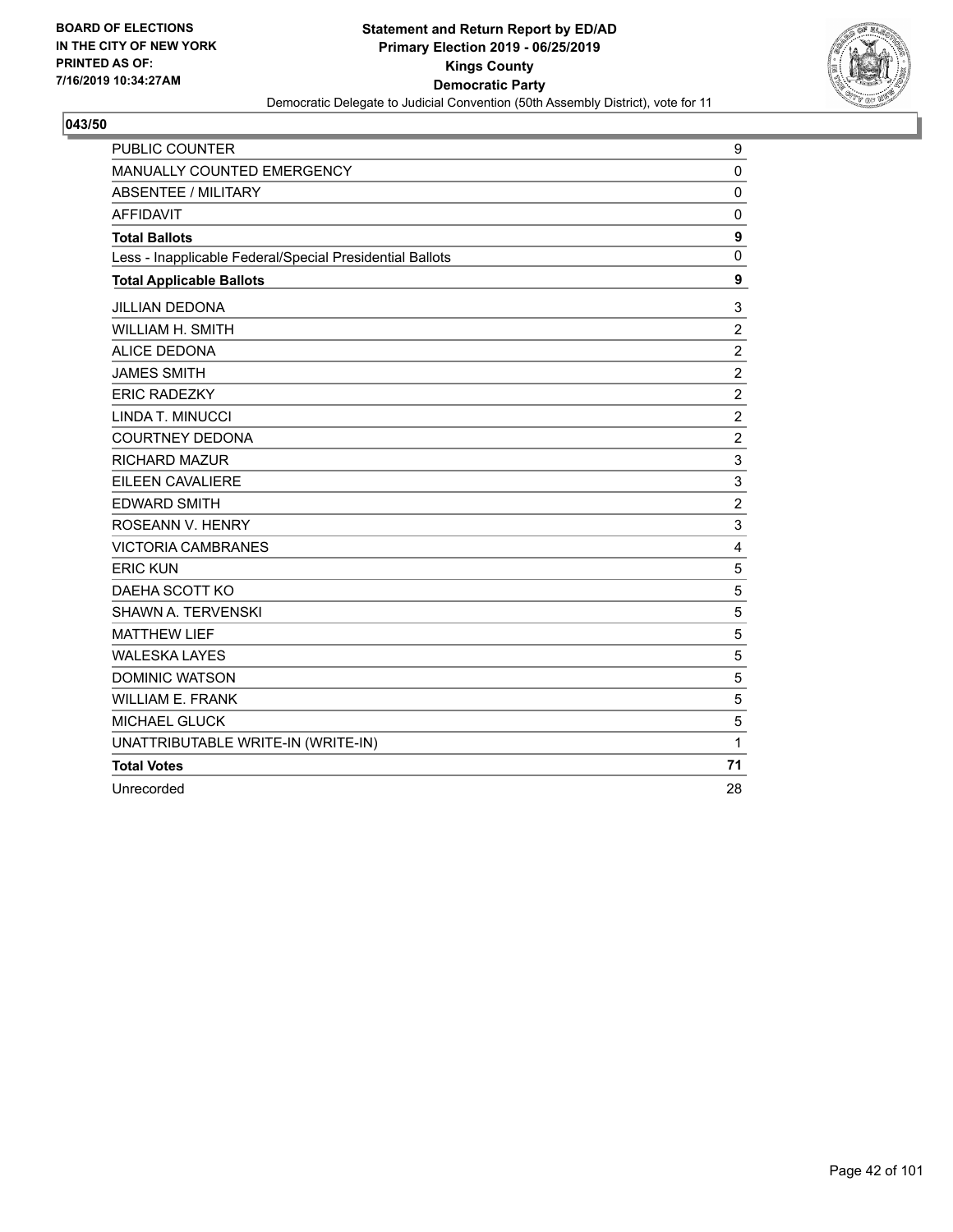

| <b>PUBLIC COUNTER</b>                                    | 22             |
|----------------------------------------------------------|----------------|
| MANUALLY COUNTED EMERGENCY                               | $\mathbf 0$    |
| <b>ABSENTEE / MILITARY</b>                               | $\Omega$       |
| <b>AFFIDAVIT</b>                                         | $\mathbf 0$    |
| <b>Total Ballots</b>                                     | 22             |
| Less - Inapplicable Federal/Special Presidential Ballots | $\mathbf{0}$   |
| <b>Total Applicable Ballots</b>                          | 22             |
| <b>JILLIAN DEDONA</b>                                    | $\overline{7}$ |
| WILLIAM H. SMITH                                         | $\mathbf 0$    |
| <b>ALICE DEDONA</b>                                      | 8              |
| <b>JAMES SMITH</b>                                       | $\overline{c}$ |
| <b>ERIC RADEZKY</b>                                      | $\overline{c}$ |
| LINDA T. MINUCCI                                         | 9              |
| <b>COURTNEY DEDONA</b>                                   | $\overline{7}$ |
| <b>RICHARD MAZUR</b>                                     | 5              |
| EILEEN CAVALIERE                                         | 9              |
| <b>EDWARD SMITH</b>                                      | $\mathbf{1}$   |
| ROSEANN V. HENRY                                         | 9              |
| <b>VICTORIA CAMBRANES</b>                                | 17             |
| <b>ERIC KUN</b>                                          | 15             |
| DAEHA SCOTT KO                                           | 17             |
| SHAWN A. TERVENSKI                                       | 11             |
| <b>MATTHEW LIEF</b>                                      | 10             |
| <b>WALESKA LAYES</b>                                     | 14             |
| <b>DOMINIC WATSON</b>                                    | 13             |
| <b>WILLIAM E. FRANK</b>                                  | 11             |
| MICHAEL GLUCK                                            | 12             |
| <b>Total Votes</b>                                       | 179            |
| Unrecorded                                               | 63             |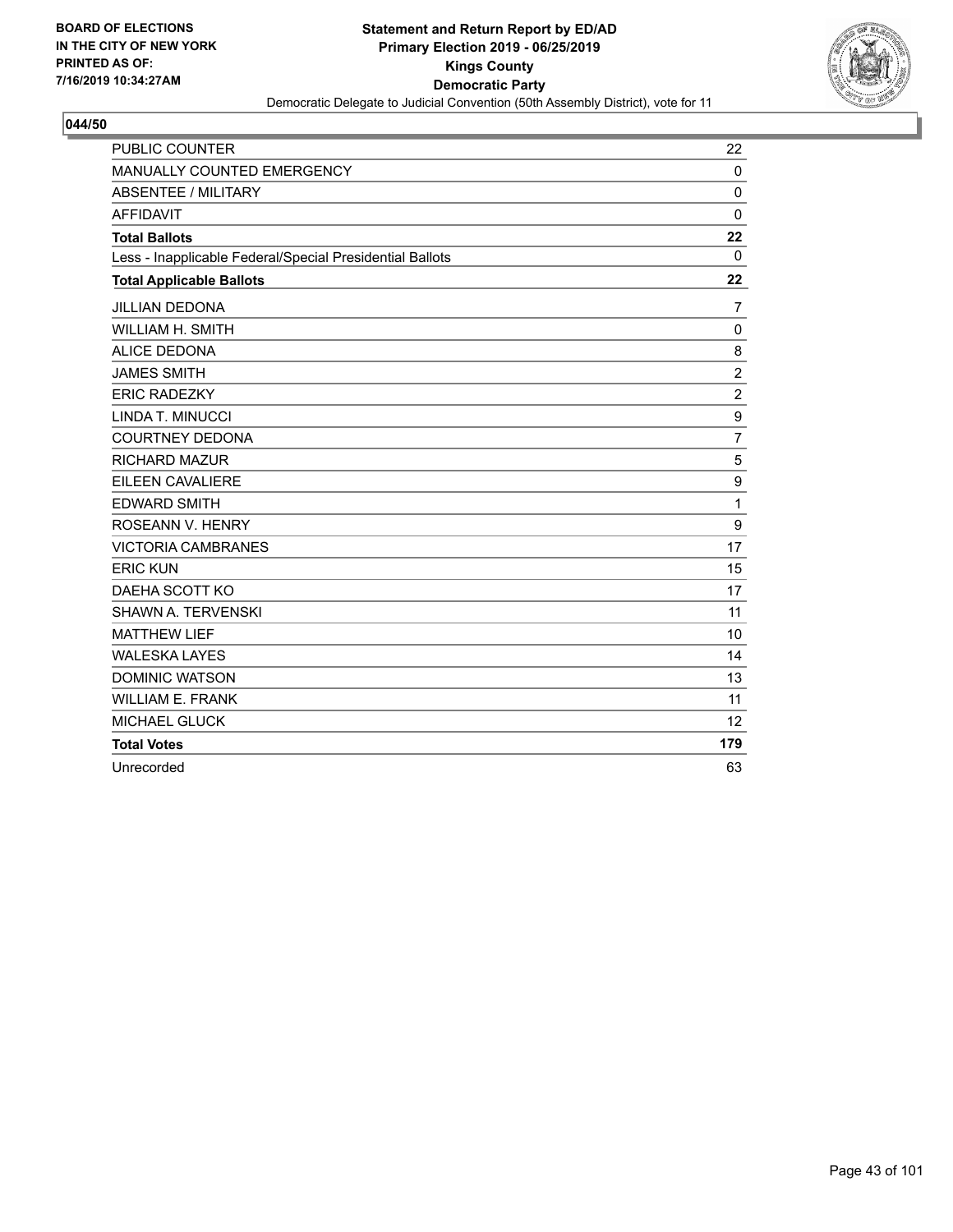

| <b>PUBLIC COUNTER</b>                                    | $\overline{\mathbf{c}}$ |
|----------------------------------------------------------|-------------------------|
| MANUALLY COUNTED EMERGENCY                               | $\mathbf 0$             |
| <b>ABSENTEE / MILITARY</b>                               | 0                       |
| <b>AFFIDAVIT</b>                                         | $\mathbf 0$             |
| <b>Total Ballots</b>                                     | $\mathbf 2$             |
| Less - Inapplicable Federal/Special Presidential Ballots | $\mathbf 0$             |
| <b>Total Applicable Ballots</b>                          | $\overline{2}$          |
| <b>JILLIAN DEDONA</b>                                    | $\mathbf 0$             |
| WILLIAM H. SMITH                                         | 0                       |
| <b>ALICE DEDONA</b>                                      | $\mathbf 0$             |
| <b>JAMES SMITH</b>                                       | $\mathbf 0$             |
| <b>ERIC RADEZKY</b>                                      | $\mathbf 0$             |
| LINDA T. MINUCCI                                         | 0                       |
| <b>COURTNEY DEDONA</b>                                   | 0                       |
| <b>RICHARD MAZUR</b>                                     | 0                       |
| <b>EILEEN CAVALIERE</b>                                  | $\mathbf 0$             |
| <b>EDWARD SMITH</b>                                      | $\mathbf 0$             |
| ROSEANN V. HENRY                                         | $\mathbf 0$             |
| <b>VICTORIA CAMBRANES</b>                                | 0                       |
| <b>ERIC KUN</b>                                          | $\mathbf 0$             |
| DAEHA SCOTT KO                                           | 0                       |
| <b>SHAWN A. TERVENSKI</b>                                | $\mathbf 0$             |
| <b>MATTHEW LIEF</b>                                      | 0                       |
| <b>WALESKA LAYES</b>                                     | $\mathbf 0$             |
| <b>DOMINIC WATSON</b>                                    | 0                       |
| <b>WILLIAM E. FRANK</b>                                  | $\mathbf 0$             |
| <b>MICHAEL GLUCK</b>                                     | $\mathbf 0$             |
| <b>Total Votes</b>                                       | $\bf{0}$                |
| Unrecorded                                               | 22                      |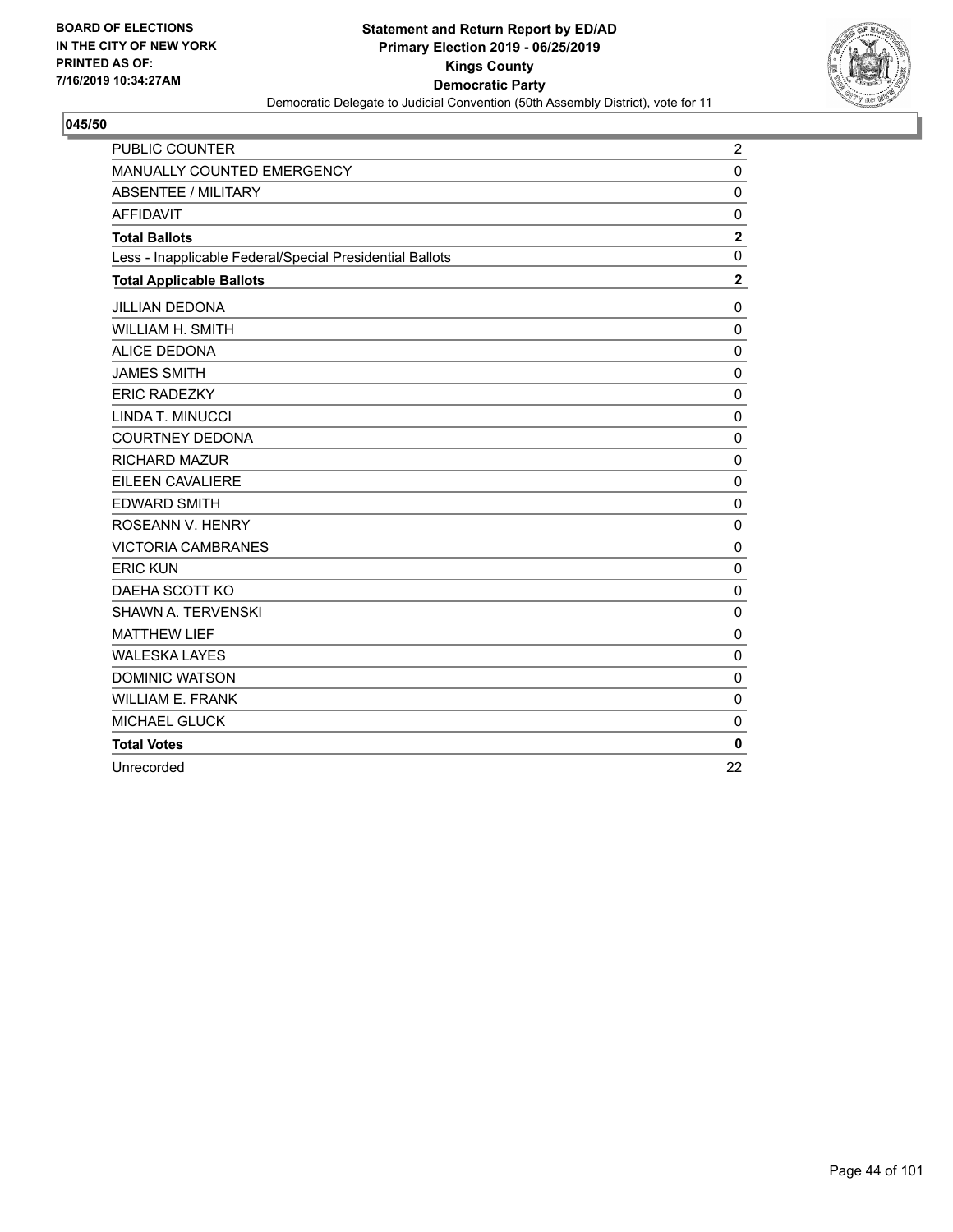

| <b>PUBLIC COUNTER</b>                                    | 18             |
|----------------------------------------------------------|----------------|
| MANUALLY COUNTED EMERGENCY                               | $\mathbf 0$    |
| <b>ABSENTEE / MILITARY</b>                               | $\overline{2}$ |
| <b>AFFIDAVIT</b>                                         | $\mathbf 0$    |
| <b>Total Ballots</b>                                     | 20             |
| Less - Inapplicable Federal/Special Presidential Ballots | $\Omega$       |
| <b>Total Applicable Ballots</b>                          | 20             |
| <b>JILLIAN DEDONA</b>                                    | 8              |
| WILLIAM H. SMITH                                         | 4              |
| <b>ALICE DEDONA</b>                                      | 9              |
| <b>JAMES SMITH</b>                                       | $\overline{c}$ |
| <b>ERIC RADEZKY</b>                                      | $\overline{c}$ |
| LINDA T. MINUCCI                                         | 8              |
| <b>COURTNEY DEDONA</b>                                   | $\overline{7}$ |
| <b>RICHARD MAZUR</b>                                     | 3              |
| EILEEN CAVALIERE                                         | 9              |
| <b>EDWARD SMITH</b>                                      | 3              |
| ROSEANN V. HENRY                                         | 9              |
| <b>VICTORIA CAMBRANES</b>                                | 14             |
| <b>ERIC KUN</b>                                          | 11             |
| DAEHA SCOTT KO                                           | 13             |
| SHAWN A. TERVENSKI                                       | 8              |
| <b>MATTHEW LIEF</b>                                      | $\overline{7}$ |
| <b>WALESKA LAYES</b>                                     | 11             |
| <b>DOMINIC WATSON</b>                                    | 9              |
| <b>WILLIAM E. FRANK</b>                                  | $\overline{7}$ |
| MICHAEL GLUCK                                            | 8              |
| <b>Total Votes</b>                                       | 152            |
| Unrecorded                                               | 68             |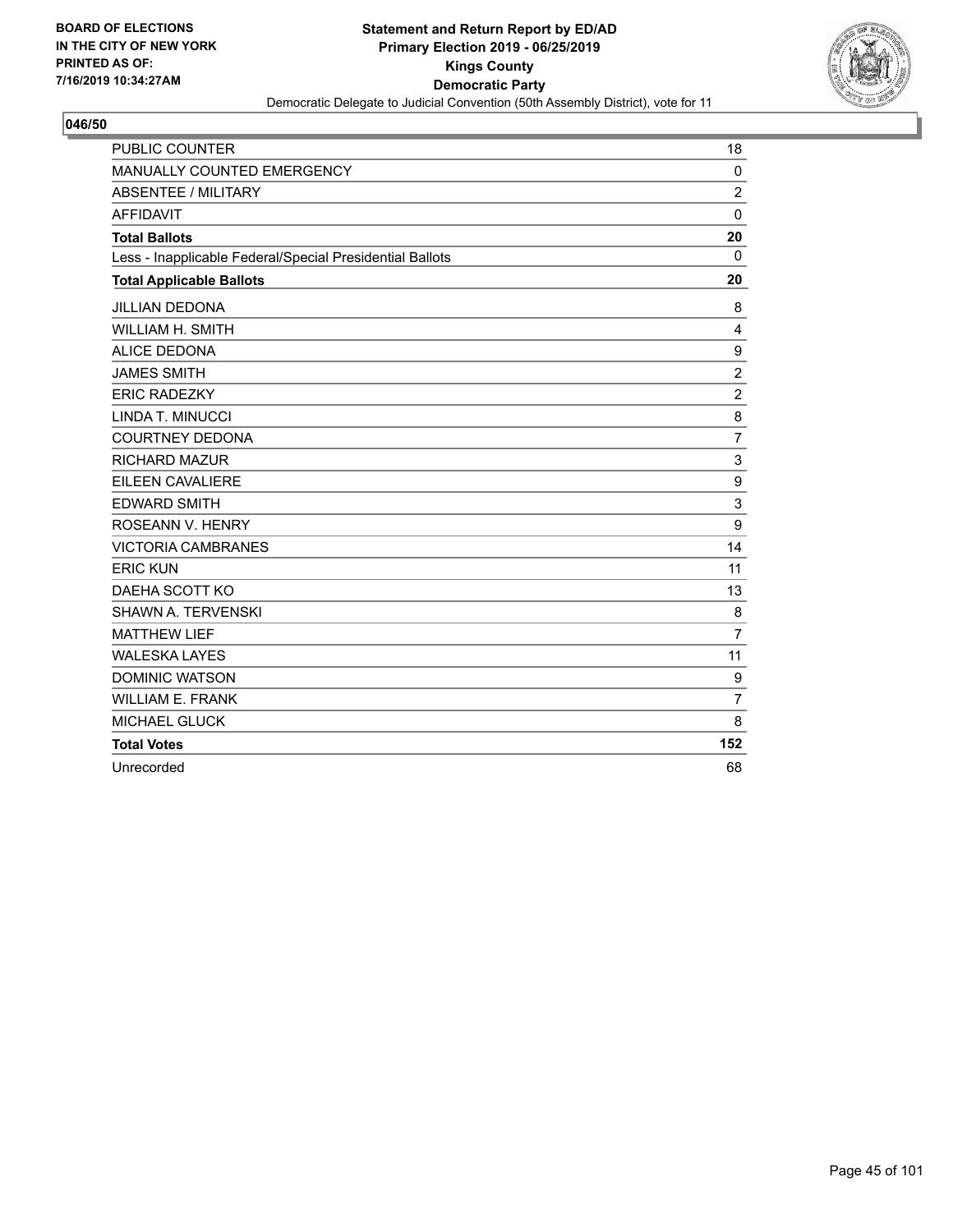

| <b>PUBLIC COUNTER</b>                                    | 17             |
|----------------------------------------------------------|----------------|
| MANUALLY COUNTED EMERGENCY                               | $\Omega$       |
| <b>ABSENTEE / MILITARY</b>                               | 0              |
| <b>AFFIDAVIT</b>                                         | $\mathbf 0$    |
| <b>Total Ballots</b>                                     | 17             |
| Less - Inapplicable Federal/Special Presidential Ballots | $\Omega$       |
| <b>Total Applicable Ballots</b>                          | 17             |
| <b>JILLIAN DEDONA</b>                                    | $\overline{7}$ |
| <b>WILLIAM H. SMITH</b>                                  | 3              |
| <b>ALICE DEDONA</b>                                      | $\overline{7}$ |
| <b>JAMES SMITH</b>                                       | $\mathbf{1}$   |
| <b>ERIC RADEZKY</b>                                      | $\overline{4}$ |
| LINDA T. MINUCCI                                         | 8              |
| <b>COURTNEY DEDONA</b>                                   | $\overline{7}$ |
| <b>RICHARD MAZUR</b>                                     | 3              |
| EILEEN CAVALIERE                                         | $\overline{7}$ |
| <b>EDWARD SMITH</b>                                      | 0              |
| ROSEANN V. HENRY                                         | $\overline{7}$ |
| <b>VICTORIA CAMBRANES</b>                                | 10             |
| <b>ERIC KUN</b>                                          | 6              |
| DAEHA SCOTT KO                                           | 10             |
| <b>SHAWN A. TERVENSKI</b>                                | 5              |
| <b>MATTHEW LIEF</b>                                      | 4              |
| <b>WALESKA LAYES</b>                                     | 8              |
| <b>DOMINIC WATSON</b>                                    | 4              |
| <b>WILLIAM E. FRANK</b>                                  | 4              |
| <b>MICHAEL GLUCK</b>                                     | 3              |
| <b>Total Votes</b>                                       | 108            |
| Unrecorded                                               | 79             |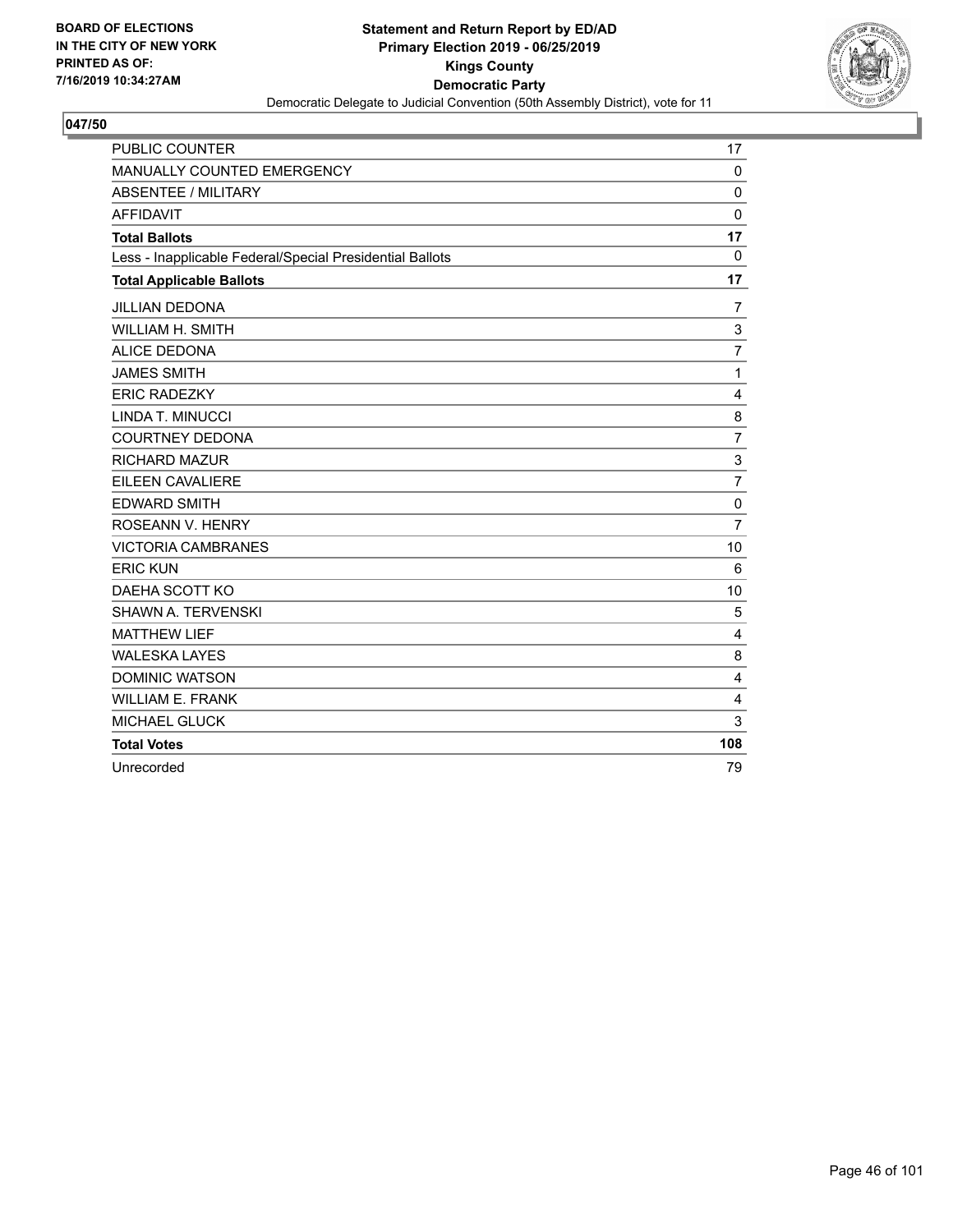

| <b>PUBLIC COUNTER</b>                                    | 15             |
|----------------------------------------------------------|----------------|
| MANUALLY COUNTED EMERGENCY                               | $\mathbf 0$    |
| <b>ABSENTEE / MILITARY</b>                               | $\mathbf 0$    |
| <b>AFFIDAVIT</b>                                         | $\mathbf 0$    |
| <b>Total Ballots</b>                                     | 15             |
| Less - Inapplicable Federal/Special Presidential Ballots | $\Omega$       |
| <b>Total Applicable Ballots</b>                          | 15             |
| <b>JILLIAN DEDONA</b>                                    | 6              |
| WILLIAM H. SMITH                                         | 4              |
| <b>ALICE DEDONA</b>                                      | 4              |
| <b>JAMES SMITH</b>                                       | 3              |
| <b>ERIC RADEZKY</b>                                      | $\overline{c}$ |
| LINDA T. MINUCCI                                         | $\,6$          |
| <b>COURTNEY DEDONA</b>                                   | 6              |
| <b>RICHARD MAZUR</b>                                     | 4              |
| EILEEN CAVALIERE                                         | 6              |
| <b>EDWARD SMITH</b>                                      | 1              |
| ROSEANN V. HENRY                                         | 6              |
| <b>VICTORIA CAMBRANES</b>                                | 4              |
| <b>ERIC KUN</b>                                          | $\overline{c}$ |
| DAEHA SCOTT KO                                           | 5              |
| <b>SHAWN A. TERVENSKI</b>                                | $\overline{c}$ |
| <b>MATTHEW LIEF</b>                                      | $\overline{c}$ |
| <b>WALESKA LAYES</b>                                     | 5              |
| <b>DOMINIC WATSON</b>                                    | $\overline{c}$ |
| <b>WILLIAM E. FRANK</b>                                  | $\overline{c}$ |
| <b>MICHAEL GLUCK</b>                                     | 1              |
| BARON VON DICKERSTEIN (WRITE-IN)                         | 1              |
| <b>Total Votes</b>                                       | 74             |
| Unrecorded                                               | 91             |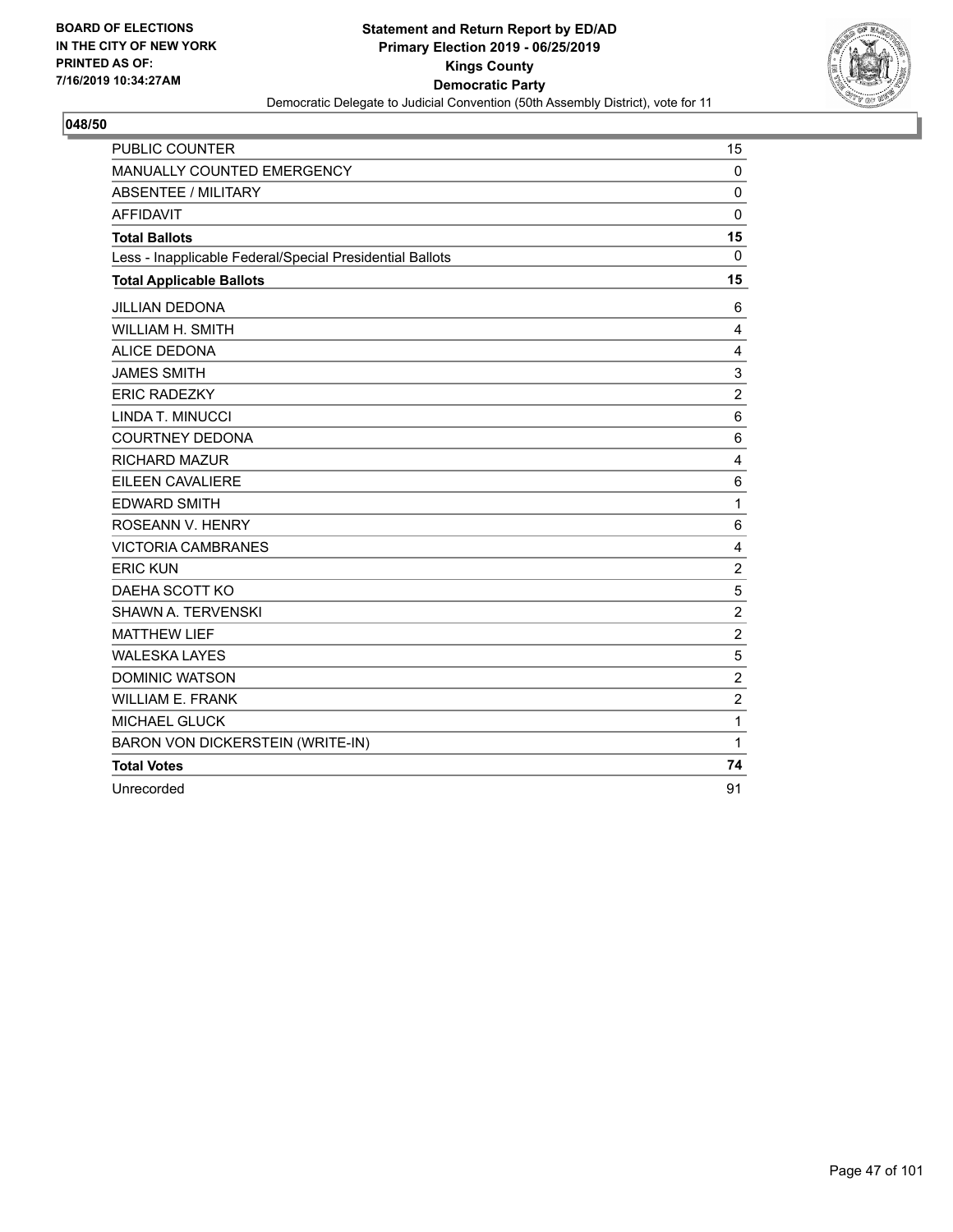

| <b>PUBLIC COUNTER</b>                                    | 5              |
|----------------------------------------------------------|----------------|
| MANUALLY COUNTED EMERGENCY                               | $\mathbf{0}$   |
| <b>ABSENTEE / MILITARY</b>                               | 0              |
| <b>AFFIDAVIT</b>                                         | $\mathbf 0$    |
| <b>Total Ballots</b>                                     | 5              |
| Less - Inapplicable Federal/Special Presidential Ballots | $\mathbf 0$    |
| <b>Total Applicable Ballots</b>                          | 5              |
| <b>JILLIAN DEDONA</b>                                    | $\overline{2}$ |
| WILLIAM H. SMITH                                         | 0              |
| <b>ALICE DEDONA</b>                                      | $\overline{2}$ |
| <b>JAMES SMITH</b>                                       | 1              |
| <b>ERIC RADEZKY</b>                                      | $\overline{2}$ |
| LINDA T. MINUCCI                                         | $\overline{c}$ |
| <b>COURTNEY DEDONA</b>                                   | $\overline{c}$ |
| <b>RICHARD MAZUR</b>                                     | $\mathbf 0$    |
| <b>EILEEN CAVALIERE</b>                                  | $\overline{c}$ |
| <b>EDWARD SMITH</b>                                      | $\mathbf 0$    |
| ROSEANN V. HENRY                                         | $\mathbf{1}$   |
| <b>VICTORIA CAMBRANES</b>                                | 3              |
| <b>ERIC KUN</b>                                          | 3              |
| DAEHA SCOTT KO                                           | 3              |
| <b>SHAWN A. TERVENSKI</b>                                | $\overline{2}$ |
| <b>MATTHEW LIEF</b>                                      | 1              |
| <b>WALESKA LAYES</b>                                     | 3              |
| <b>DOMINIC WATSON</b>                                    | $\mathbf{1}$   |
| <b>WILLIAM E. FRANK</b>                                  | $\mathbf{1}$   |
| <b>MICHAEL GLUCK</b>                                     | $\mathbf{1}$   |
| <b>Total Votes</b>                                       | 32             |
| Unrecorded                                               | 23             |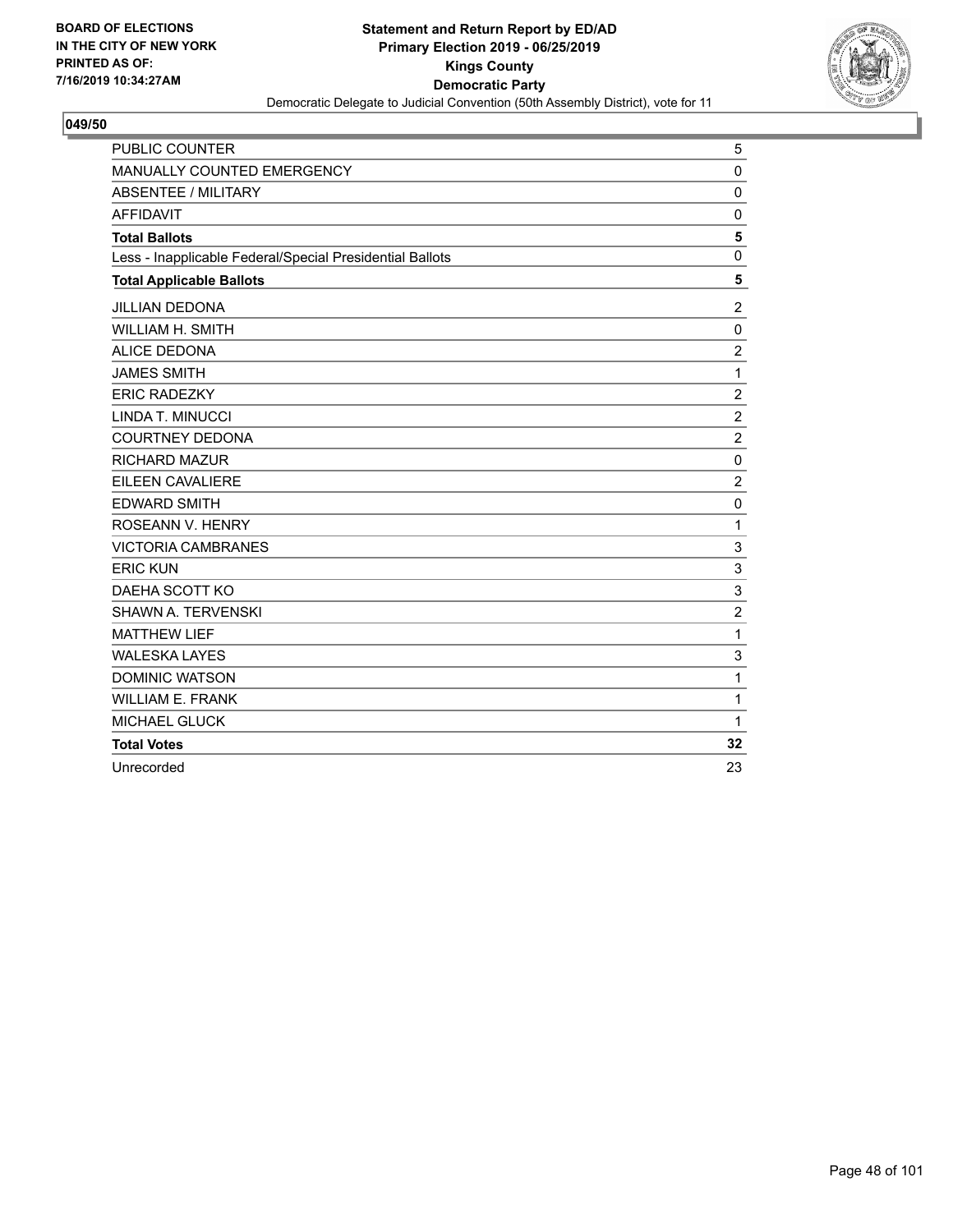

| <b>PUBLIC COUNTER</b>                                    | 15                      |
|----------------------------------------------------------|-------------------------|
| MANUALLY COUNTED EMERGENCY                               | $\mathbf 0$             |
| <b>ABSENTEE / MILITARY</b>                               | $\mathbf 0$             |
| <b>AFFIDAVIT</b>                                         | $\mathbf{0}$            |
| <b>Total Ballots</b>                                     | 15                      |
| Less - Inapplicable Federal/Special Presidential Ballots | $\mathbf{0}$            |
| <b>Total Applicable Ballots</b>                          | 15                      |
| <b>JILLIAN DEDONA</b>                                    | 4                       |
| <b>WILLIAM H. SMITH</b>                                  | 2                       |
| <b>ALICE DEDONA</b>                                      | $\,6$                   |
| <b>JAMES SMITH</b>                                       | 4                       |
| <b>ERIC RADEZKY</b>                                      | $\boldsymbol{2}$        |
| LINDA T. MINUCCI                                         | $\overline{7}$          |
| <b>COURTNEY DEDONA</b>                                   | 4                       |
| <b>RICHARD MAZUR</b>                                     | 1                       |
| <b>EILEEN CAVALIERE</b>                                  | 5                       |
| <b>EDWARD SMITH</b>                                      | $\overline{c}$          |
| ROSEANN V. HENRY                                         | 4                       |
| <b>VICTORIA CAMBRANES</b>                                | 8                       |
| <b>ERIC KUN</b>                                          | 4                       |
| DAEHA SCOTT KO                                           | $\sqrt{5}$              |
| <b>SHAWN A. TERVENSKI</b>                                | 3                       |
| <b>MATTHEW LIEF</b>                                      | 3                       |
| <b>WALESKA LAYES</b>                                     | 4                       |
| <b>DOMINIC WATSON</b>                                    | 6                       |
| <b>WILLIAM E. FRANK</b>                                  | $\overline{c}$          |
| <b>MICHAEL GLUCK</b>                                     | $\overline{\mathbf{4}}$ |
| TIFFANY CABAN (WRITE-IN)                                 | 1                       |
| <b>Total Votes</b>                                       | 81                      |
| Unrecorded                                               | 84                      |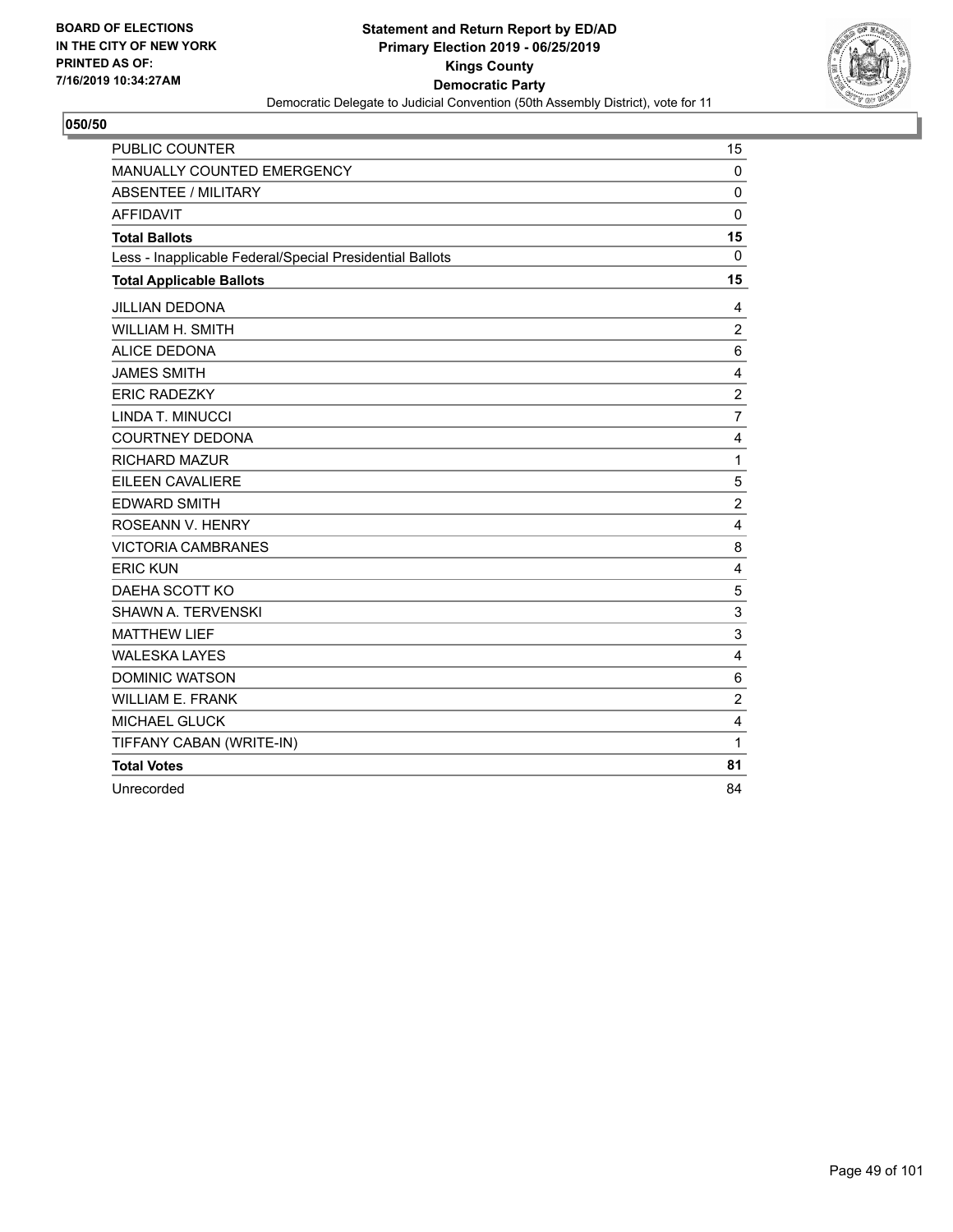

| <b>PUBLIC COUNTER</b>                                    | 12                      |
|----------------------------------------------------------|-------------------------|
| MANUALLY COUNTED EMERGENCY                               | 0                       |
| <b>ABSENTEE / MILITARY</b>                               | 0                       |
| <b>AFFIDAVIT</b>                                         | 1                       |
| <b>Total Ballots</b>                                     | 13                      |
| Less - Inapplicable Federal/Special Presidential Ballots | 0                       |
| <b>Total Applicable Ballots</b>                          | 13                      |
| <b>JILLIAN DEDONA</b>                                    | 6                       |
| <b>WILLIAM H. SMITH</b>                                  | 6                       |
| <b>ALICE DEDONA</b>                                      | $\overline{\mathbf{c}}$ |
| <b>JAMES SMITH</b>                                       | $\overline{7}$          |
| <b>ERIC RADEZKY</b>                                      | $\overline{c}$          |
| LINDA T. MINUCCI                                         | 4                       |
| <b>COURTNEY DEDONA</b>                                   | 3                       |
| <b>RICHARD MAZUR</b>                                     | 5                       |
| <b>EILEEN CAVALIERE</b>                                  | 3                       |
| <b>EDWARD SMITH</b>                                      | 6                       |
| ROSEANN V. HENRY                                         | 6                       |
| <b>VICTORIA CAMBRANES</b>                                | 3                       |
| <b>ERIC KUN</b>                                          | 3                       |
| DAEHA SCOTT KO                                           | 3                       |
| <b>SHAWN A. TERVENSKI</b>                                | 3                       |
| <b>MATTHEW LIEF</b>                                      | 3                       |
| <b>WALESKA LAYES</b>                                     | $\mathbf{1}$            |
| <b>DOMINIC WATSON</b>                                    | 4                       |
| <b>WILLIAM E. FRANK</b>                                  | $\overline{2}$          |
| <b>MICHAEL GLUCK</b>                                     | 4                       |
| ANDY DANDY (WRITE-IN)                                    | 1                       |
| ERROLL MATLIN (WRITE-IN)                                 | 1                       |
| FRED HOTT (WRITE-IN)                                     | $\mathbf{1}$            |
| GUILEMURMANO RODRUZ (WRITE-IN)                           | 1                       |
| JOHN NOLL (WRITE-IN)                                     | 1                       |
| KING DUDE (WRITE-IN)                                     | 1                       |
| MALLARY MCCOMT (WRITE-IN)                                | 1                       |
| MARCOS OWENS (WRITE-IN)                                  | $\mathbf{1}$            |
| ROGER OWENS (WRITE-IN)                                   | $\mathbf{1}$            |
| UNATTRIBUTABLE WRITE-IN (WRITE-IN)                       | $\overline{c}$          |
| <b>Total Votes</b>                                       | 87                      |
| Unrecorded                                               | 56                      |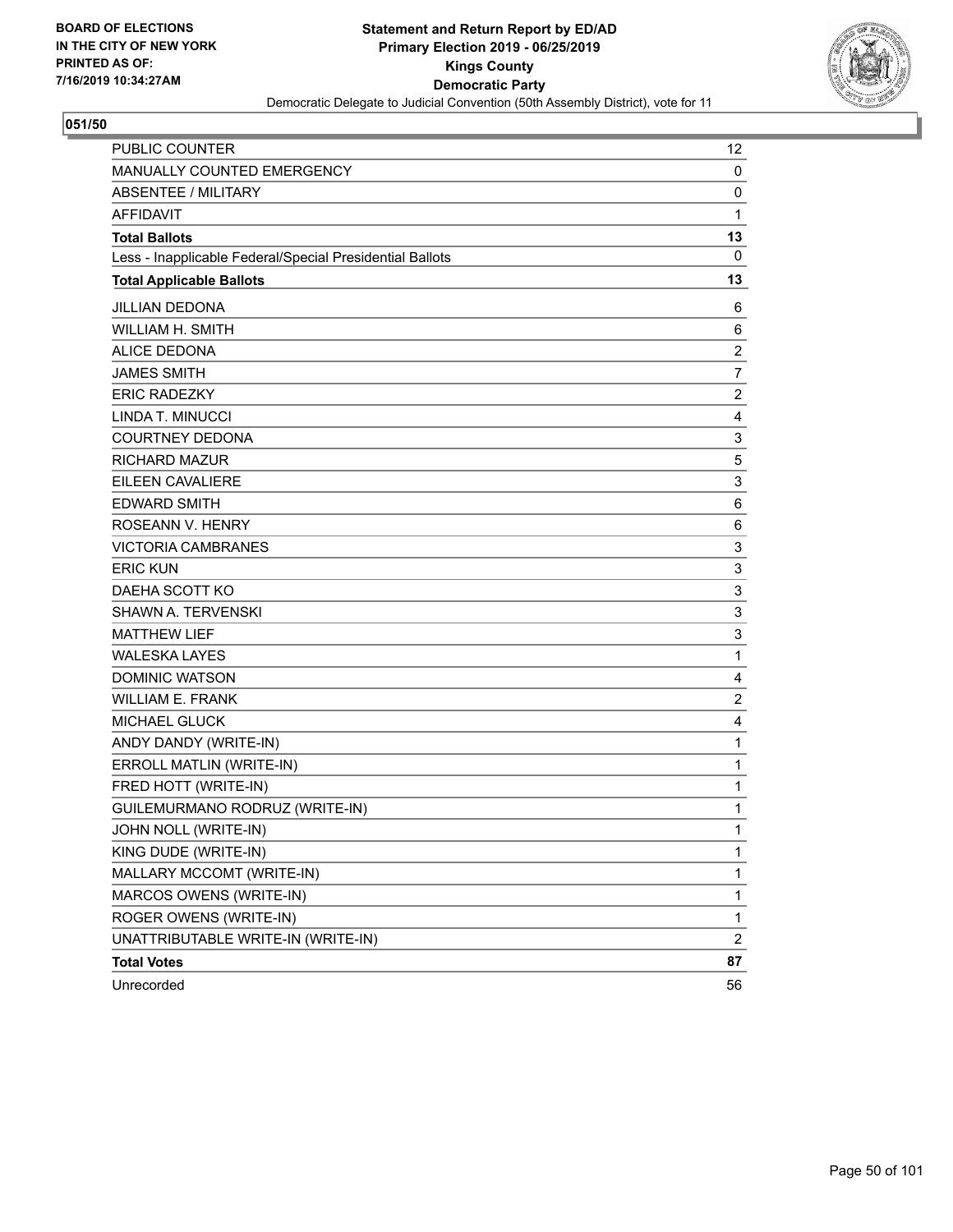

| <b>PUBLIC COUNTER</b>                                    | 18               |
|----------------------------------------------------------|------------------|
| MANUALLY COUNTED EMERGENCY                               | $\mathbf 0$      |
| <b>ABSENTEE / MILITARY</b>                               | $\mathbf 0$      |
| <b>AFFIDAVIT</b>                                         | $\mathbf 0$      |
| <b>Total Ballots</b>                                     | 18               |
| Less - Inapplicable Federal/Special Presidential Ballots | $\Omega$         |
| <b>Total Applicable Ballots</b>                          | 18               |
| <b>JILLIAN DEDONA</b>                                    | 6                |
| WILLIAM H. SMITH                                         | 3                |
| <b>ALICE DEDONA</b>                                      | 8                |
| <b>JAMES SMITH</b>                                       | $\overline{c}$   |
| <b>ERIC RADEZKY</b>                                      | 3                |
| LINDA T. MINUCCI                                         | $\overline{7}$   |
| <b>COURTNEY DEDONA</b>                                   | 8                |
| <b>RICHARD MAZUR</b>                                     | $\overline{4}$   |
| <b>EILEEN CAVALIERE</b>                                  | $\overline{7}$   |
| <b>EDWARD SMITH</b>                                      | 5                |
| <b>ROSEANN V. HENRY</b>                                  | 6                |
| <b>VICTORIA CAMBRANES</b>                                | 8                |
| <b>ERIC KUN</b>                                          | 4                |
| DAEHA SCOTT KO                                           | $\overline{7}$   |
| SHAWN A. TERVENSKI                                       | 3                |
| <b>MATTHEW LIEF</b>                                      | 5                |
| <b>WALESKA LAYES</b>                                     | $\boldsymbol{9}$ |
| <b>DOMINIC WATSON</b>                                    | 6                |
| <b>WILLIAM E. FRANK</b>                                  | $\overline{4}$   |
| <b>MICHAEL GLUCK</b>                                     | 5                |
| KATHERINE LANE (WRITE-IN)                                | $\sqrt{2}$       |
| MICHAEL STONE (WRITE-IN)                                 | 2                |
| <b>Total Votes</b>                                       | 114              |
| Unrecorded                                               | 84               |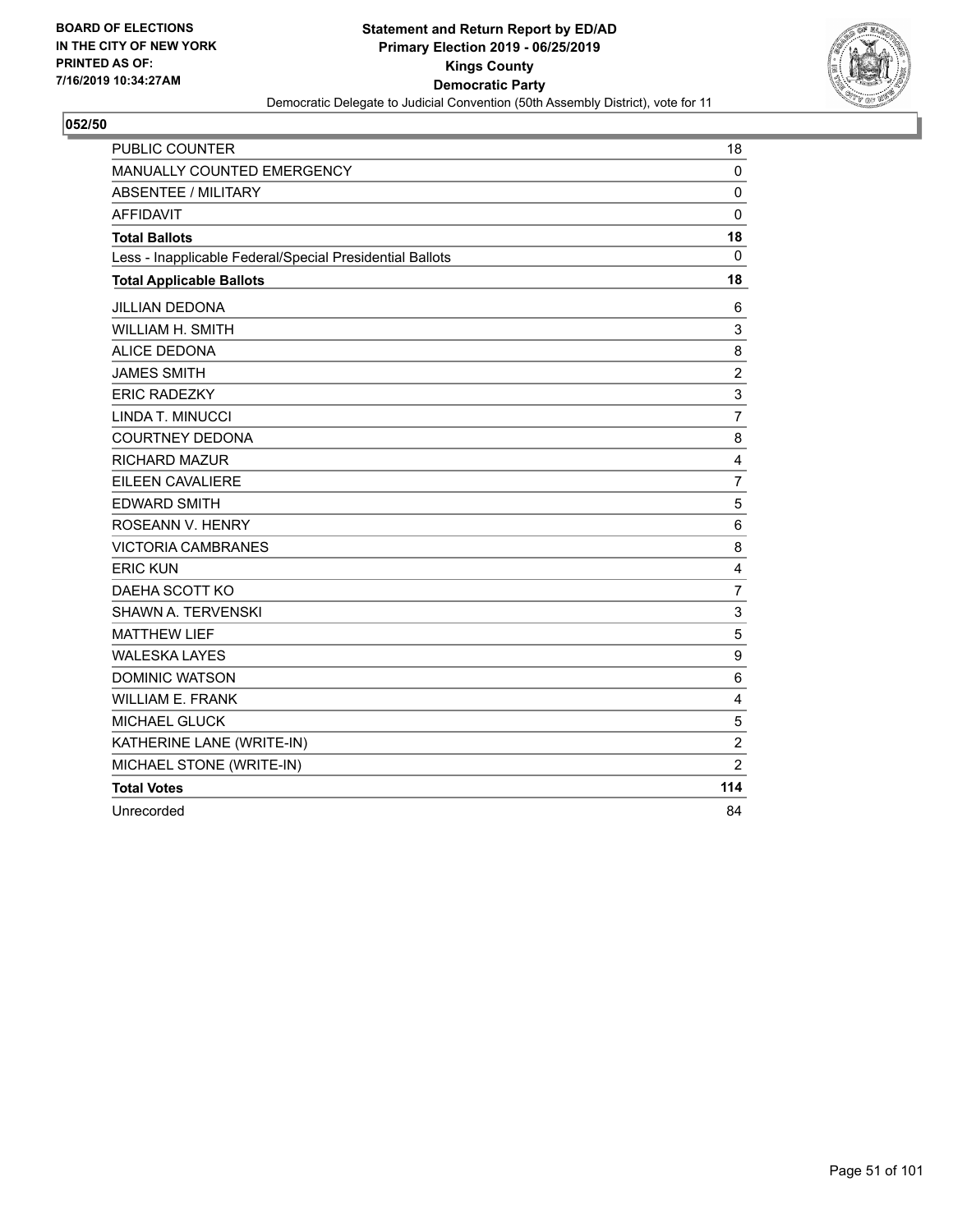

| <b>PUBLIC COUNTER</b>                                    | 13              |
|----------------------------------------------------------|-----------------|
| MANUALLY COUNTED EMERGENCY                               | $\mathbf 0$     |
| <b>ABSENTEE / MILITARY</b>                               | $\mathbf 0$     |
| <b>AFFIDAVIT</b>                                         | $\mathbf 0$     |
| <b>Total Ballots</b>                                     | 13              |
| Less - Inapplicable Federal/Special Presidential Ballots | $\Omega$        |
| <b>Total Applicable Ballots</b>                          | 13              |
| <b>JILLIAN DEDONA</b>                                    | 6               |
| <b>WILLIAM H. SMITH</b>                                  | $\overline{2}$  |
| <b>ALICE DEDONA</b>                                      | 5               |
| <b>JAMES SMITH</b>                                       | $\overline{2}$  |
| <b>ERIC RADEZKY</b>                                      | $\overline{c}$  |
| LINDA T. MINUCCI                                         | $6\phantom{1}6$ |
| <b>COURTNEY DEDONA</b>                                   | 4               |
| <b>RICHARD MAZUR</b>                                     | $\overline{c}$  |
| EILEEN CAVALIERE                                         | 5               |
| <b>EDWARD SMITH</b>                                      | 3               |
| ROSEANN V. HENRY                                         | 4               |
| <b>VICTORIA CAMBRANES</b>                                | 4               |
| <b>ERIC KUN</b>                                          | 3               |
| DAEHA SCOTT KO                                           | 3               |
| <b>SHAWN A. TERVENSKI</b>                                | $\overline{c}$  |
| <b>MATTHEW LIEF</b>                                      | 0               |
| <b>WALESKA LAYES</b>                                     | 6               |
| <b>DOMINIC WATSON</b>                                    | 3               |
| <b>WILLIAM E. FRANK</b>                                  | $\mathbf{1}$    |
| <b>MICHAEL GLUCK</b>                                     | $\overline{2}$  |
| <b>Total Votes</b>                                       | 65              |
| Unrecorded                                               | 78              |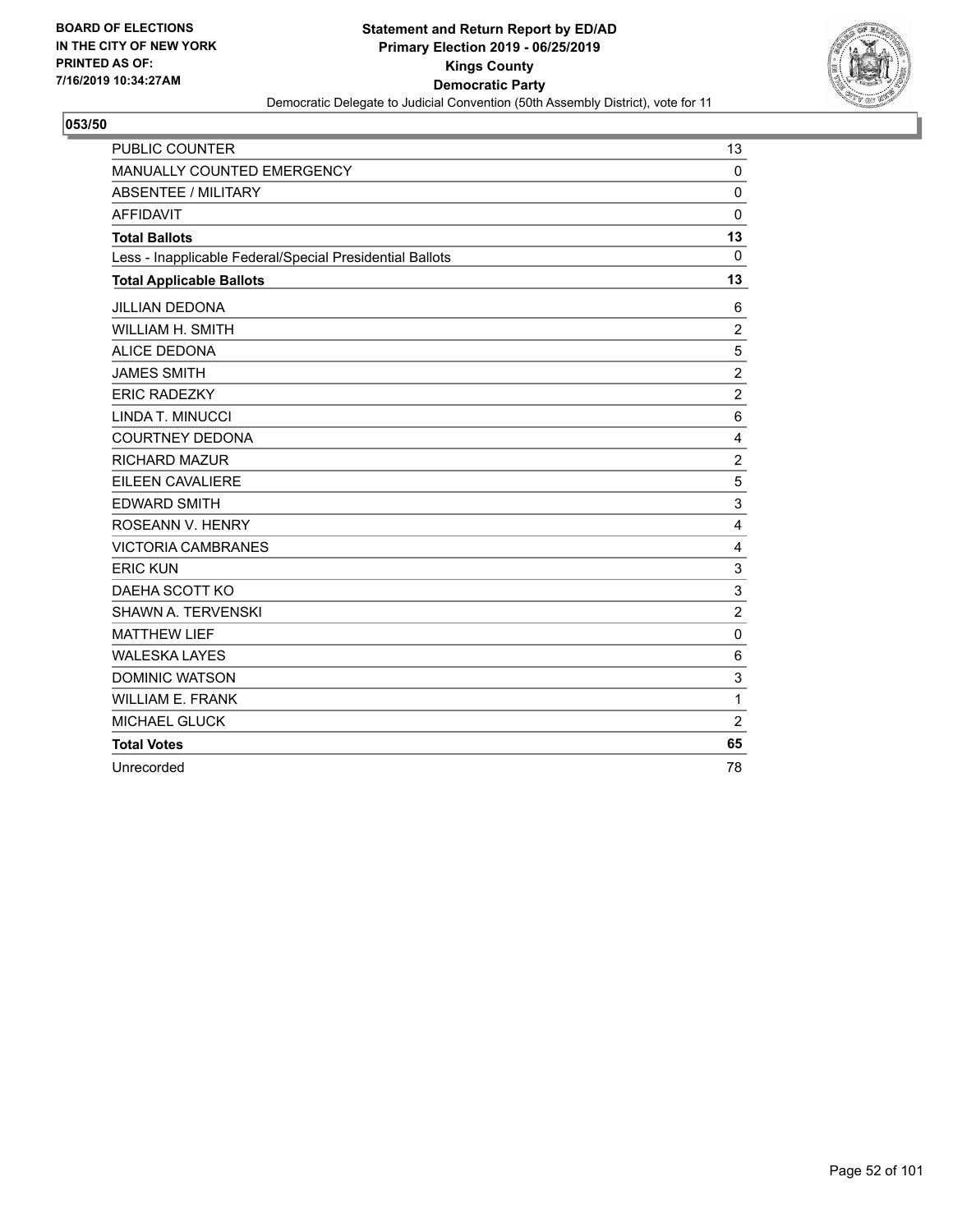

| <b>PUBLIC COUNTER</b>                                    | 10             |
|----------------------------------------------------------|----------------|
| MANUALLY COUNTED EMERGENCY                               | $\Omega$       |
| <b>ABSENTEE / MILITARY</b>                               | $\mathbf 0$    |
| <b>AFFIDAVIT</b>                                         | 1              |
| <b>Total Ballots</b>                                     | 11             |
| Less - Inapplicable Federal/Special Presidential Ballots | $\Omega$       |
| <b>Total Applicable Ballots</b>                          | 11             |
| JILLIAN DEDONA                                           | 4              |
| <b>WILLIAM H. SMITH</b>                                  | $\mathbf{1}$   |
| <b>ALICE DEDONA</b>                                      | 4              |
| <b>JAMES SMITH</b>                                       | 3              |
| <b>ERIC RADEZKY</b>                                      | 0              |
| LINDA T. MINUCCI                                         | 5              |
| <b>COURTNEY DEDONA</b>                                   | 3              |
| <b>RICHARD MAZUR</b>                                     | 3              |
| <b>EILEEN CAVALIERE</b>                                  | 6              |
| <b>EDWARD SMITH</b>                                      | $\overline{2}$ |
| ROSEANN V. HENRY                                         | 3              |
| <b>VICTORIA CAMBRANES</b>                                | 5              |
| <b>ERIC KUN</b>                                          | 3              |
| DAEHA SCOTT KO                                           | 4              |
| <b>SHAWN A. TERVENSKI</b>                                | 1              |
| <b>MATTHEW LIEF</b>                                      | $\overline{c}$ |
| <b>WALESKA LAYES</b>                                     | 3              |
| <b>DOMINIC WATSON</b>                                    | 4              |
| <b>WILLIAM E. FRANK</b>                                  | $\mathbf{1}$   |
| <b>MICHAEL GLUCK</b>                                     | $\mathbf{1}$   |
| <b>Total Votes</b>                                       | 58             |
| Unrecorded                                               | 63             |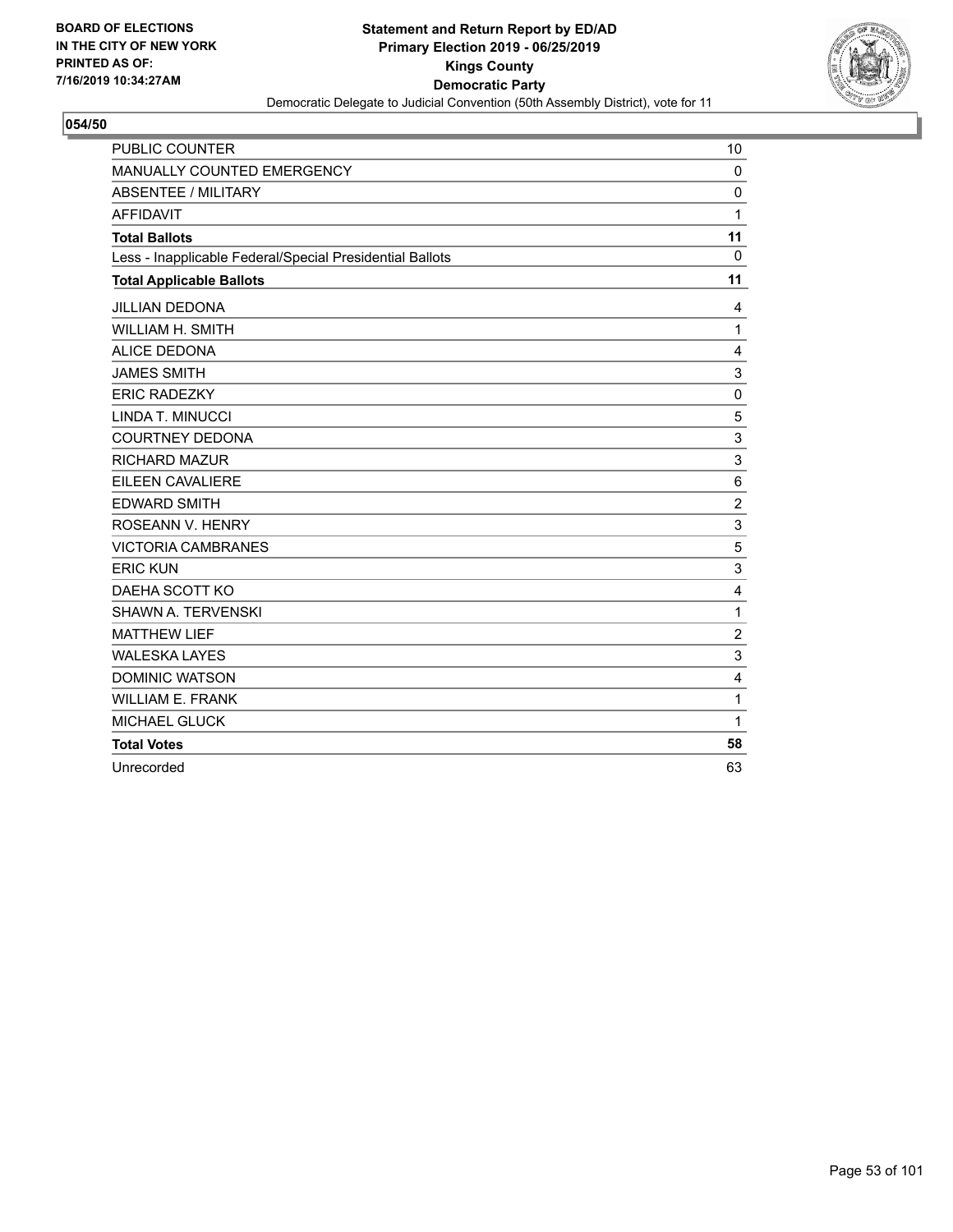

| <b>PUBLIC COUNTER</b>                                    | $\mathbf{1}$ |
|----------------------------------------------------------|--------------|
| MANUALLY COUNTED EMERGENCY                               | $\mathbf{0}$ |
| <b>ABSENTEE / MILITARY</b>                               | 0            |
| <b>AFFIDAVIT</b>                                         | $\mathbf 0$  |
| <b>Total Ballots</b>                                     | 1            |
| Less - Inapplicable Federal/Special Presidential Ballots | $\mathbf 0$  |
| <b>Total Applicable Ballots</b>                          | 1            |
| <b>JILLIAN DEDONA</b>                                    | $\mathbf 0$  |
| WILLIAM H. SMITH                                         | 0            |
| <b>ALICE DEDONA</b>                                      | $\mathbf 0$  |
| <b>JAMES SMITH</b>                                       | $\mathbf 0$  |
| <b>ERIC RADEZKY</b>                                      | $\mathbf 0$  |
| LINDA T. MINUCCI                                         | 0            |
| <b>COURTNEY DEDONA</b>                                   | 0            |
| <b>RICHARD MAZUR</b>                                     | $\mathbf 0$  |
| EILEEN CAVALIERE                                         | $\mathbf 0$  |
| <b>EDWARD SMITH</b>                                      | $\mathbf 0$  |
| <b>ROSEANN V. HENRY</b>                                  | 0            |
| <b>VICTORIA CAMBRANES</b>                                | $\mathbf 0$  |
| <b>ERIC KUN</b>                                          | $\mathbf 0$  |
| DAEHA SCOTT KO                                           | $\mathbf 0$  |
| <b>SHAWN A. TERVENSKI</b>                                | $\mathbf 0$  |
| <b>MATTHEW LIEF</b>                                      | 0            |
| <b>WALESKA LAYES</b>                                     | $\mathbf 0$  |
| <b>DOMINIC WATSON</b>                                    | $\mathbf 0$  |
| <b>WILLIAM E. FRANK</b>                                  | $\mathbf{0}$ |
| <b>MICHAEL GLUCK</b>                                     | $\mathbf 0$  |
| <b>Total Votes</b>                                       | $\mathbf{0}$ |
| Unrecorded                                               | 11           |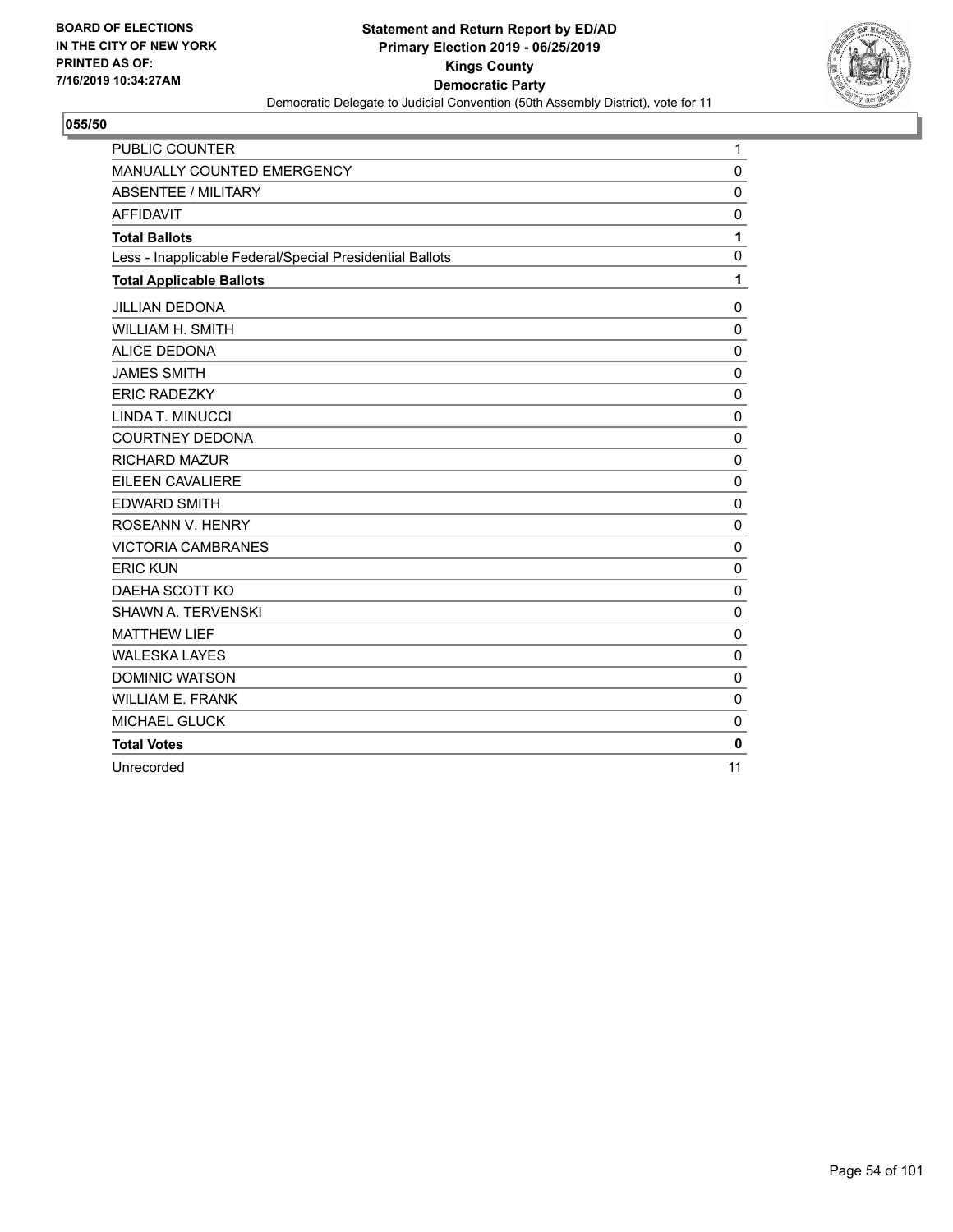

| <b>PUBLIC COUNTER</b>                                    | 6                       |
|----------------------------------------------------------|-------------------------|
| MANUALLY COUNTED EMERGENCY                               | $\Omega$                |
| <b>ABSENTEE / MILITARY</b>                               | 0                       |
| <b>AFFIDAVIT</b>                                         | $\mathbf 0$             |
| <b>Total Ballots</b>                                     | 6                       |
| Less - Inapplicable Federal/Special Presidential Ballots | $\mathbf{0}$            |
| <b>Total Applicable Ballots</b>                          | 6                       |
| <b>JILLIAN DEDONA</b>                                    | 2                       |
| <b>WILLIAM H. SMITH</b>                                  | 3                       |
| <b>ALICE DEDONA</b>                                      | 1                       |
| <b>JAMES SMITH</b>                                       | 1                       |
| <b>ERIC RADEZKY</b>                                      | $\mathbf 0$             |
| LINDA T. MINUCCI                                         | $\overline{c}$          |
| <b>COURTNEY DEDONA</b>                                   | $\overline{c}$          |
| <b>RICHARD MAZUR</b>                                     | $\mathbf 0$             |
| EILEEN CAVALIERE                                         | 1                       |
| <b>EDWARD SMITH</b>                                      | 0                       |
| ROSEANN V. HENRY                                         | 1                       |
| <b>VICTORIA CAMBRANES</b>                                | 3                       |
| <b>ERIC KUN</b>                                          | $\mathbf 0$             |
| DAEHA SCOTT KO                                           | $\mathbf 0$             |
| <b>SHAWN A. TERVENSKI</b>                                | 0                       |
| <b>MATTHEW LIEF</b>                                      | $\mathbf 0$             |
| <b>WALESKA LAYES</b>                                     | 1                       |
| <b>DOMINIC WATSON</b>                                    | $\overline{\mathbf{c}}$ |
| <b>WILLIAM E. FRANK</b>                                  | 0                       |
| <b>MICHAEL GLUCK</b>                                     | $\mathbf 0$             |
| <b>Total Votes</b>                                       | 19                      |
| Unrecorded                                               | 47                      |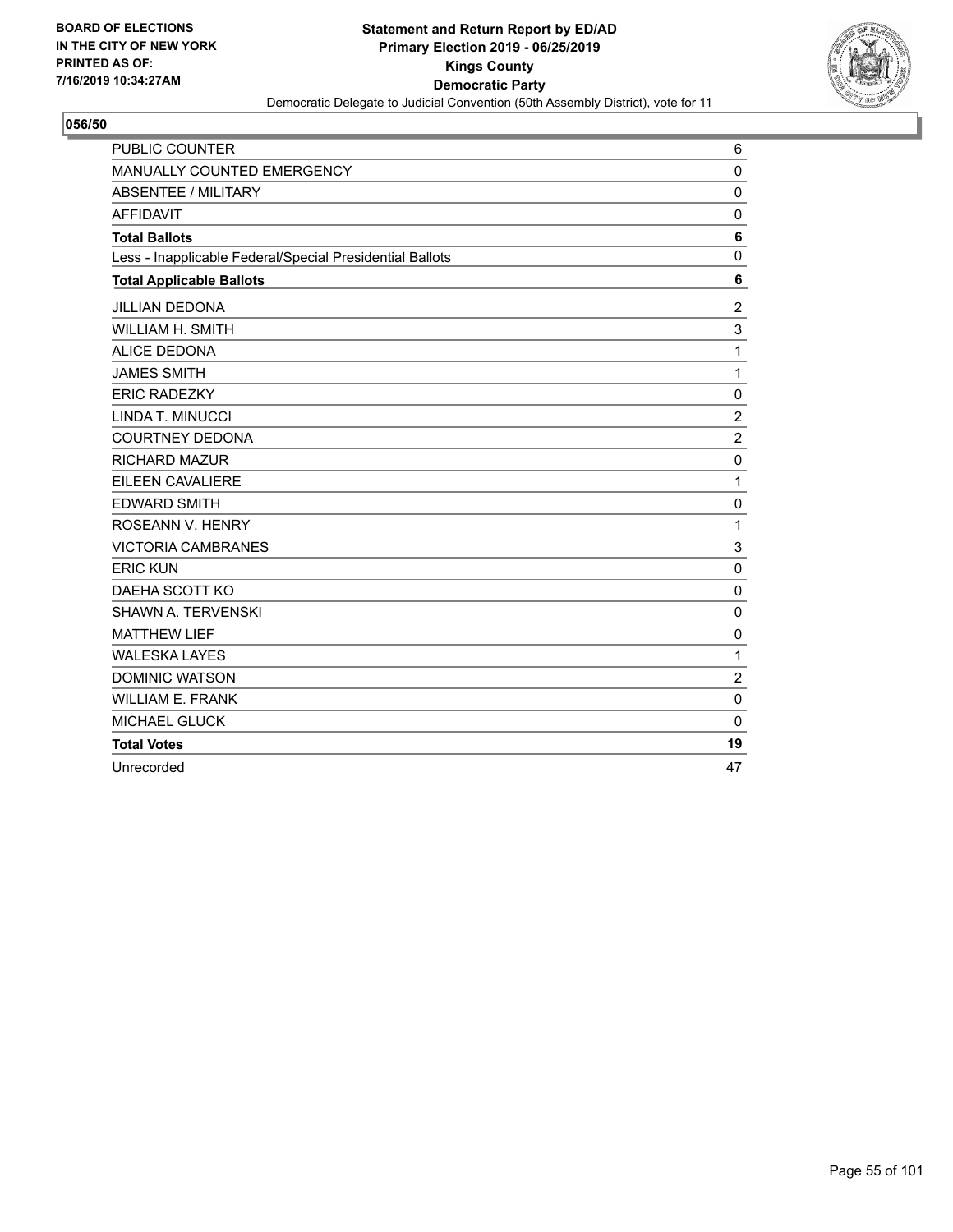

| <b>PUBLIC COUNTER</b>                                    | 15             |
|----------------------------------------------------------|----------------|
| MANUALLY COUNTED EMERGENCY                               | $\mathbf 0$    |
| <b>ABSENTEE / MILITARY</b>                               | $\Omega$       |
| <b>AFFIDAVIT</b>                                         | $\mathbf 0$    |
| <b>Total Ballots</b>                                     | 15             |
| Less - Inapplicable Federal/Special Presidential Ballots | $\Omega$       |
| <b>Total Applicable Ballots</b>                          | 15             |
| <b>JILLIAN DEDONA</b>                                    | 5              |
| WILLIAM H. SMITH                                         | 5              |
| <b>ALICE DEDONA</b>                                      | 4              |
| <b>JAMES SMITH</b>                                       | 6              |
| <b>ERIC RADEZKY</b>                                      | $\overline{c}$ |
| LINDA T. MINUCCI                                         | 5              |
| <b>COURTNEY DEDONA</b>                                   | 4              |
| <b>RICHARD MAZUR</b>                                     | $\mathbf{1}$   |
| EILEEN CAVALIERE                                         | 4              |
| <b>EDWARD SMITH</b>                                      | 6              |
| ROSEANN V. HENRY                                         | 6              |
| <b>VICTORIA CAMBRANES</b>                                | $\overline{c}$ |
| <b>ERIC KUN</b>                                          | 1              |
| DAEHA SCOTT KO                                           | $\overline{c}$ |
| SHAWN A. TERVENSKI                                       | 3              |
| <b>MATTHEW LIEF</b>                                      | $\overline{c}$ |
| <b>WALESKA LAYES</b>                                     | 1              |
| <b>DOMINIC WATSON</b>                                    | 3              |
| <b>WILLIAM E. FRANK</b>                                  | 5              |
| MICHAEL GLUCK                                            | 3              |
| <b>Total Votes</b>                                       | 70             |
| Unrecorded                                               | 95             |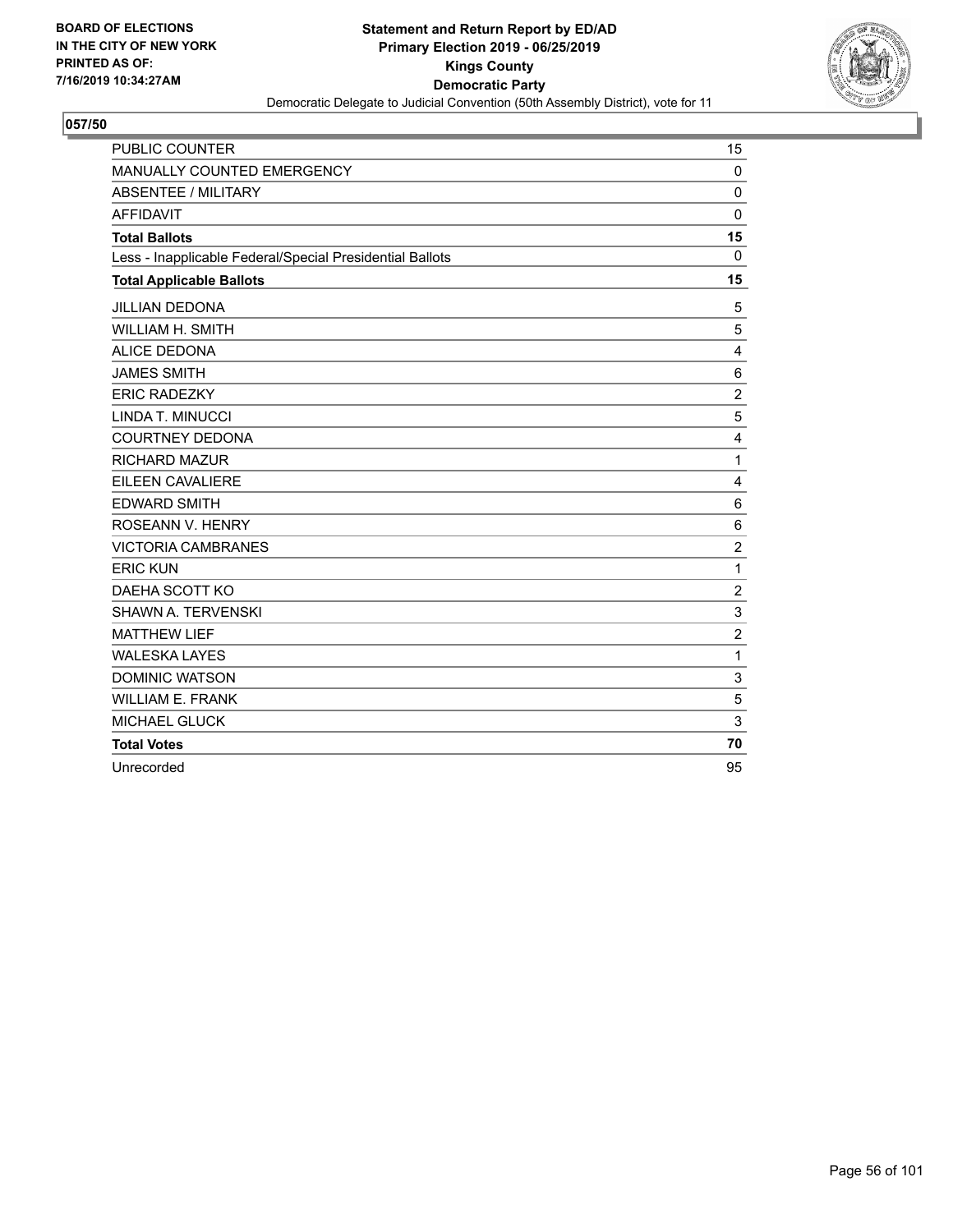

| <b>PUBLIC COUNTER</b>                                    | 17                        |
|----------------------------------------------------------|---------------------------|
| MANUALLY COUNTED EMERGENCY                               | 0                         |
| <b>ABSENTEE / MILITARY</b>                               | $\mathbf 0$               |
| <b>AFFIDAVIT</b>                                         | $\mathbf 0$               |
| <b>Total Ballots</b>                                     | 17                        |
| Less - Inapplicable Federal/Special Presidential Ballots | $\Omega$                  |
| <b>Total Applicable Ballots</b>                          | 17                        |
| <b>JILLIAN DEDONA</b>                                    | 6                         |
| <b>WILLIAM H. SMITH</b>                                  | 4                         |
| <b>ALICE DEDONA</b>                                      | 4                         |
| <b>JAMES SMITH</b>                                       | 3                         |
| <b>ERIC RADEZKY</b>                                      | $\overline{c}$            |
| LINDA T. MINUCCI                                         | 3                         |
| <b>COURTNEY DEDONA</b>                                   | 3                         |
| <b>RICHARD MAZUR</b>                                     | $\mathbf{1}$              |
| EILEEN CAVALIERE                                         | 3                         |
| <b>EDWARD SMITH</b>                                      | $\ensuremath{\mathsf{3}}$ |
| ROSEANN V. HENRY                                         | 3                         |
| <b>VICTORIA CAMBRANES</b>                                | 5                         |
| <b>ERIC KUN</b>                                          | 4                         |
| DAEHA SCOTT KO                                           | $\Omega$                  |
| <b>SHAWN A. TERVENSKI</b>                                | 0                         |
| <b>MATTHEW LIEF</b>                                      | 1                         |
| <b>WALESKA LAYES</b>                                     | 1                         |
| <b>DOMINIC WATSON</b>                                    | $\mathbf{1}$              |
| <b>WILLIAM E. FRANK</b>                                  | $\mathbf{1}$              |
| <b>MICHAEL GLUCK</b>                                     | 3                         |
| <b>Total Votes</b>                                       | 51                        |
| Unrecorded                                               | 136                       |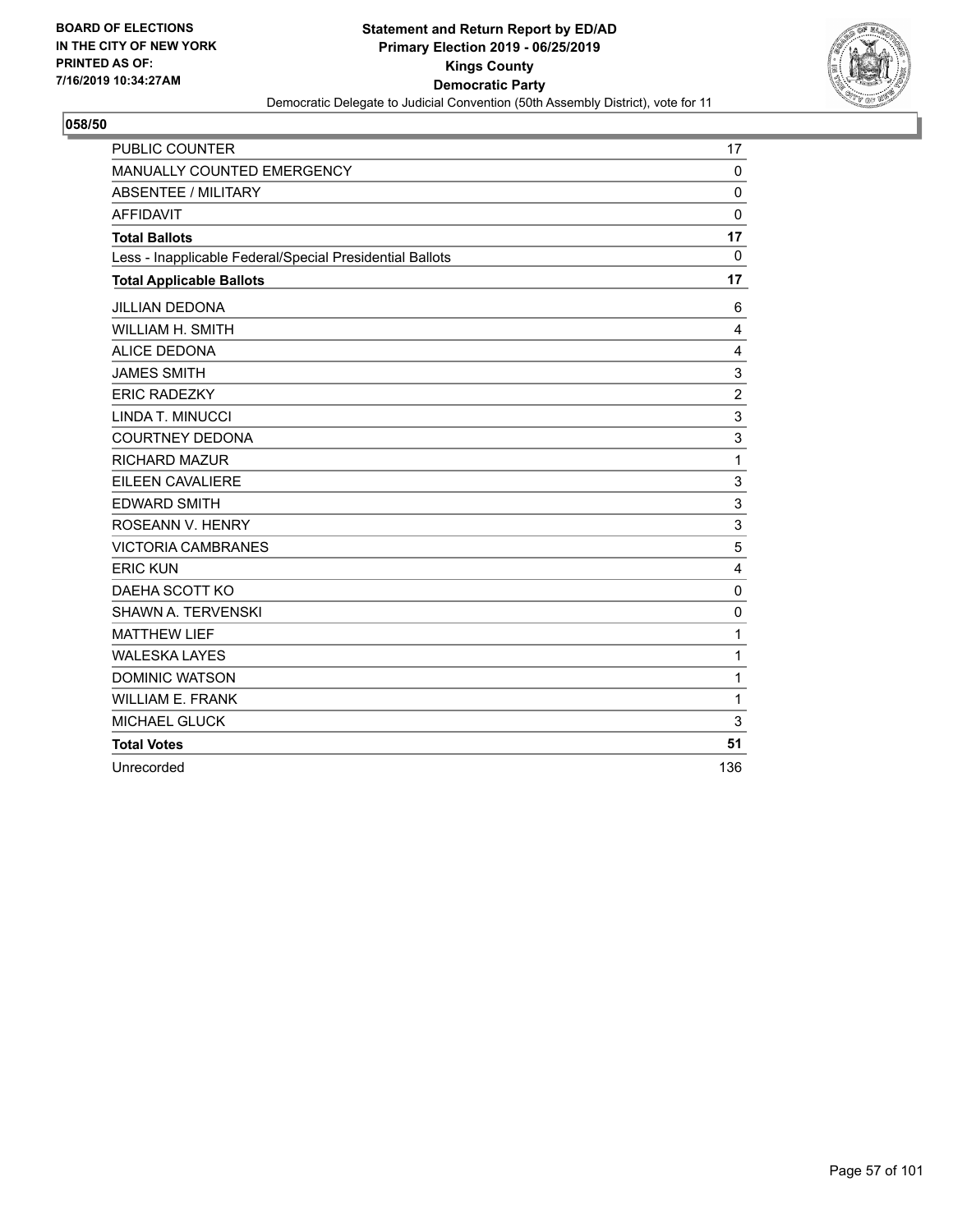

| <b>PUBLIC COUNTER</b>                                    | 10             |
|----------------------------------------------------------|----------------|
| MANUALLY COUNTED EMERGENCY                               | $\Omega$       |
| <b>ABSENTEE / MILITARY</b>                               | $\mathbf 0$    |
| <b>AFFIDAVIT</b>                                         | $\mathbf 0$    |
| <b>Total Ballots</b>                                     | 10             |
| Less - Inapplicable Federal/Special Presidential Ballots | $\Omega$       |
| <b>Total Applicable Ballots</b>                          | 10             |
| <b>JILLIAN DEDONA</b>                                    | 3              |
| WILLIAM H. SMITH                                         | $\mathbf 0$    |
| <b>ALICE DEDONA</b>                                      | $\overline{2}$ |
| <b>JAMES SMITH</b>                                       | $\mathbf 0$    |
| <b>ERIC RADEZKY</b>                                      | $\overline{c}$ |
| LINDA T. MINUCCI                                         | $\overline{c}$ |
| <b>COURTNEY DEDONA</b>                                   | $\overline{c}$ |
| <b>RICHARD MAZUR</b>                                     | $\mathbf{1}$   |
| EILEEN CAVALIERE                                         | $\overline{c}$ |
| <b>EDWARD SMITH</b>                                      | $\overline{c}$ |
| ROSEANN V. HENRY                                         | $\mathbf{1}$   |
| <b>VICTORIA CAMBRANES</b>                                | 4              |
| <b>ERIC KUN</b>                                          | 1              |
| DAEHA SCOTT KO                                           | 3              |
| <b>SHAWN A. TERVENSKI</b>                                | $\mathbf 0$    |
| <b>MATTHEW LIEF</b>                                      | 0              |
| <b>WALESKA LAYES</b>                                     | $\overline{2}$ |
| <b>DOMINIC WATSON</b>                                    | $\mathbf{1}$   |
| <b>WILLIAM E. FRANK</b>                                  | 1              |
| <b>MICHAEL GLUCK</b>                                     | 1              |
| <b>Total Votes</b>                                       | 30             |
| Unrecorded                                               | 80             |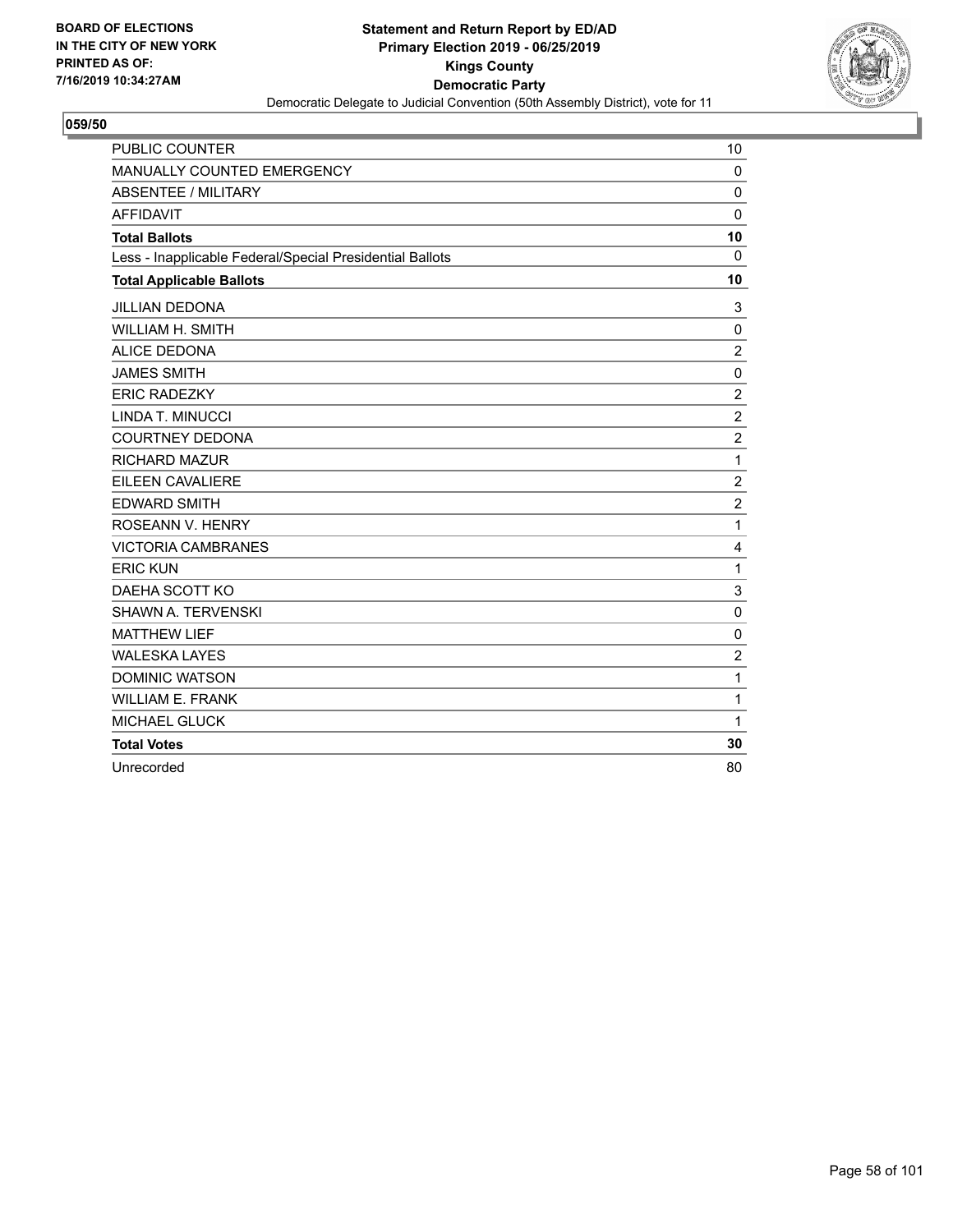

| <b>PUBLIC COUNTER</b>                                    | 17             |
|----------------------------------------------------------|----------------|
| MANUALLY COUNTED EMERGENCY                               | 0              |
| <b>ABSENTEE / MILITARY</b>                               | $\mathbf 0$    |
| <b>AFFIDAVIT</b>                                         | 1              |
| <b>Total Ballots</b>                                     | 18             |
| Less - Inapplicable Federal/Special Presidential Ballots | $\Omega$       |
| <b>Total Applicable Ballots</b>                          | 18             |
| <b>JILLIAN DEDONA</b>                                    | $\overline{c}$ |
| <b>WILLIAM H. SMITH</b>                                  | 3              |
| <b>ALICE DEDONA</b>                                      | 3              |
| <b>JAMES SMITH</b>                                       | 1              |
| <b>ERIC RADEZKY</b>                                      | 3              |
| LINDA T. MINUCCI                                         | $\mathbf{1}$   |
| <b>COURTNEY DEDONA</b>                                   | 3              |
| <b>RICHARD MAZUR</b>                                     | $\overline{c}$ |
| EILEEN CAVALIERE                                         | $\mathbf{1}$   |
| <b>EDWARD SMITH</b>                                      | 4              |
| ROSEANN V. HENRY                                         | $\overline{2}$ |
| <b>VICTORIA CAMBRANES</b>                                | 4              |
| <b>ERIC KUN</b>                                          | $\overline{c}$ |
| DAEHA SCOTT KO                                           | $\mathbf{1}$   |
| <b>SHAWN A. TERVENSKI</b>                                | $\overline{c}$ |
| <b>MATTHEW LIEF</b>                                      | $\overline{c}$ |
| <b>WALESKA LAYES</b>                                     | $\overline{c}$ |
| <b>DOMINIC WATSON</b>                                    | $\mathbf{1}$   |
| <b>WILLIAM E. FRANK</b>                                  | $\mathbf{1}$   |
| <b>MICHAEL GLUCK</b>                                     | 5              |
| <b>Total Votes</b>                                       | 45             |
| Unrecorded                                               | 153            |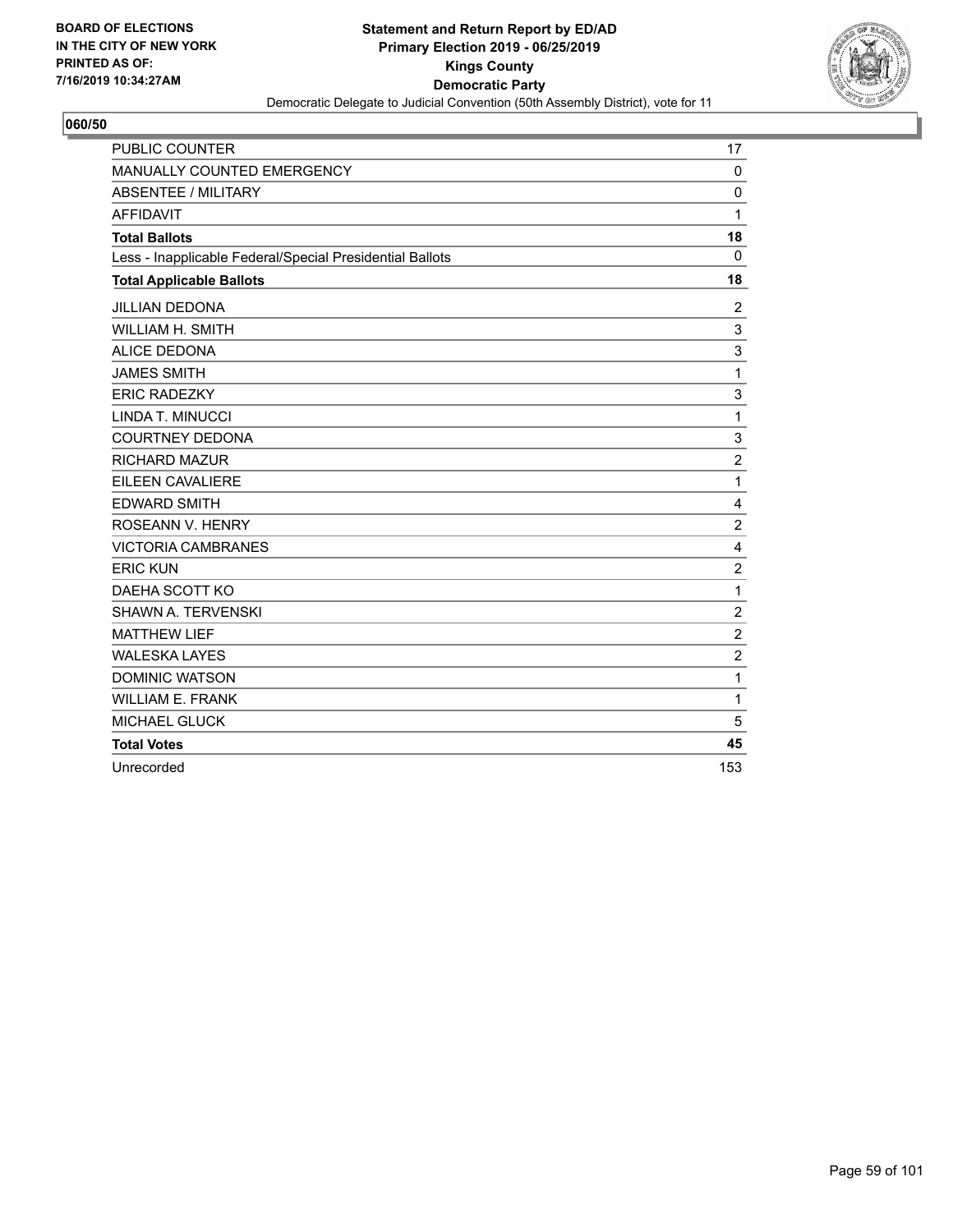

| <b>PUBLIC COUNTER</b>                                    | 24               |
|----------------------------------------------------------|------------------|
| MANUALLY COUNTED EMERGENCY                               | $\mathbf 0$      |
| <b>ABSENTEE / MILITARY</b>                               | $\mathbf 0$      |
| <b>AFFIDAVIT</b>                                         | 0                |
| <b>Total Ballots</b>                                     | 24               |
| Less - Inapplicable Federal/Special Presidential Ballots | $\mathbf 0$      |
| <b>Total Applicable Ballots</b>                          | 24               |
| <b>JILLIAN DEDONA</b>                                    | 6                |
| WILLIAM H. SMITH                                         | 5                |
| <b>ALICE DEDONA</b>                                      | 5                |
| <b>JAMES SMITH</b>                                       | 4                |
| <b>ERIC RADEZKY</b>                                      | 6                |
| LINDA T. MINUCCI                                         | 5                |
| <b>COURTNEY DEDONA</b>                                   | 4                |
| <b>RICHARD MAZUR</b>                                     | 6                |
| EILEEN CAVALIERE                                         | 6                |
| <b>EDWARD SMITH</b>                                      | 3                |
| ROSEANN V. HENRY                                         | $\overline{7}$   |
| <b>VICTORIA CAMBRANES</b>                                | 3                |
| <b>ERIC KUN</b>                                          | 3                |
| DAEHA SCOTT KO                                           | $\mathbf{1}$     |
| SHAWN A. TERVENSKI                                       | 3                |
| <b>MATTHEW LIEF</b>                                      | $\boldsymbol{2}$ |
| <b>WALESKA LAYES</b>                                     | 3                |
| <b>DOMINIC WATSON</b>                                    | $\overline{c}$   |
| <b>WILLIAM E. FRANK</b>                                  | 4                |
| MICHAEL GLUCK                                            | $\overline{2}$   |
| <b>Total Votes</b>                                       | 80               |
| Unrecorded                                               | 184              |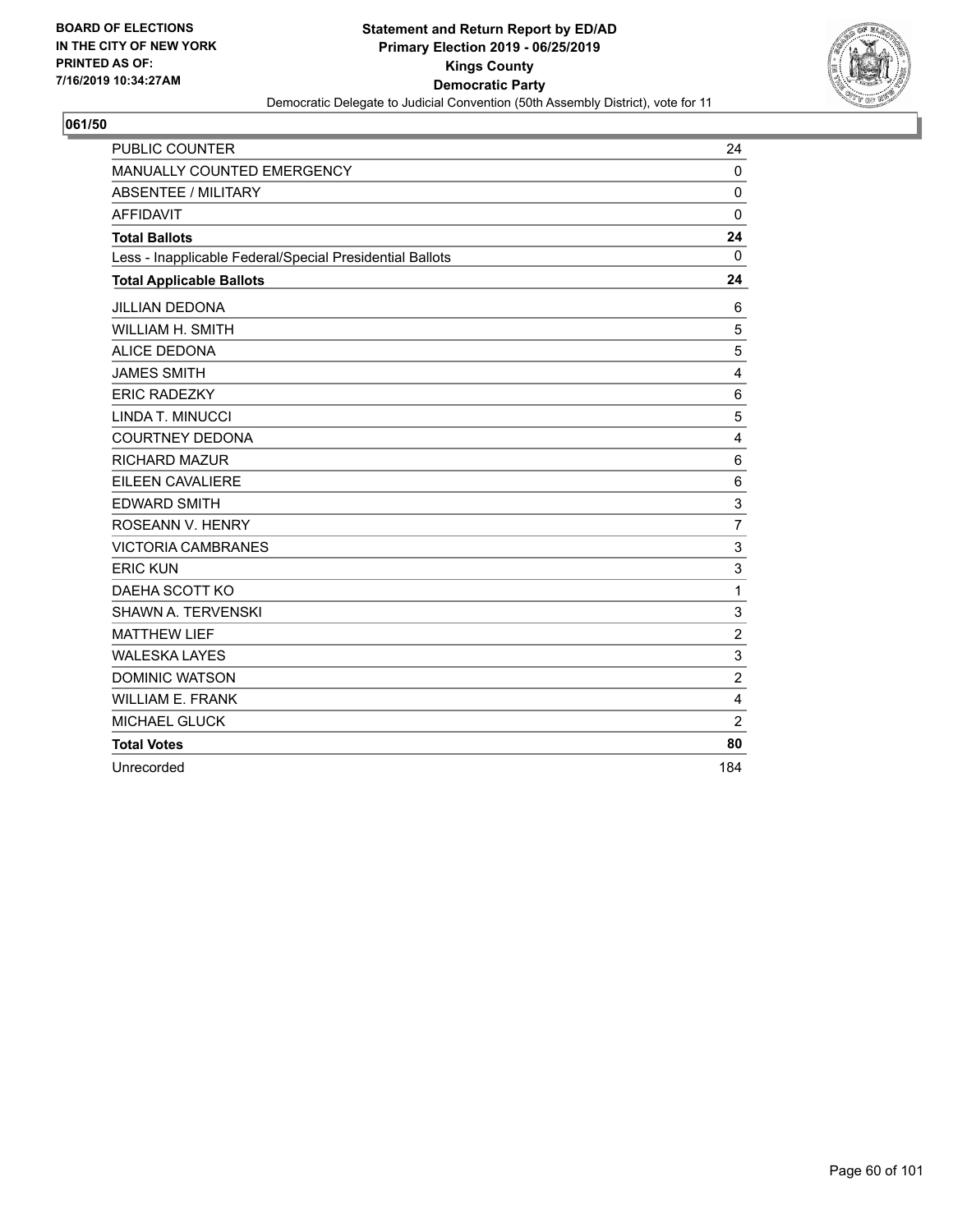

| <b>PUBLIC COUNTER</b>                                    | 19             |
|----------------------------------------------------------|----------------|
| MANUALLY COUNTED EMERGENCY                               | $\mathbf 0$    |
| <b>ABSENTEE / MILITARY</b>                               | $\Omega$       |
| <b>AFFIDAVIT</b>                                         | $\mathbf 0$    |
| <b>Total Ballots</b>                                     | 19             |
| Less - Inapplicable Federal/Special Presidential Ballots | $\Omega$       |
| <b>Total Applicable Ballots</b>                          | 19             |
| <b>JILLIAN DEDONA</b>                                    | 5              |
| WILLIAM H. SMITH                                         | 5              |
| <b>ALICE DEDONA</b>                                      | 4              |
| <b>JAMES SMITH</b>                                       | 6              |
| <b>ERIC RADEZKY</b>                                      | 3              |
| LINDA T. MINUCCI                                         | 4              |
| <b>COURTNEY DEDONA</b>                                   | 3              |
| <b>RICHARD MAZUR</b>                                     | 3              |
| EILEEN CAVALIERE                                         | 3              |
| <b>EDWARD SMITH</b>                                      | 6              |
| ROSEANN V. HENRY                                         | 3              |
| <b>VICTORIA CAMBRANES</b>                                | 3              |
| <b>ERIC KUN</b>                                          | $\overline{4}$ |
| DAEHA SCOTT KO                                           | 5              |
| SHAWN A. TERVENSKI                                       | $\overline{c}$ |
| <b>MATTHEW LIEF</b>                                      | 1              |
| <b>WALESKA LAYES</b>                                     | $\overline{c}$ |
| <b>DOMINIC WATSON</b>                                    | 6              |
| <b>WILLIAM E. FRANK</b>                                  | 5              |
| MICHAEL GLUCK                                            | 4              |
| <b>Total Votes</b>                                       | 77             |
| Unrecorded                                               | 132            |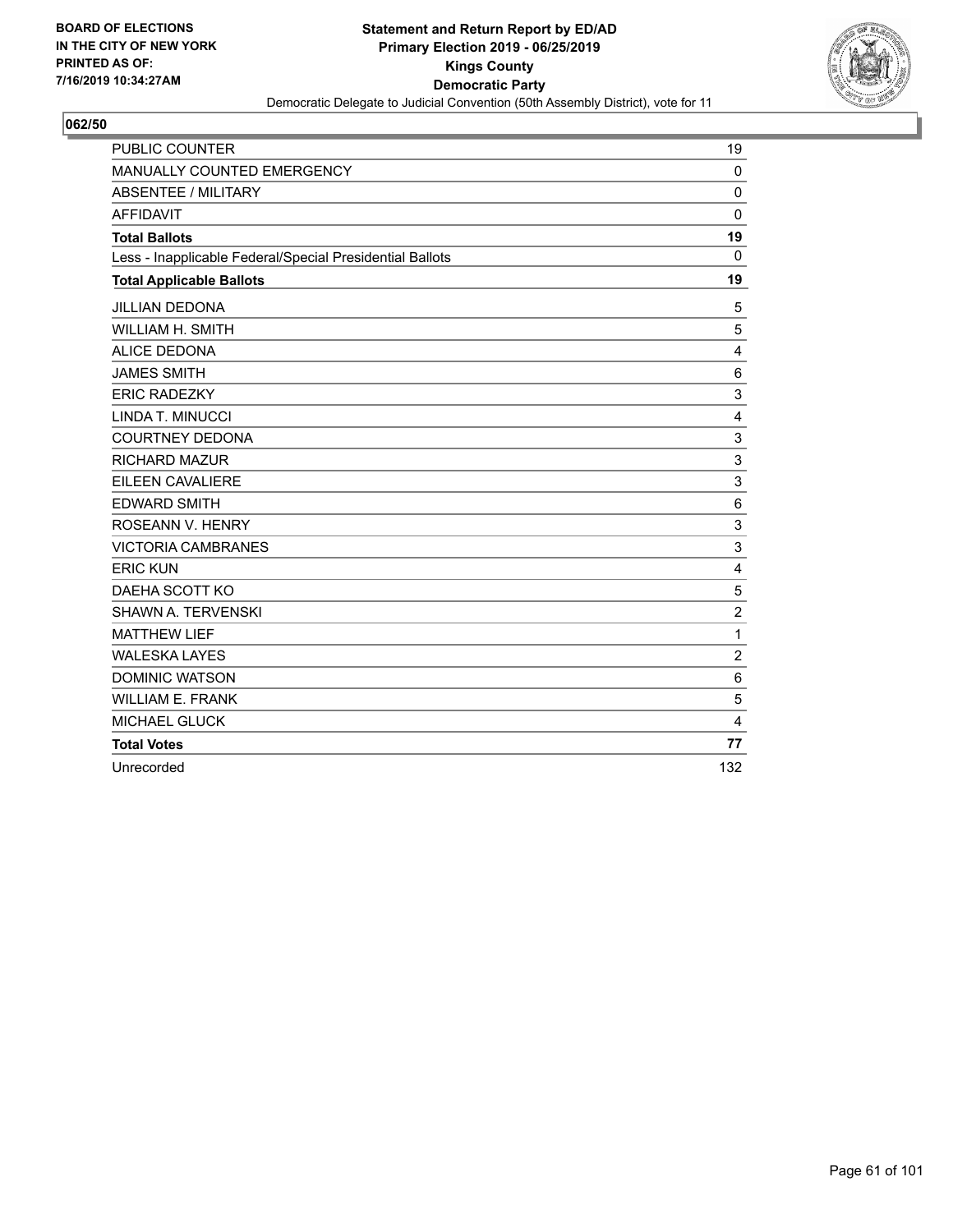

| <b>PUBLIC COUNTER</b>                                    | 22             |
|----------------------------------------------------------|----------------|
| MANUALLY COUNTED EMERGENCY                               | $\Omega$       |
| <b>ABSENTEE / MILITARY</b>                               | $\overline{c}$ |
| <b>AFFIDAVIT</b>                                         | $\overline{2}$ |
| <b>Total Ballots</b>                                     | 26             |
| Less - Inapplicable Federal/Special Presidential Ballots | $\Omega$       |
| <b>Total Applicable Ballots</b>                          | 26             |
| <b>JILLIAN DEDONA</b>                                    | 8              |
| <b>WILLIAM H. SMITH</b>                                  | 8              |
| <b>ALICE DEDONA</b>                                      | 8              |
| <b>JAMES SMITH</b>                                       | 5              |
| <b>ERIC RADEZKY</b>                                      | 5              |
| LINDA T. MINUCCI                                         | 8              |
| <b>COURTNEY DEDONA</b>                                   | 9              |
| <b>RICHARD MAZUR</b>                                     | 5              |
| EILEEN CAVALIERE                                         | 8              |
| <b>EDWARD SMITH</b>                                      | 6              |
| ROSEANN V. HENRY                                         | $\overline{7}$ |
| <b>VICTORIA CAMBRANES</b>                                | $\overline{7}$ |
| <b>ERIC KUN</b>                                          | 4              |
| DAEHA SCOTT KO                                           | 4              |
| <b>SHAWN A. TERVENSKI</b>                                | 1              |
| <b>MATTHEW LIEF</b>                                      | 4              |
| <b>WALESKA LAYES</b>                                     | 5              |
| <b>DOMINIC WATSON</b>                                    | 3              |
| <b>WILLIAM E. FRANK</b>                                  | 8              |
| <b>MICHAEL GLUCK</b>                                     | 4              |
| <b>Total Votes</b>                                       | 117            |
| Unrecorded                                               | 169            |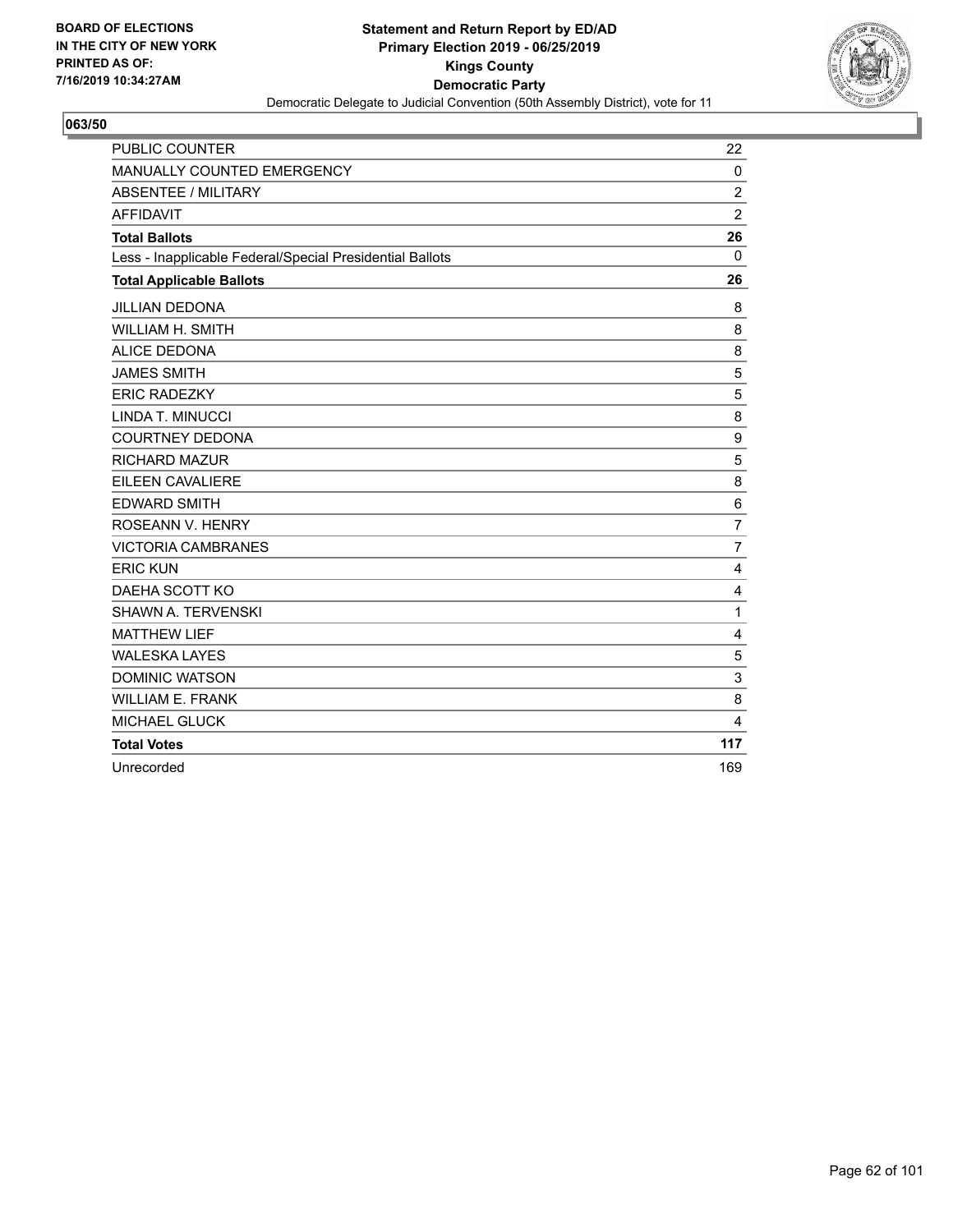

| <b>PUBLIC COUNTER</b>                                    | $\mathbf{1}$ |
|----------------------------------------------------------|--------------|
| MANUALLY COUNTED EMERGENCY                               | $\mathbf 0$  |
| <b>ABSENTEE / MILITARY</b>                               | $\mathbf 0$  |
| <b>AFFIDAVIT</b>                                         | $\mathbf 0$  |
| <b>Total Ballots</b>                                     | 1            |
| Less - Inapplicable Federal/Special Presidential Ballots | $\mathbf 0$  |
| <b>Total Applicable Ballots</b>                          | 1            |
| <b>JILLIAN DEDONA</b>                                    | 0            |
| <b>WILLIAM H. SMITH</b>                                  | $\mathbf 0$  |
| <b>ALICE DEDONA</b>                                      | $\mathbf 0$  |
| <b>JAMES SMITH</b>                                       | $\mathbf 0$  |
| <b>ERIC RADEZKY</b>                                      | 0            |
| LINDA T. MINUCCI                                         | $\mathbf 0$  |
| <b>COURTNEY DEDONA</b>                                   | $\mathbf 0$  |
| <b>RICHARD MAZUR</b>                                     | $\mathbf 0$  |
| EILEEN CAVALIERE                                         | $\mathbf 0$  |
| <b>EDWARD SMITH</b>                                      | $\mathbf 0$  |
| ROSEANN V. HENRY                                         | 0            |
| <b>VICTORIA CAMBRANES</b>                                | $\mathbf 0$  |
| <b>ERIC KUN</b>                                          | $\mathbf 0$  |
| DAEHA SCOTT KO                                           | $\mathbf 0$  |
| <b>SHAWN A. TERVENSKI</b>                                | 0            |
| <b>MATTHEW LIEF</b>                                      | 0            |
| <b>WALESKA LAYES</b>                                     | $\mathbf 0$  |
| <b>DOMINIC WATSON</b>                                    | $\mathbf 0$  |
| <b>WILLIAM E. FRANK</b>                                  | $\mathbf 0$  |
| <b>MICHAEL GLUCK</b>                                     | $\mathbf 0$  |
| <b>Total Votes</b>                                       | $\mathbf{0}$ |
| Unrecorded                                               | 11           |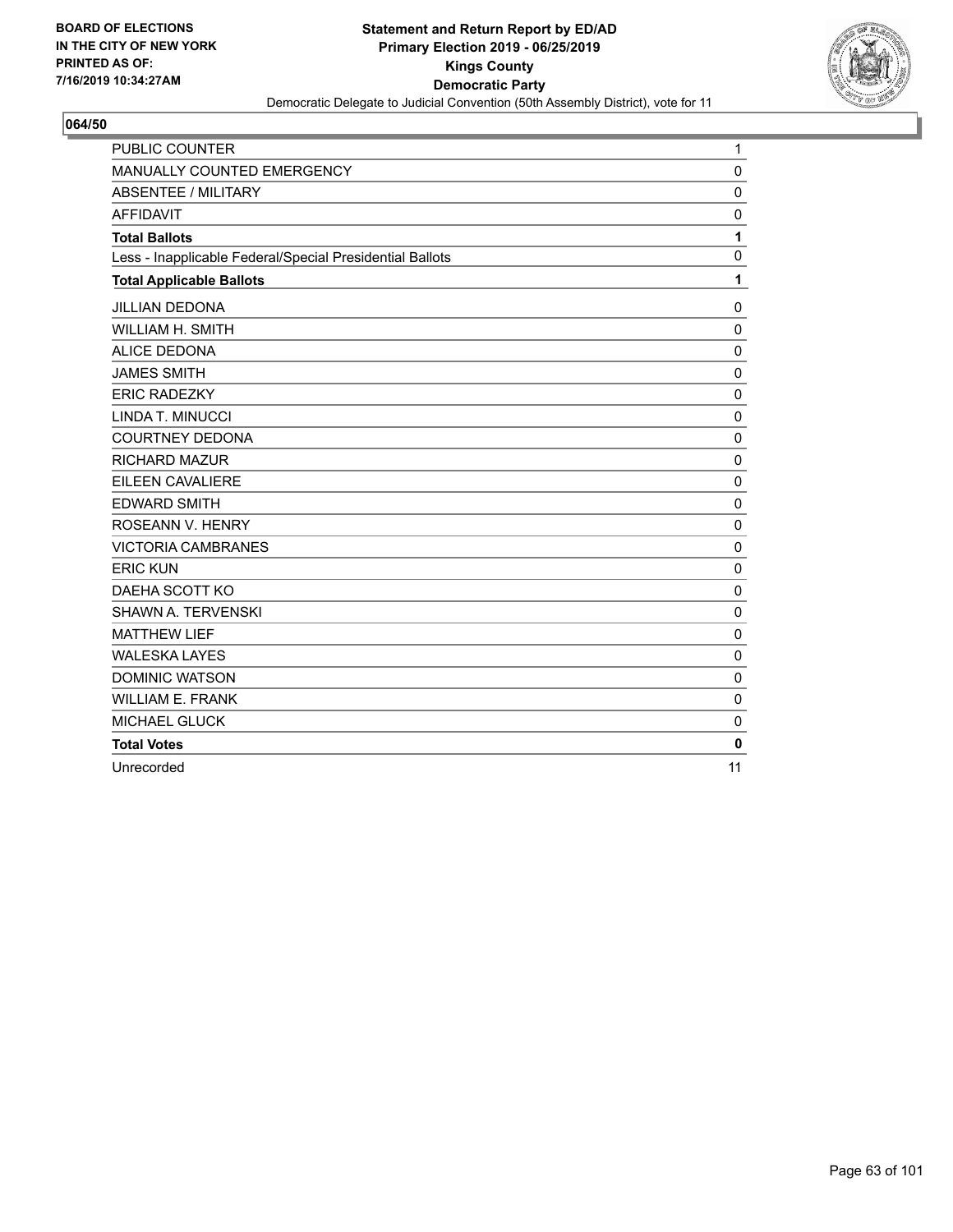

| <b>PUBLIC COUNTER</b>                                    | 4                       |
|----------------------------------------------------------|-------------------------|
| MANUALLY COUNTED EMERGENCY                               | $\mathbf{0}$            |
| <b>ABSENTEE / MILITARY</b>                               | 0                       |
| <b>AFFIDAVIT</b>                                         | $\mathbf 0$             |
| <b>Total Ballots</b>                                     | $\overline{\mathbf{4}}$ |
| Less - Inapplicable Federal/Special Presidential Ballots | $\mathbf{0}$            |
| <b>Total Applicable Ballots</b>                          | 4                       |
| <b>JILLIAN DEDONA</b>                                    | 2                       |
| <b>WILLIAM H. SMITH</b>                                  | $\mathbf 0$             |
| <b>ALICE DEDONA</b>                                      | 3                       |
| <b>JAMES SMITH</b>                                       | $\overline{2}$          |
| <b>ERIC RADEZKY</b>                                      | $\mathbf 0$             |
| LINDA T. MINUCCI                                         | 3                       |
| <b>COURTNEY DEDONA</b>                                   | 0                       |
| <b>RICHARD MAZUR</b>                                     | $\mathbf{1}$            |
| EILEEN CAVALIERE                                         | 3                       |
| <b>EDWARD SMITH</b>                                      | $\overline{c}$          |
| ROSEANN V. HENRY                                         | $\mathbf{1}$            |
| <b>VICTORIA CAMBRANES</b>                                | 4                       |
| <b>ERIC KUN</b>                                          | 1                       |
| DAEHA SCOTT KO                                           | $\overline{2}$          |
| <b>SHAWN A. TERVENSKI</b>                                | 0                       |
| <b>MATTHEW LIEF</b>                                      | $\boldsymbol{2}$        |
| <b>WALESKA LAYES</b>                                     | $\mathbf 0$             |
| <b>DOMINIC WATSON</b>                                    | $\boldsymbol{2}$        |
| <b>WILLIAM E. FRANK</b>                                  | $\overline{c}$          |
| <b>MICHAEL GLUCK</b>                                     | $\mathbf 0$             |
| <b>Total Votes</b>                                       | 30                      |
| Unrecorded                                               | 14                      |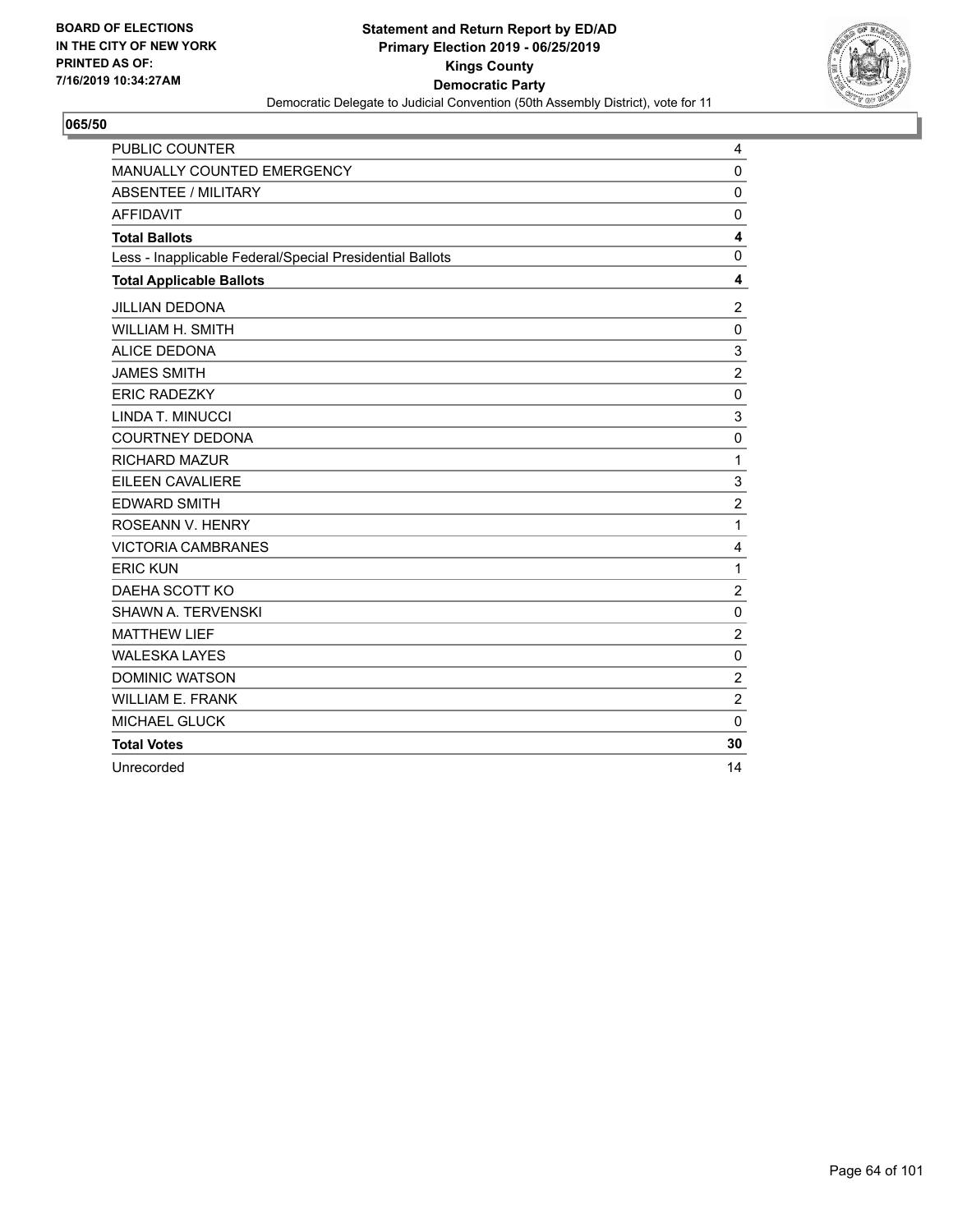

| <b>PUBLIC COUNTER</b>                                    | $\overline{\mathbf{c}}$ |
|----------------------------------------------------------|-------------------------|
| MANUALLY COUNTED EMERGENCY                               | $\mathbf 0$             |
| <b>ABSENTEE / MILITARY</b>                               | 0                       |
| <b>AFFIDAVIT</b>                                         | $\mathbf 0$             |
| <b>Total Ballots</b>                                     | $\mathbf 2$             |
| Less - Inapplicable Federal/Special Presidential Ballots | $\mathbf 0$             |
| <b>Total Applicable Ballots</b>                          | $\overline{2}$          |
| <b>JILLIAN DEDONA</b>                                    | $\mathbf 0$             |
| WILLIAM H. SMITH                                         | 0                       |
| <b>ALICE DEDONA</b>                                      | $\mathbf 0$             |
| <b>JAMES SMITH</b>                                       | $\mathbf 0$             |
| <b>ERIC RADEZKY</b>                                      | $\mathbf 0$             |
| LINDA T. MINUCCI                                         | 0                       |
| <b>COURTNEY DEDONA</b>                                   | 0                       |
| <b>RICHARD MAZUR</b>                                     | 0                       |
| <b>EILEEN CAVALIERE</b>                                  | $\mathbf 0$             |
| <b>EDWARD SMITH</b>                                      | $\mathbf 0$             |
| ROSEANN V. HENRY                                         | $\mathbf 0$             |
| <b>VICTORIA CAMBRANES</b>                                | 0                       |
| <b>ERIC KUN</b>                                          | $\mathbf 0$             |
| DAEHA SCOTT KO                                           | 0                       |
| <b>SHAWN A. TERVENSKI</b>                                | $\mathbf 0$             |
| <b>MATTHEW LIEF</b>                                      | 0                       |
| <b>WALESKA LAYES</b>                                     | $\mathbf 0$             |
| <b>DOMINIC WATSON</b>                                    | 0                       |
| <b>WILLIAM E. FRANK</b>                                  | $\mathbf 0$             |
| <b>MICHAEL GLUCK</b>                                     | $\mathbf 0$             |
| <b>Total Votes</b>                                       | 0                       |
| Unrecorded                                               | 22                      |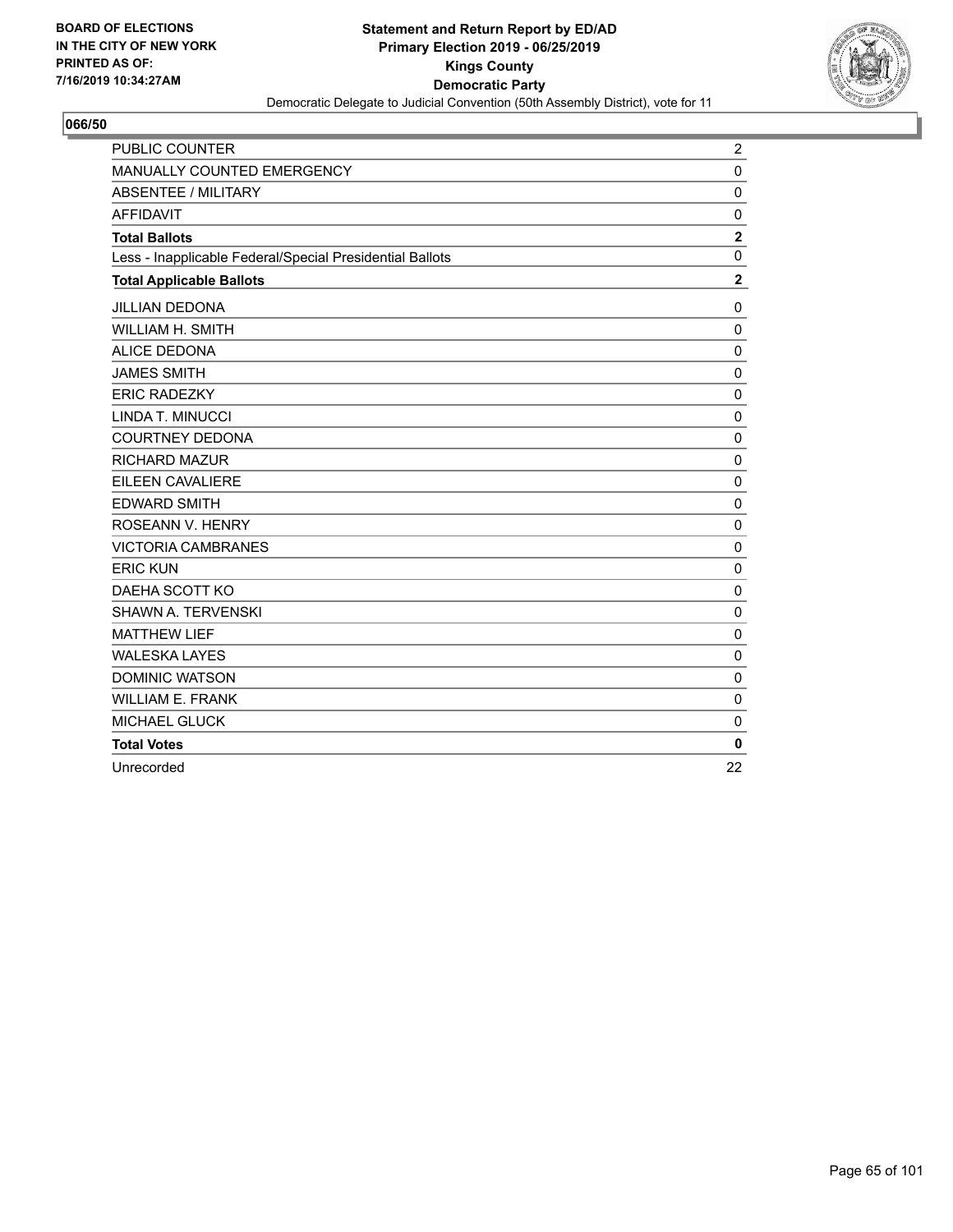

| <b>PUBLIC COUNTER</b>                                    | 5                |
|----------------------------------------------------------|------------------|
| MANUALLY COUNTED EMERGENCY                               | $\mathbf 0$      |
| ABSENTEE / MILITARY                                      | $\mathbf 0$      |
| <b>AFFIDAVIT</b>                                         | $\mathbf 0$      |
| <b>Total Ballots</b>                                     | 5                |
| Less - Inapplicable Federal/Special Presidential Ballots | $\mathbf 0$      |
| <b>Total Applicable Ballots</b>                          | 5                |
| <b>JILLIAN DEDONA</b>                                    | $\overline{c}$   |
| WILLIAM H. SMITH                                         | $\boldsymbol{2}$ |
| <b>ALICE DEDONA</b>                                      | $\overline{2}$   |
| <b>JAMES SMITH</b>                                       | $\overline{c}$   |
| <b>ERIC RADEZKY</b>                                      | $\overline{c}$   |
| LINDA T. MINUCCI                                         | $\overline{c}$   |
| <b>COURTNEY DEDONA</b>                                   | $\overline{c}$   |
| <b>RICHARD MAZUR</b>                                     | $\overline{c}$   |
| <b>EILEEN CAVALIERE</b>                                  | $\overline{c}$   |
| <b>EDWARD SMITH</b>                                      | $\boldsymbol{2}$ |
| ROSEANN V. HENRY                                         | $\overline{2}$   |
| <b>VICTORIA CAMBRANES</b>                                | $\mathbf 0$      |
| <b>ERIC KUN</b>                                          | $\mathbf 0$      |
| DAEHA SCOTT KO                                           | $\mathbf 0$      |
| SHAWN A. TERVENSKI                                       | $\mathbf 0$      |
| <b>MATTHEW LIEF</b>                                      | $\mathbf 0$      |
| <b>WALESKA LAYES</b>                                     | $\mathbf 0$      |
| <b>DOMINIC WATSON</b>                                    | 0                |
| <b>WILLIAM E. FRANK</b>                                  | $\mathbf 0$      |
| <b>MICHAEL GLUCK</b>                                     | $\mathbf{0}$     |
| <b>Total Votes</b>                                       | 22               |
| Unrecorded                                               | 33               |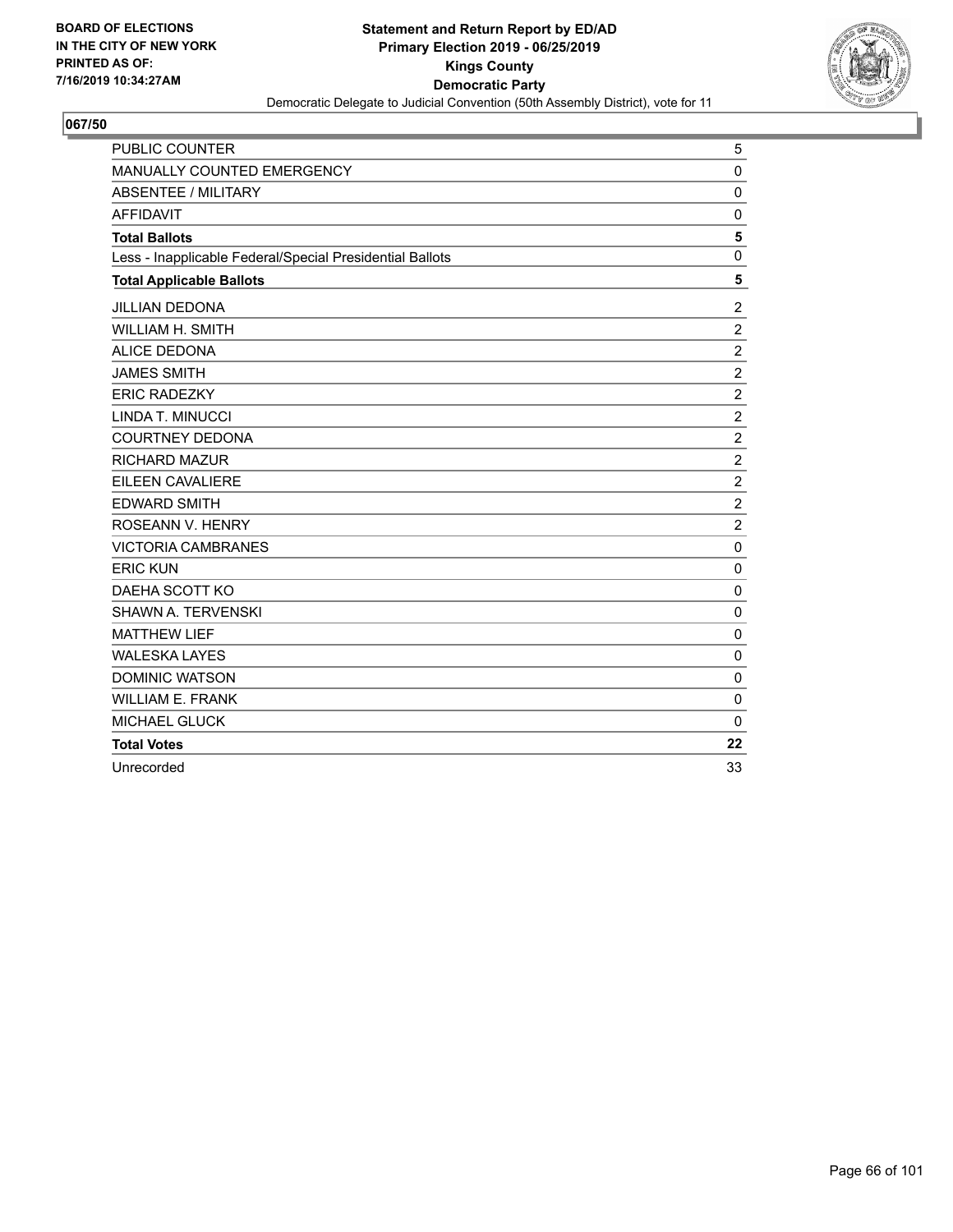

| <b>PUBLIC COUNTER</b>                                    | 6                |
|----------------------------------------------------------|------------------|
| MANUALLY COUNTED EMERGENCY                               | $\mathbf 0$      |
| <b>ABSENTEE / MILITARY</b>                               | $\mathbf 0$      |
| <b>AFFIDAVIT</b>                                         | $\mathbf 0$      |
| <b>Total Ballots</b>                                     | 6                |
| Less - Inapplicable Federal/Special Presidential Ballots | $\mathbf 0$      |
| <b>Total Applicable Ballots</b>                          | 6                |
| <b>JILLIAN DEDONA</b>                                    | 1                |
| WILLIAM H. SMITH                                         | $\sqrt{2}$       |
| <b>ALICE DEDONA</b>                                      | $\boldsymbol{2}$ |
| <b>JAMES SMITH</b>                                       | 1                |
| <b>ERIC RADEZKY</b>                                      | $\mathbf{1}$     |
| LINDA T. MINUCCI                                         | $\pmb{0}$        |
| <b>COURTNEY DEDONA</b>                                   | $\overline{c}$   |
| <b>RICHARD MAZUR</b>                                     | $\mathbf 0$      |
| EILEEN CAVALIERE                                         | $\mathbf 0$      |
| <b>EDWARD SMITH</b>                                      | 1                |
| ROSEANN V. HENRY                                         | 0                |
| <b>VICTORIA CAMBRANES</b>                                | 1                |
| <b>ERIC KUN</b>                                          | $\mathbf 0$      |
| DAEHA SCOTT KO                                           | 0                |
| <b>SHAWN A. TERVENSKI</b>                                | $\mathbf 0$      |
| <b>MATTHEW LIEF</b>                                      | 1                |
| <b>WALESKA LAYES</b>                                     | $\mathbf 0$      |
| <b>DOMINIC WATSON</b>                                    | $\overline{2}$   |
| <b>WILLIAM E. FRANK</b>                                  | 1                |
| <b>MICHAEL GLUCK</b>                                     | 0                |
| UNATTRIBUTABLE WRITE-IN (WRITE-IN)                       | 1                |
| <b>Total Votes</b>                                       | 16               |
| Unrecorded                                               | 50               |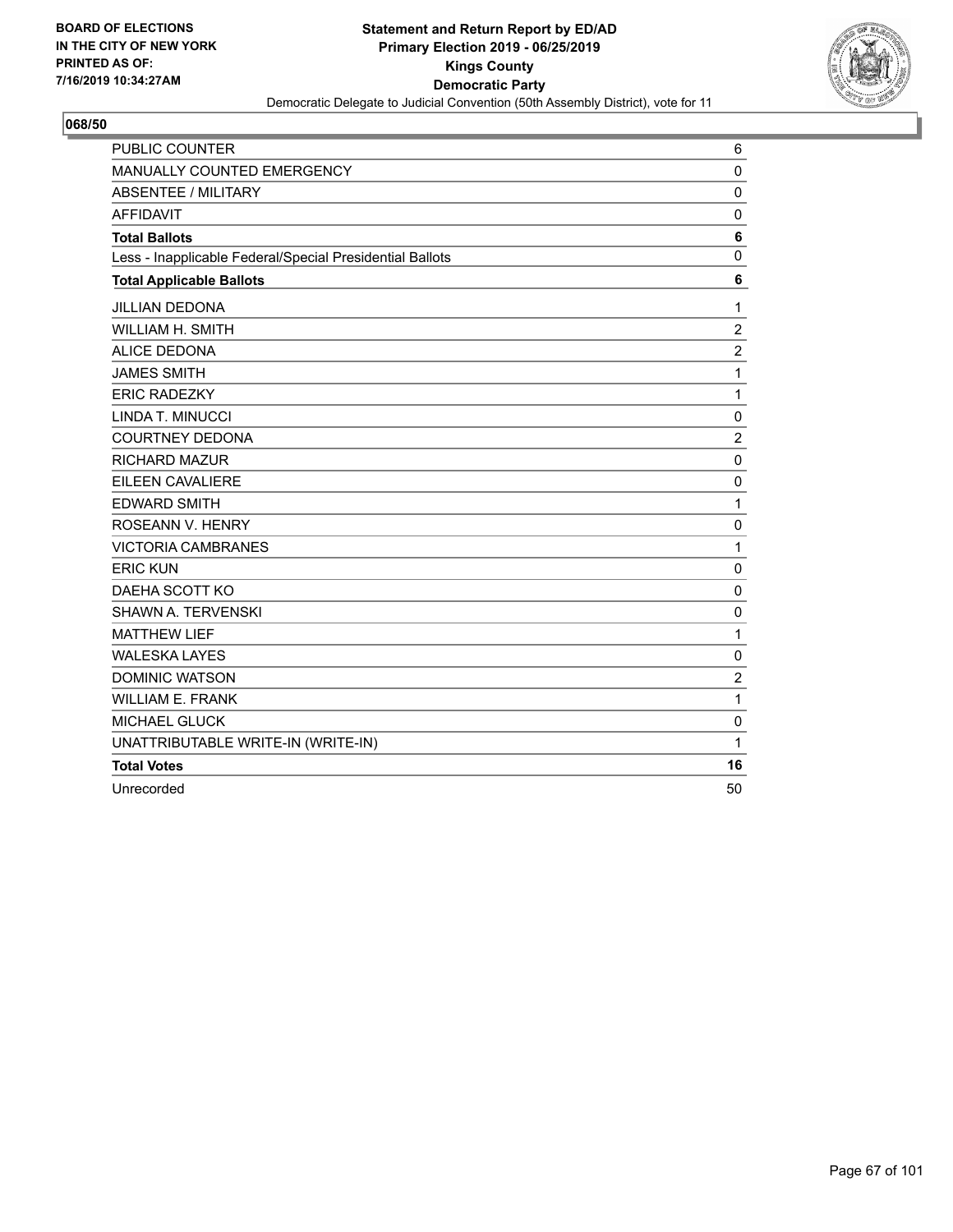

| <b>PUBLIC COUNTER</b>                                    | 4            |
|----------------------------------------------------------|--------------|
| MANUALLY COUNTED EMERGENCY                               | $\mathbf 0$  |
| <b>ABSENTEE / MILITARY</b>                               | $\mathbf 0$  |
| <b>AFFIDAVIT</b>                                         | $\mathbf 0$  |
| <b>Total Ballots</b>                                     | 4            |
| Less - Inapplicable Federal/Special Presidential Ballots | $\mathbf{0}$ |
| <b>Total Applicable Ballots</b>                          | 4            |
| <b>JILLIAN DEDONA</b>                                    | 0            |
| <b>WILLIAM H. SMITH</b>                                  | $\mathbf{1}$ |
| <b>ALICE DEDONA</b>                                      | $\mathbf 0$  |
| <b>JAMES SMITH</b>                                       | $\mathbf{1}$ |
| <b>ERIC RADEZKY</b>                                      | $\mathbf 0$  |
| LINDA T. MINUCCI                                         | $\mathbf 0$  |
| <b>COURTNEY DEDONA</b>                                   | 0            |
| <b>RICHARD MAZUR</b>                                     | $\mathbf 0$  |
| EILEEN CAVALIERE                                         | 1            |
| <b>EDWARD SMITH</b>                                      | 0            |
| ROSEANN V. HENRY                                         | $\mathbf 0$  |
| <b>VICTORIA CAMBRANES</b>                                | 3            |
| <b>ERIC KUN</b>                                          | $\mathbf 0$  |
| DAEHA SCOTT KO                                           | $\mathbf 0$  |
| <b>SHAWN A. TERVENSKI</b>                                | $\mathbf 0$  |
| <b>MATTHEW LIEF</b>                                      | $\mathbf{1}$ |
| <b>WALESKA LAYES</b>                                     | $\mathbf 0$  |
| <b>DOMINIC WATSON</b>                                    | 3            |
| <b>WILLIAM E. FRANK</b>                                  | $\mathbf 0$  |
| <b>MICHAEL GLUCK</b>                                     | $\mathbf 0$  |
| <b>Total Votes</b>                                       | 10           |
| Unrecorded                                               | 34           |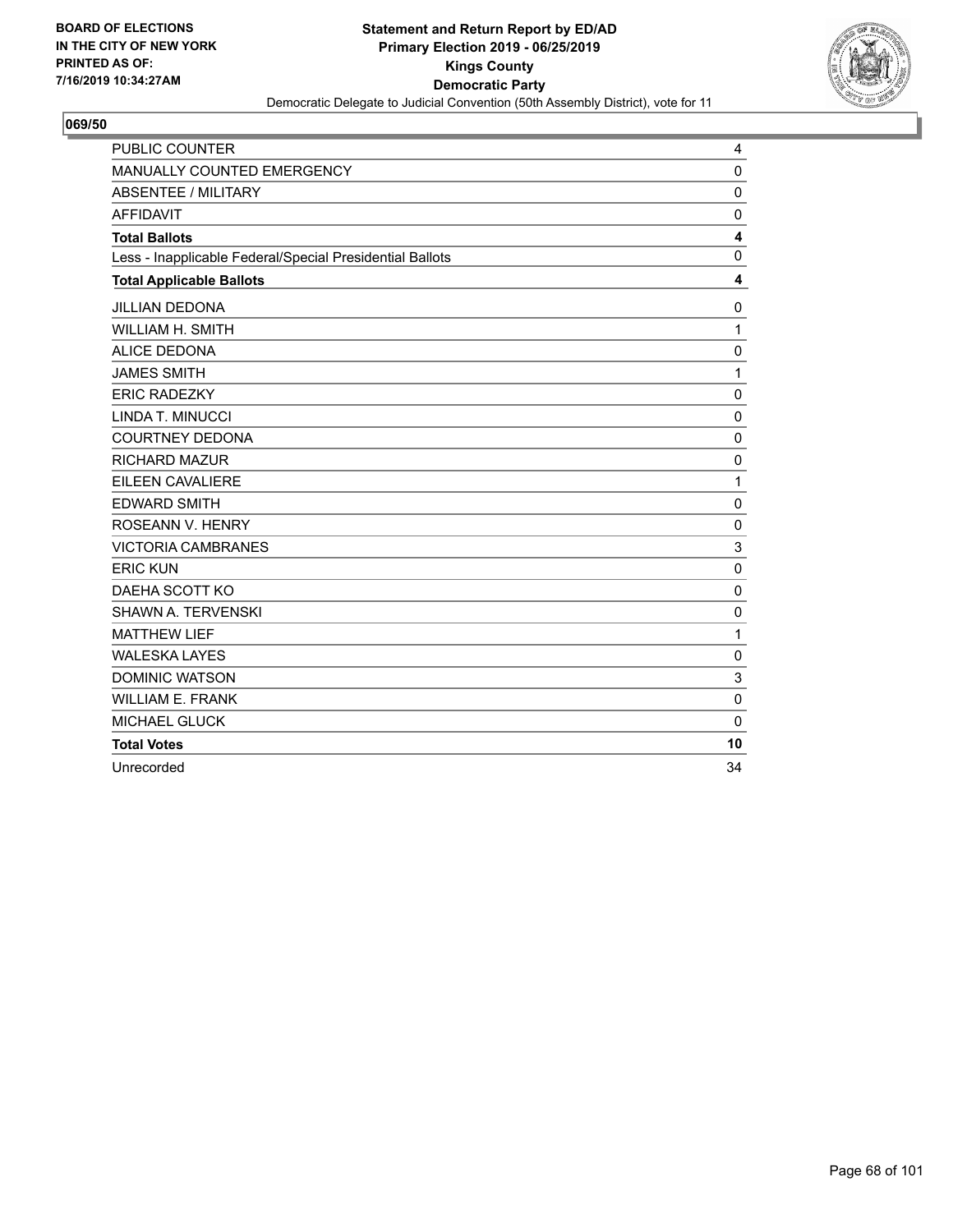

| <b>PUBLIC COUNTER</b>                                    | 5           |
|----------------------------------------------------------|-------------|
| MANUALLY COUNTED EMERGENCY                               | $\mathbf 0$ |
| <b>ABSENTEE / MILITARY</b>                               | 0           |
| <b>AFFIDAVIT</b>                                         | $\mathbf 0$ |
| <b>Total Ballots</b>                                     | 5           |
| Less - Inapplicable Federal/Special Presidential Ballots | $\mathbf 0$ |
| <b>Total Applicable Ballots</b>                          | 5           |
| <b>JILLIAN DEDONA</b>                                    | 0           |
| <b>WILLIAM H. SMITH</b>                                  | 1           |
| <b>ALICE DEDONA</b>                                      | $\mathbf 0$ |
| <b>JAMES SMITH</b>                                       | $\mathbf 0$ |
| <b>ERIC RADEZKY</b>                                      | $\mathbf 0$ |
| LINDA T. MINUCCI                                         | $\pmb{0}$   |
| <b>COURTNEY DEDONA</b>                                   | $\pmb{0}$   |
| <b>RICHARD MAZUR</b>                                     | $\mathbf 0$ |
| <b>EILEEN CAVALIERE</b>                                  | $\mathbf 0$ |
| <b>EDWARD SMITH</b>                                      | 0           |
| ROSEANN V. HENRY                                         | 0           |
| <b>VICTORIA CAMBRANES</b>                                | $\mathbf 0$ |
| <b>ERIC KUN</b>                                          | $\mathbf 0$ |
| DAEHA SCOTT KO                                           | $\mathbf 0$ |
| SHAWN A. TERVENSKI                                       | $\mathbf 0$ |
| <b>MATTHEW LIEF</b>                                      | 0           |
| <b>WALESKA LAYES</b>                                     | 0           |
| <b>DOMINIC WATSON</b>                                    | $\mathbf 0$ |
| <b>WILLIAM E. FRANK</b>                                  | 1           |
| <b>MICHAEL GLUCK</b>                                     | $\mathbf 0$ |
| UNATTRIBUTABLE WRITE-IN (WRITE-IN)                       | 11          |
| <b>Total Votes</b>                                       | 13          |
| Unrecorded                                               | 42          |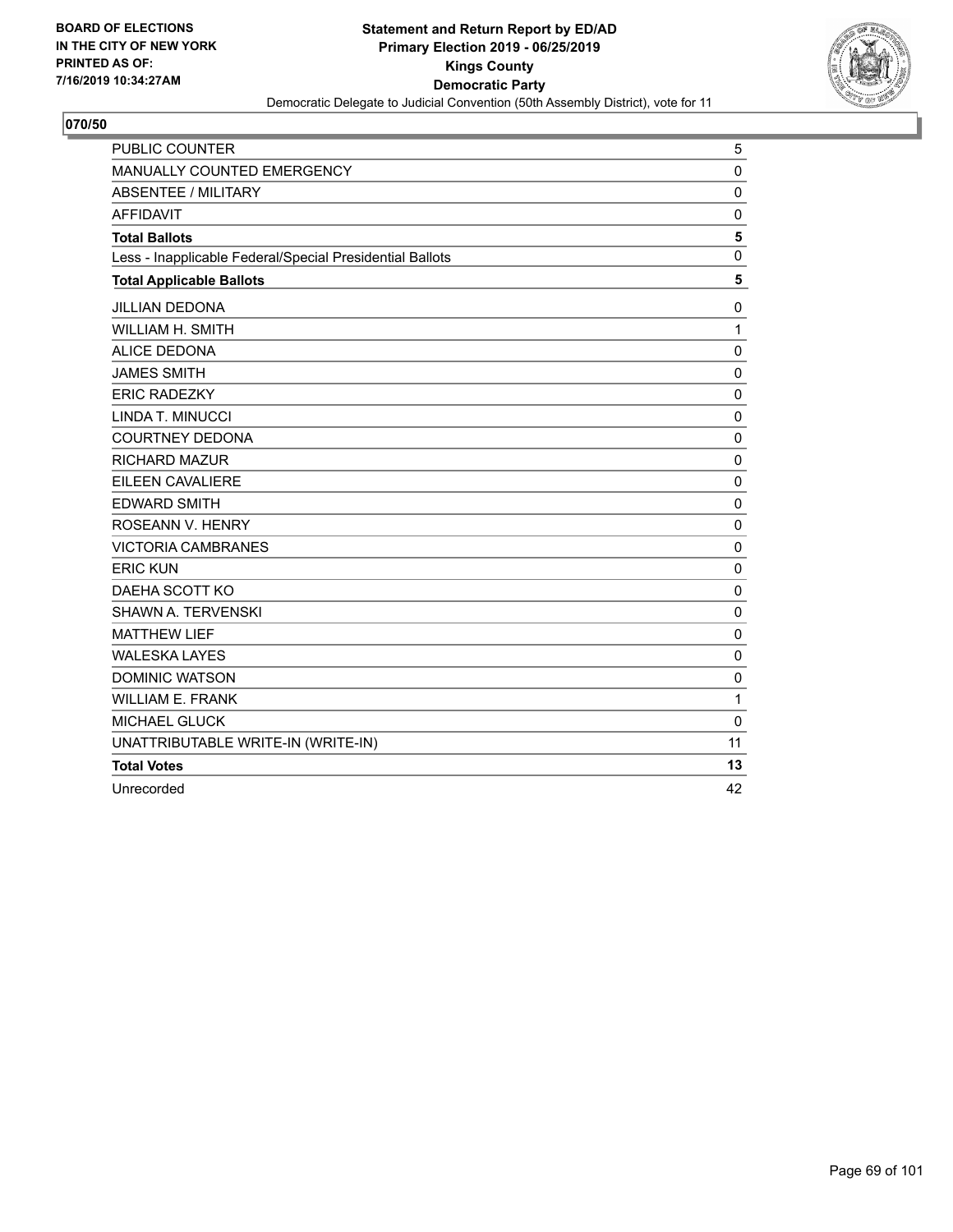

| <b>PUBLIC COUNTER</b>                                    | 0            |
|----------------------------------------------------------|--------------|
| MANUALLY COUNTED EMERGENCY                               | $\mathbf 0$  |
| <b>ABSENTEE / MILITARY</b>                               | $\mathbf 0$  |
| <b>AFFIDAVIT</b>                                         | $\mathbf 0$  |
| <b>Total Ballots</b>                                     | $\mathbf 0$  |
| Less - Inapplicable Federal/Special Presidential Ballots | $\mathbf 0$  |
| <b>Total Applicable Ballots</b>                          | $\mathbf{0}$ |
| <b>JILLIAN DEDONA</b>                                    | 0            |
| <b>WILLIAM H. SMITH</b>                                  | $\mathbf 0$  |
| <b>ALICE DEDONA</b>                                      | $\mathbf 0$  |
| <b>JAMES SMITH</b>                                       | $\Omega$     |
| <b>ERIC RADEZKY</b>                                      | 0            |
| LINDA T. MINUCCI                                         | $\mathbf 0$  |
| <b>COURTNEY DEDONA</b>                                   | $\mathbf 0$  |
| <b>RICHARD MAZUR</b>                                     | 0            |
| <b>EILEEN CAVALIERE</b>                                  | $\mathbf 0$  |
| <b>EDWARD SMITH</b>                                      | $\mathbf 0$  |
| ROSEANN V. HENRY                                         | $\mathbf 0$  |
| <b>VICTORIA CAMBRANES</b>                                | $\mathbf 0$  |
| <b>ERIC KUN</b>                                          | $\mathbf 0$  |
| DAEHA SCOTT KO                                           | $\mathbf 0$  |
| SHAWN A. TERVENSKI                                       | $\mathbf 0$  |
| <b>MATTHEW LIEF</b>                                      | $\mathbf 0$  |
| <b>WALESKA LAYES</b>                                     | $\Omega$     |
| <b>DOMINIC WATSON</b>                                    | $\mathbf 0$  |
| <b>WILLIAM E. FRANK</b>                                  | 0            |
| <b>MICHAEL GLUCK</b>                                     | 0            |
| <b>Total Votes</b>                                       | $\mathbf{0}$ |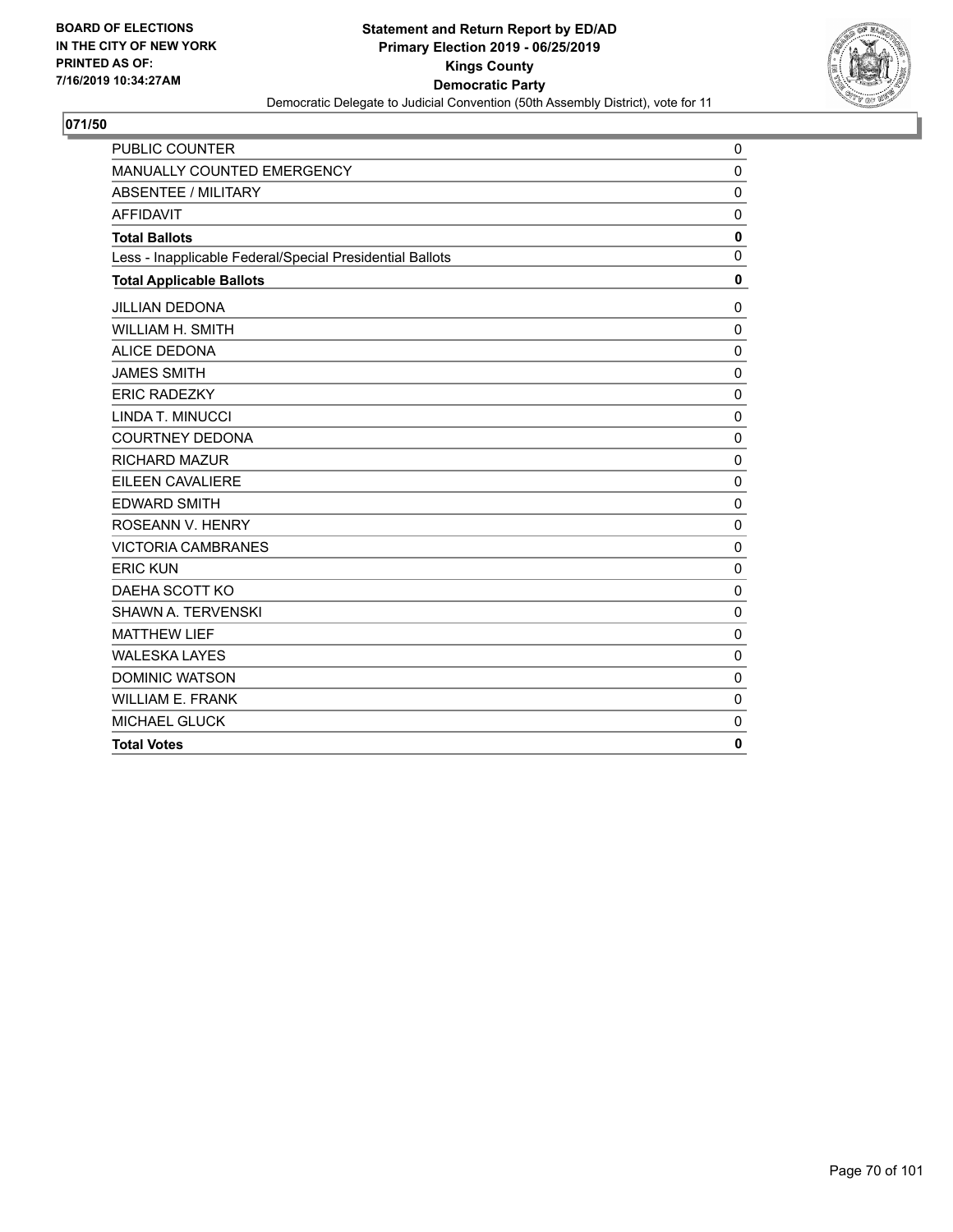

| <b>PUBLIC COUNTER</b>                                    | 4            |
|----------------------------------------------------------|--------------|
| MANUALLY COUNTED EMERGENCY                               | 0            |
| <b>ABSENTEE / MILITARY</b>                               | 0            |
| <b>AFFIDAVIT</b>                                         | $\mathbf 0$  |
| <b>Total Ballots</b>                                     | 4            |
| Less - Inapplicable Federal/Special Presidential Ballots | $\mathbf{0}$ |
| <b>Total Applicable Ballots</b>                          | 4            |
| <b>JILLIAN DEDONA</b>                                    | 0            |
| <b>WILLIAM H. SMITH</b>                                  | $\mathbf 0$  |
| <b>ALICE DEDONA</b>                                      | 0            |
| <b>JAMES SMITH</b>                                       | $\mathbf 0$  |
| <b>ERIC RADEZKY</b>                                      | 0            |
| LINDA T. MINUCCI                                         | $\mathbf 0$  |
| <b>COURTNEY DEDONA</b>                                   | 0            |
| <b>RICHARD MAZUR</b>                                     | $\mathbf 0$  |
| EILEEN CAVALIERE                                         | 0            |
| <b>EDWARD SMITH</b>                                      | $\mathbf 0$  |
| ROSEANN V. HENRY                                         | $\mathbf 0$  |
| <b>VICTORIA CAMBRANES</b>                                | $\mathbf 0$  |
| <b>ERIC KUN</b>                                          | $\mathbf 0$  |
| DAEHA SCOTT KO                                           | 0            |
| <b>SHAWN A. TERVENSKI</b>                                | 0            |
| <b>MATTHEW LIEF</b>                                      | 0            |
| <b>WALESKA LAYES</b>                                     | $\mathbf 0$  |
| <b>DOMINIC WATSON</b>                                    | 0            |
| <b>WILLIAM E. FRANK</b>                                  | $\mathbf 0$  |
| <b>MICHAEL GLUCK</b>                                     | 0            |
| <b>Total Votes</b>                                       | $\mathbf{0}$ |
| Unrecorded                                               | 44           |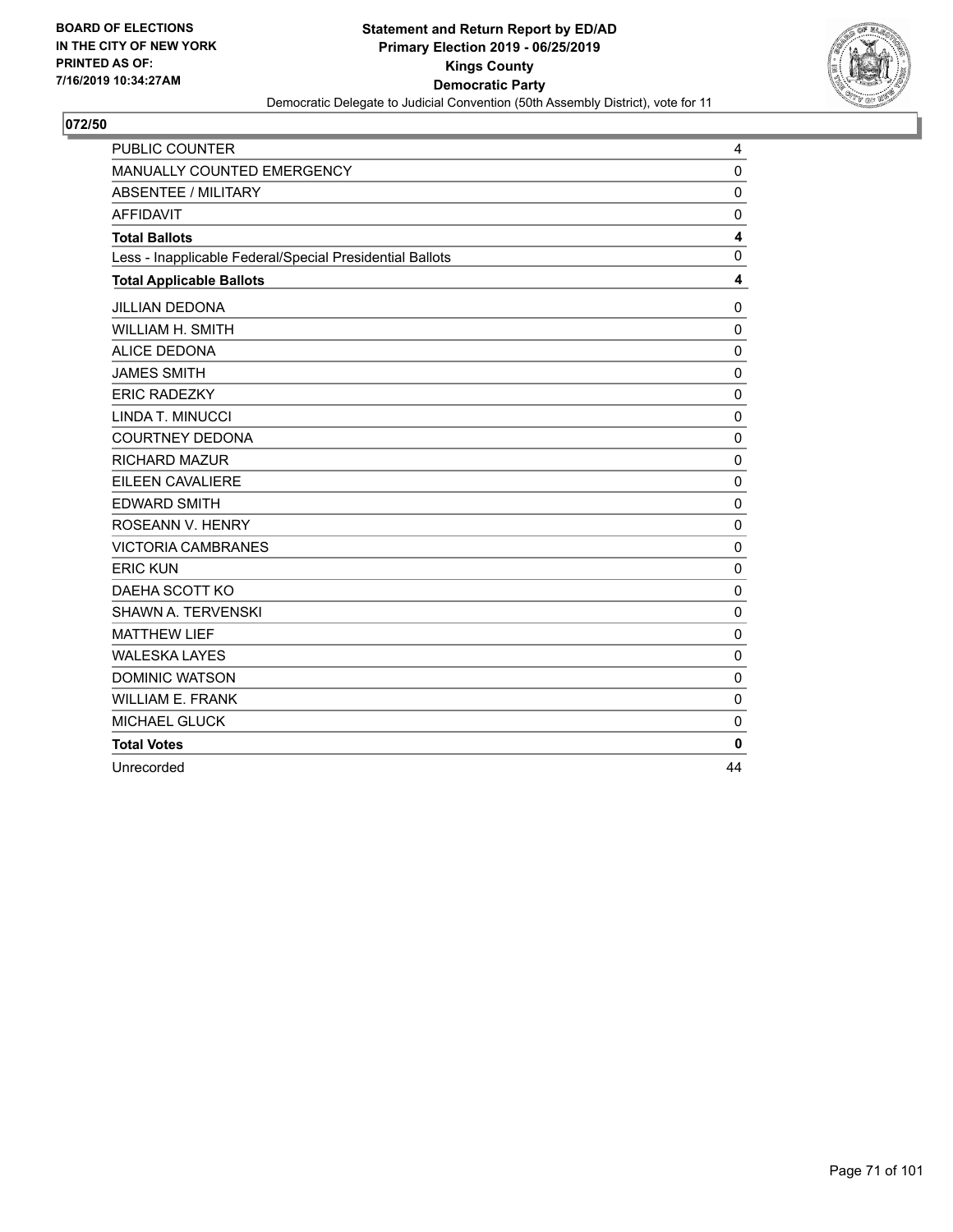

| <b>PUBLIC COUNTER</b>                                    | 4                       |
|----------------------------------------------------------|-------------------------|
| MANUALLY COUNTED EMERGENCY                               | $\mathbf{0}$            |
| <b>ABSENTEE / MILITARY</b>                               | 0                       |
| <b>AFFIDAVIT</b>                                         | $\mathbf 0$             |
| <b>Total Ballots</b>                                     | $\overline{\mathbf{4}}$ |
| Less - Inapplicable Federal/Special Presidential Ballots | $\mathbf{0}$            |
| <b>Total Applicable Ballots</b>                          | 4                       |
| <b>JILLIAN DEDONA</b>                                    | $\mathbf{1}$            |
| WILLIAM H. SMITH                                         | $\overline{c}$          |
| <b>ALICE DEDONA</b>                                      | $\mathbf{1}$            |
| <b>JAMES SMITH</b>                                       | 3                       |
| <b>ERIC RADEZKY</b>                                      | 1                       |
| LINDA T. MINUCCI                                         | 0                       |
| <b>COURTNEY DEDONA</b>                                   | 0                       |
| <b>RICHARD MAZUR</b>                                     | $\mathbf 0$             |
| EILEEN CAVALIERE                                         | $\mathbf{1}$            |
| <b>EDWARD SMITH</b>                                      | $\overline{c}$          |
| ROSEANN V. HENRY                                         | $\mathbf{1}$            |
| <b>VICTORIA CAMBRANES</b>                                | $\mathbf 0$             |
| <b>ERIC KUN</b>                                          | $\mathbf 0$             |
| DAEHA SCOTT KO                                           | $\mathbf 0$             |
| <b>SHAWN A. TERVENSKI</b>                                | $\mathbf 0$             |
| <b>MATTHEW LIEF</b>                                      | 0                       |
| <b>WALESKA LAYES</b>                                     | 1                       |
| <b>DOMINIC WATSON</b>                                    | 0                       |
| <b>WILLIAM E. FRANK</b>                                  | $\mathbf{1}$            |
| <b>MICHAEL GLUCK</b>                                     | $\mathbf{1}$            |
| <b>Total Votes</b>                                       | 15                      |
| Unrecorded                                               | 29                      |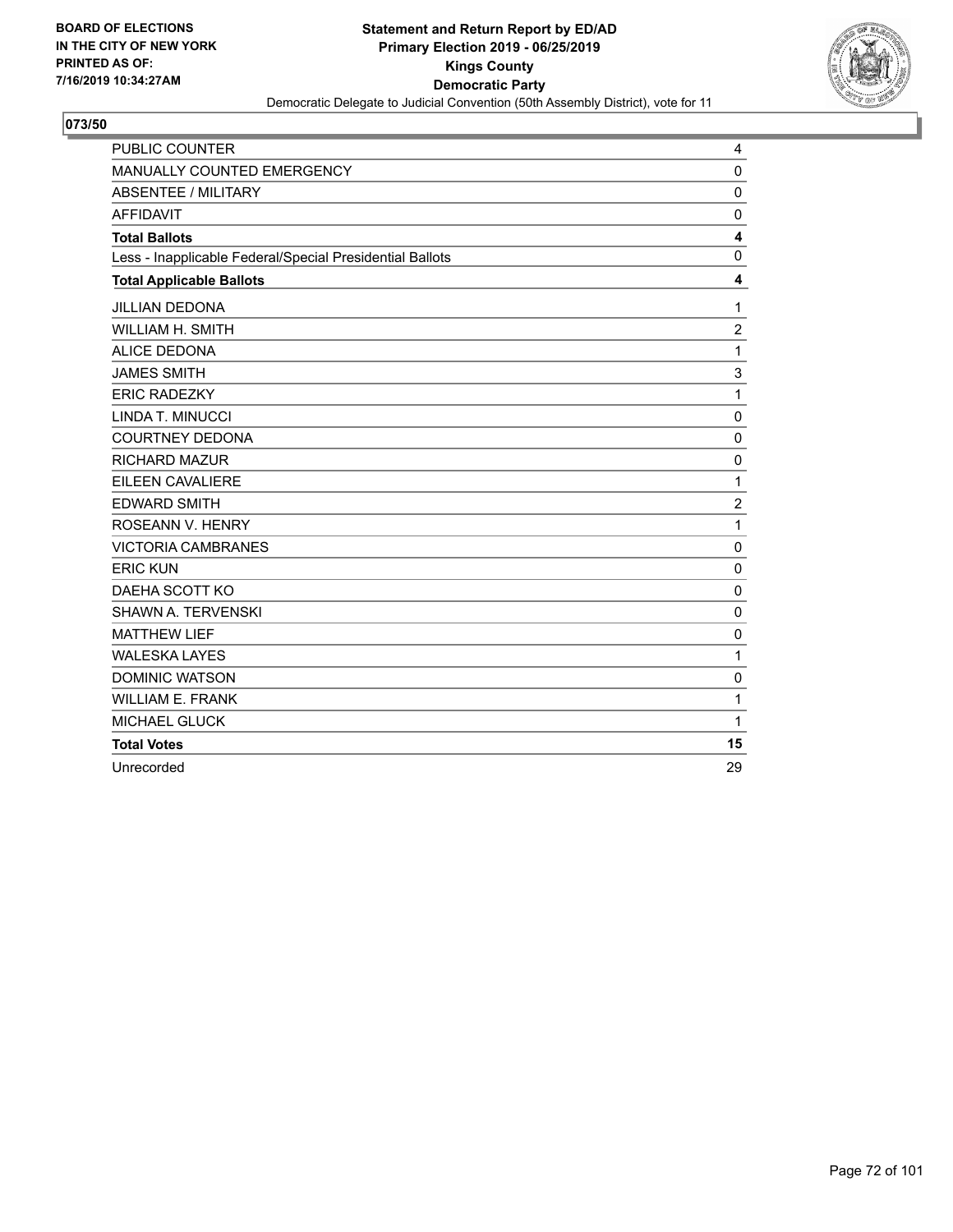

| <b>PUBLIC COUNTER</b>                                    | 4              |
|----------------------------------------------------------|----------------|
| MANUALLY COUNTED EMERGENCY                               | $\mathbf{0}$   |
| <b>ABSENTEE / MILITARY</b>                               | 16             |
| <b>AFFIDAVIT</b>                                         | $\Omega$       |
| <b>Total Ballots</b>                                     | 20             |
| Less - Inapplicable Federal/Special Presidential Ballots | $\Omega$       |
| <b>Total Applicable Ballots</b>                          | 20             |
| JILLIAN DEDONA                                           | 5              |
| <b>WILLIAM H. SMITH</b>                                  | 6              |
| <b>ALICE DEDONA</b>                                      | 4              |
| <b>JAMES SMITH</b>                                       | 6              |
| <b>ERIC RADEZKY</b>                                      | 3              |
| LINDA T. MINUCCI                                         | $\overline{c}$ |
| <b>COURTNEY DEDONA</b>                                   | $\overline{c}$ |
| <b>RICHARD MAZUR</b>                                     | $\overline{c}$ |
| EILEEN CAVALIERE                                         | $\overline{c}$ |
| <b>EDWARD SMITH</b>                                      | 4              |
| ROSEANN V. HENRY                                         | $\mathbf{1}$   |
| <b>VICTORIA CAMBRANES</b>                                | $\overline{2}$ |
| <b>ERIC KUN</b>                                          | $\overline{c}$ |
| DAEHA SCOTT KO                                           | $\mathbf 0$    |
| <b>SHAWN A. TERVENSKI</b>                                | 1              |
| <b>MATTHEW LIEF</b>                                      | $\overline{c}$ |
| <b>WALESKA LAYES</b>                                     | $\mathbf 0$    |
| <b>DOMINIC WATSON</b>                                    | 0              |
| <b>WILLIAM E. FRANK</b>                                  | $\overline{c}$ |
| <b>MICHAEL GLUCK</b>                                     | 5              |
| <b>Total Votes</b>                                       | 51             |
| Unrecorded                                               | 169            |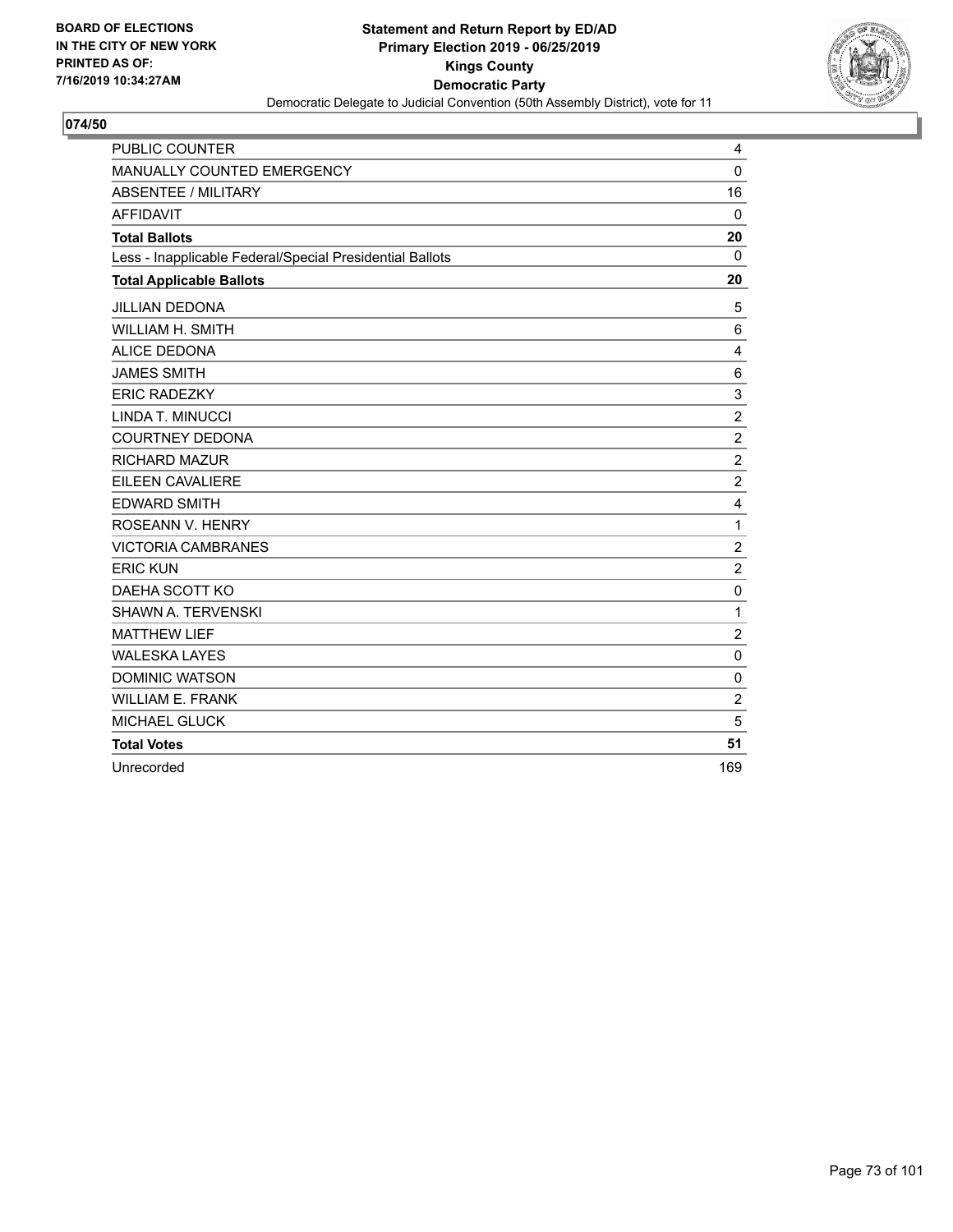

| <b>PUBLIC COUNTER</b>                                    | 6              |
|----------------------------------------------------------|----------------|
| MANUALLY COUNTED EMERGENCY                               | $\Omega$       |
| ABSENTEE / MILITARY                                      | 0              |
| <b>AFFIDAVIT</b>                                         | $\mathbf 0$    |
| <b>Total Ballots</b>                                     | 6              |
| Less - Inapplicable Federal/Special Presidential Ballots | $\mathbf 0$    |
| <b>Total Applicable Ballots</b>                          | 6              |
| <b>JILLIAN DEDONA</b>                                    | 3              |
| WILLIAM H. SMITH                                         | 0              |
| <b>ALICE DEDONA</b>                                      | $\overline{2}$ |
| <b>JAMES SMITH</b>                                       | 3              |
| <b>ERIC RADEZKY</b>                                      | 1              |
| LINDA T. MINUCCI                                         | 1              |
| <b>COURTNEY DEDONA</b>                                   | $\overline{c}$ |
| <b>RICHARD MAZUR</b>                                     | $\mathbf 0$    |
| <b>EILEEN CAVALIERE</b>                                  | 4              |
| <b>EDWARD SMITH</b>                                      | $\mathbf{1}$   |
| ROSEANN V. HENRY                                         | $\overline{c}$ |
| <b>VICTORIA CAMBRANES</b>                                | 3              |
| <b>ERIC KUN</b>                                          | $\overline{2}$ |
| DAEHA SCOTT KO                                           | $\mathbf 0$    |
| <b>SHAWN A. TERVENSKI</b>                                | 3              |
| <b>MATTHEW LIEF</b>                                      | 1              |
| <b>WALESKA LAYES</b>                                     | 3              |
| <b>DOMINIC WATSON</b>                                    | $\mathbf{1}$   |
| <b>WILLIAM E. FRANK</b>                                  | 1              |
| <b>MICHAEL GLUCK</b>                                     | $\mathbf{1}$   |
| <b>Total Votes</b>                                       | 34             |
| Unrecorded                                               | 32             |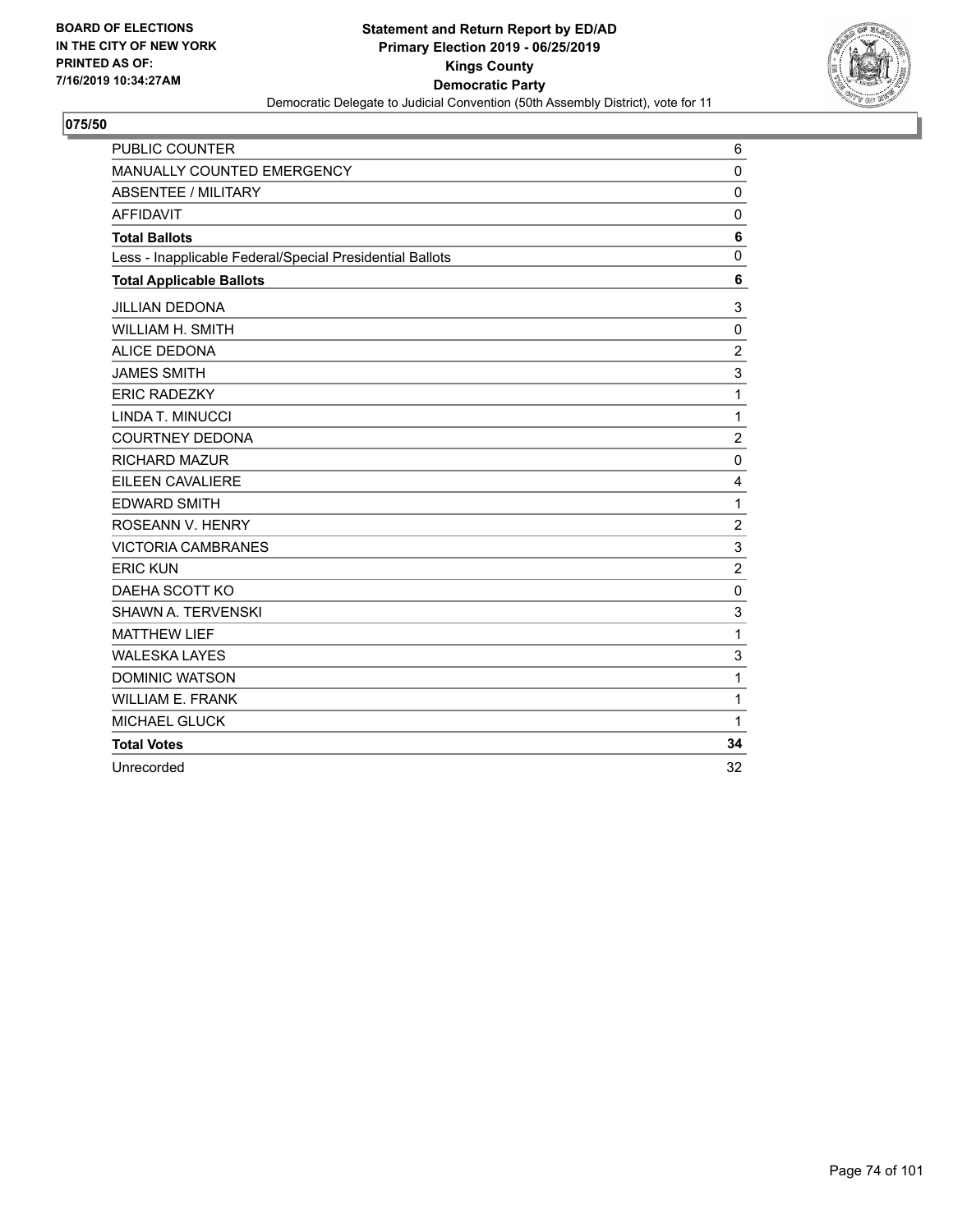

| PUBLIC COUNTER                                           | 7                         |
|----------------------------------------------------------|---------------------------|
| MANUALLY COUNTED EMERGENCY                               | $\mathbf 0$               |
| ABSENTEE / MILITARY                                      | 0                         |
| <b>AFFIDAVIT</b>                                         | $\mathbf 0$               |
| <b>Total Ballots</b>                                     | 7                         |
| Less - Inapplicable Federal/Special Presidential Ballots | $\mathbf 0$               |
| <b>Total Applicable Ballots</b>                          | $\overline{\mathbf{r}}$   |
| <b>JILLIAN DEDONA</b>                                    | 4                         |
| WILLIAM H. SMITH                                         | $\overline{c}$            |
| <b>ALICE DEDONA</b>                                      | 3                         |
| <b>JAMES SMITH</b>                                       | 3                         |
| <b>ERIC RADEZKY</b>                                      | $\overline{c}$            |
| LINDA T. MINUCCI                                         | 3                         |
| <b>COURTNEY DEDONA</b>                                   | 3                         |
| <b>RICHARD MAZUR</b>                                     | $\overline{c}$            |
| EILEEN CAVALIERE                                         | $\sqrt{3}$                |
| <b>EDWARD SMITH</b>                                      | $\mathbf{1}$              |
| ROSEANN V. HENRY                                         | $\ensuremath{\mathsf{3}}$ |
| <b>VICTORIA CAMBRANES</b>                                | 5                         |
| <b>ERIC KUN</b>                                          | 3                         |
| DAEHA SCOTT KO                                           | $\overline{c}$            |
| <b>SHAWN A. TERVENSKI</b>                                | $\overline{c}$            |
| <b>MATTHEW LIEF</b>                                      | $\overline{c}$            |
| <b>WALESKA LAYES</b>                                     | $\overline{c}$            |
| <b>DOMINIC WATSON</b>                                    | $\overline{2}$            |
| <b>WILLIAM E. FRANK</b>                                  | 3                         |
| <b>MICHAEL GLUCK</b>                                     | $\overline{4}$            |
| CONCEPTION BOSQUE (WRITE-IN)                             | 1                         |
| JOSE BOSQUE (WRITE-IN)                                   | 1                         |
| <b>Total Votes</b>                                       | 56                        |
| Unrecorded                                               | 21                        |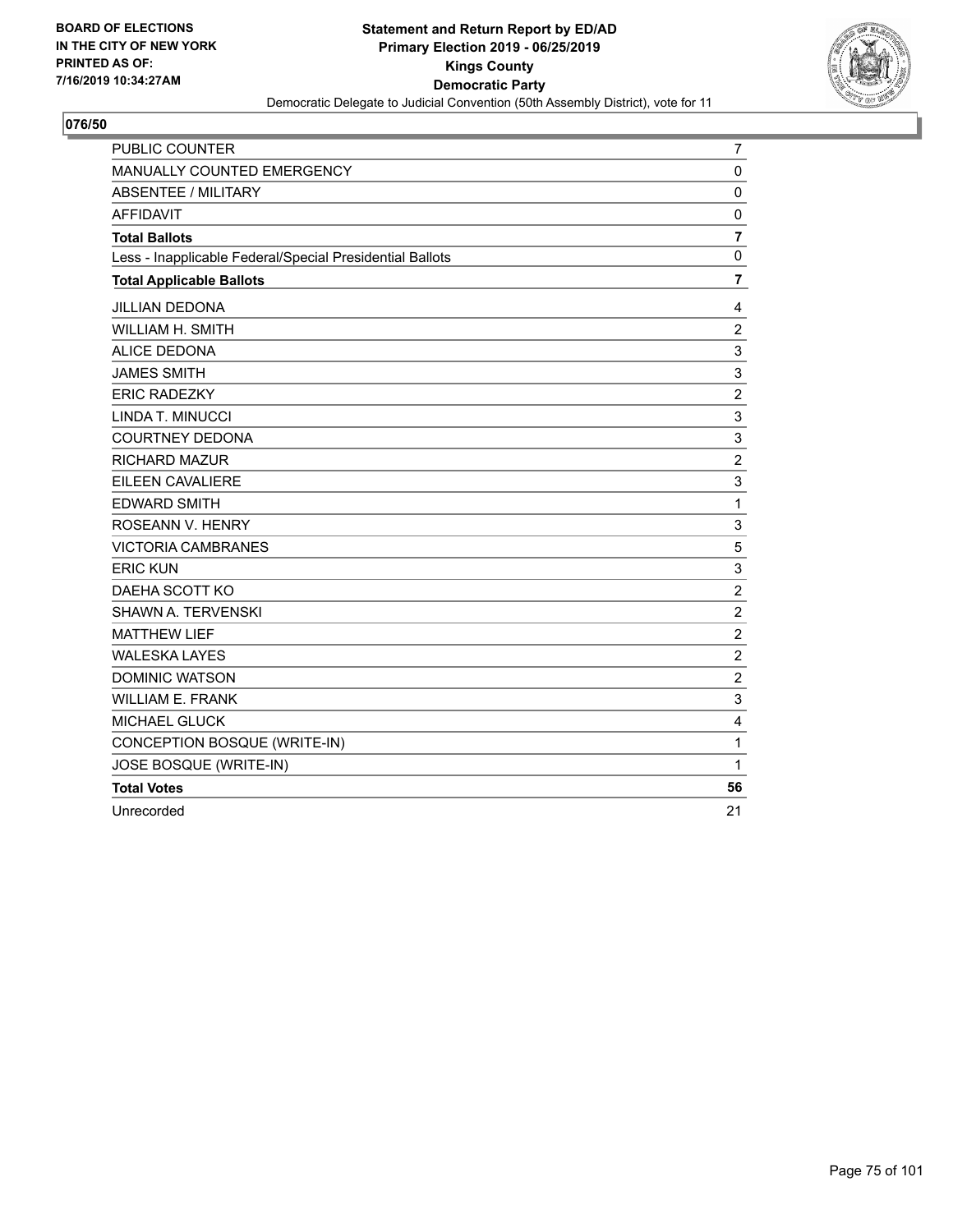

| <b>PUBLIC COUNTER</b>                                    | 6              |
|----------------------------------------------------------|----------------|
| MANUALLY COUNTED EMERGENCY                               | $\Omega$       |
| ABSENTEE / MILITARY                                      | 0              |
| <b>AFFIDAVIT</b>                                         | $\mathbf 0$    |
| <b>Total Ballots</b>                                     | 6              |
| Less - Inapplicable Federal/Special Presidential Ballots | $\mathbf{0}$   |
| <b>Total Applicable Ballots</b>                          | 6              |
| <b>JILLIAN DEDONA</b>                                    | $\overline{c}$ |
| <b>WILLIAM H. SMITH</b>                                  | 1              |
| <b>ALICE DEDONA</b>                                      | $\overline{c}$ |
| <b>JAMES SMITH</b>                                       | $\mathbf{1}$   |
| <b>ERIC RADEZKY</b>                                      | 1              |
| LINDA T. MINUCCI                                         | 3              |
| <b>COURTNEY DEDONA</b>                                   | $\overline{c}$ |
| <b>RICHARD MAZUR</b>                                     | $\mathbf{1}$   |
| EILEEN CAVALIERE                                         | 1              |
| <b>EDWARD SMITH</b>                                      | 0              |
| ROSEANN V. HENRY                                         | $\overline{c}$ |
| <b>VICTORIA CAMBRANES</b>                                | $\overline{2}$ |
| <b>ERIC KUN</b>                                          | 1              |
| DAEHA SCOTT KO                                           | $\overline{2}$ |
| <b>SHAWN A. TERVENSKI</b>                                | 0              |
| <b>MATTHEW LIEF</b>                                      | $\mathbf 0$    |
| <b>WALESKA LAYES</b>                                     | 1              |
| <b>DOMINIC WATSON</b>                                    | 0              |
| <b>WILLIAM E. FRANK</b>                                  | 1              |
| <b>MICHAEL GLUCK</b>                                     | 3              |
| <b>Total Votes</b>                                       | 26             |
| Unrecorded                                               | 40             |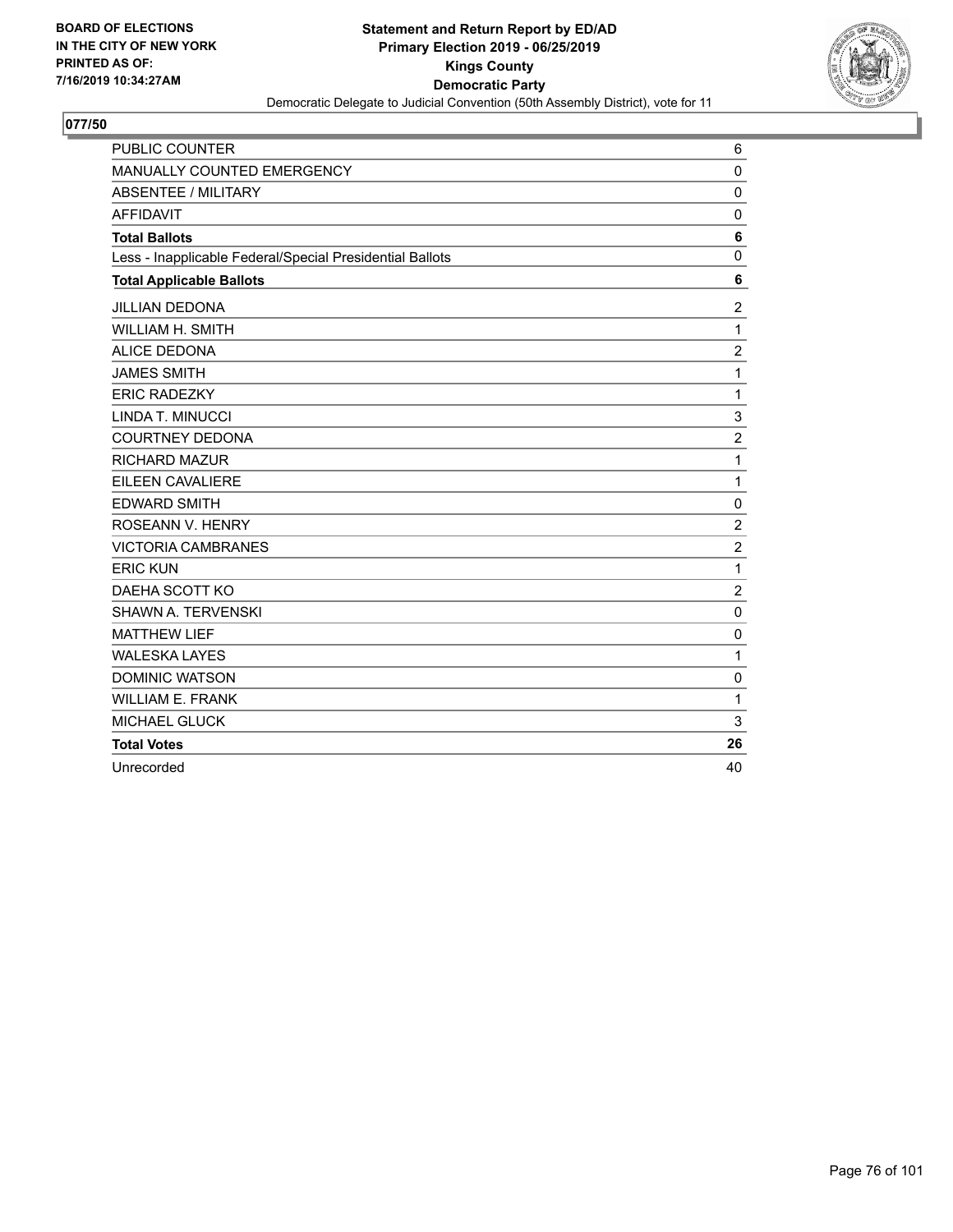

| <b>PUBLIC COUNTER</b>                                    | 7                         |
|----------------------------------------------------------|---------------------------|
| MANUALLY COUNTED EMERGENCY                               | $\mathbf 0$               |
| <b>ABSENTEE / MILITARY</b>                               | $\mathbf 0$               |
| <b>AFFIDAVIT</b>                                         | $\mathbf 0$               |
| <b>Total Ballots</b>                                     | $\overline{7}$            |
| Less - Inapplicable Federal/Special Presidential Ballots | $\mathbf 0$               |
| <b>Total Applicable Ballots</b>                          | $\overline{7}$            |
| <b>JILLIAN DEDONA</b>                                    | 0                         |
| WILLIAM H. SMITH                                         | $\mathbf{1}$              |
| <b>ALICE DEDONA</b>                                      | 0                         |
| <b>JAMES SMITH</b>                                       | $\mathbf{1}$              |
| <b>ERIC RADEZKY</b>                                      | 0                         |
| LINDA T. MINUCCI                                         | $\mathbf 0$               |
| <b>COURTNEY DEDONA</b>                                   | 0                         |
| <b>RICHARD MAZUR</b>                                     | $\mathbf{1}$              |
| EILEEN CAVALIERE                                         | 0                         |
| <b>EDWARD SMITH</b>                                      | 1                         |
| ROSEANN V. HENRY                                         | 1                         |
| <b>VICTORIA CAMBRANES</b>                                | 3                         |
| <b>ERIC KUN</b>                                          | $\overline{2}$            |
| DAEHA SCOTT KO                                           | $\overline{c}$            |
| <b>SHAWN A. TERVENSKI</b>                                | 3                         |
| <b>MATTHEW LIEF</b>                                      | 3                         |
| <b>WALESKA LAYES</b>                                     | $\overline{c}$            |
| <b>DOMINIC WATSON</b>                                    | $\ensuremath{\mathsf{3}}$ |
| <b>WILLIAM E. FRANK</b>                                  | 3                         |
| <b>MICHAEL GLUCK</b>                                     | 3                         |
| <b>Total Votes</b>                                       | 29                        |
| Unrecorded                                               | 48                        |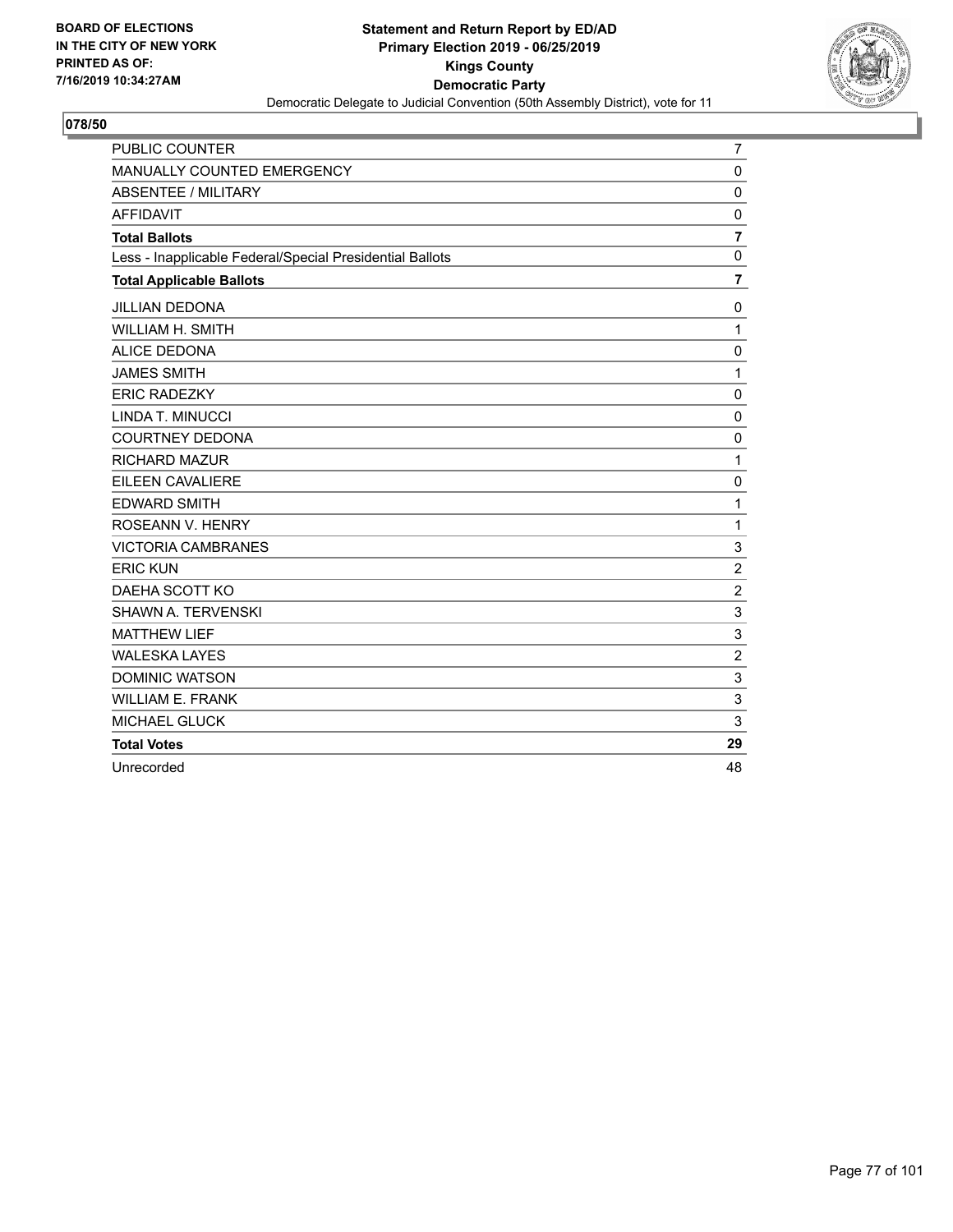

| <b>PUBLIC COUNTER</b>                                    | 7                |
|----------------------------------------------------------|------------------|
| MANUALLY COUNTED EMERGENCY                               | $\mathbf 0$      |
| <b>ABSENTEE / MILITARY</b>                               | $\mathbf 0$      |
| <b>AFFIDAVIT</b>                                         | $\mathbf 0$      |
| <b>Total Ballots</b>                                     | $\overline{7}$   |
| Less - Inapplicable Federal/Special Presidential Ballots | $\mathbf 0$      |
| <b>Total Applicable Ballots</b>                          | 7                |
| <b>JILLIAN DEDONA</b>                                    | 1                |
| WILLIAM H. SMITH                                         | 1                |
| <b>ALICE DEDONA</b>                                      | 1                |
| <b>JAMES SMITH</b>                                       | 1                |
| <b>ERIC RADEZKY</b>                                      | 0                |
| LINDA T. MINUCCI                                         | $\mathbf 0$      |
| <b>COURTNEY DEDONA</b>                                   | $\mathbf 0$      |
| RICHARD MAZUR                                            | $\mathbf 0$      |
| <b>EILEEN CAVALIERE</b>                                  | 0                |
| <b>EDWARD SMITH</b>                                      | 0                |
| ROSEANN V. HENRY                                         | 1                |
| <b>VICTORIA CAMBRANES</b>                                | 1                |
| <b>ERIC KUN</b>                                          | $\mathbf 0$      |
| DAEHA SCOTT KO                                           | $\mathbf 0$      |
| <b>SHAWN A. TERVENSKI</b>                                | $\mathbf 0$      |
| <b>MATTHEW LIEF</b>                                      | $\mathbf 0$      |
| <b>WALESKA LAYES</b>                                     | $\mathbf 0$      |
| <b>DOMINIC WATSON</b>                                    | 0                |
| <b>WILLIAM E. FRANK</b>                                  | 1                |
| MICHAEL GLUCK                                            | 1                |
| CEIBISH SCHNEEBALG (WRITE-IN)                            | 1                |
| <b>Total Votes</b>                                       | $\boldsymbol{9}$ |
| Unrecorded                                               | 68               |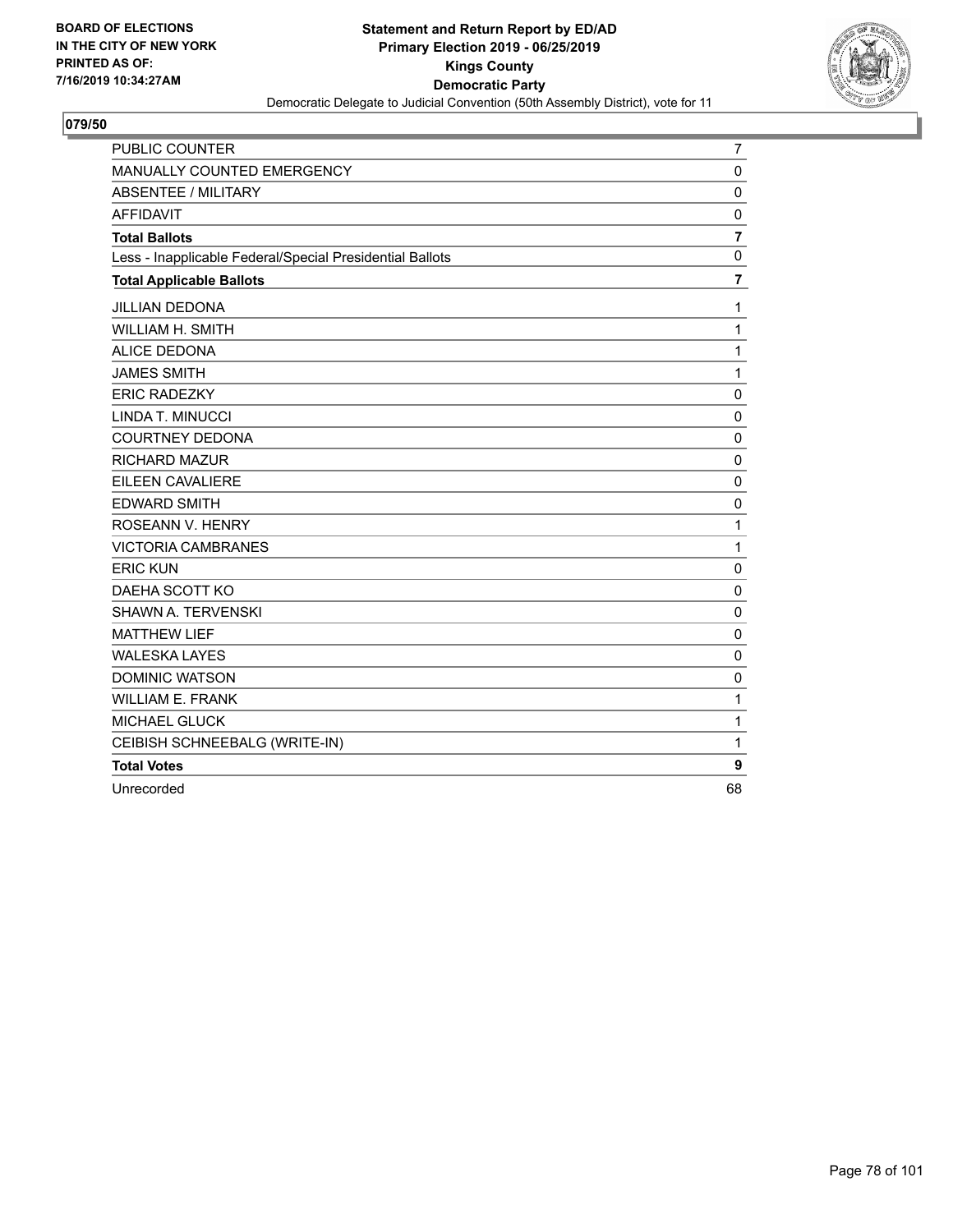

| PUBLIC COUNTER                                           | $\mathbf{1}$ |
|----------------------------------------------------------|--------------|
| MANUALLY COUNTED EMERGENCY                               | $\mathbf 0$  |
| <b>ABSENTEE / MILITARY</b>                               | $\mathbf 0$  |
| <b>AFFIDAVIT</b>                                         | $\mathbf 0$  |
| <b>Total Ballots</b>                                     | 1            |
| Less - Inapplicable Federal/Special Presidential Ballots | $\mathbf 0$  |
| <b>Total Applicable Ballots</b>                          | 1            |
| <b>JILLIAN DEDONA</b>                                    | 1            |
| WILLIAM H. SMITH                                         | $\mathbf{1}$ |
| <b>ALICE DEDONA</b>                                      | 1            |
| <b>JAMES SMITH</b>                                       | 1            |
| <b>ERIC RADEZKY</b>                                      | 1            |
| LINDA T. MINUCCI                                         | 1            |
| <b>COURTNEY DEDONA</b>                                   | 1            |
| <b>RICHARD MAZUR</b>                                     | $\mathbf{1}$ |
| <b>EILEEN CAVALIERE</b>                                  | 1            |
| <b>EDWARD SMITH</b>                                      | 1            |
| ROSEANN V. HENRY                                         | $\mathbf{1}$ |
| <b>VICTORIA CAMBRANES</b>                                | $\mathbf 0$  |
| <b>ERIC KUN</b>                                          | 0            |
| DAEHA SCOTT KO                                           | $\mathbf 0$  |
| <b>SHAWN A. TERVENSKI</b>                                | $\mathbf{0}$ |
| <b>MATTHEW LIEF</b>                                      | $\mathbf 0$  |
| <b>WALESKA LAYES</b>                                     | $\Omega$     |
| <b>DOMINIC WATSON</b>                                    | $\mathbf 0$  |
| <b>WILLIAM E. FRANK</b>                                  | 0            |
| <b>MICHAEL GLUCK</b>                                     | $\Omega$     |
| <b>Total Votes</b>                                       | 11           |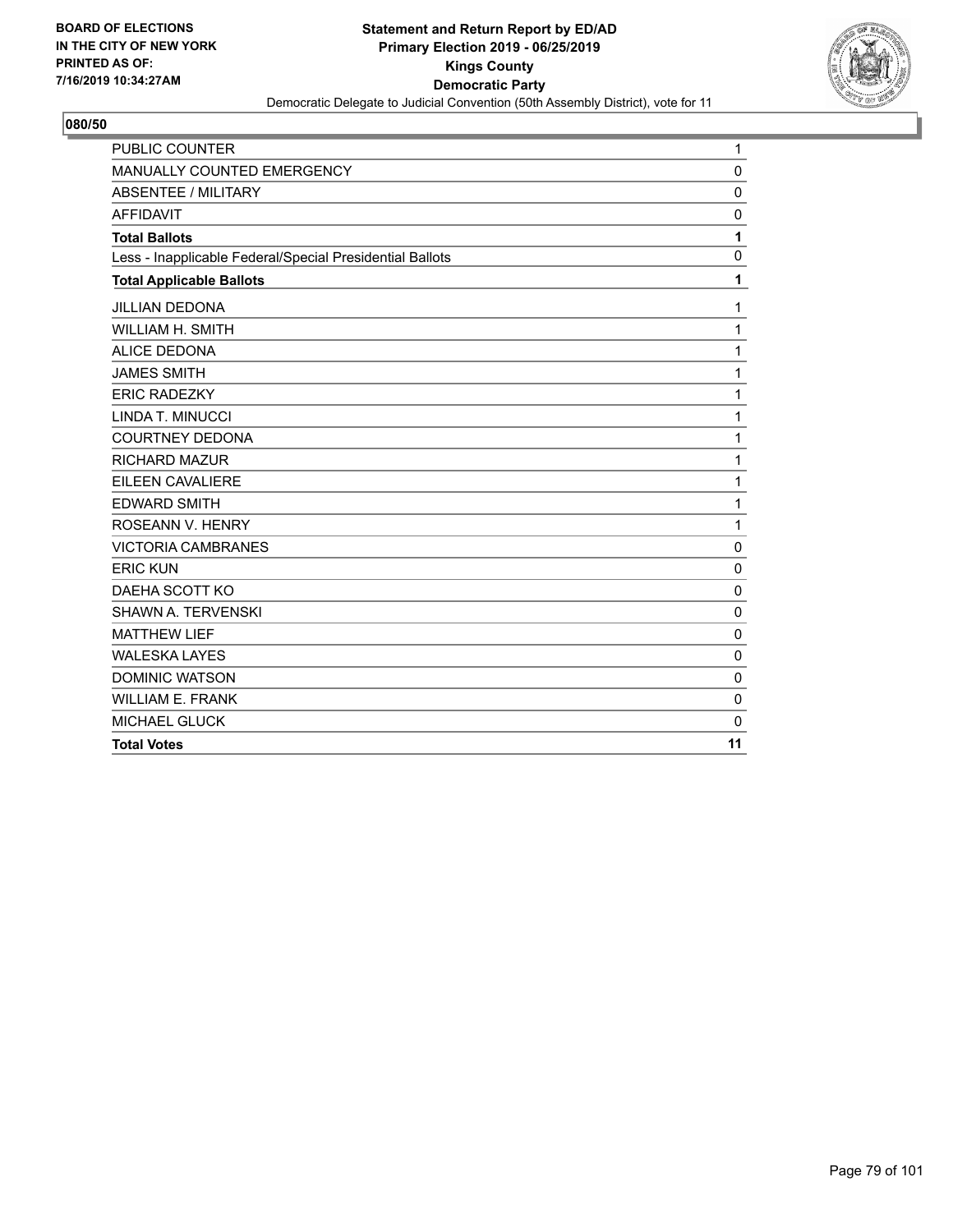

| <b>PUBLIC COUNTER</b>                                    | 0            |
|----------------------------------------------------------|--------------|
| MANUALLY COUNTED EMERGENCY                               | $\mathbf 0$  |
| <b>ABSENTEE / MILITARY</b>                               | $\mathbf 0$  |
| <b>AFFIDAVIT</b>                                         | $\mathbf 0$  |
| <b>Total Ballots</b>                                     | $\mathbf 0$  |
| Less - Inapplicable Federal/Special Presidential Ballots | $\mathbf 0$  |
| <b>Total Applicable Ballots</b>                          | $\mathbf{0}$ |
| <b>JILLIAN DEDONA</b>                                    | 0            |
| <b>WILLIAM H. SMITH</b>                                  | $\mathbf 0$  |
| <b>ALICE DEDONA</b>                                      | $\mathbf 0$  |
| <b>JAMES SMITH</b>                                       | $\Omega$     |
| <b>ERIC RADEZKY</b>                                      | 0            |
| LINDA T. MINUCCI                                         | $\mathbf 0$  |
| <b>COURTNEY DEDONA</b>                                   | $\mathbf 0$  |
| <b>RICHARD MAZUR</b>                                     | 0            |
| <b>EILEEN CAVALIERE</b>                                  | $\mathbf 0$  |
| <b>EDWARD SMITH</b>                                      | $\mathbf 0$  |
| ROSEANN V. HENRY                                         | $\mathbf 0$  |
| <b>VICTORIA CAMBRANES</b>                                | $\mathbf 0$  |
| <b>ERIC KUN</b>                                          | $\mathbf 0$  |
| DAEHA SCOTT KO                                           | $\mathbf 0$  |
| SHAWN A. TERVENSKI                                       | $\mathbf 0$  |
| <b>MATTHEW LIEF</b>                                      | $\mathbf 0$  |
| <b>WALESKA LAYES</b>                                     | $\Omega$     |
| <b>DOMINIC WATSON</b>                                    | $\mathbf 0$  |
| <b>WILLIAM E. FRANK</b>                                  | 0            |
| <b>MICHAEL GLUCK</b>                                     | 0            |
| <b>Total Votes</b>                                       | $\mathbf{0}$ |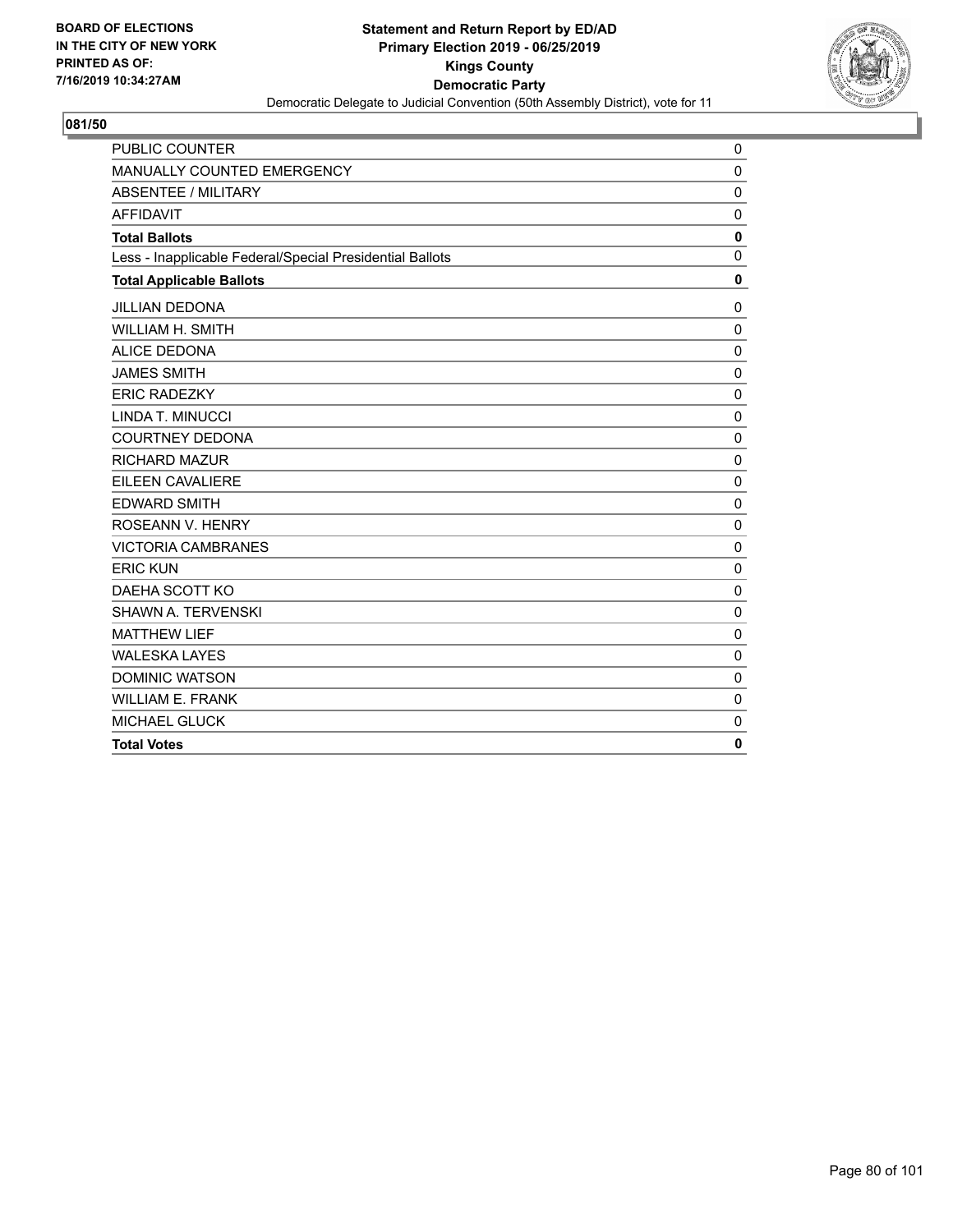

| <b>PUBLIC COUNTER</b>                                    | $\overline{\mathbf{c}}$ |
|----------------------------------------------------------|-------------------------|
| MANUALLY COUNTED EMERGENCY                               | $\Omega$                |
| <b>ABSENTEE / MILITARY</b>                               | 0                       |
| <b>AFFIDAVIT</b>                                         | $\mathbf 0$             |
| <b>Total Ballots</b>                                     | $\overline{\mathbf{2}}$ |
| Less - Inapplicable Federal/Special Presidential Ballots | $\mathbf 0$             |
| <b>Total Applicable Ballots</b>                          | $\overline{2}$          |
| <b>JILLIAN DEDONA</b>                                    | 0                       |
| WILLIAM H. SMITH                                         | $\mathbf{1}$            |
| <b>ALICE DEDONA</b>                                      | 0                       |
| <b>JAMES SMITH</b>                                       | $\mathbf{1}$            |
| <b>ERIC RADEZKY</b>                                      | 0                       |
| LINDA T. MINUCCI                                         | $\mathbf 0$             |
| <b>COURTNEY DEDONA</b>                                   | $\mathbf 0$             |
| <b>RICHARD MAZUR</b>                                     | $\mathbf 0$             |
| <b>EILEEN CAVALIERE</b>                                  | 0                       |
| <b>EDWARD SMITH</b>                                      | $\mathbf{1}$            |
| ROSEANN V. HENRY                                         | $\mathbf{1}$            |
| <b>VICTORIA CAMBRANES</b>                                | 0                       |
| <b>ERIC KUN</b>                                          | $\mathbf 0$             |
| DAEHA SCOTT KO                                           | 0                       |
| <b>SHAWN A. TERVENSKI</b>                                | 0                       |
| <b>MATTHEW LIEF</b>                                      | $\mathbf 0$             |
| <b>WALESKA LAYES</b>                                     | $\mathbf 0$             |
| <b>DOMINIC WATSON</b>                                    | $\mathbf{1}$            |
| <b>WILLIAM E. FRANK</b>                                  | $\mathbf 0$             |
| <b>MICHAEL GLUCK</b>                                     | 0                       |
| <b>Total Votes</b>                                       | 5                       |
| Unrecorded                                               | 17                      |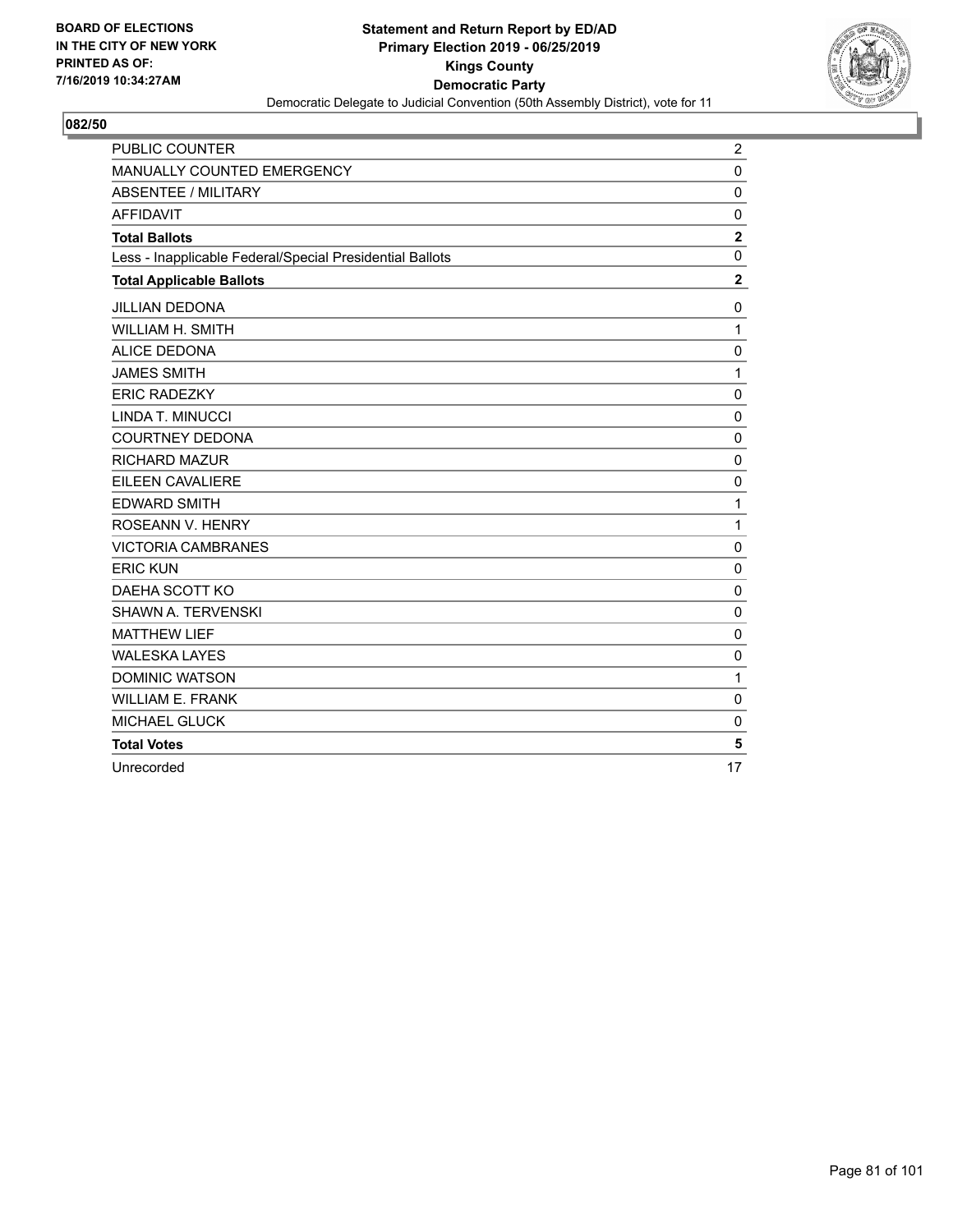

| <b>PUBLIC COUNTER</b>                                    | 11              |
|----------------------------------------------------------|-----------------|
| MANUALLY COUNTED EMERGENCY                               | 0               |
| ABSENTEE / MILITARY                                      | $\mathbf 0$     |
| <b>AFFIDAVIT</b>                                         | 1               |
| <b>Total Ballots</b>                                     | 12              |
| Less - Inapplicable Federal/Special Presidential Ballots | $\mathbf 0$     |
| <b>Total Applicable Ballots</b>                          | 12              |
| <b>JILLIAN DEDONA</b>                                    | 5               |
| <b>WILLIAM H. SMITH</b>                                  | $\mathbf 0$     |
| <b>ALICE DEDONA</b>                                      | 6               |
| <b>JAMES SMITH</b>                                       | 0               |
| <b>ERIC RADEZKY</b>                                      | 0               |
| LINDA T. MINUCCI                                         | 5               |
| <b>COURTNEY DEDONA</b>                                   | 4               |
| <b>RICHARD MAZUR</b>                                     | $\mathbf{1}$    |
| EILEEN CAVALIERE                                         | 5               |
| <b>EDWARD SMITH</b>                                      | $\mathbf{1}$    |
| ROSEANN V. HENRY                                         | $6\phantom{1}6$ |
| <b>VICTORIA CAMBRANES</b>                                | $\overline{7}$  |
| <b>ERIC KUN</b>                                          | $\overline{c}$  |
| DAEHA SCOTT KO                                           | 4               |
| <b>SHAWN A. TERVENSKI</b>                                | $\overline{c}$  |
| <b>MATTHEW LIEF</b>                                      | $\mathbf 0$     |
| <b>WALESKA LAYES</b>                                     | $\overline{2}$  |
| <b>DOMINIC WATSON</b>                                    | $\mathbf 0$     |
| <b>WILLIAM E. FRANK</b>                                  | 1               |
| MICHAEL GLUCK                                            | $\mathbf 0$     |
| <b>Total Votes</b>                                       | 51              |
| Unrecorded                                               | 81              |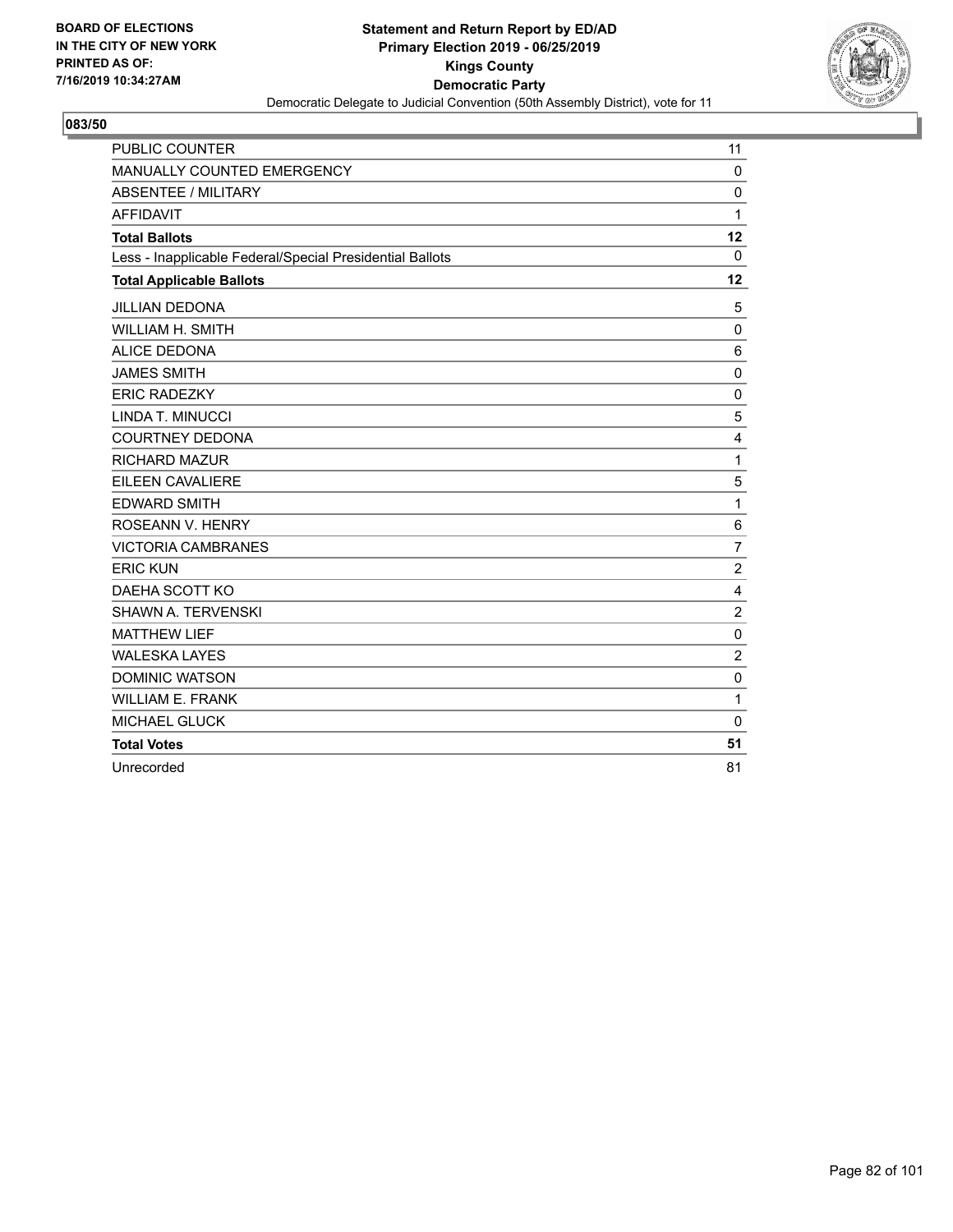

| <b>PUBLIC COUNTER</b>                                    | 5              |
|----------------------------------------------------------|----------------|
| MANUALLY COUNTED EMERGENCY                               | $\mathbf{0}$   |
| <b>ABSENTEE / MILITARY</b>                               | $\mathbf 0$    |
| <b>AFFIDAVIT</b>                                         | $\mathbf 0$    |
| <b>Total Ballots</b>                                     | 5              |
| Less - Inapplicable Federal/Special Presidential Ballots | $\mathbf{0}$   |
| <b>Total Applicable Ballots</b>                          | 5              |
| <b>JILLIAN DEDONA</b>                                    | 3              |
| <b>WILLIAM H. SMITH</b>                                  | $\overline{c}$ |
| <b>ALICE DEDONA</b>                                      | 3              |
| <b>JAMES SMITH</b>                                       | $\overline{2}$ |
| <b>ERIC RADEZKY</b>                                      | 1              |
| LINDA T. MINUCCI                                         | 3              |
| <b>COURTNEY DEDONA</b>                                   | 3              |
| <b>RICHARD MAZUR</b>                                     | 1              |
| <b>EILEEN CAVALIERE</b>                                  | 4              |
| <b>EDWARD SMITH</b>                                      | $\mathbf{1}$   |
| ROSEANN V. HENRY                                         | 3              |
| <b>VICTORIA CAMBRANES</b>                                | $\overline{2}$ |
| <b>ERIC KUN</b>                                          | $\mathbf 0$    |
| DAEHA SCOTT KO                                           | $\overline{2}$ |
| <b>SHAWN A. TERVENSKI</b>                                | 0              |
| <b>MATTHEW LIEF</b>                                      | 0              |
| <b>WALESKA LAYES</b>                                     | $\overline{c}$ |
| <b>DOMINIC WATSON</b>                                    | $\mathbf{1}$   |
| <b>WILLIAM E. FRANK</b>                                  | $\mathbf 0$    |
| <b>MICHAEL GLUCK</b>                                     | $\mathbf{1}$   |
| <b>Total Votes</b>                                       | 34             |
| Unrecorded                                               | 21             |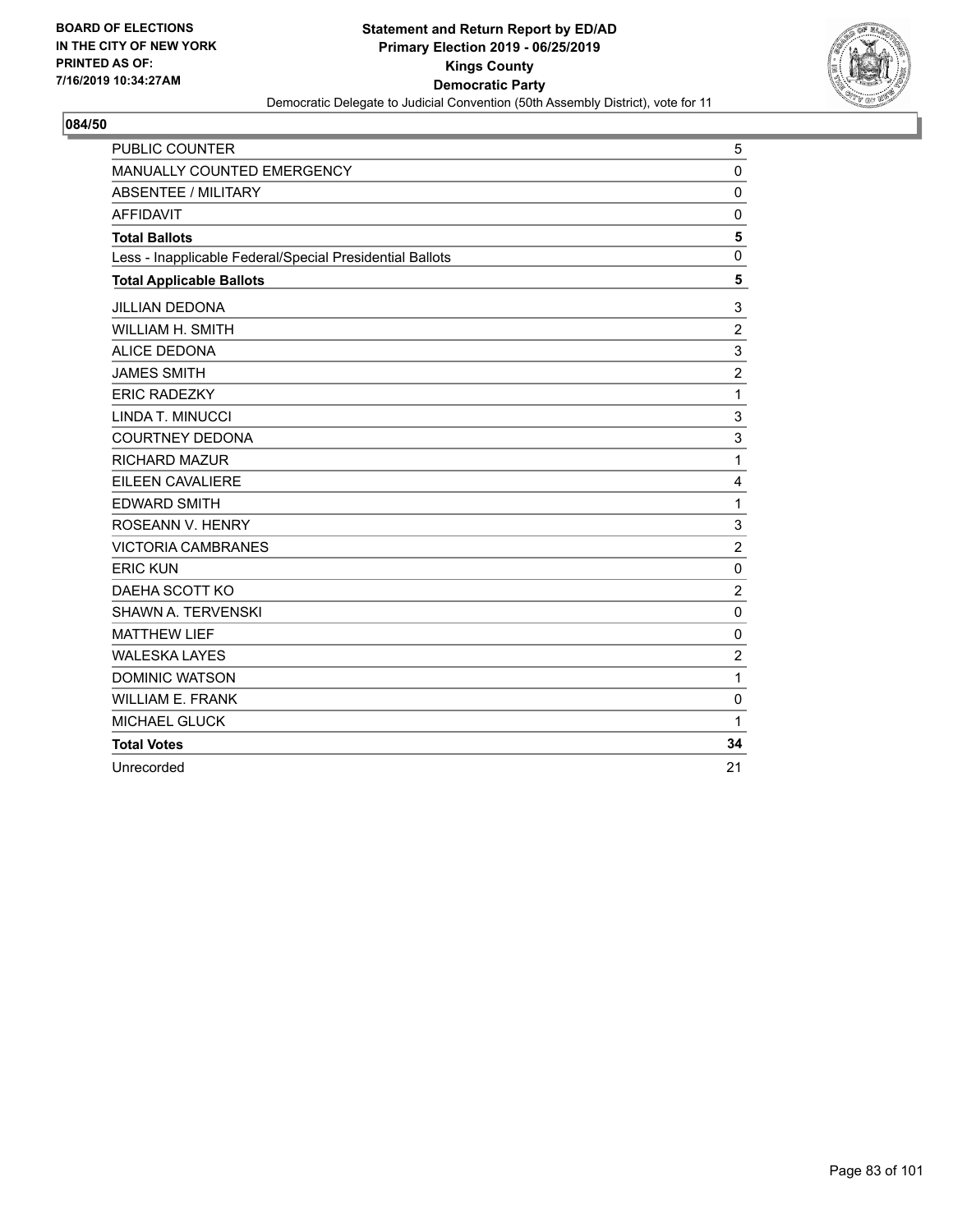

| <b>PUBLIC COUNTER</b>                                    | 6              |
|----------------------------------------------------------|----------------|
| MANUALLY COUNTED EMERGENCY                               | $\Omega$       |
| <b>ABSENTEE / MILITARY</b>                               | $\mathbf{0}$   |
| <b>AFFIDAVIT</b>                                         | $\mathbf 0$    |
| <b>Total Ballots</b>                                     | 6              |
| Less - Inapplicable Federal/Special Presidential Ballots | $\mathbf 0$    |
| <b>Total Applicable Ballots</b>                          | 6              |
| <b>JILLIAN DEDONA</b>                                    | 5              |
| WILLIAM H. SMITH                                         | $\mathbf{1}$   |
| <b>ALICE DEDONA</b>                                      | $\sqrt{5}$     |
| <b>JAMES SMITH</b>                                       | $\mathbf{1}$   |
| <b>ERIC RADEZKY</b>                                      | $\overline{c}$ |
| <b>LINDA T. MINUCCI</b>                                  | $\sqrt{5}$     |
| <b>COURTNEY DEDONA</b>                                   | $\overline{4}$ |
| <b>RICHARD MAZUR</b>                                     | $\overline{c}$ |
| EILEEN CAVALIERE                                         | 5              |
| <b>EDWARD SMITH</b>                                      | $\mathbf{1}$   |
| ROSEANN V. HENRY                                         | $\overline{5}$ |
| <b>VICTORIA CAMBRANES</b>                                | $\overline{4}$ |
| <b>ERIC KUN</b>                                          | $\mathbf 0$    |
| DAEHA SCOTT KO                                           | 3              |
| <b>SHAWN A. TERVENSKI</b>                                | $\mathbf{1}$   |
| <b>MATTHEW LIEF</b>                                      | $\mathbf 0$    |
| <b>WALESKA LAYES</b>                                     | 4              |
| <b>DOMINIC WATSON</b>                                    | $\mathbf{1}$   |
| <b>WILLIAM E. FRANK</b>                                  | $\pmb{0}$      |
| MICHAEL GLUCK                                            | $\overline{2}$ |
| <b>Total Votes</b>                                       | 51             |
| Unrecorded                                               | 15             |
| 086/50 COMBINED into: 084/50                             |                |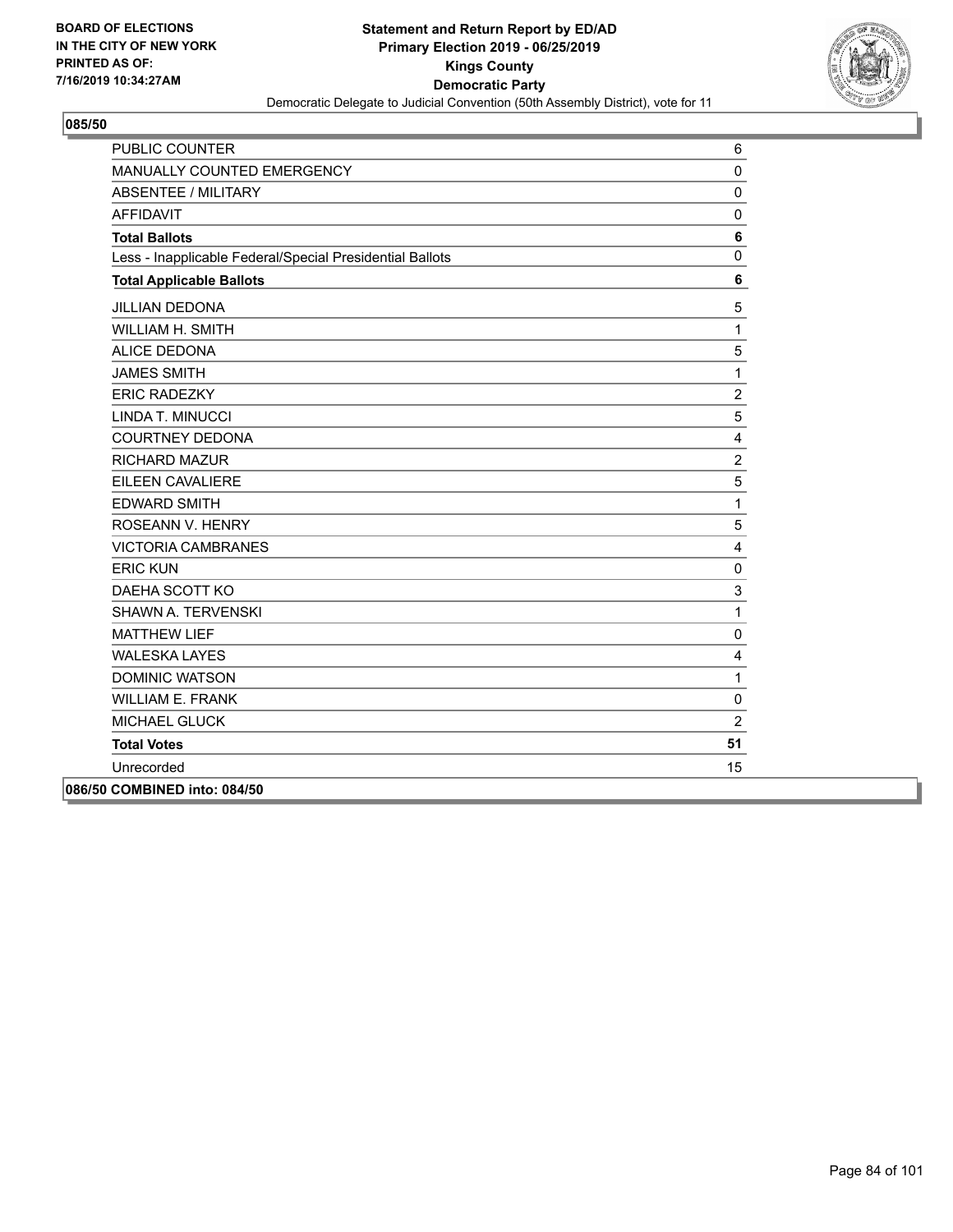

| <b>PUBLIC COUNTER</b>                                    | 0            |
|----------------------------------------------------------|--------------|
| MANUALLY COUNTED EMERGENCY                               | $\mathbf 0$  |
| <b>ABSENTEE / MILITARY</b>                               | $\mathbf 0$  |
| <b>AFFIDAVIT</b>                                         | $\mathbf 0$  |
| <b>Total Ballots</b>                                     | $\mathbf 0$  |
| Less - Inapplicable Federal/Special Presidential Ballots | $\mathbf 0$  |
| <b>Total Applicable Ballots</b>                          | $\mathbf{0}$ |
| <b>JILLIAN DEDONA</b>                                    | 0            |
| <b>WILLIAM H. SMITH</b>                                  | $\mathbf 0$  |
| <b>ALICE DEDONA</b>                                      | $\mathbf 0$  |
| <b>JAMES SMITH</b>                                       | $\Omega$     |
| <b>ERIC RADEZKY</b>                                      | 0            |
| LINDA T. MINUCCI                                         | $\mathbf 0$  |
| <b>COURTNEY DEDONA</b>                                   | $\mathbf 0$  |
| <b>RICHARD MAZUR</b>                                     | 0            |
| <b>EILEEN CAVALIERE</b>                                  | $\mathbf 0$  |
| <b>EDWARD SMITH</b>                                      | $\mathbf 0$  |
| ROSEANN V. HENRY                                         | $\mathbf 0$  |
| <b>VICTORIA CAMBRANES</b>                                | $\mathbf 0$  |
| <b>ERIC KUN</b>                                          | $\mathbf 0$  |
| DAEHA SCOTT KO                                           | $\mathbf 0$  |
| SHAWN A. TERVENSKI                                       | $\mathbf 0$  |
| <b>MATTHEW LIEF</b>                                      | $\mathbf 0$  |
| <b>WALESKA LAYES</b>                                     | $\Omega$     |
| <b>DOMINIC WATSON</b>                                    | $\mathbf 0$  |
| <b>WILLIAM E. FRANK</b>                                  | 0            |
| <b>MICHAEL GLUCK</b>                                     | 0            |
| <b>Total Votes</b>                                       | $\mathbf{0}$ |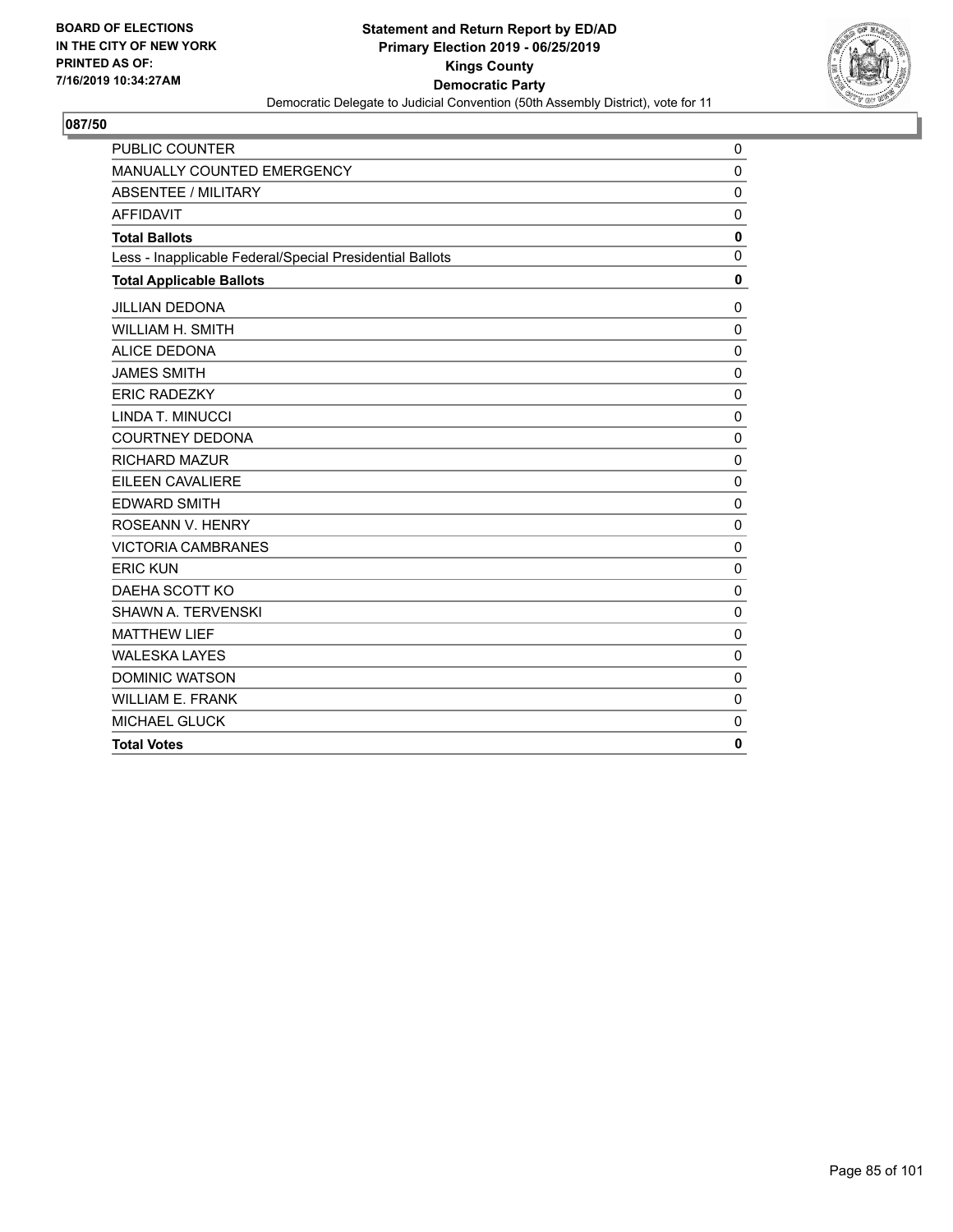

| <b>PUBLIC COUNTER</b>                                    | 4              |
|----------------------------------------------------------|----------------|
| MANUALLY COUNTED EMERGENCY                               | 0              |
| <b>ABSENTEE / MILITARY</b>                               | $\mathbf 0$    |
| <b>AFFIDAVIT</b>                                         | $\mathbf 0$    |
| <b>Total Ballots</b>                                     | 4              |
| Less - Inapplicable Federal/Special Presidential Ballots | $\mathbf{0}$   |
| <b>Total Applicable Ballots</b>                          | 4              |
| <b>JILLIAN DEDONA</b>                                    | 3              |
| <b>WILLIAM H. SMITH</b>                                  | $\mathbf 0$    |
| <b>ALICE DEDONA</b>                                      | $\overline{2}$ |
| <b>JAMES SMITH</b>                                       | $\mathbf 0$    |
| <b>ERIC RADEZKY</b>                                      | 0              |
| LINDA T. MINUCCI                                         | 3              |
| <b>COURTNEY DEDONA</b>                                   | 3              |
| <b>RICHARD MAZUR</b>                                     | $\mathbf 0$    |
| EILEEN CAVALIERE                                         | 3              |
| <b>EDWARD SMITH</b>                                      | 0              |
| ROSEANN V. HENRY                                         | 3              |
| <b>VICTORIA CAMBRANES</b>                                | 3              |
| <b>ERIC KUN</b>                                          | 1              |
| DAEHA SCOTT KO                                           | $\overline{c}$ |
| <b>SHAWN A. TERVENSKI</b>                                | $\mathbf{1}$   |
| <b>MATTHEW LIEF</b>                                      | 1              |
| <b>WALESKA LAYES</b>                                     | $\overline{c}$ |
| <b>DOMINIC WATSON</b>                                    | $\mathbf{1}$   |
| <b>WILLIAM E. FRANK</b>                                  | 1              |
| MICHAEL GLUCK                                            | 1              |
| <b>Total Votes</b>                                       | 30             |
| Unrecorded                                               | 14             |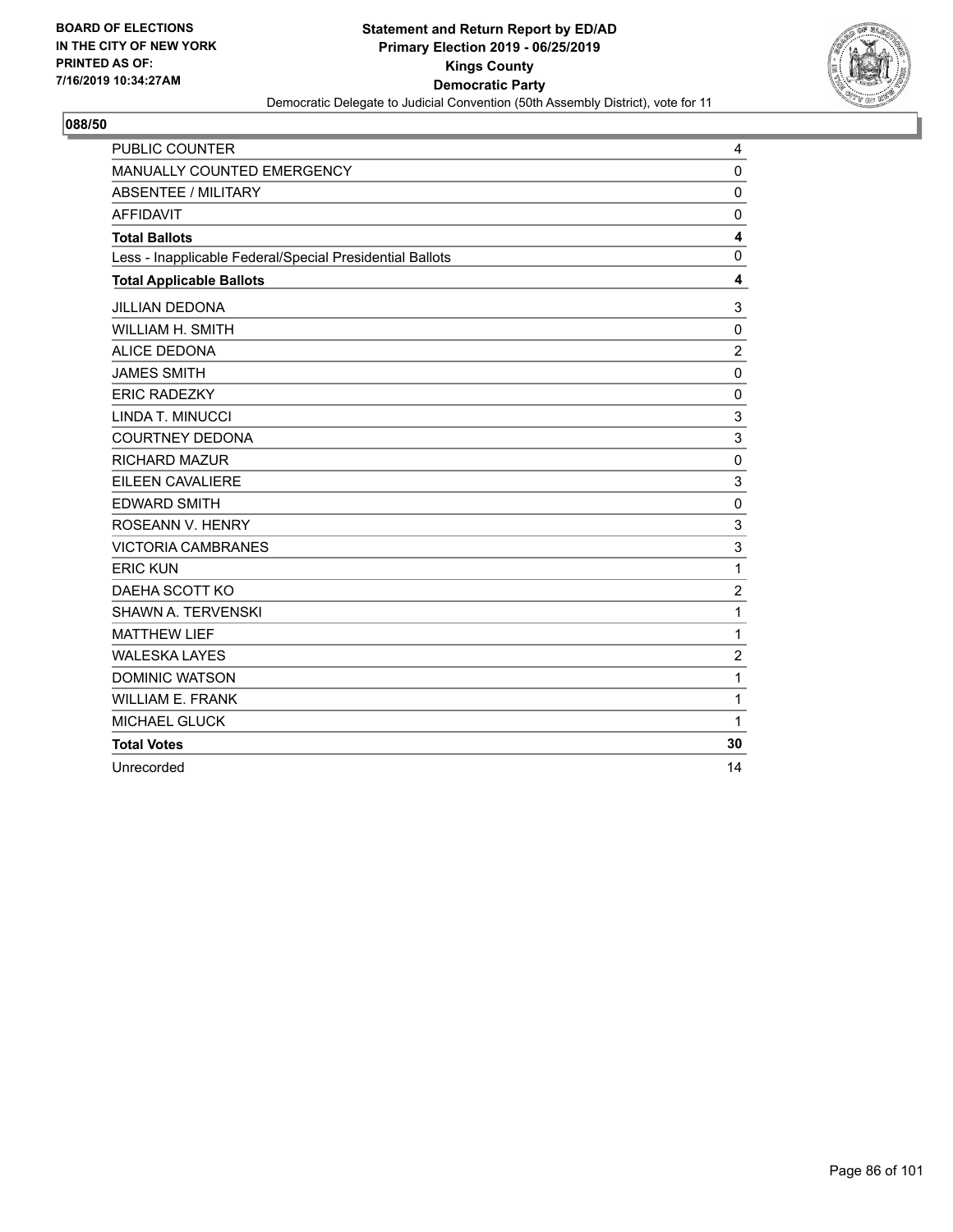

| <b>PUBLIC COUNTER</b>                                    | 27             |
|----------------------------------------------------------|----------------|
| MANUALLY COUNTED EMERGENCY                               | 0              |
| ABSENTEE / MILITARY                                      | 1              |
| <b>AFFIDAVIT</b>                                         | $\mathbf 0$    |
| <b>Total Ballots</b>                                     | 28             |
| Less - Inapplicable Federal/Special Presidential Ballots | $\mathbf{0}$   |
| <b>Total Applicable Ballots</b>                          | 28             |
| <b>JILLIAN DEDONA</b>                                    | 15             |
| <b>WILLIAM H. SMITH</b>                                  | $\overline{7}$ |
| <b>ALICE DEDONA</b>                                      | 16             |
| <b>JAMES SMITH</b>                                       | 8              |
| <b>ERIC RADEZKY</b>                                      | 5              |
| LINDA T. MINUCCI                                         | 15             |
| <b>COURTNEY DEDONA</b>                                   | 14             |
| <b>RICHARD MAZUR</b>                                     | 8              |
| EILEEN CAVALIERE                                         | 16             |
| <b>EDWARD SMITH</b>                                      | $\overline{7}$ |
| ROSEANN V. HENRY                                         | 16             |
| <b>VICTORIA CAMBRANES</b>                                | 14             |
| <b>ERIC KUN</b>                                          | $\overline{7}$ |
| DAEHA SCOTT KO                                           | 13             |
| <b>SHAWN A. TERVENSKI</b>                                | 5              |
| <b>MATTHEW LIEF</b>                                      | 5              |
| <b>WALESKA LAYES</b>                                     | 12             |
| <b>DOMINIC WATSON</b>                                    | $\overline{7}$ |
| <b>WILLIAM E. FRANK</b>                                  | 5              |
| <b>MICHAEL GLUCK</b>                                     | $\overline{4}$ |
| <b>Total Votes</b>                                       | 199            |
| Unrecorded                                               | 109            |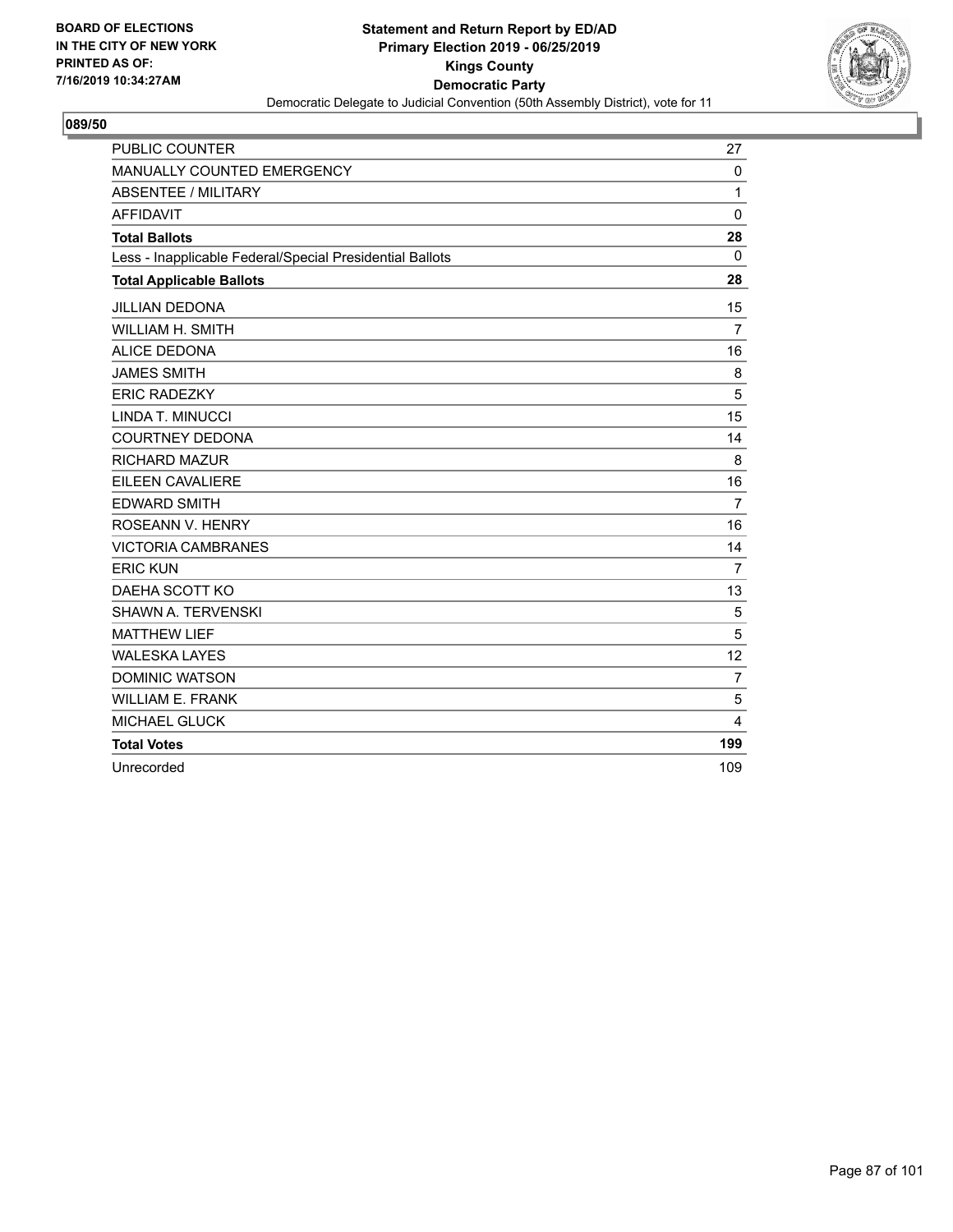

| <b>PUBLIC COUNTER</b>                                    | 11             |
|----------------------------------------------------------|----------------|
| MANUALLY COUNTED EMERGENCY                               | 0              |
| ABSENTEE / MILITARY                                      | 0              |
| <b>AFFIDAVIT</b>                                         | 1              |
| <b>Total Ballots</b>                                     | 12             |
| Less - Inapplicable Federal/Special Presidential Ballots | $\mathbf 0$    |
| <b>Total Applicable Ballots</b>                          | 12             |
| <b>JILLIAN DEDONA</b>                                    | 4              |
| <b>WILLIAM H. SMITH</b>                                  | $\overline{c}$ |
| <b>ALICE DEDONA</b>                                      | 5              |
| <b>JAMES SMITH</b>                                       | $\mathbf{1}$   |
| <b>ERIC RADEZKY</b>                                      | $\mathbf{1}$   |
| LINDA T. MINUCCI                                         | 3              |
| <b>COURTNEY DEDONA</b>                                   | 3              |
| <b>RICHARD MAZUR</b>                                     | $\overline{c}$ |
| EILEEN CAVALIERE                                         | 4              |
| <b>EDWARD SMITH</b>                                      | $\mathbf 0$    |
| ROSEANN V. HENRY                                         | 3              |
| <b>VICTORIA CAMBRANES</b>                                | 5              |
| <b>ERIC KUN</b>                                          | 4              |
| DAEHA SCOTT KO                                           | 8              |
| <b>SHAWN A. TERVENSKI</b>                                | 1              |
| <b>MATTHEW LIEF</b>                                      | $\overline{2}$ |
| <b>WALESKA LAYES</b>                                     | 5              |
| <b>DOMINIC WATSON</b>                                    | $\overline{2}$ |
| <b>WILLIAM E. FRANK</b>                                  | 1              |
| MICHAEL GLUCK                                            | $\overline{2}$ |
| <b>Total Votes</b>                                       | 58             |
| Unrecorded                                               | 74             |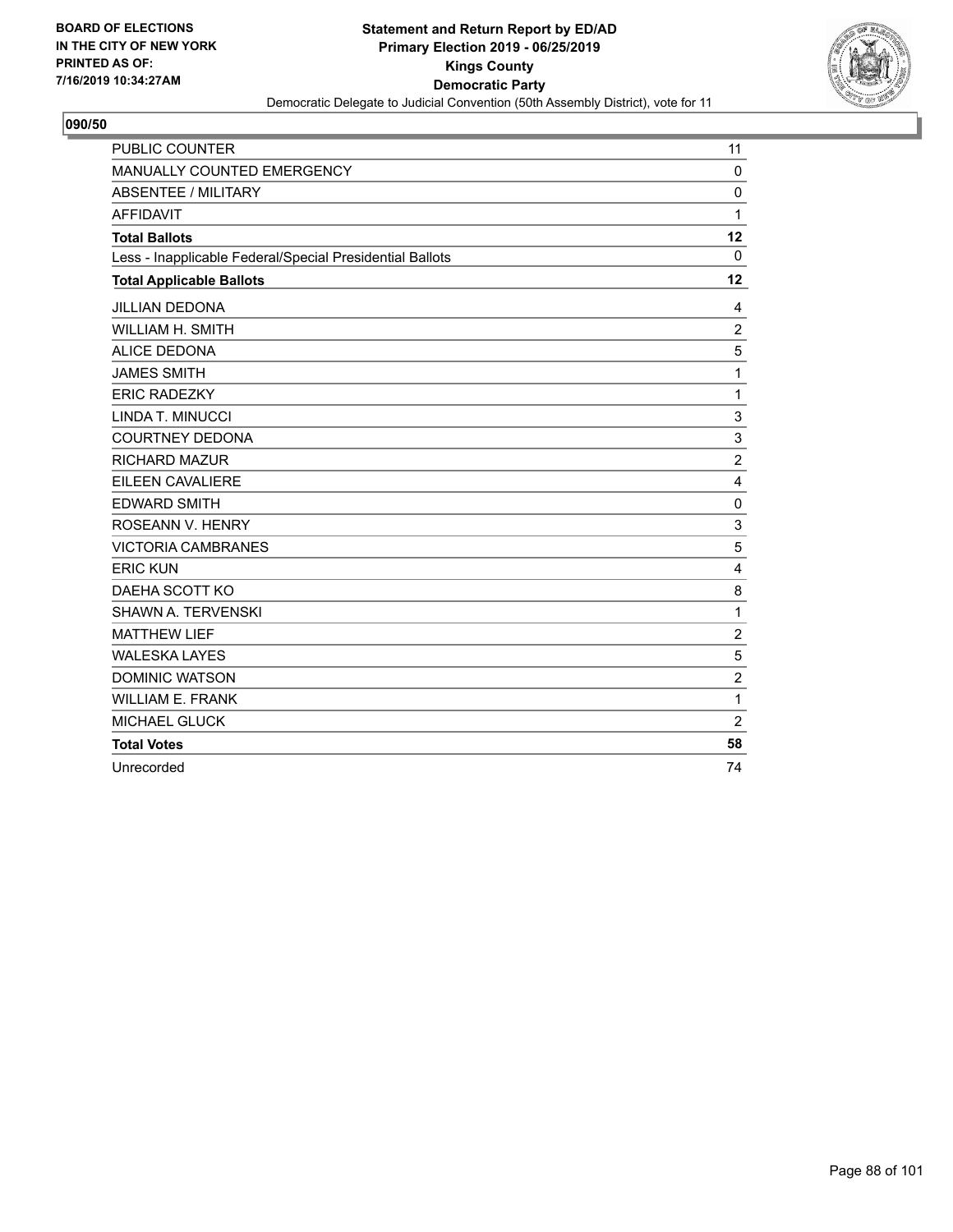

| <b>PUBLIC COUNTER</b>                                    | 23             |
|----------------------------------------------------------|----------------|
| MANUALLY COUNTED EMERGENCY                               | $\Omega$       |
| <b>ABSENTEE / MILITARY</b>                               | $\overline{c}$ |
| <b>AFFIDAVIT</b>                                         | $\mathbf{0}$   |
| <b>Total Ballots</b>                                     | 25             |
| Less - Inapplicable Federal/Special Presidential Ballots | $\Omega$       |
| <b>Total Applicable Ballots</b>                          | 25             |
| <b>JILLIAN DEDONA</b>                                    | 10             |
| <b>WILLIAM H. SMITH</b>                                  | 5              |
| <b>ALICE DEDONA</b>                                      | 10             |
| <b>JAMES SMITH</b>                                       | 4              |
| <b>ERIC RADEZKY</b>                                      | 3              |
| LINDA T. MINUCCI                                         | 6              |
| <b>COURTNEY DEDONA</b>                                   | 9              |
| <b>RICHARD MAZUR</b>                                     | 1              |
| EILEEN CAVALIERE                                         | 8              |
| <b>EDWARD SMITH</b>                                      | 6              |
| ROSEANN V. HENRY                                         | $\overline{7}$ |
| <b>VICTORIA CAMBRANES</b>                                | 11             |
| <b>ERIC KUN</b>                                          | 6              |
| DAEHA SCOTT KO                                           | 8              |
| <b>SHAWN A. TERVENSKI</b>                                | $\overline{4}$ |
| <b>MATTHEW LIEF</b>                                      | 5              |
| <b>WALESKA LAYES</b>                                     | 9              |
| <b>DOMINIC WATSON</b>                                    | 7              |
| <b>WILLIAM E. FRANK</b>                                  | 6              |
| <b>MICHAEL GLUCK</b>                                     | 6              |
| <b>Total Votes</b>                                       | 131            |
| Unrecorded                                               | 144            |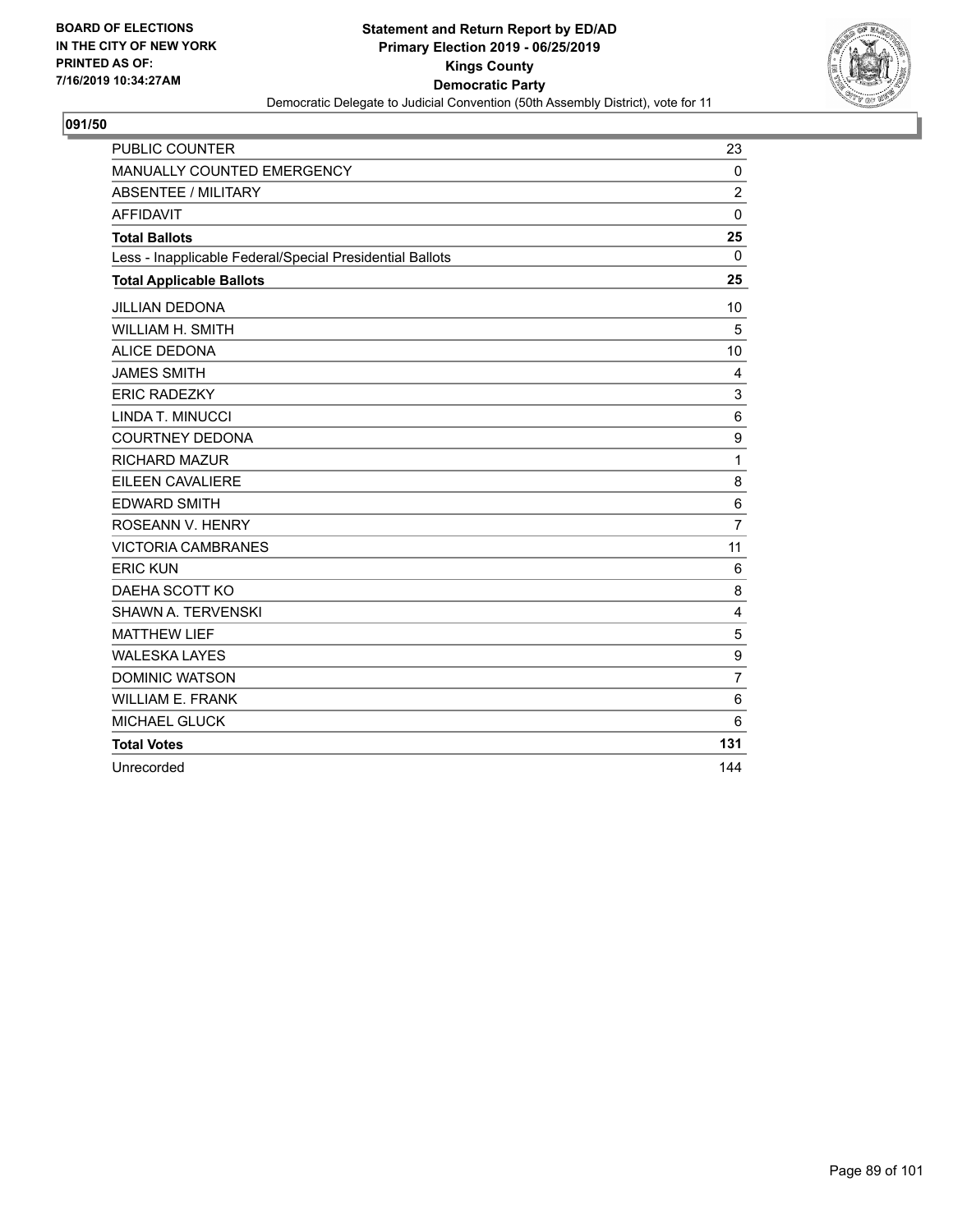

| <b>PUBLIC COUNTER</b>                                    | 20             |
|----------------------------------------------------------|----------------|
| MANUALLY COUNTED EMERGENCY                               | $\mathbf 0$    |
| ABSENTEE / MILITARY                                      | $\Omega$       |
| <b>AFFIDAVIT</b>                                         | 1              |
| <b>Total Ballots</b>                                     | 21             |
| Less - Inapplicable Federal/Special Presidential Ballots | $\Omega$       |
| <b>Total Applicable Ballots</b>                          | 21             |
| <b>JILLIAN DEDONA</b>                                    | 5              |
| WILLIAM H. SMITH                                         | 5              |
| <b>ALICE DEDONA</b>                                      | $\overline{7}$ |
| <b>JAMES SMITH</b>                                       | $\overline{7}$ |
| <b>ERIC RADEZKY</b>                                      | 3              |
| LINDA T. MINUCCI                                         | $\overline{7}$ |
| <b>COURTNEY DEDONA</b>                                   | 8              |
| <b>RICHARD MAZUR</b>                                     | $\overline{c}$ |
| EILEEN CAVALIERE                                         | 8              |
| <b>EDWARD SMITH</b>                                      | 3              |
| ROSEANN V. HENRY                                         | 9              |
| <b>VICTORIA CAMBRANES</b>                                | $\overline{7}$ |
| <b>ERIC KUN</b>                                          | 3              |
| DAEHA SCOTT KO                                           | 8              |
| SHAWN A. TERVENSKI                                       | 4              |
| <b>MATTHEW LIEF</b>                                      | 4              |
| <b>WALESKA LAYES</b>                                     | $\overline{7}$ |
| <b>DOMINIC WATSON</b>                                    | 10             |
| <b>WILLIAM E. FRANK</b>                                  | 4              |
| MICHAEL GLUCK                                            | $\overline{2}$ |
| <b>Total Votes</b>                                       | 113            |
| Unrecorded                                               | 118            |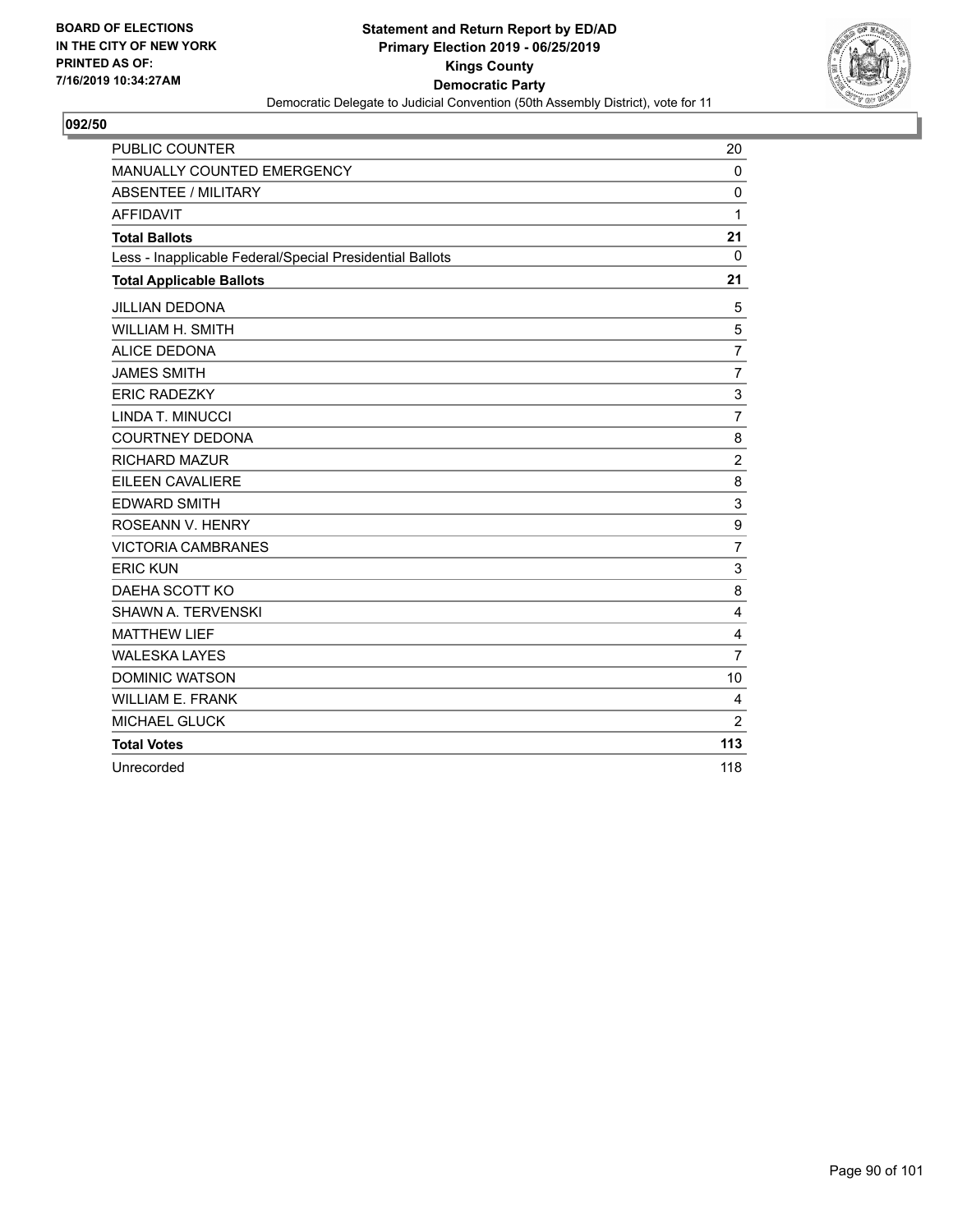

| <b>PUBLIC COUNTER</b>                                    | 5              |
|----------------------------------------------------------|----------------|
| MANUALLY COUNTED EMERGENCY                               | $\mathbf{0}$   |
| ABSENTEE / MILITARY                                      | 0              |
| <b>AFFIDAVIT</b>                                         | $\mathbf 0$    |
| <b>Total Ballots</b>                                     | 5              |
| Less - Inapplicable Federal/Special Presidential Ballots | 0              |
| <b>Total Applicable Ballots</b>                          | 5              |
| <b>JILLIAN DEDONA</b>                                    | $\mathbf{1}$   |
| WILLIAM H. SMITH                                         | $\overline{c}$ |
| <b>ALICE DEDONA</b>                                      | $\overline{2}$ |
| <b>JAMES SMITH</b>                                       | $\overline{c}$ |
| <b>ERIC RADEZKY</b>                                      | $\mathbf{1}$   |
| LINDA T. MINUCCI                                         | 0              |
| <b>COURTNEY DEDONA</b>                                   | $\overline{c}$ |
| <b>RICHARD MAZUR</b>                                     | 0              |
| <b>EILEEN CAVALIERE</b>                                  | 3              |
| <b>EDWARD SMITH</b>                                      | 1              |
| ROSEANN V. HENRY                                         | $\overline{c}$ |
| <b>VICTORIA CAMBRANES</b>                                | 3              |
| <b>ERIC KUN</b>                                          | $\overline{2}$ |
| DAEHA SCOTT KO                                           | 3              |
| <b>SHAWN A. TERVENSKI</b>                                | $\mathbf 0$    |
| <b>MATTHEW LIEF</b>                                      | 1              |
| <b>WALESKA LAYES</b>                                     | 3              |
| <b>DOMINIC WATSON</b>                                    | $\mathbf{1}$   |
| <b>WILLIAM E. FRANK</b>                                  | $\mathbf{1}$   |
| <b>MICHAEL GLUCK</b>                                     | $\mathbf{0}$   |
| <b>Total Votes</b>                                       | 30             |
| Unrecorded                                               | 25             |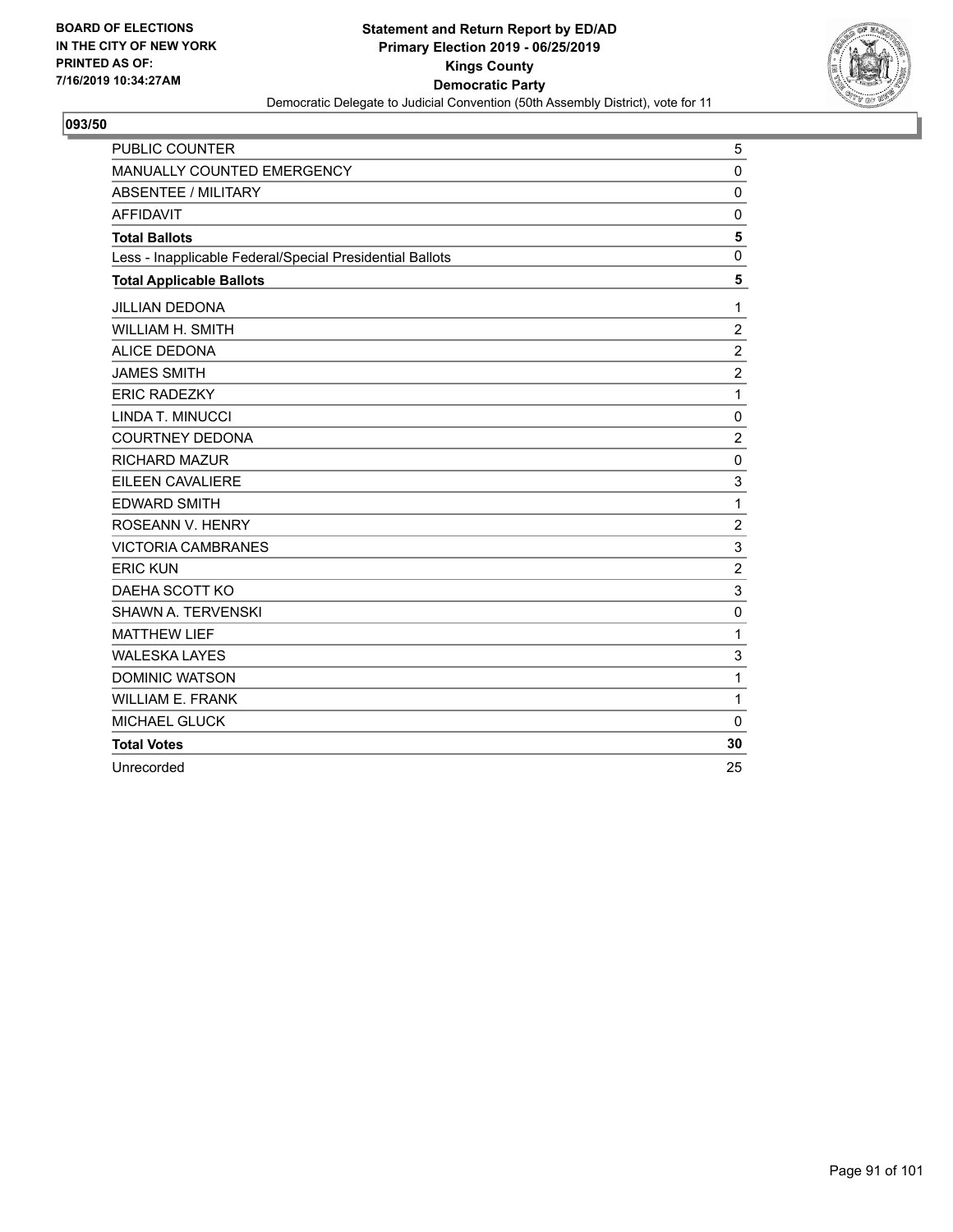

| <b>PUBLIC COUNTER</b>                                    | $\mathbf{1}$ |
|----------------------------------------------------------|--------------|
| MANUALLY COUNTED EMERGENCY                               | 0            |
| <b>ABSENTEE / MILITARY</b>                               | $\mathbf 0$  |
| <b>AFFIDAVIT</b>                                         | $\mathbf 0$  |
| <b>Total Ballots</b>                                     | 1            |
| Less - Inapplicable Federal/Special Presidential Ballots | $\mathbf{0}$ |
| <b>Total Applicable Ballots</b>                          | 1            |
| <b>JILLIAN DEDONA</b>                                    | 0            |
| WILLIAM H. SMITH                                         | $\mathbf 0$  |
| <b>ALICE DEDONA</b>                                      | $\mathbf 0$  |
| <b>JAMES SMITH</b>                                       | $\mathbf 0$  |
| <b>ERIC RADEZKY</b>                                      | 0            |
| LINDA T. MINUCCI                                         | 1            |
| <b>COURTNEY DEDONA</b>                                   | $\mathbf 0$  |
| <b>RICHARD MAZUR</b>                                     | $\mathbf{0}$ |
| <b>EILEEN CAVALIERE</b>                                  | 0            |
| <b>EDWARD SMITH</b>                                      | $\mathbf 0$  |
| ROSEANN V. HENRY                                         | $\mathbf 0$  |
| <b>VICTORIA CAMBRANES</b>                                | 1            |
| <b>ERIC KUN</b>                                          | 1            |
| DAEHA SCOTT KO                                           | 0            |
| <b>SHAWN A. TERVENSKI</b>                                | $\mathbf{1}$ |
| <b>MATTHEW LIEF</b>                                      | 0            |
| <b>WALESKA LAYES</b>                                     | $\mathbf{0}$ |
| <b>DOMINIC WATSON</b>                                    | 0            |
| <b>WILLIAM E. FRANK</b>                                  | 0            |
| <b>MICHAEL GLUCK</b>                                     | 1            |
| <b>Total Votes</b>                                       | 5            |
| Unrecorded                                               | 6            |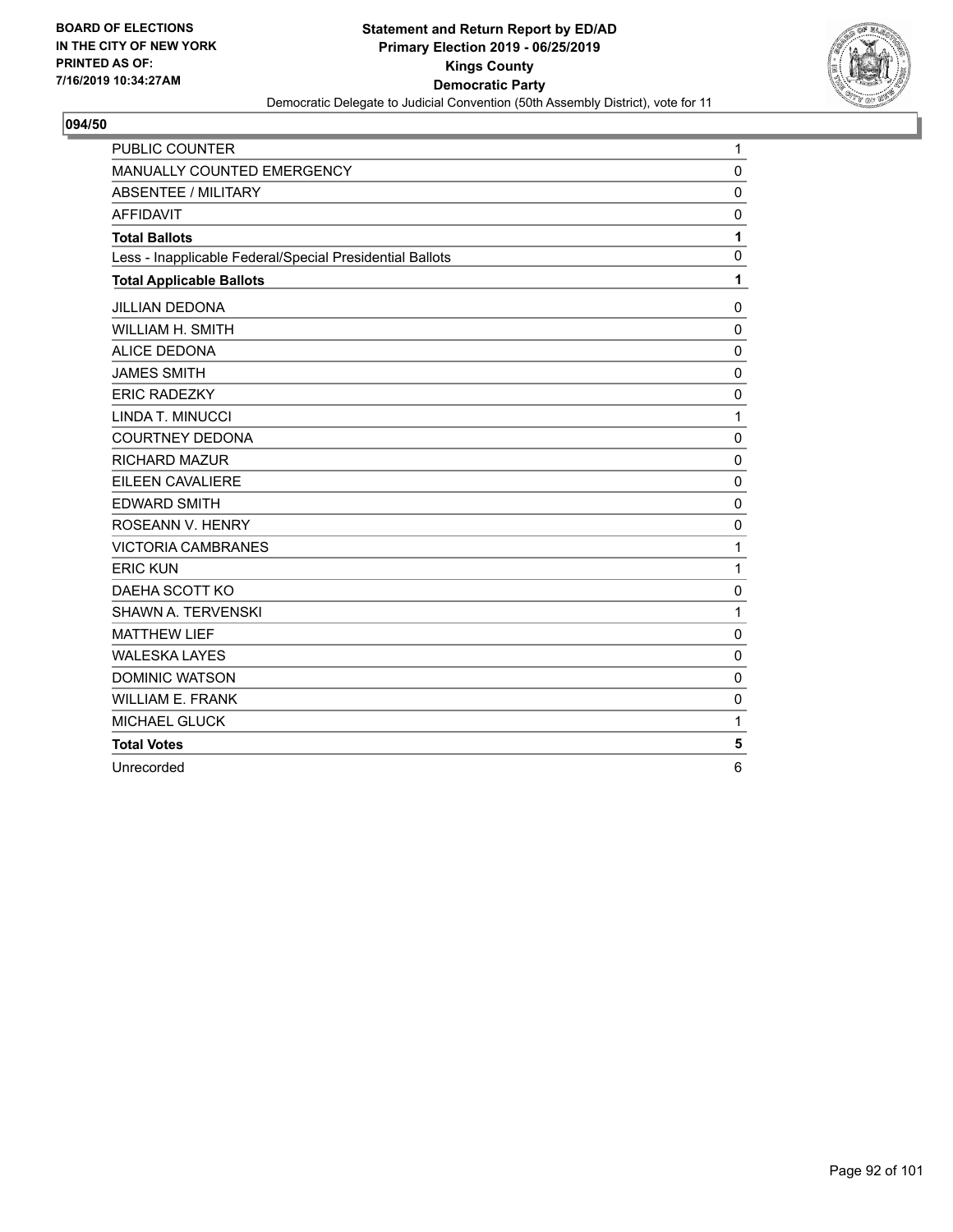

| <b>PUBLIC COUNTER</b>                                    | 14               |
|----------------------------------------------------------|------------------|
| MANUALLY COUNTED EMERGENCY                               | $\mathbf 0$      |
| <b>ABSENTEE / MILITARY</b>                               | $\overline{2}$   |
| <b>AFFIDAVIT</b>                                         | $\mathbf 0$      |
| <b>Total Ballots</b>                                     | 16               |
| Less - Inapplicable Federal/Special Presidential Ballots | $\mathbf{0}$     |
| <b>Total Applicable Ballots</b>                          | 16               |
| <b>JILLIAN DEDONA</b>                                    | 1                |
| WILLIAM H. SMITH                                         | $\mathbf{1}$     |
| <b>ALICE DEDONA</b>                                      | $\overline{c}$   |
| <b>JAMES SMITH</b>                                       | $\mathbf 0$      |
| <b>ERIC RADEZKY</b>                                      | $\overline{c}$   |
| LINDA T. MINUCCI                                         | 3                |
| <b>COURTNEY DEDONA</b>                                   | $\boldsymbol{2}$ |
| RICHARD MAZUR                                            | 1                |
| <b>EILEEN CAVALIERE</b>                                  | 3                |
| <b>EDWARD SMITH</b>                                      | $\mathbf 0$      |
| ROSEANN V. HENRY                                         | $\overline{2}$   |
| <b>VICTORIA CAMBRANES</b>                                | 8                |
| <b>ERIC KUN</b>                                          | 8                |
| DAEHA SCOTT KO                                           | $\boldsymbol{9}$ |
| <b>SHAWN A. TERVENSKI</b>                                | 8                |
| <b>MATTHEW LIEF</b>                                      | 5                |
| <b>WALESKA LAYES</b>                                     | 8                |
| <b>DOMINIC WATSON</b>                                    | $\,6$            |
| <b>WILLIAM E. FRANK</b>                                  | $\,6$            |
| <b>MICHAEL GLUCK</b>                                     | $\overline{7}$   |
| ANDREW LUZINOCCAY (WRITE-IN)                             | 1                |
| <b>Total Votes</b>                                       | 83               |
| Unrecorded                                               | 93               |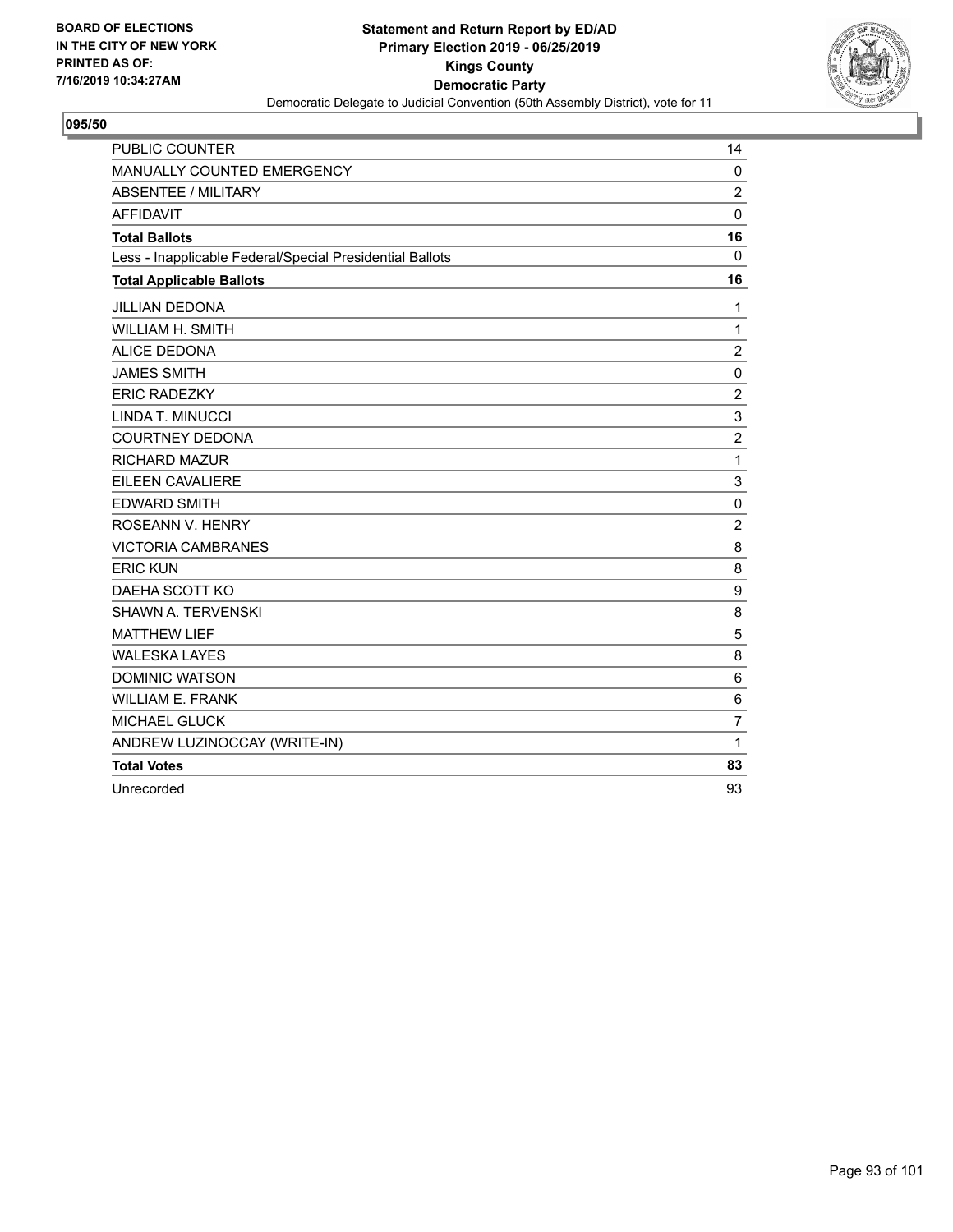

| <b>PUBLIC COUNTER</b>                                    | 15             |
|----------------------------------------------------------|----------------|
| MANUALLY COUNTED EMERGENCY                               | $\mathbf 0$    |
| ABSENTEE / MILITARY                                      | $\Omega$       |
| <b>AFFIDAVIT</b>                                         | 1              |
| <b>Total Ballots</b>                                     | 16             |
| Less - Inapplicable Federal/Special Presidential Ballots | 0              |
| <b>Total Applicable Ballots</b>                          | 16             |
| <b>JILLIAN DEDONA</b>                                    | 8              |
| WILLIAM H. SMITH                                         | $\mathbf 0$    |
| <b>ALICE DEDONA</b>                                      | 9              |
| <b>JAMES SMITH</b>                                       | 0              |
| <b>ERIC RADEZKY</b>                                      | 3              |
| LINDA T. MINUCCI                                         | 9              |
| <b>COURTNEY DEDONA</b>                                   | 9              |
| <b>RICHARD MAZUR</b>                                     | $\mathbf{1}$   |
| EILEEN CAVALIERE                                         | 10             |
| <b>EDWARD SMITH</b>                                      | $\mathbf 0$    |
| ROSEANN V. HENRY                                         | $\overline{7}$ |
| <b>VICTORIA CAMBRANES</b>                                | 14             |
| <b>ERIC KUN</b>                                          | $\overline{7}$ |
| DAEHA SCOTT KO                                           | 11             |
| SHAWN A. TERVENSKI                                       | 6              |
| <b>MATTHEW LIEF</b>                                      | 6              |
| <b>WALESKA LAYES</b>                                     | 12             |
| <b>DOMINIC WATSON</b>                                    | 4              |
| <b>WILLIAM E. FRANK</b>                                  | 4              |
| MICHAEL GLUCK                                            | 6              |
| <b>Total Votes</b>                                       | 126            |
| Unrecorded                                               | 50             |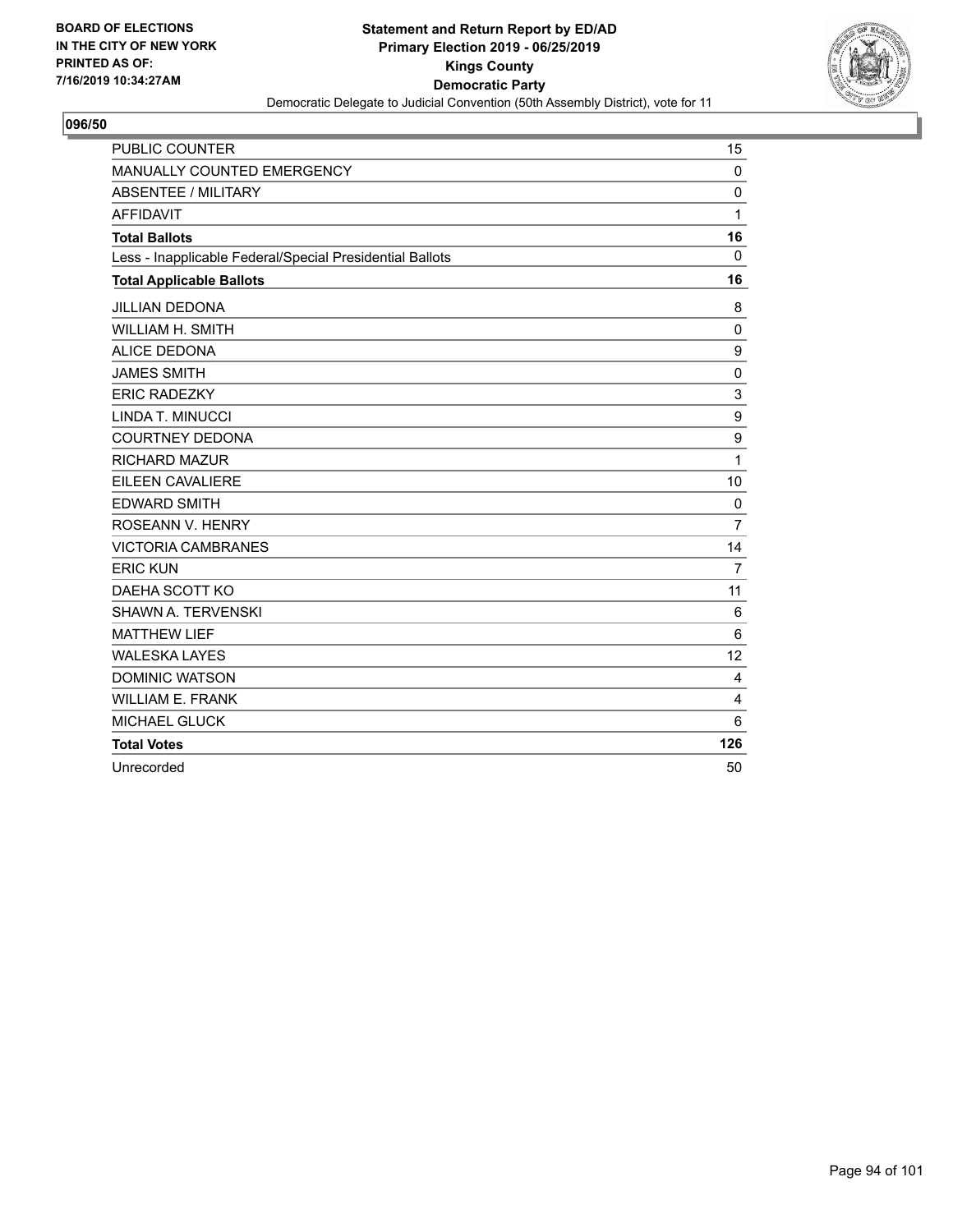

| PUBLIC COUNTER                                           | 17             |
|----------------------------------------------------------|----------------|
| MANUALLY COUNTED EMERGENCY                               | $\mathbf 0$    |
| ABSENTEE / MILITARY                                      | $\mathbf{1}$   |
| <b>AFFIDAVIT</b>                                         | $\Omega$       |
| <b>Total Ballots</b>                                     | 18             |
| Less - Inapplicable Federal/Special Presidential Ballots | 0              |
| <b>Total Applicable Ballots</b>                          | 18             |
| <b>JILLIAN DEDONA</b>                                    | 8              |
| WILLIAM H. SMITH                                         | 1              |
| <b>ALICE DEDONA</b>                                      | 8              |
| <b>JAMES SMITH</b>                                       | 4              |
| <b>ERIC RADEZKY</b>                                      | 1              |
| LINDA T. MINUCCI                                         | $\overline{7}$ |
| <b>COURTNEY DEDONA</b>                                   | 5              |
| <b>RICHARD MAZUR</b>                                     | 5              |
| EILEEN CAVALIERE                                         | 8              |
| <b>EDWARD SMITH</b>                                      | 3              |
| ROSEANN V. HENRY                                         | $\overline{7}$ |
| <b>VICTORIA CAMBRANES</b>                                | 14             |
| <b>ERIC KUN</b>                                          | 10             |
| DAEHA SCOTT KO                                           | 12             |
| SHAWN A. TERVENSKI                                       | 8              |
| <b>MATTHEW LIEF</b>                                      | 8              |
| <b>WALESKA LAYES</b>                                     | 11             |
| <b>DOMINIC WATSON</b>                                    | 9              |
| <b>WILLIAM E. FRANK</b>                                  | 8              |
| MICHAEL GLUCK                                            | 10             |
| HEATHER LETZKUS (WRITE-IN)                               | 1              |
| UNATTRIBUTABLE WRITE-IN (WRITE-IN)                       | 1              |
| <b>Total Votes</b>                                       | 149            |
| Unrecorded                                               | 49             |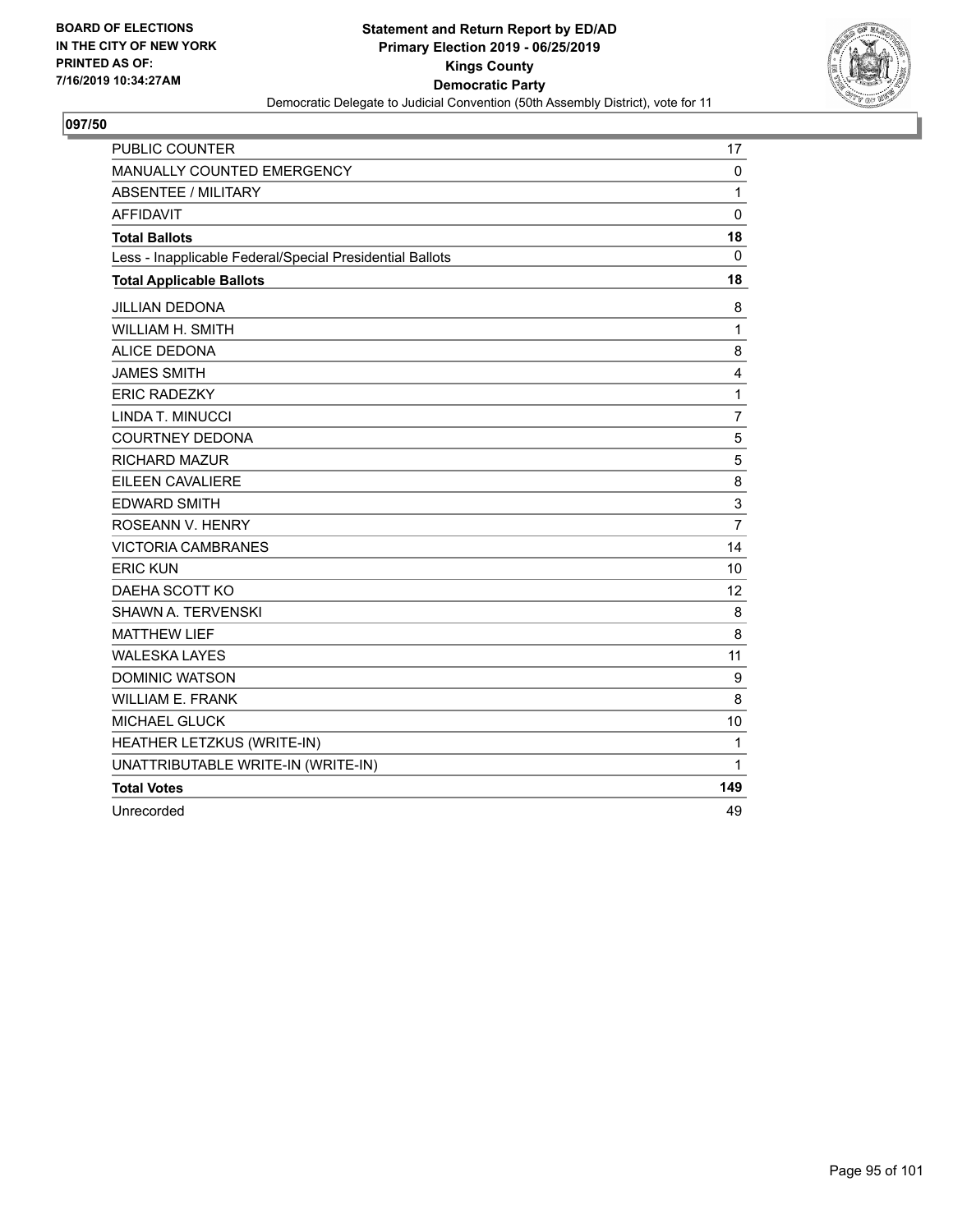

| <b>PUBLIC COUNTER</b>                                    | 9                |
|----------------------------------------------------------|------------------|
| MANUALLY COUNTED EMERGENCY                               | $\mathbf{0}$     |
| <b>ABSENTEE / MILITARY</b>                               | 1                |
| <b>AFFIDAVIT</b>                                         | $\mathbf{0}$     |
| <b>Total Ballots</b>                                     | 10               |
| Less - Inapplicable Federal/Special Presidential Ballots | $\Omega$         |
| <b>Total Applicable Ballots</b>                          | 10               |
| <b>JILLIAN DEDONA</b>                                    | 3                |
| <b>WILLIAM H. SMITH</b>                                  | $\overline{c}$   |
| <b>ALICE DEDONA</b>                                      | $\overline{2}$   |
| <b>JAMES SMITH</b>                                       | 3                |
| <b>ERIC RADEZKY</b>                                      | 3                |
| LINDA T. MINUCCI                                         | $\overline{c}$   |
| <b>COURTNEY DEDONA</b>                                   | $\overline{c}$   |
| <b>RICHARD MAZUR</b>                                     | $\boldsymbol{2}$ |
| EILEEN CAVALIERE                                         | $\overline{c}$   |
| <b>EDWARD SMITH</b>                                      | $\boldsymbol{2}$ |
| ROSEANN V. HENRY                                         | $\overline{2}$   |
| <b>VICTORIA CAMBRANES</b>                                | $\overline{c}$   |
| <b>ERIC KUN</b>                                          | 4                |
| DAEHA SCOTT KO                                           | 4                |
| <b>SHAWN A. TERVENSKI</b>                                | 3                |
| <b>MATTHEW LIEF</b>                                      | $\overline{c}$   |
| <b>WALESKA LAYES</b>                                     | $\overline{c}$   |
| <b>DOMINIC WATSON</b>                                    | 4                |
| <b>WILLIAM E. FRANK</b>                                  | $\overline{c}$   |
| <b>MICHAEL GLUCK</b>                                     | 3                |
| <b>Total Votes</b>                                       | 51               |
| Unrecorded                                               | 59               |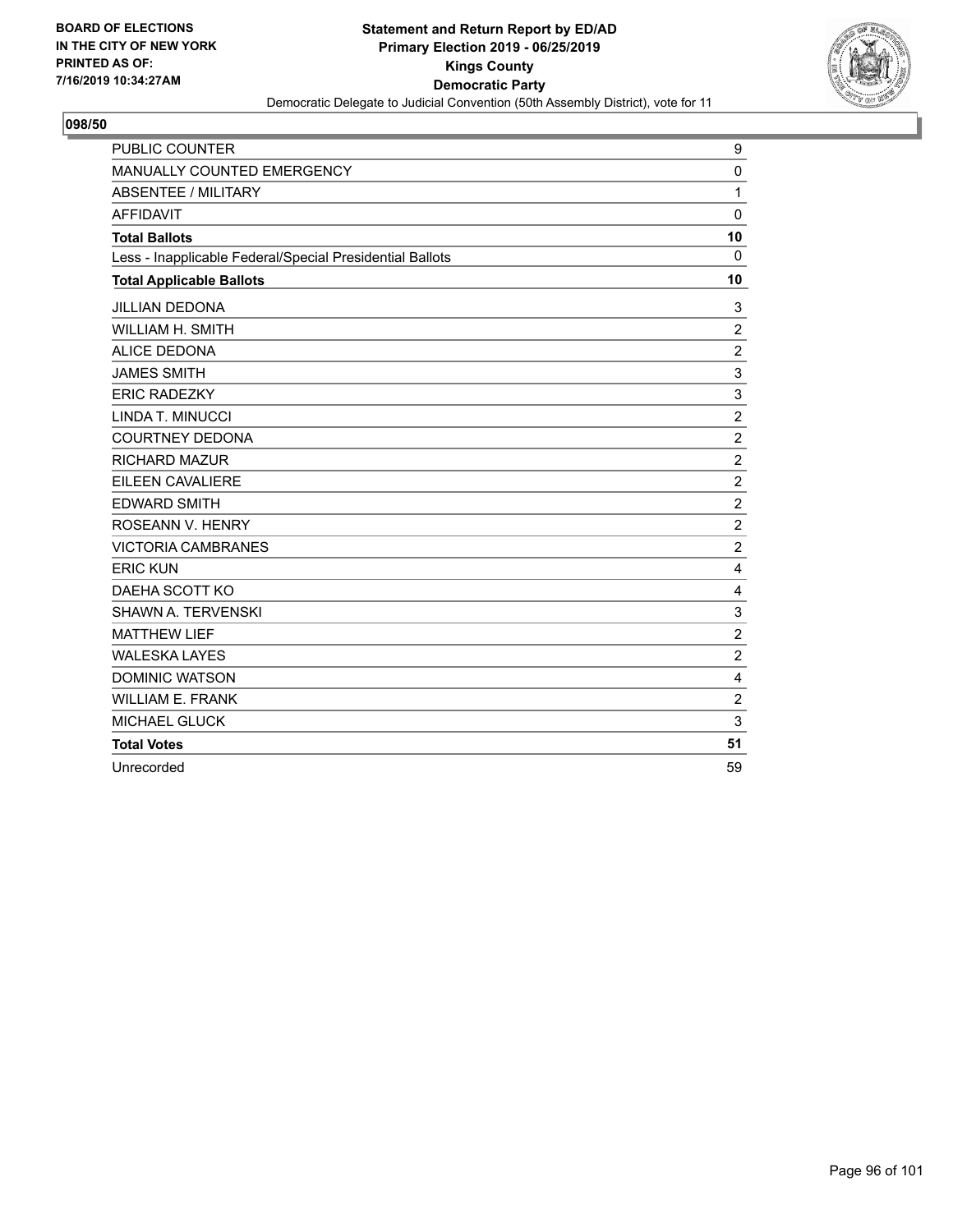

| <b>PUBLIC COUNTER</b>                                    | 16                        |
|----------------------------------------------------------|---------------------------|
| MANUALLY COUNTED EMERGENCY                               | $\mathbf 0$               |
| ABSENTEE / MILITARY                                      | $\mathbf 0$               |
| <b>AFFIDAVIT</b>                                         | $\mathbf 0$               |
| <b>Total Ballots</b>                                     | 16                        |
| Less - Inapplicable Federal/Special Presidential Ballots | $\Omega$                  |
| <b>Total Applicable Ballots</b>                          | 16                        |
| <b>JILLIAN DEDONA</b>                                    | 4                         |
| <b>WILLIAM H. SMITH</b>                                  | 3                         |
| <b>ALICE DEDONA</b>                                      | 4                         |
| <b>JAMES SMITH</b>                                       | 4                         |
| <b>ERIC RADEZKY</b>                                      | $\overline{c}$            |
| LINDA T. MINUCCI                                         | 3                         |
| <b>COURTNEY DEDONA</b>                                   | 5                         |
| <b>RICHARD MAZUR</b>                                     | $\mathbf{1}$              |
| EILEEN CAVALIERE                                         | 4                         |
| <b>EDWARD SMITH</b>                                      | $\ensuremath{\mathsf{3}}$ |
| ROSEANN V. HENRY                                         | 3                         |
| <b>VICTORIA CAMBRANES</b>                                | 4                         |
| <b>ERIC KUN</b>                                          | 4                         |
| DAEHA SCOTT KO                                           | 4                         |
| <b>SHAWN A. TERVENSKI</b>                                | 3                         |
| <b>MATTHEW LIEF</b>                                      | $\overline{c}$            |
| <b>WALESKA LAYES</b>                                     | 3                         |
| <b>DOMINIC WATSON</b>                                    | 4                         |
| <b>WILLIAM E. FRANK</b>                                  | $\overline{c}$            |
| <b>MICHAEL GLUCK</b>                                     | 4                         |
| <b>Total Votes</b>                                       | 66                        |
| Unrecorded                                               | 110                       |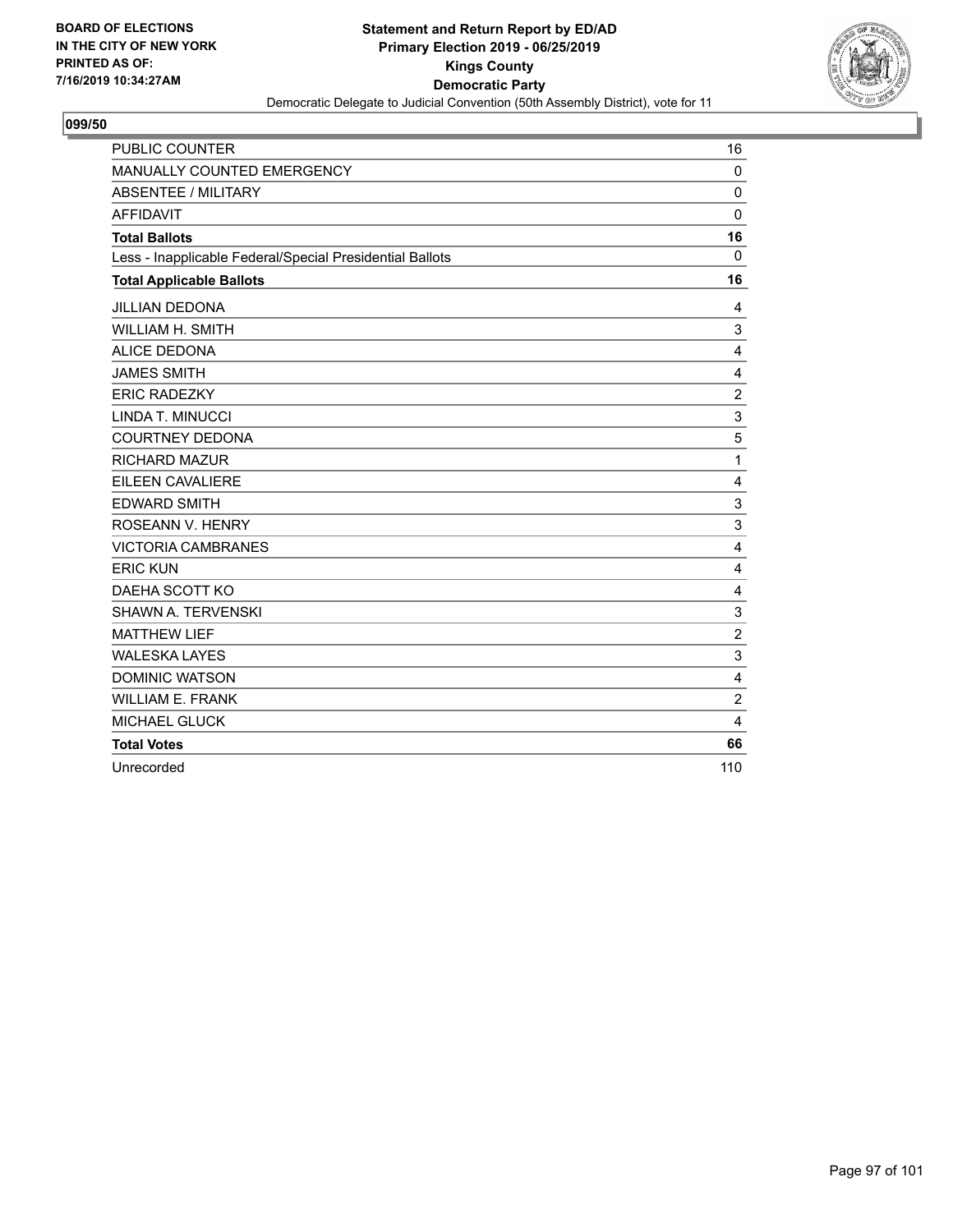

| <b>PUBLIC COUNTER</b>                                    | 1              |
|----------------------------------------------------------|----------------|
| MANUALLY COUNTED EMERGENCY                               | 0              |
| <b>ABSENTEE / MILITARY</b>                               | $\mathbf 0$    |
| <b>AFFIDAVIT</b>                                         | 0              |
| <b>Total Ballots</b>                                     | 1              |
| Less - Inapplicable Federal/Special Presidential Ballots | 0              |
| <b>Total Applicable Ballots</b>                          | 1              |
| <b>JILLIAN DEDONA</b>                                    | 0              |
| <b>WILLIAM H. SMITH</b>                                  | 0              |
| <b>ALICE DEDONA</b>                                      | 0              |
| <b>JAMES SMITH</b>                                       | $\mathbf 0$    |
| <b>ERIC RADEZKY</b>                                      | 0              |
| LINDA T. MINUCCI                                         | $\mathbf 0$    |
| <b>COURTNEY DEDONA</b>                                   | 0              |
| <b>RICHARD MAZUR</b>                                     | 0              |
| <b>EILEEN CAVALIERE</b>                                  | $\mathbf 0$    |
| <b>EDWARD SMITH</b>                                      | $\mathbf 0$    |
| ROSEANN V. HENRY                                         | 0              |
| <b>VICTORIA CAMBRANES</b>                                | $\mathbf 0$    |
| <b>ERIC KUN</b>                                          | $\mathbf 0$    |
| DAEHA SCOTT KO                                           | 0              |
| SHAWN A. TERVENSKI                                       | $\mathbf 0$    |
| <b>MATTHEW LIEF</b>                                      | $\mathbf 0$    |
| <b>WALESKA LAYES</b>                                     | 0              |
| <b>DOMINIC WATSON</b>                                    | $\mathbf 0$    |
| <b>WILLIAM E. FRANK</b>                                  | $\mathbf 0$    |
| MICHAEL GLUCK                                            | 0              |
| ARTUR C. KLEIN (WRITE-IN)                                | $\mathbf{1}$   |
| CHAIM GREENFELD (WRITE-IN)                               | $\mathbf{1}$   |
| DAVID HERSHKOWITH (WRITE-IN)                             | $\mathbf 1$    |
| DAVID KLEIN (WRITE-IN)                                   | $\mathbf 1$    |
| DAVID NEIDERMAN (WRITE-IN)                               | 1              |
| FELGE KLEIN (WRITE-IN)                                   | 1              |
| MENACHEM SEKULA (WRITE-IN)                               | $\mathbf{1}$   |
| USHER KLEIN (WRITE-IN)                                   | 1              |
| YAKOV SCHWIMMER (WRITE-IN)                               | 1              |
| <b>Total Votes</b>                                       | 9              |
| Unrecorded                                               | $\overline{c}$ |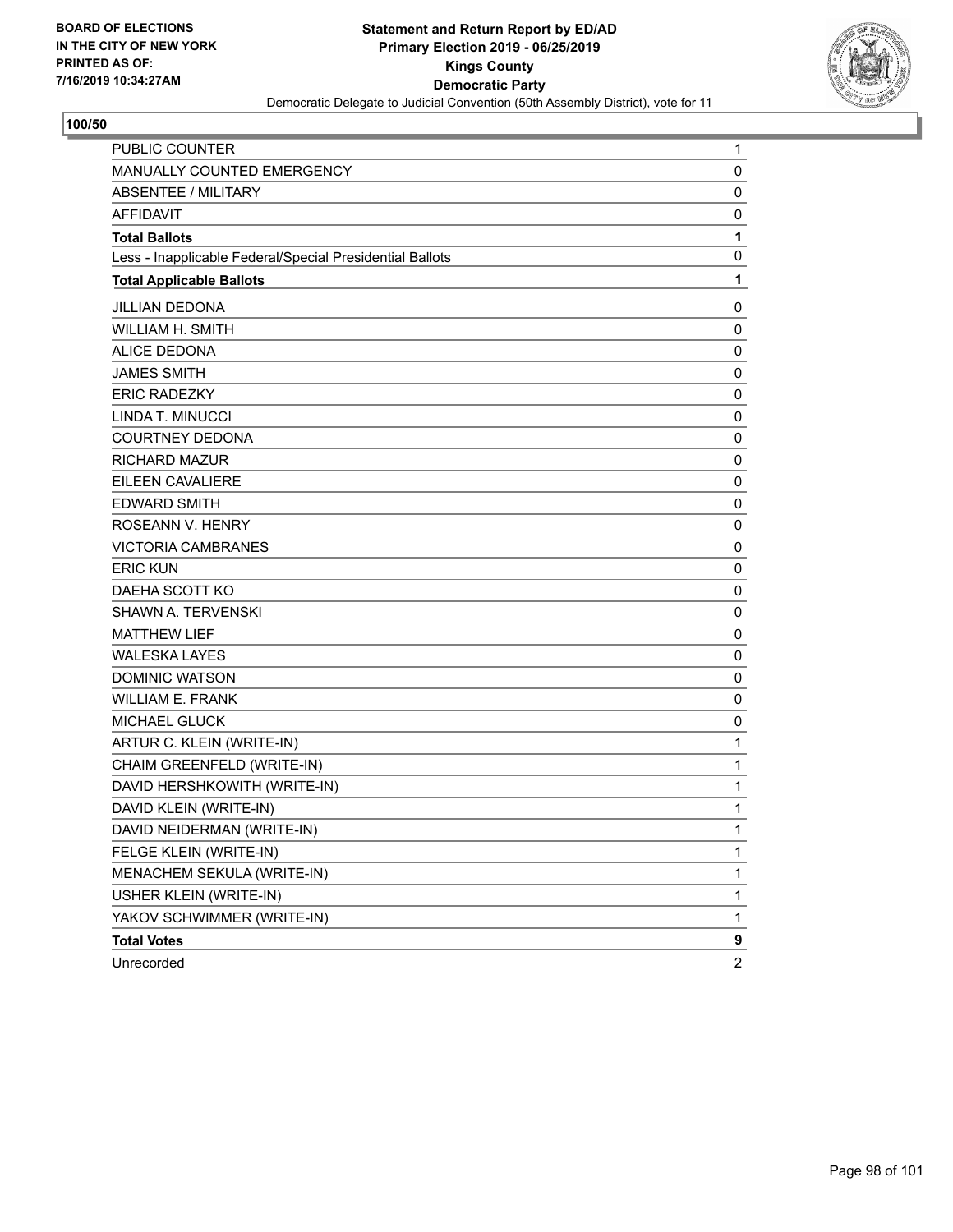

| <b>PUBLIC COUNTER</b>                                    | 10             |
|----------------------------------------------------------|----------------|
| MANUALLY COUNTED EMERGENCY                               | $\Omega$       |
| <b>ABSENTEE / MILITARY</b>                               | 1              |
| <b>AFFIDAVIT</b>                                         | $\Omega$       |
| <b>Total Ballots</b>                                     | 11             |
| Less - Inapplicable Federal/Special Presidential Ballots | $\Omega$       |
| <b>Total Applicable Ballots</b>                          | 11             |
| <b>JILLIAN DEDONA</b>                                    | 4              |
| <b>WILLIAM H. SMITH</b>                                  | $\mathbf{1}$   |
| <b>ALICE DEDONA</b>                                      | 5              |
| <b>JAMES SMITH</b>                                       | 0              |
| <b>ERIC RADEZKY</b>                                      | $\mathbf{1}$   |
| LINDA T. MINUCCI                                         | 5              |
| <b>COURTNEY DEDONA</b>                                   | $\overline{4}$ |
| <b>RICHARD MAZUR</b>                                     | $\mathbf 0$    |
| EILEEN CAVALIERE                                         | 4              |
| <b>EDWARD SMITH</b>                                      | $\mathbf 0$    |
| ROSEANN V. HENRY                                         | 5              |
| <b>VICTORIA CAMBRANES</b>                                | 8              |
| <b>ERIC KUN</b>                                          | 4              |
| DAEHA SCOTT KO                                           | 8              |
| <b>SHAWN A. TERVENSKI</b>                                | $\overline{4}$ |
| <b>MATTHEW LIEF</b>                                      | 4              |
| <b>WALESKA LAYES</b>                                     | $\overline{7}$ |
| <b>DOMINIC WATSON</b>                                    | 3              |
| <b>WILLIAM E. FRANK</b>                                  | 5              |
| <b>MICHAEL GLUCK</b>                                     | $\overline{4}$ |
| <b>Total Votes</b>                                       | 76             |
| Unrecorded                                               | 45             |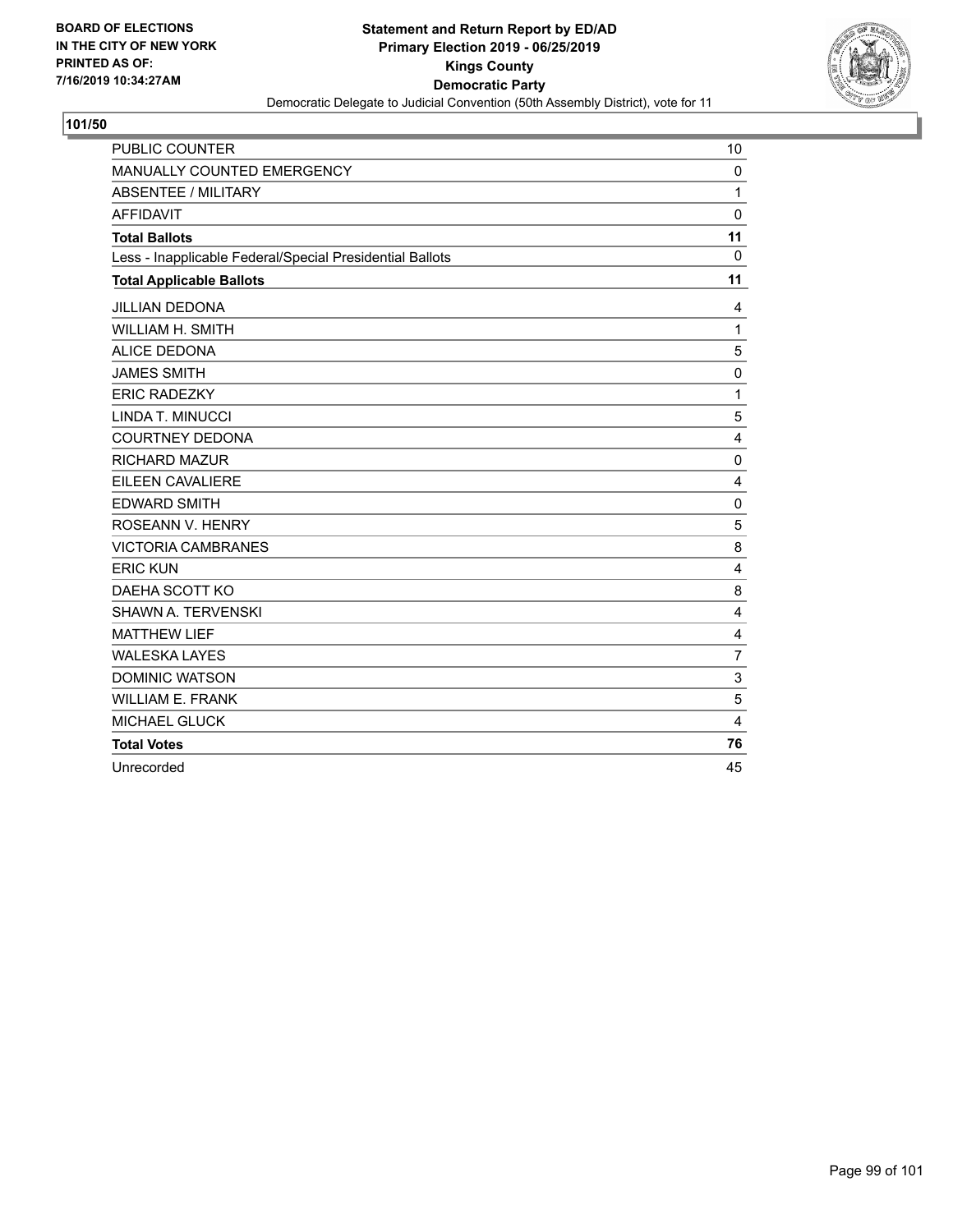

| PUBLIC COUNTER                                           | 10                        |
|----------------------------------------------------------|---------------------------|
| MANUALLY COUNTED EMERGENCY                               | 0                         |
| <b>ABSENTEE / MILITARY</b>                               | 1                         |
| <b>AFFIDAVIT</b>                                         | 0                         |
| <b>Total Ballots</b>                                     | 11                        |
| Less - Inapplicable Federal/Special Presidential Ballots | 0                         |
| <b>Total Applicable Ballots</b>                          | 11                        |
| <b>JILLIAN DEDONA</b>                                    | 6                         |
| WILLIAM H. SMITH                                         | $\ensuremath{\mathsf{3}}$ |
| <b>ALICE DEDONA</b>                                      | 6                         |
| <b>JAMES SMITH</b>                                       | $\overline{\mathbf{4}}$   |
| <b>ERIC RADEZKY</b>                                      | $\ensuremath{\mathsf{3}}$ |
| LINDA T. MINUCCI                                         | $\overline{7}$            |
| <b>COURTNEY DEDONA</b>                                   | $\overline{7}$            |
| <b>RICHARD MAZUR</b>                                     | 4                         |
| EILEEN CAVALIERE                                         | 8                         |
| <b>EDWARD SMITH</b>                                      | $\mathbf 5$               |
| ROSEANN V. HENRY                                         | $\overline{7}$            |
| <b>VICTORIA CAMBRANES</b>                                | 6                         |
| <b>ERIC KUN</b>                                          | $\,$ 5 $\,$               |
| DAEHA SCOTT KO                                           | 6                         |
| SHAWN A. TERVENSKI                                       | 7                         |
| <b>MATTHEW LIEF</b>                                      | 4                         |
| <b>WALESKA LAYES</b>                                     | 7                         |
| <b>DOMINIC WATSON</b>                                    | $\overline{\mathbf{4}}$   |
| <b>WILLIAM E. FRANK</b>                                  | $\mathbf 5$               |
| <b>MICHAEL GLUCK</b>                                     | $\sqrt{5}$                |
| KRISTIN PERRY (WRITE-IN)                                 | 1                         |
| MITCH JONES (WRITE-IN)                                   | $\mathbf{1}$              |
| <b>Total Votes</b>                                       | 111                       |
| Unrecorded                                               | 10                        |
| 103/50 COMBINED into: 013/50                             |                           |
| 104/50 COMBINED into: 013/50                             |                           |
| 105/50 COMBINED into: 071/50                             |                           |
| 106/50 COMBINED into: 088/50                             |                           |

**107/50 COMBINED into: 013/50**